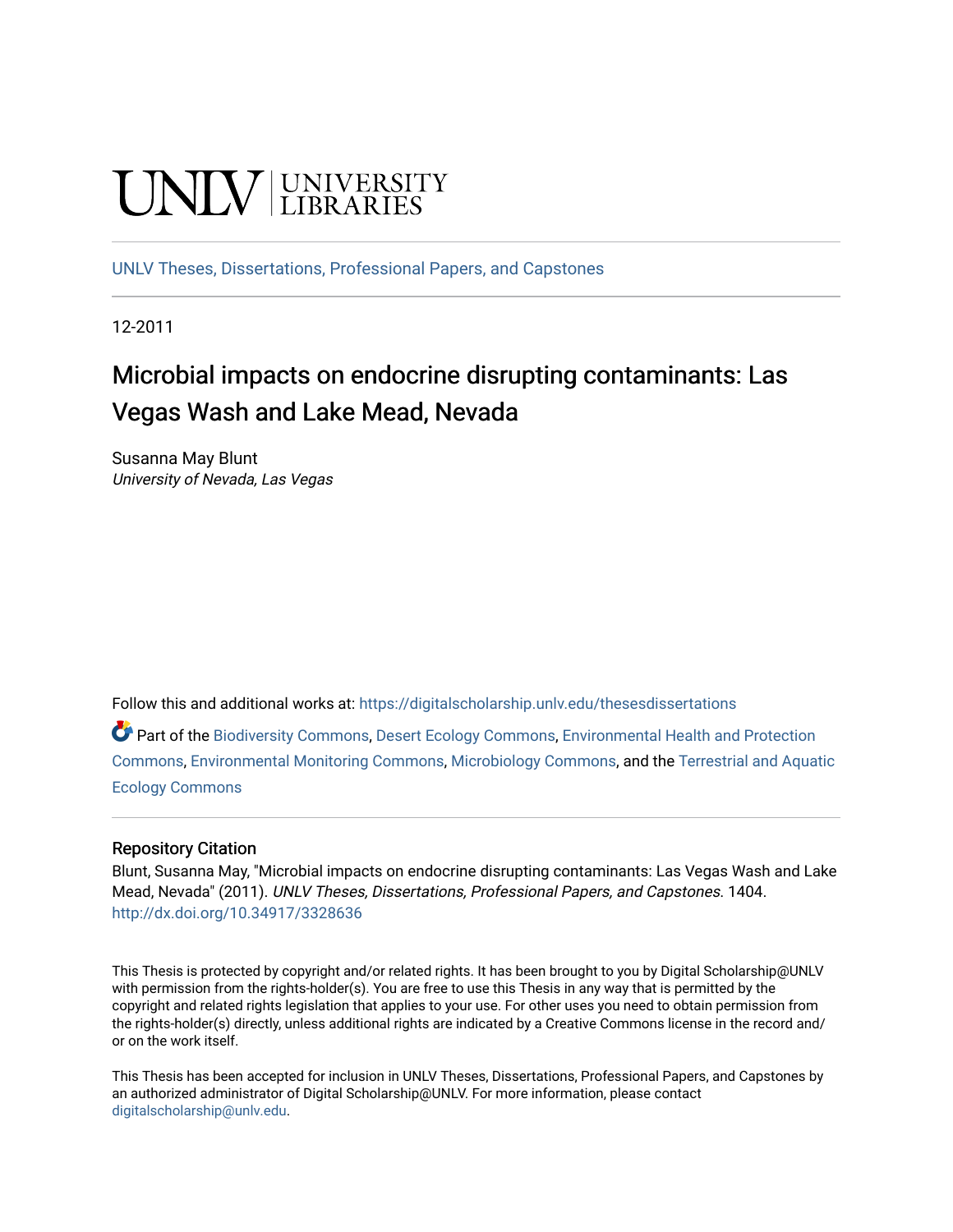### MICROBIAL IMPACTS ON ENDOCRINE DISRUPTING CONTAMINANTS:

## LAS VEGAS WASH AND LAKE MEAD, NEVADA

by

Susanna May Blunt

Bachelor of Science Metropolitan State College of Denver 2003

A thesis submitted in partial fulfillment of the requirements for the

**Master of Science in Biological Sciences School of Life Sciences College of Science** 

**Graduate College University of Nevada, Las Vegas December 2011**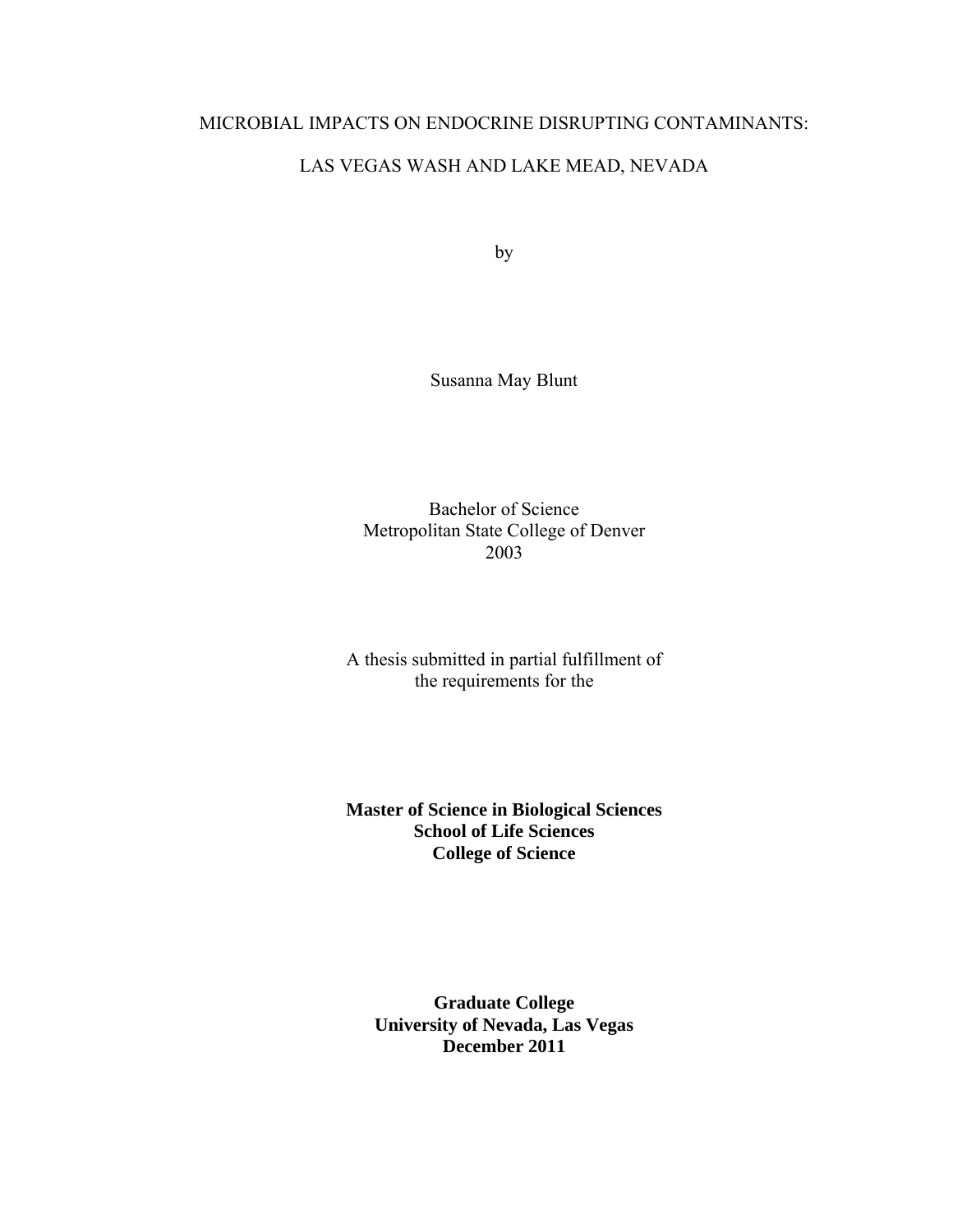Copyright by Susanna May Blunt 2012 All Rights Reserved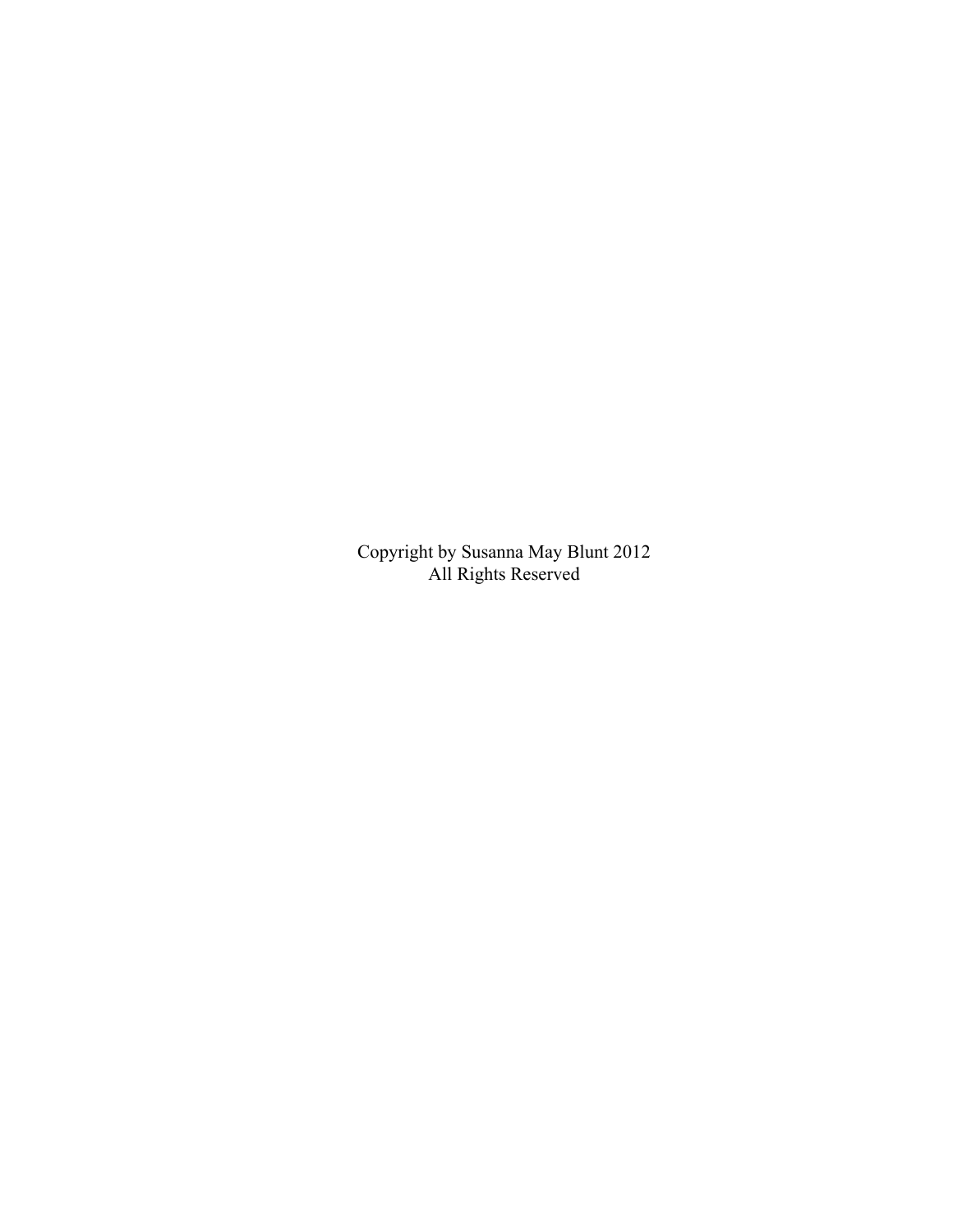

## THE GRADUATE COLLEGE

We recommend the thesis prepared under our supervision by

## **Susanna May Blunt**

entitled

## **Microbial Impacts on Endocrine Disrupting Contaminants: Las Vegas Wash and Lake Mead, Nevada**

be accepted in partial fulfillment of the requirements for the degree of

## **Master of Science in Biological Sciences**

School of Life Sciences

Brian Hedlund, Committee Chair

Duane Moser, Committee Member

Kumud Acharya, Committee Member

Jacimaria Batista, Graduate College Representative

Ronald Smith, Ph. D., Vice President for Research and Graduate Studies and Dean of the Graduate College

**December 2011**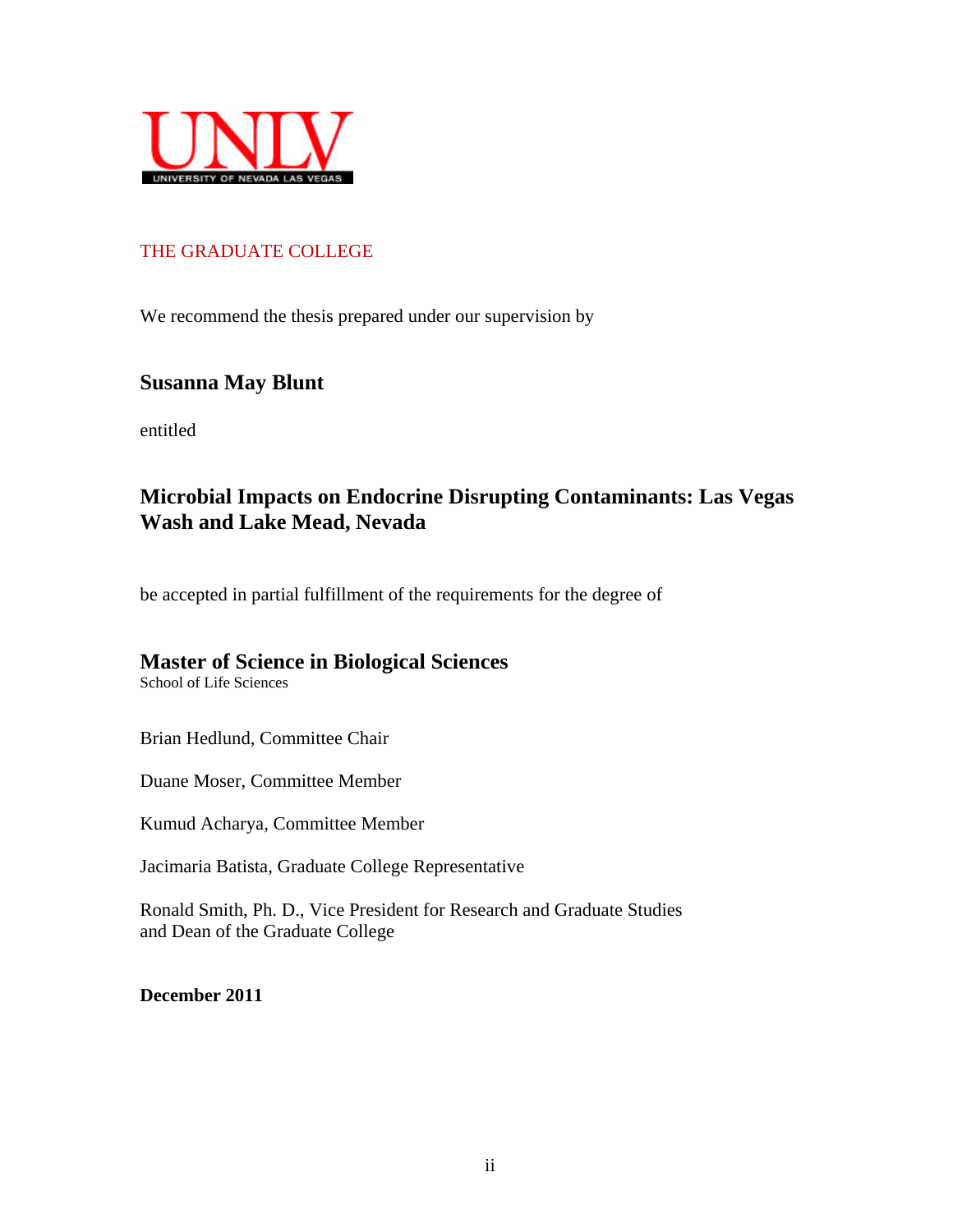#### **ABSTRACT**

## **Microbial Impacts on Endocrine Disrupting Contaminants: Las Vegas Wash and**

#### **Lake Mead, NV**

by

Susanna May Blunt

Dr. Brian P. Hedlund, Examination Committee Chair Associate Professor of Biology University of Nevada, Las Vegas

Dr. Duane P. Moser, Committee Co-Chair Associate Professor of Microbiology, Division of Earth and Ecosystems Sciences Desert Research Institute

International concern over endocrine disrupting chemicals (EDCs) has become heightened in recent years as more studies reveal their persistence in the environment and their detrimental effects on wildlife. However, little is known about the role of microorganisms in the fate and transport of these compounds in surface waters. Las Vegas Wash, a stream flowing into Lake Mead and fed primarily by treated wastewater effluent, provided a unique experimental system in which to study the role microorganisms play in the dispersal of these compounds in aquatic systems. Samples were collected from the Las Vegas Wash downstream of the Las Vegas Valley's three wastewater treatment plants, in Las Vegas Bay near the confluence of the Las Vegas Wash and Lake Mead, at the Drinking Water Intake site, and at the Colorado River where it enters Lake Mead. The biodegradation potential of 27 pharmaceuticals and EDCs was examined utilizing native microorganisms in microcosms from the four water samples over a 120 day period. Chemical analysis at the end of the incubation revealed that the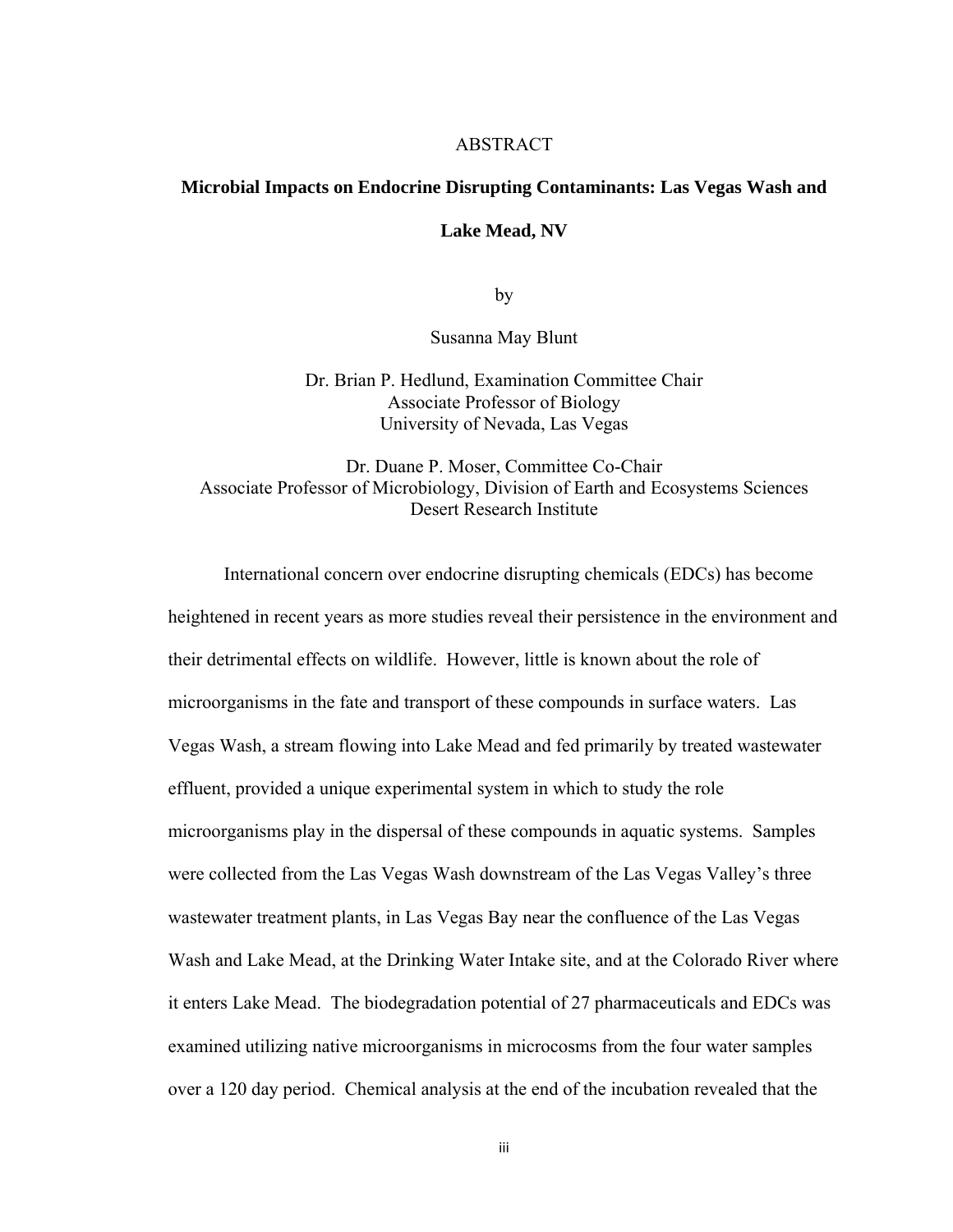Las Vegas Wash site experienced the greatest removal, with 72% total mass reduction of the parent compounds. With the exception of the bacteriostatic control, the Colorado River site experienced the lowest degradation, with only 37% removal. Similarly, Biolog Ecoplate assays demonstrated that the Las Vegas Wash was able to use a considerably greater number of carbon substrates than any other site. Finally, microbial community composition analysis based on 16S rRNA gene censuses using Unifrac and LIBSHUFF statistical methods revealed the Las Vegas Wash community to be significantly distinct from other sampled locations, although all sites were similar with regard to overall diversity and richness. The results indicated that the Las Vegas Wash microbial community contained a broader metabolic potential for EDC biodegradation. This was further supported by phylogenetic analysis identifying a high number of phylotypes related to known isolates able to catabolize similar compounds.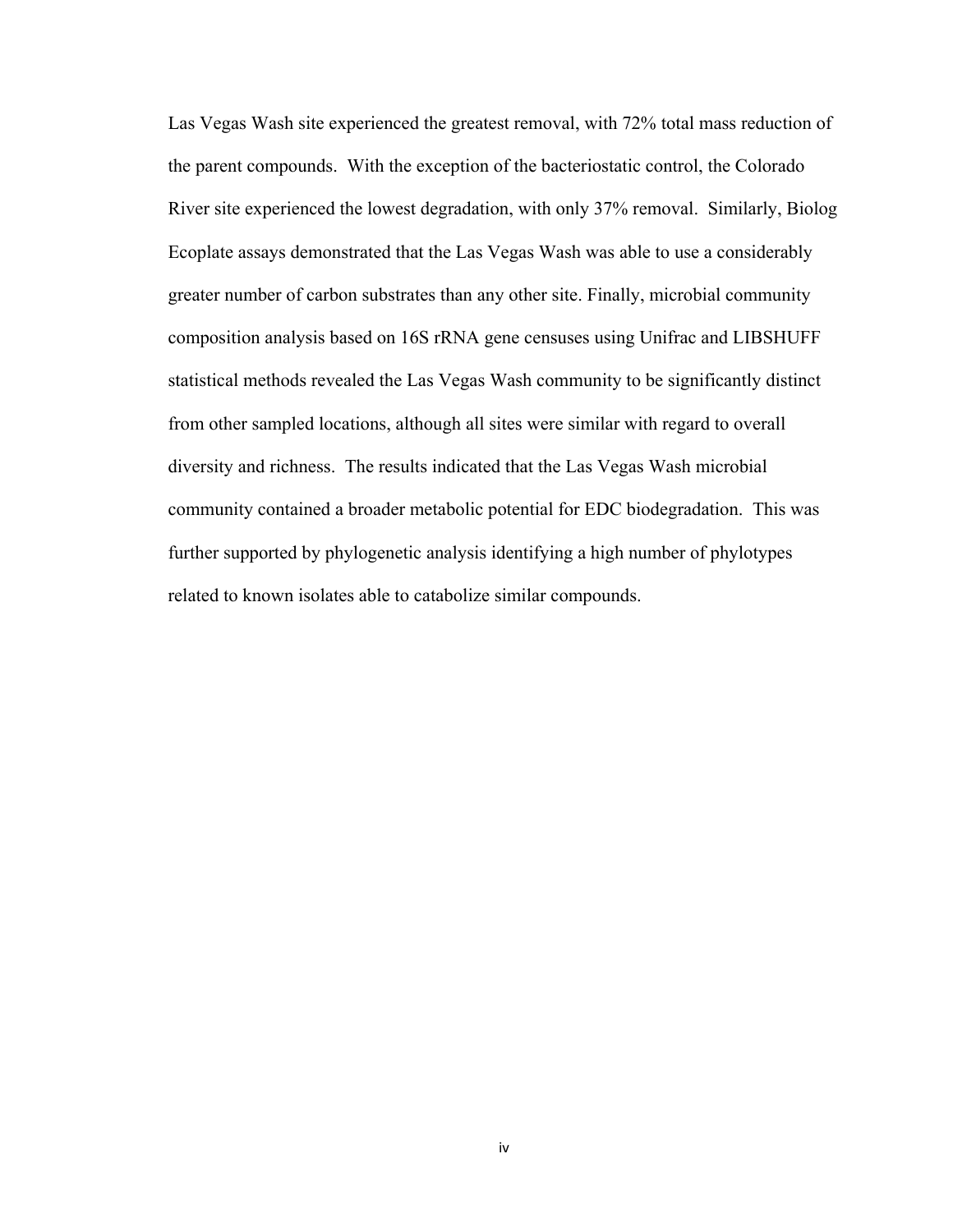#### ACKNOWLEDGEMENTS

There are numerous people who I owe a debt of gratitude to who have assisted me these past few years. My sincere apologies if I accidentally left you out. First I would like to thank my advisor, Dr. Duane Moser for giving me the opportunity to work on this project, for the generous student support, and for teaching me how to make the data tell a story.

I would like to offer special thanks to my committee members: Dr. Brian Hedlund, Dr. Jaci Batista, and Dr. Kumud Acharya for their willingness to serve on my committee and for all the invaluable insights and advice they have provided. I appreciate all the time and effort they put into this.

I'd like to thank the U.S. Geological Survey (contract # 6300-653-6108) and in particular Michael Rosen, for partial funding of this project. Additionally, thank you to the Water Resources Institute Program for supplementary funding of this work.

To all the members of the Moser lab, I am immensely grateful to all of them for being not just great lab mates, but also wonderful friends. A special thank you goes to Stephanie Labahn, for being a great senior graduate mentor and supporter and to Jen Fisher, for her scientific expertise and willingness to help whenever it was needed. Thank you to Patty Edmiston for all the help with the clone libraries, and for being such a positive presence in the lab, to Jessica Newburn, for the culturing, shipping, and all the other miscellaneous help and to Mary Ehrsam, for providing humor during difficult times and allowing me to tag along to see Devil's Hole pupfish.

Thank you to the many people who have been of great assistance at SNWA, especially Ben Stanford, Mark Benotti, Jasmine Koster, Christy Meza, Beck Trenholm,

v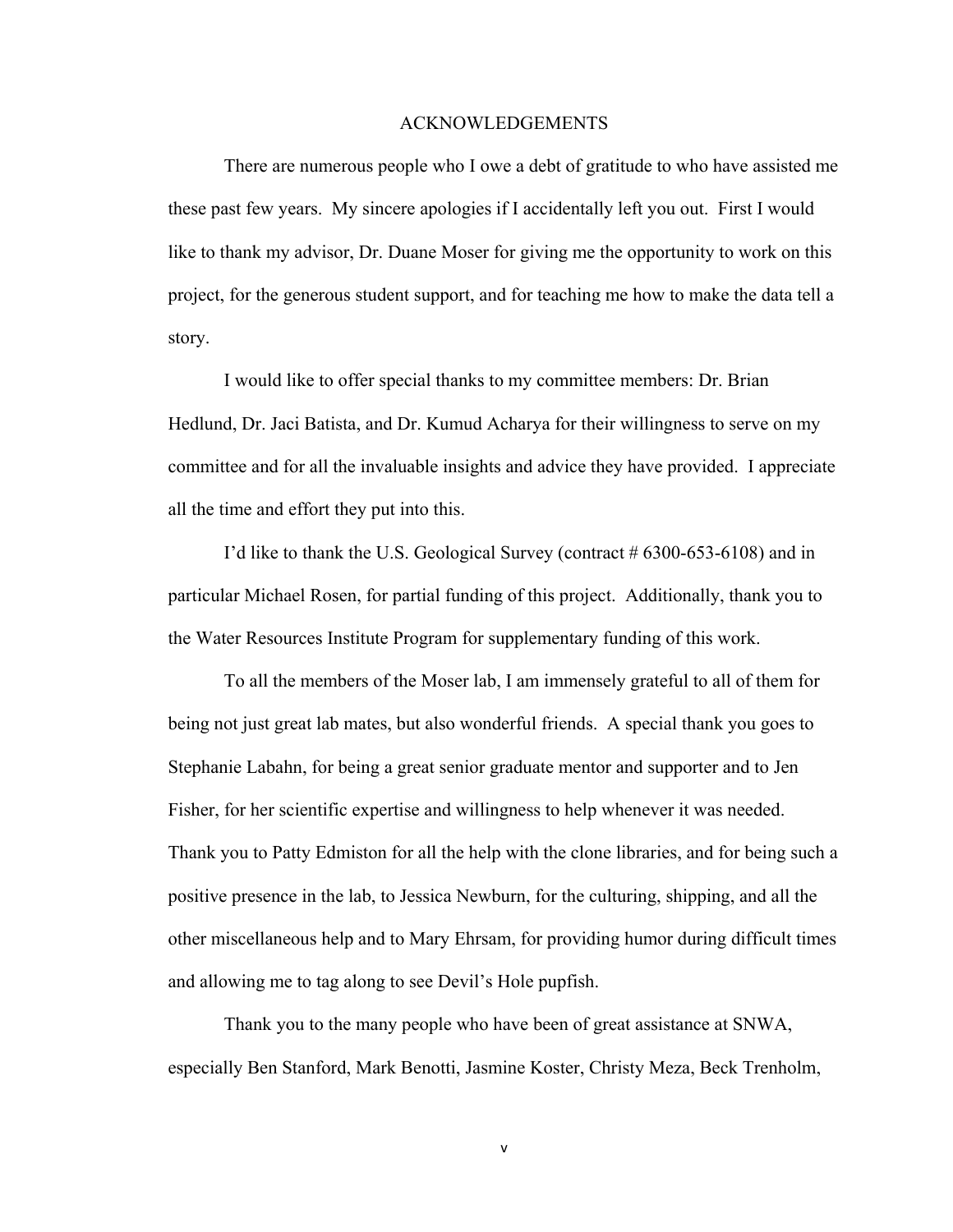Oscar Quiñones, Doug Mawhinney, Shane Snyder and the Lake Mead sampling crew. I am very grateful to SNWA and the R&D division for providing the laboratory capabilities, chemicals, and instrumentation for this project.

Thank you also to Nicholle Booker for her help with the ever-changing graduate school protocols and paperwork. Thank you to Donna Schlemmer for being the best office administrator I've ever worked with and to Jeremy Burke for providing the map of Lake Mead. Also thanks to Dr. Spencer Steinberg for teaching me how to use the Chemdraw & Episuite programs and introducing me to GC/MS techniques.

Very special thanks go out to my family: to my Mom, for being my constant cheerleader and biggest fan. Thanks to my Dad for his emotional and technical support, particularly his computer expertise which helped recover my laptop, operating system, thesis, and all the data associated therein when my computer died in the middle of revisions. Thanks to my brother Alexei for the encouragement and for leaving silly songs on my voicemail. Thank you to my aunt Eva who bought me my laptop, without which it would have been difficult to write this thesis to begin with. Thank you to my grandmothers June and May for always pushing me to go further, and to Uma, Marko, Cliff, and Norm for providing unconditional affection as well as stress relief.

Additionally I would like to thank my friend and former boss "Doc" Mike Weissmann, who constantly encouraged me to go to graduate school, albeit with the warning: "If you don't feel like quitting every day, then you're not working hard enough". If only I had known he wasn't exaggerating.

Last but not least, I am very grateful to Jim Bruckner, for patiently explaining over and over how to use MEGA, for providing constant support, for keeping me fed by

vi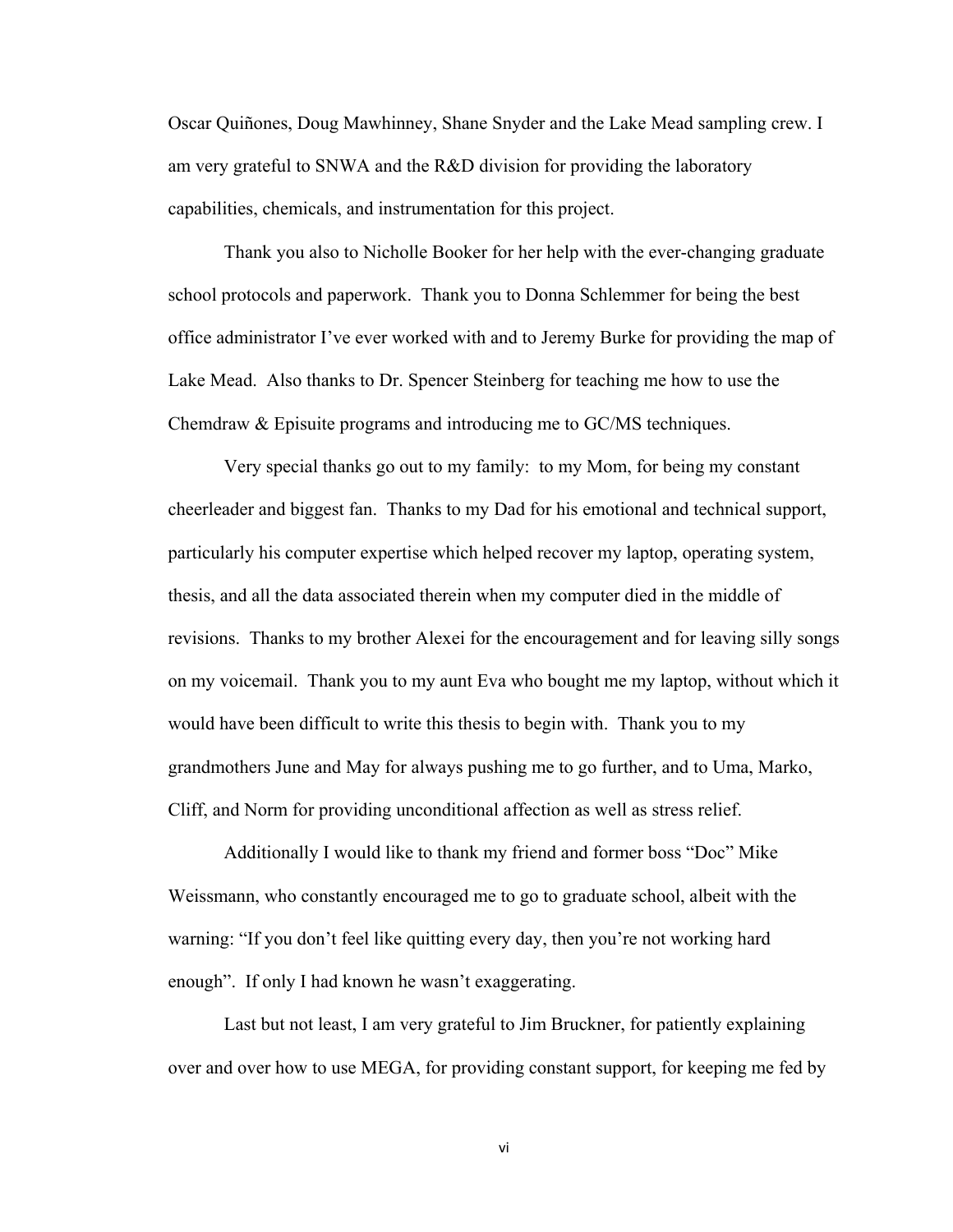cooking me healthy dinners (without which I would have been subsisting on tofu, hummus and sriracha), and for helping me keep things in perspective, especially if it meant encouraging me to take the occasional break to have a beer.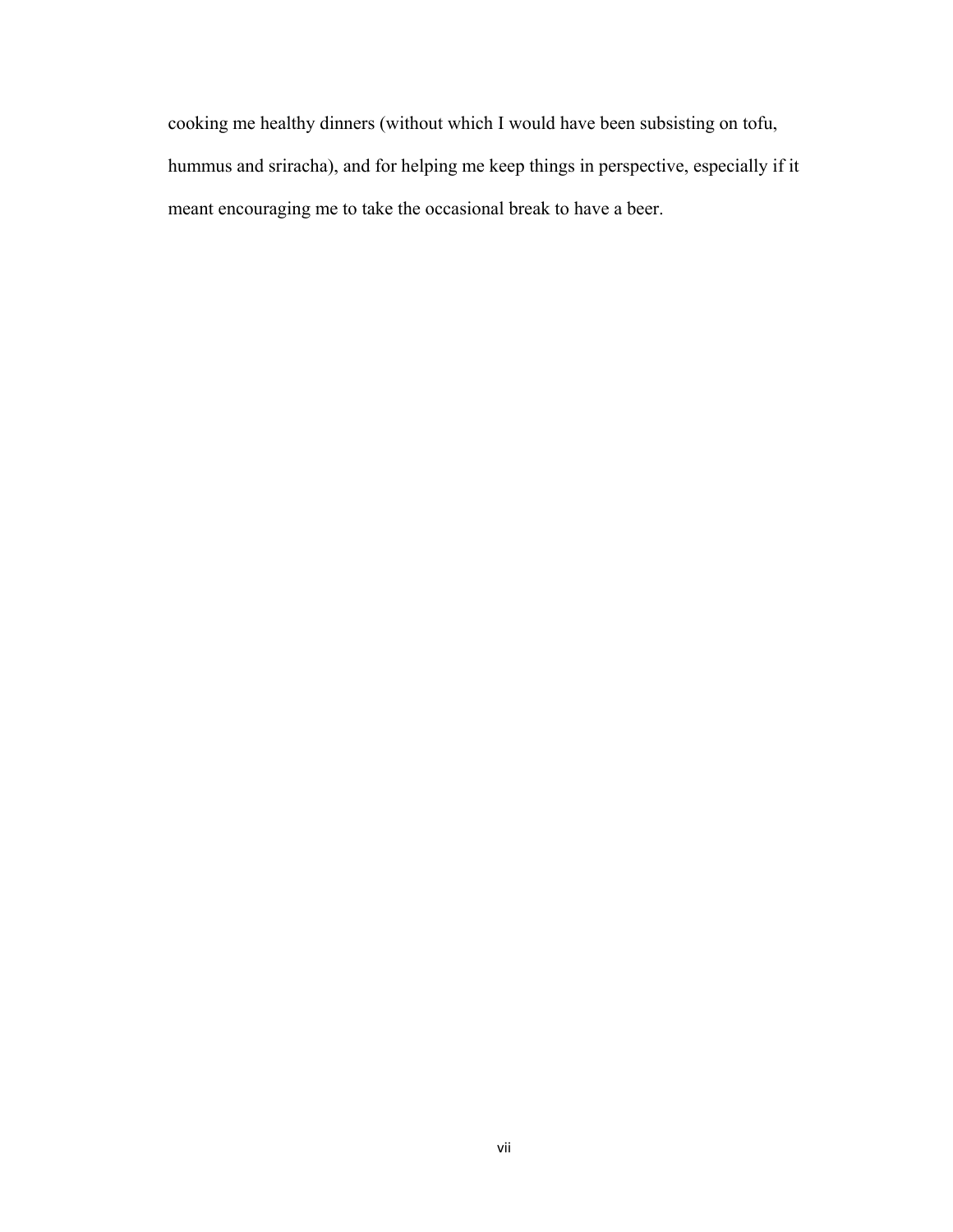## TABLE OF CONTENTS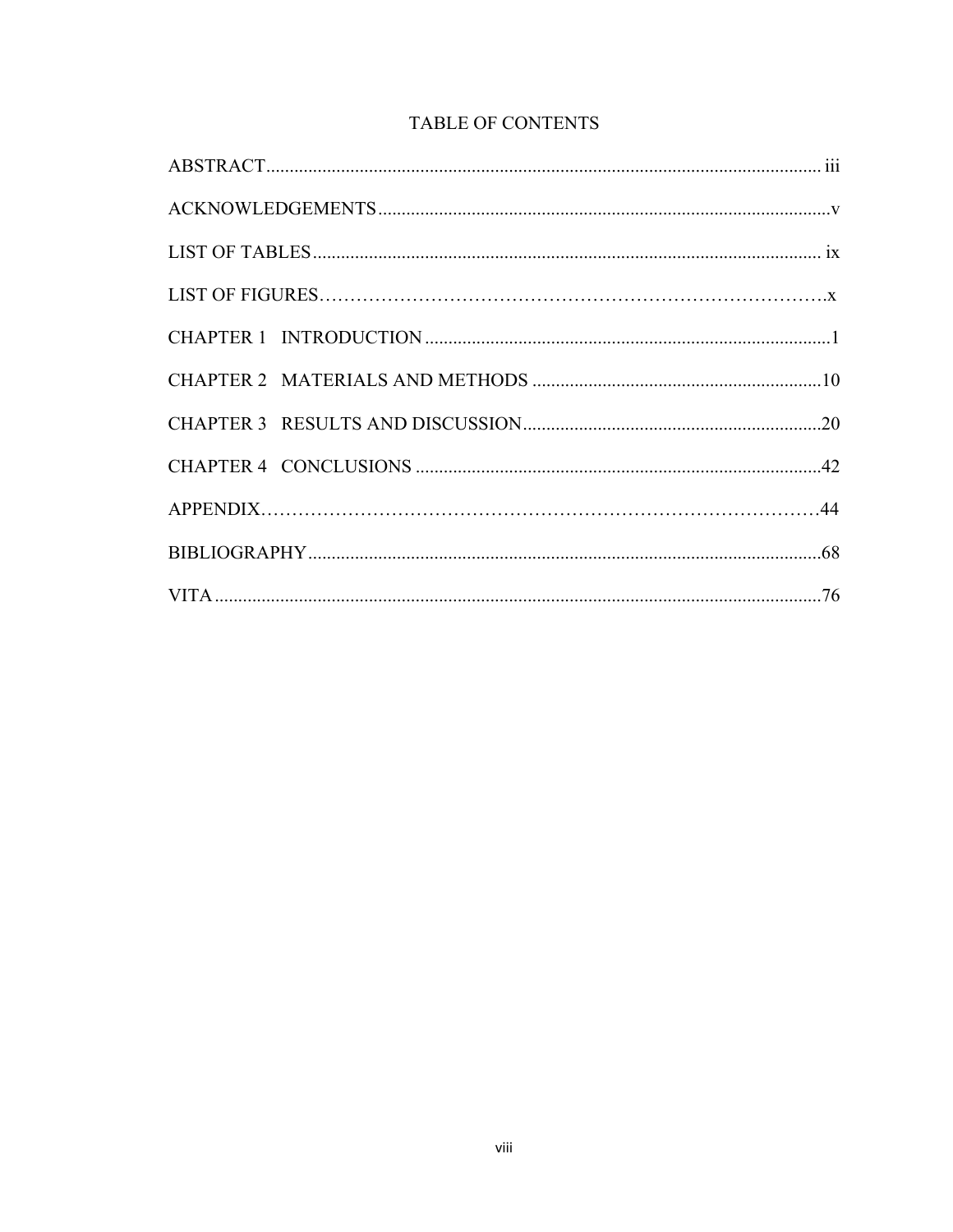## LIST OF TABLES

| Table 3.3 Total % remaining of parent compound after incubation for 120 days27 |
|--------------------------------------------------------------------------------|
|                                                                                |
|                                                                                |
|                                                                                |
|                                                                                |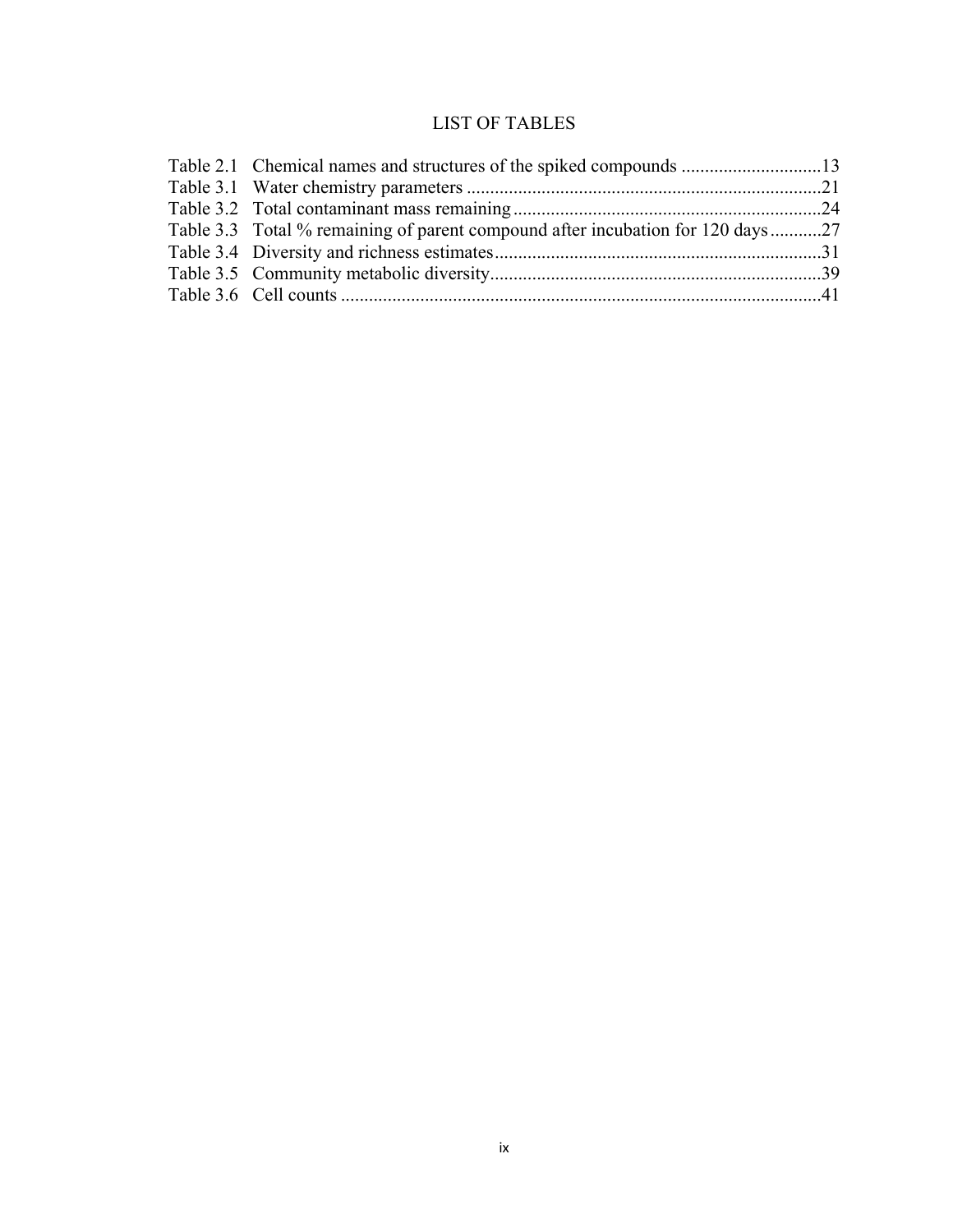## LIST OF FIGURES

| Figure 2.2 Microcosm setup showing the 4 representative sites with the 2 controls13 |     |
|-------------------------------------------------------------------------------------|-----|
| Figure 3.1 Piper diagram of the water chemistry from the four sampling sites        | .22 |
|                                                                                     | .28 |
|                                                                                     | -29 |
|                                                                                     | 32  |
|                                                                                     | 33  |
|                                                                                     |     |
|                                                                                     | .35 |
| Figure 3.8 Maximum-likelihood tree with Bacteriodetes, Nitrospira,                  |     |
| Gemmatimonadetes, Verrucomicrobia, and Cyanobacteria compressed38                   |     |
| Figure 3.9 Maximum-likelihood tree with Acidobacteria, Actinobacteria, Firmicutes,  |     |
|                                                                                     | 39  |
|                                                                                     |     |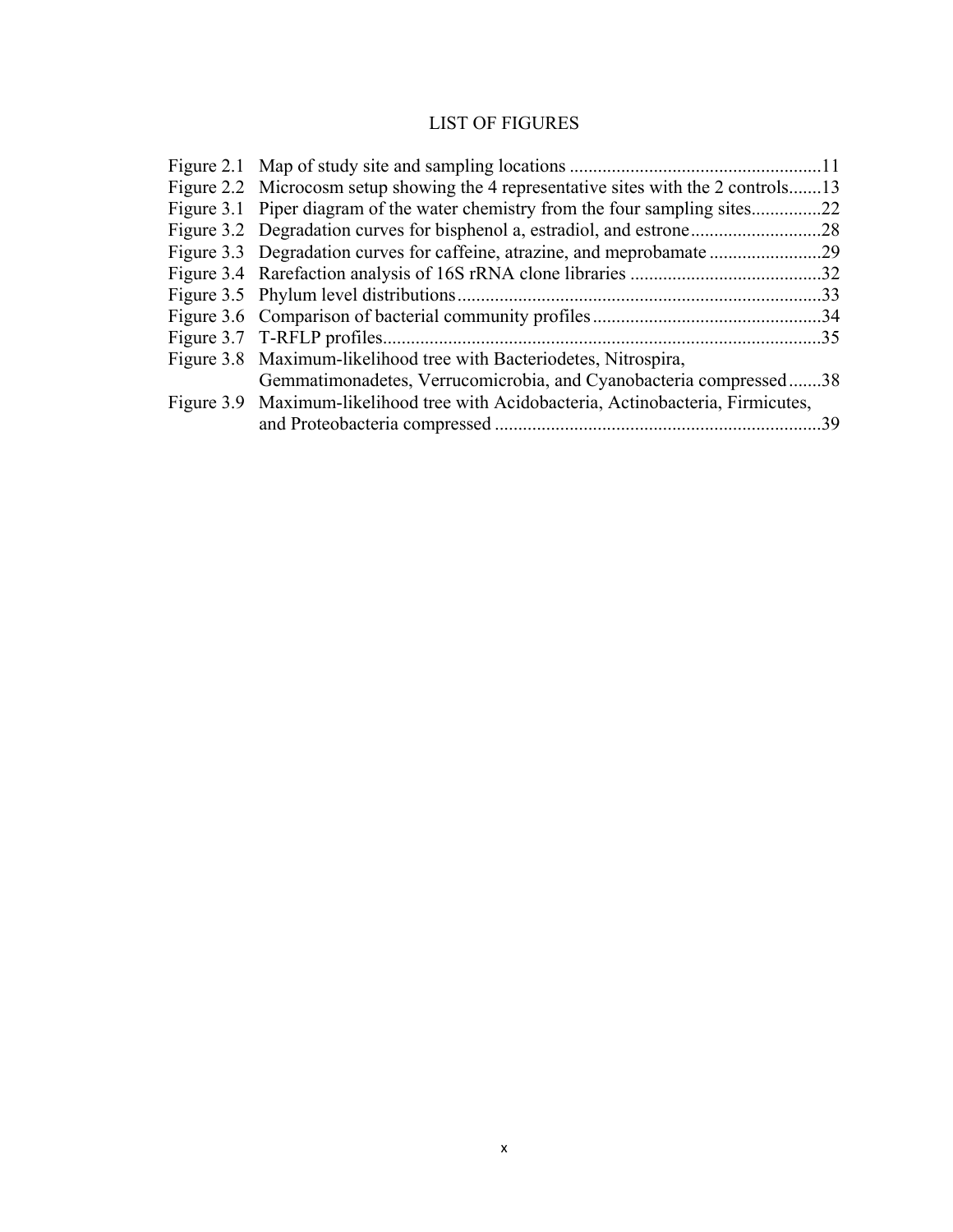#### CHAPTER 1

#### INTRODUCTION

Emerging contaminants are a topic of increasing concern as studies reveal their persistence in the environment and the adverse effects they can have on wildlife. Among these are endocrine disrupting chemicals (EDCs), which are defined as "exogenous chemical substances or mixtures that alter the structure or function(s) of the endocrine system and cause adverse effects at the level of the organism, its progeny, populations, or subpopulations" (USEPA, 1997). Many commonly used synthetic chemicals, pharmaceuticals and personal care products are known or alleged EDCs, including the surfactants nonylphenol and octylphenol, the plastic additive bisphenol A (BPA), the pesticide atrazine, and the antimicrobial triclosan. However, while some of these compounds have been confirmed to be estrogenic, they are several orders of magnitude lower in estrogenicity than the natural and synthetic steroid hormones 17β-estradiol (E2), estrone (E1), and 17α-ethinylestradiol (EE2), as shown in *in vitro* studies by Routledge & Sumpter (1996). Chang et al. (2011) has suggested that natural estrogens such as E2 and estrone E1 are the primary compounds responsible for endocrine disruption in wildlife. In fact, some studies have attributed estrogens as the sole source for estrogenic effects in wastewater effluent (Desbrow et al. 1998). Steroid hormones, including estrogens, are excreted through human waste and although 90% or more may be removed through activated sludge treatment (Joss et al. 2004), it appears that many EDCs still make their way into streams and waterways through wastewater effluent. This can cause potential problems for wildlife downstream (Routledge et al. 1998).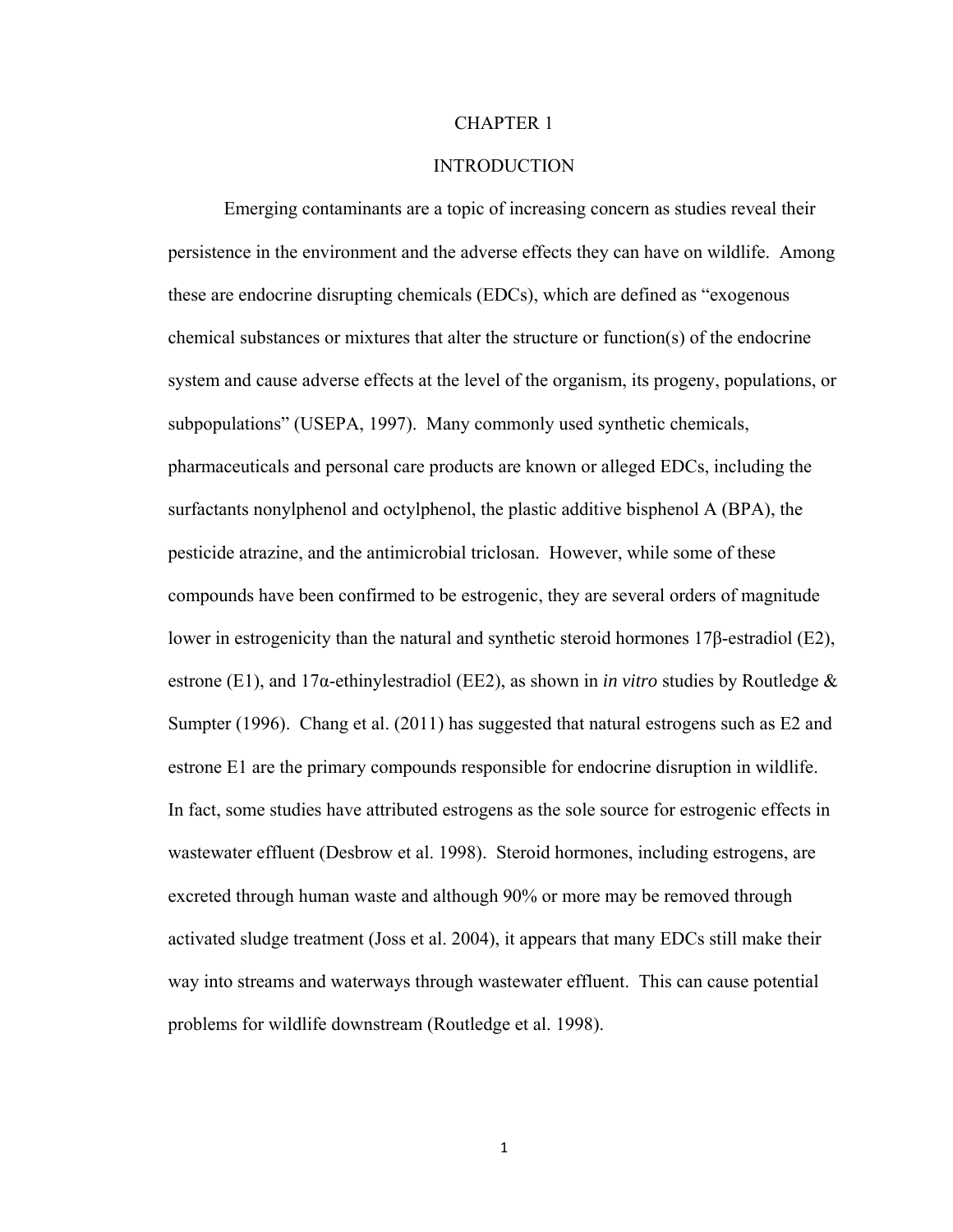The mechanisms driving the natural attenuation of wastewater-derived organic contaminants in the environment are poorly understood. These compounds are regularly detected in surface and groundwaters around the world, including, but not limited to the U.S., Italy, UK, Sweden, Germany, China, and Israel (Bendz et al. 2005, Bester et al. 2008, Kasprzyk-Hordern et al. 2009, Kolpin et al. 2002, Kuster et al. 2008, Petrovic et al. 2004). According to studies by the U.S. Geological Survey (USGS), prescription and over-the-counter pharmaceuticals, insect repellants, detergents, plasticizers, fire retardants, antibiotics, and hormones are the most frequently found EDCs in waterways nationwide (Barnes et al. 2008, Focazio et al. 2008). Their ubiquity suggests that as a class of compounds, they are somewhat refractory. However, the fate and transport of any individual compound is controlled by the relationship of biophysiochemical processes such as advection, photolysis, adsorption, desorption, and microbial degradation. As global water resources become more strained by population growth, drought, and climate change, beneficial wastewater reuse practices will increase, making dwindling water resources more susceptible to contamination from these compounds (Benotti et al. 2010). A better understanding of the fate and transport of wastewaterderived organic contaminants will help identify which compounds may pose a particular threat to ecosystem or human health.

 Specific subclasses of organic wastewater contaminants, pharmaceuticals and EDCs have been the focus of many recent studies on occurrence, and to a lesser extent, fate and transport mechanisms (Loffler et al. 2005, Winkler et al. 2001, Kreuzig et al. 2003, Casey et al. 2004). While the presence of these compounds in the environment is not a new phenomenon, recent advances in analytical instrumentation have allowed for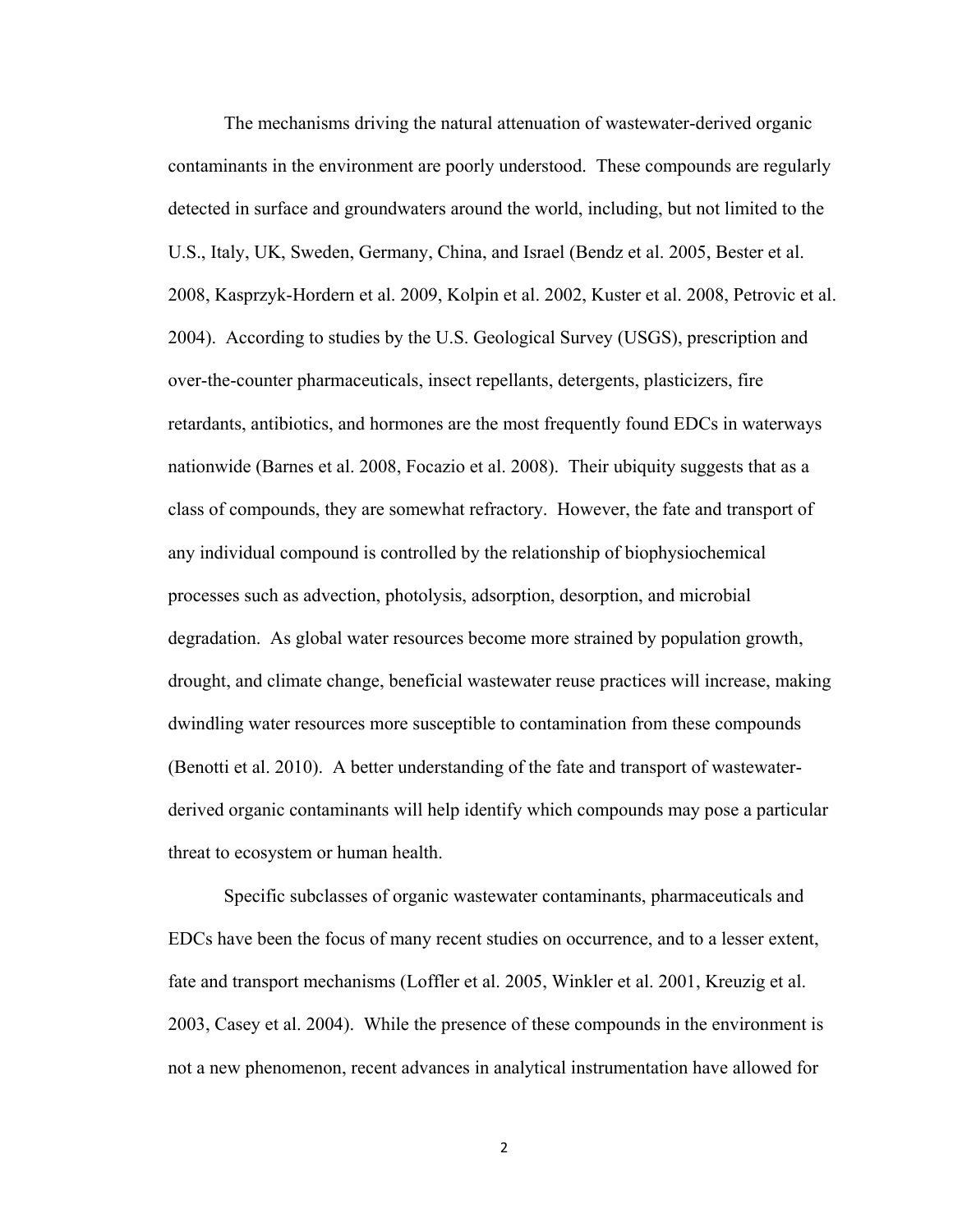robust quantification to the low ng/L concentrations, thus revealing their ubiquity in wastewater streams (Vanderford et al. 2003, Kolpin et al. 2002). Their presence in the environment has been implicated as a threat to the health of aquatic ecosystems, particularly in wastewater-dominated environments, as has been documented in the United Kingdom (Routledge et al. 1998) and the United States (Bevans et al. 1996, Snyder et al. 2010). Pharmaceuticals and EDCs have also been detected in drinking water (Benotti et al. 2009), raising the possibility that these compounds may pose a risk to human health as well.

Microorganisms are ubiquitous and largely responsible for the alteration and fate of many organic chemicals in the environment (Schwarzenbach 2003). Most of the information pertaining to the biodegradability of EDCs stems from investigations of their behavior at wastewater treatment plants (WWTP) or during soil aquifer treatment (SAT), in which their removal is most often attributed to microbial activity (Chang et al. 2011). Many studies have specifically focused on removal of these compounds by means of biodegradation under WWTP conditions with the majority being conducted in laboratory or pilot scale sludge reactors under varying conditions of incubation length and temperature. In a comprehensive study by Carballa et al. (2006), biodegradation of a suite of pharmaceuticals including sulfamethoxazole, carbamazepine, diazepam, diclofenac, EE2, ibuprofen, naproxen, and iopromide was examined after treatment in a pilot scale anaerobic digester with a sludge retention time (SRT) ranging from 6 to 20 days under both mesophilic and thermophilic conditions. While sulfamethoxazole was shown to be almost completely removed under both conditions, carbamazepine showed no degradation regardless of temperature. Diazepam, diclofenac, EE2, ibuprofen, and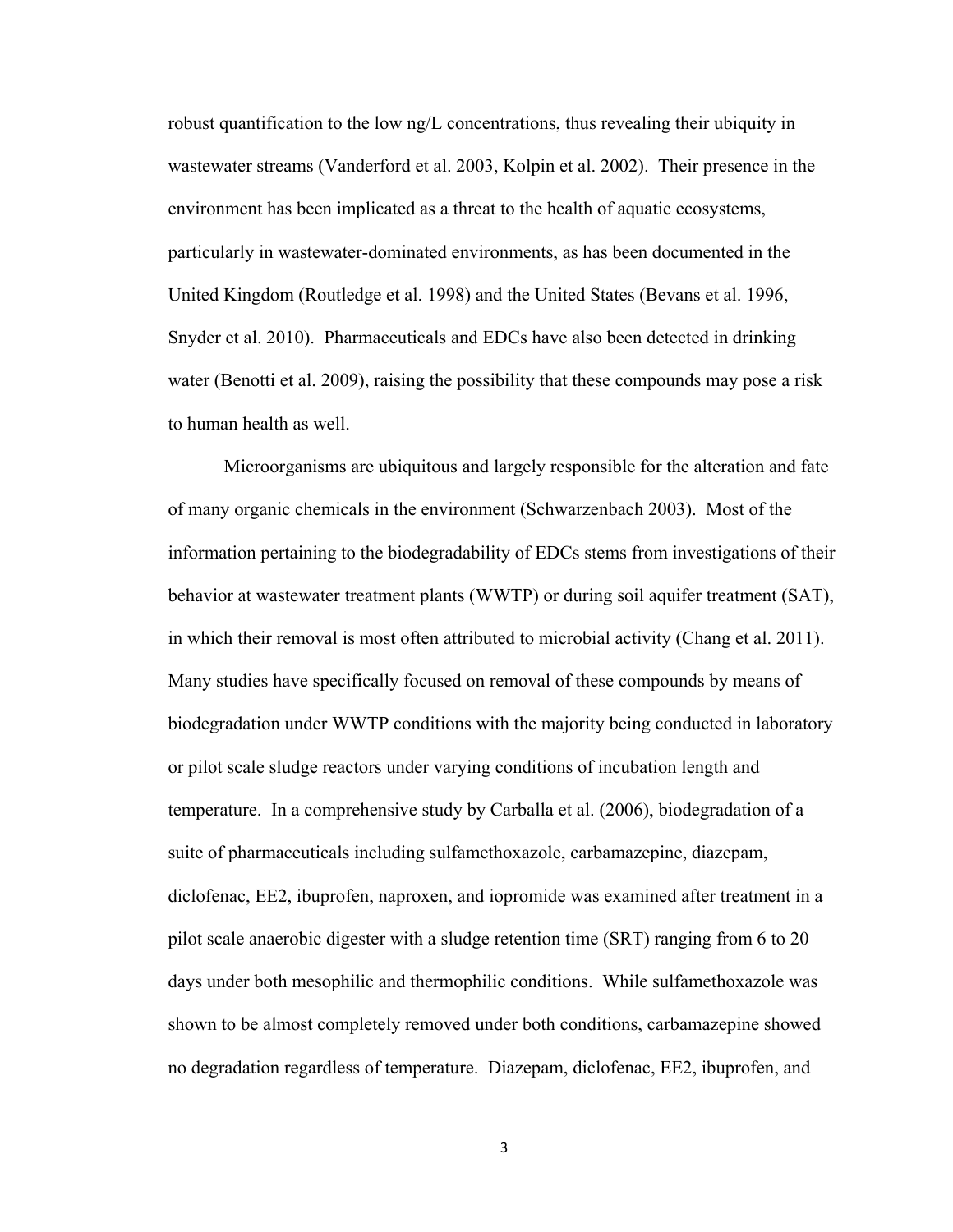naproxen all showed moderate to high removal under both settings. Trimethoprim biodegradation was examined by Junker et al. (2006) under lab scale WWTP conditions for three weeks, but no more than 1% removal was seen. Conversely, Batt and others (2006) observed approximately 70% removal of the same compound under WWTP conditions with nitrifying activated sludge and a longer SRT of 49 days. Fluoxetine biodegradation was studied by Kwon and Armbrust over a period of 30 days (2006), and 270 days by Redshaw et al. (2008), with activated sludge and biosolid-amended soil inoculum, respectively. However no removal was detected in either study.

 Extrapolating the fate of pharmaceuticals and EDCs during WWTP conditions to that in surface water is difficult. It is assumed that compounds that persist through SAT systems (e.g. sulfamethoxazole and carbamazepine, among others (Drewes et al. 2003, Drewes et al. 2002)), are resistant to biotransformation or biodegradation and should have slower rates of biodegradation in surface waters. Conversely, compounds that are rapidly removed in SAT systems are often susceptible to biodegradation and should exhibit faster rates of biodegradation in surface waters. One notable exception is caffeine. Although caffeine is efficiently eliminated during wastewater treatment and rapidly attenuated during SAT, Buerge et al. (2003) demonstrated that it exhibited conservative behavior in surface waters and was an effective tracer of wastewater discharge. Thus, there is the need to measure microbial degradation rates of pharmaceuticals and EDCs in surface waters as their behavior in specific systems may not accurately predict outcomes in others.

In contrast to their behavior in WWTPs, relatively little is known about the microbial degradation or transformation of pharmaceuticals and EDCs in more natural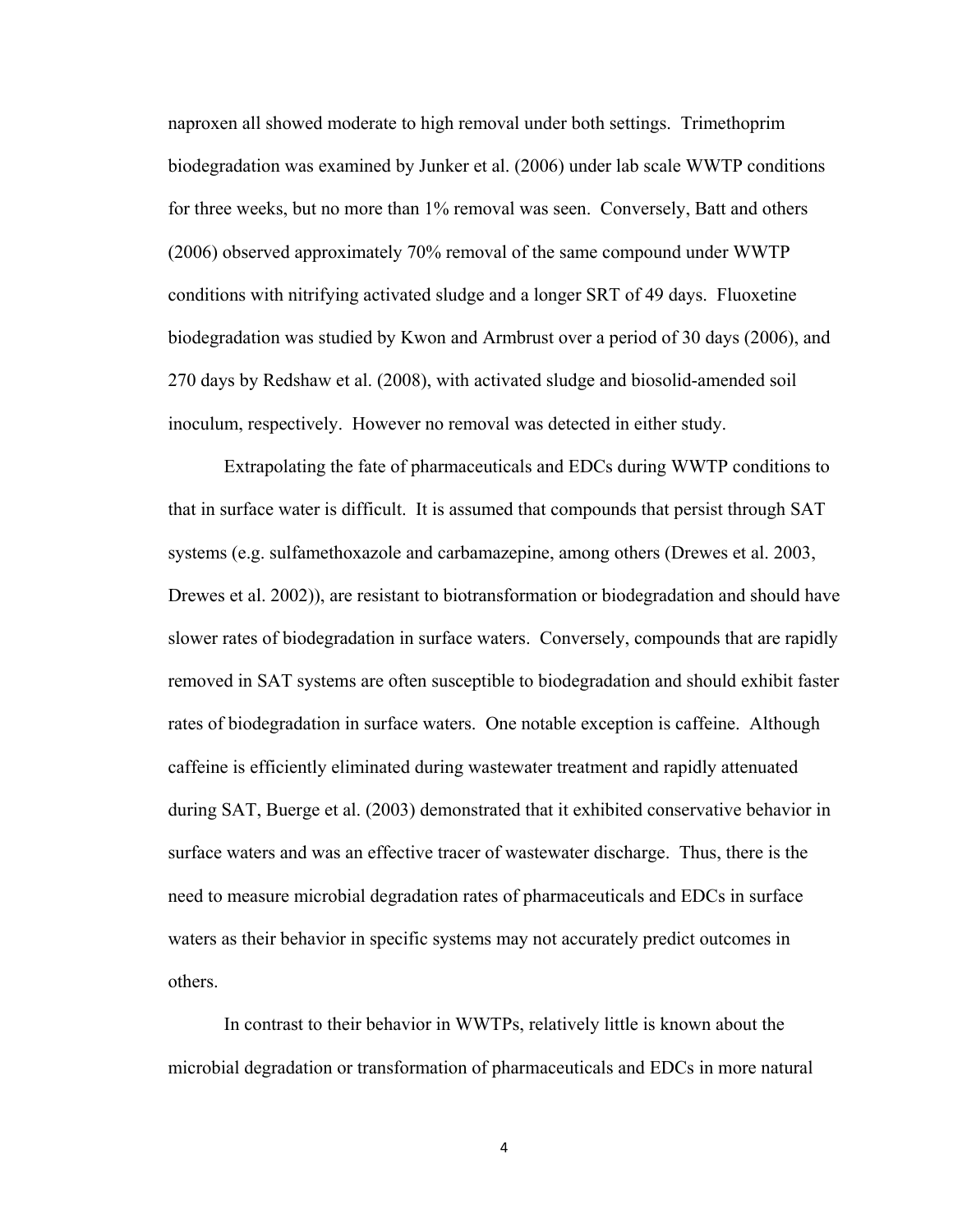ecosystems. Benotti et al. (2009) calculated first order degradation rates for low (ng/L) concentrations of pharmaceuticals in a wastewater-impacted estuary based on laboratory experiments. Half-lives of the targeted compounds varied temporally and spatially throughout the estuary ranging from 0.68 to greater than 100 days. Similarly, Yamamoto et al. (2009) calculated half-lives of eight pharmaceuticals in water collected from two rivers on two different dates. In this work, half-lives attributed to microbial degradation ranged from 2.1 to 230 days and also varied spatially and temporally. This variability in pharmaceutical half-lives, as well as the stark differences in degradation rates between time points in the Yamamoto study suggests that the microbial degradation of pharmaceuticals and EDCs is a dynamic phenomenon which varies by time and environment. This variability may reflect the spatial and temporal differences in microbial populations in surface waters.

A number of studies have investigated bacteria capable of estrogen degradation, particularly those isolated from sewage sludge. Fujii et al. (2002) isolated a new *Novosphingobium* sp. from activated sludge capable of degrading E2, and Yu and others (2007) were able to isolate 14 E2-degrading bacteria from activated sludge, three of which were also able to degrade E1 which they suggested was due to nonspecific monooxygenase enzymes. A study by Czajka and Londry (2006), investigating the anaerobic biodegradation of the estrogens E1, E2, and EE2 from river water samples, demonstrated biotransformation of E1 and E2 but with little actual mineralization of the steroid compounds. Lee and Liu (2002) identified numerous metabolites and degradation pathways for E2 using a mixed culture of sewage bacteria and activated sludge supernatant. In their experiments, transformation of E2 to E1 via oxidation at ring D of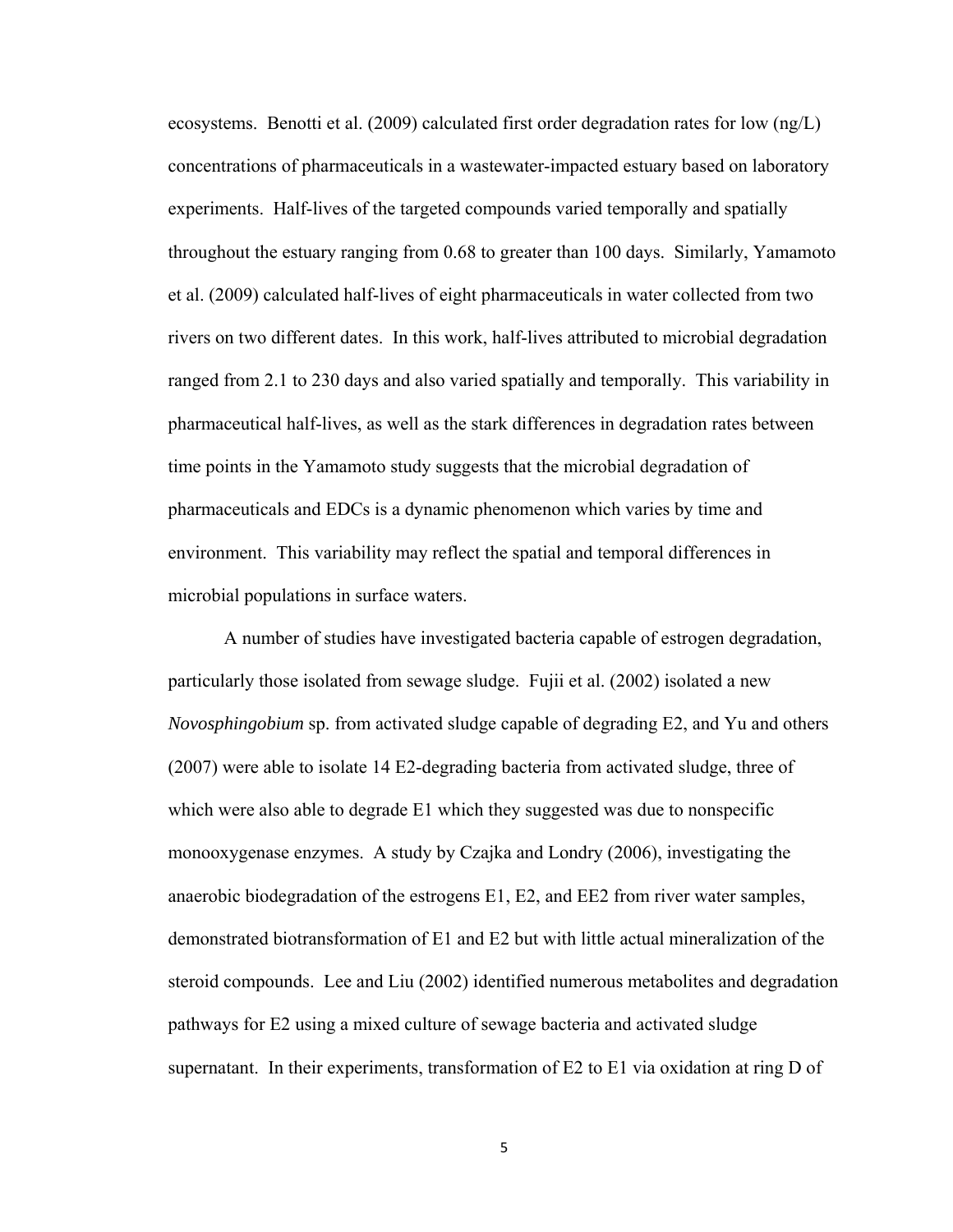E2 was observed. This was followed by the transformation of E1 to a previously unnamed metabolite which they labeled X1, hypothesized to be a highly labile lactone. Actual elimination of E1 was observed after 14 days of incubation. Jurgens and others (2002) demonstrated the biodegradation of E2 and EE2 by microorganisms in bulk river water samples with half-lives as low as several hours for E2 and up to 17 days for EE2. Using radiolabeled E2, their research revealed steroid ring cleavage of E2 at the A ring with a transient formation to E1 with subsequent complete mineralization. This is similar to results found by Coombe et al. (1966) whose experiments displayed the transformation pathways of E1 by *Nocardia* sp. (E110), a microorganism isolated from soil. In their experiment E1 degradation occurred via cleavage of the A ring followed by the B ring. Their research also revealed the transformation of estrone to a pyridine carboxylic acid which they suggested was formed from either hydroxylation, oxidative fission via dioxygenase, or by nonenzymatic means, by a reaction with  $NH<sub>3</sub>$ . Yi and others (2006), were able to show removal of EE2 using the ammonium monooxygenase enzyme which they obtained from a mixed culture of nitrifying microorganisms.

 Although numerous studies have examined the biodegradation of EDCs and pharmaceuticals in WWTPs and SATs (Junker et al. 2006, Batt et al. 2006, Drewes et al. 2002 and 2003), few studies have been performed which investigate the microbial communities or specific microbes involved in the biodegradation of the other less estrogenic compounds. Cai et al. (2003) discovered an *Arthrobacter* sp. isolated from industrial wastewater capable of growing on atrazine as its sole nitrogen source. Zhang et al. (2009) isolated two atrazine-degrading strains, including another *Arthrobacter* sp. and a *Microbacterium* sp., which demonstrated 66 and 78% degradation, respectively,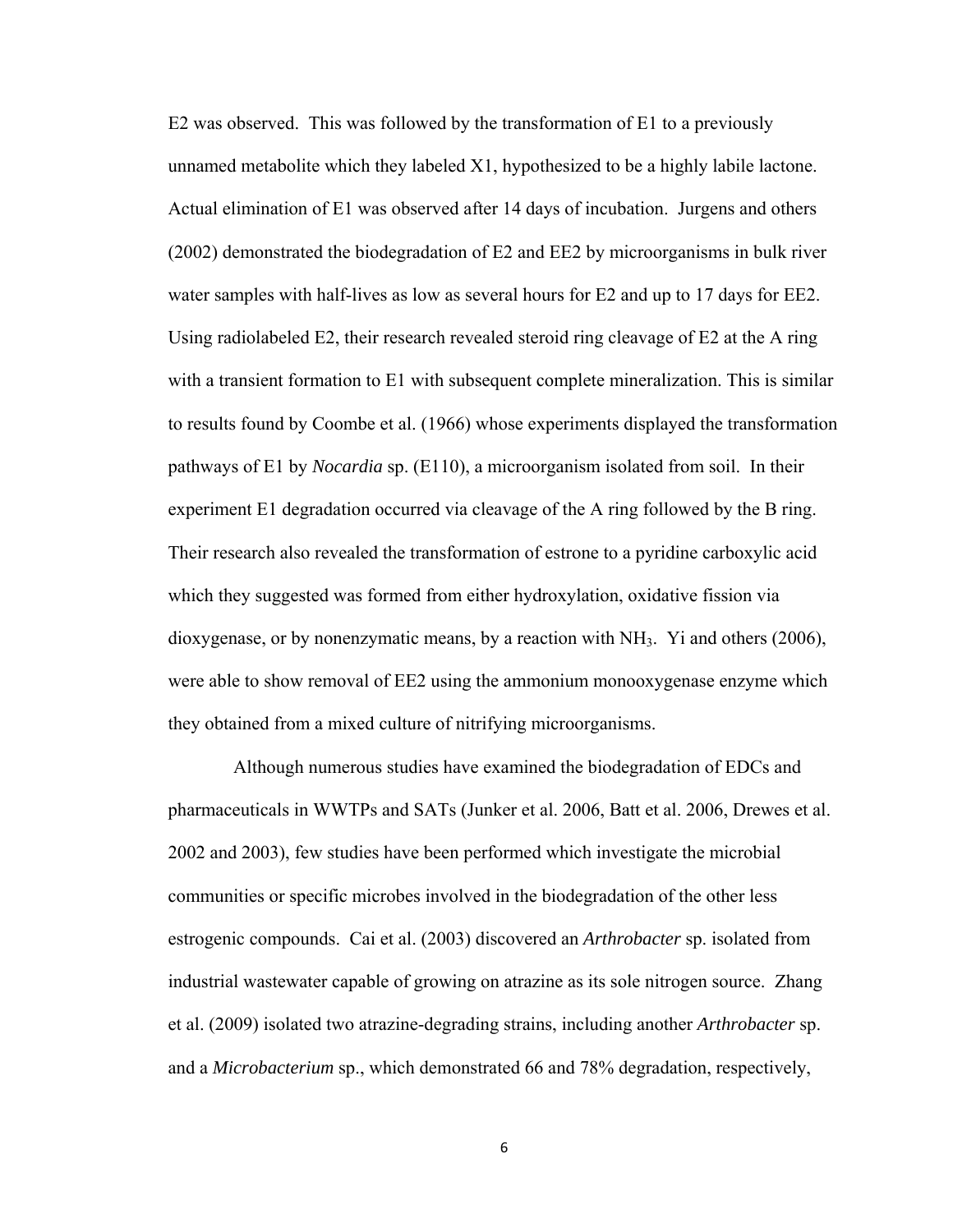after 14 days in liquid culture. Yamanaka et al. (2007) discovered three strains of BPAdegrading bacteria (identified as *Bacillus pumilis*) from the traditional fermented food kimchi, capable of complete removal of BPA in liquid culture within 7 days. Similarly, two *Pseudomonas* strains isolated from river water, including *Pseudomonas putida* and another *Pseudomonas* sp., were found to be capable of BPA degradation by Kang & Kondo (2002). Gummadi and others (2009) were able to isolate a *Pseudomonas* strain from coffee plantation soil which could grow on caffeine as both a sole carbon and nitrogen source. The compound N,N-diethyl-m-toluamide, better known as DEET, a commonly used insect repellant, has been detected throughout numerous U.S. streams (Kolpin et al. 2002). Rivera-Cancel et al. (2007) observed *P. putida* capable of growing aerobically on DEET as a sole carbon source and subsequently forming the metabolites 3-methylbenzoate and diethylamine. The antidepressant fluoxetine was investigated by Redshaw et al. (2008) and shown to be resistant to any form of biological degradation even after incubation in liquid cultures for 60 days and in sewage sludge-amended soils for greater than 200 days. No known bacterial species capable of degrading fluoxetine have been isolated to date.

There is a relative absence of studies examining microbial degradation of pharmaceuticals and EDCs in surface water systems while concurrently examining the microbial community composition which may be responsible for the degradation. Las Vegas Wash and Lake Mead, ecosystems impacted by drought and anthropogenic point sources, provide unique environments to study the fate and degradation of EDCs by microorganisms while additionally assisting in understanding the factors involved in the persistence of these compounds in the environment. Due to the fact that much of the Las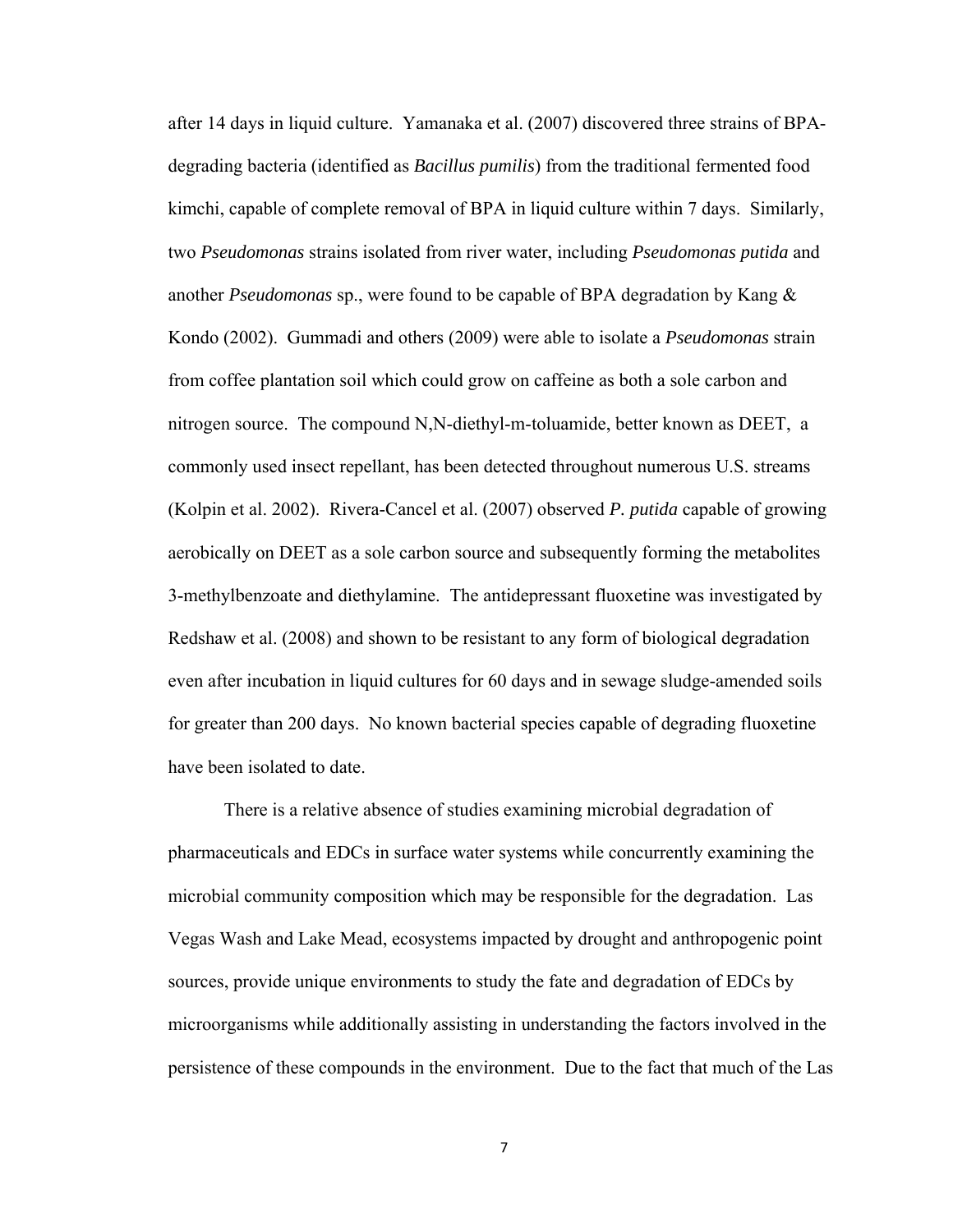Vegas Valley's treated wastewater flows through the Las Vegas Wash and into the Boulder Basin of Lake Mead, it is not surprising that various pharmaceuticals and EDCs including atrazine, DEET, diazepam, fluoxetine, progesterone, TCEP, and meprobamate have been found in in the Wash and Las Vegas Bay (Vanderford et al. 2003 and Trenholm et al. 2006). Additionally, other studies have found steroid estrogens including E2 at concentrations as high as 2.7 ng/L (Snyder et al. 1999). For perspective, concentrations of estrogens as low as 5 ng/L have been shown to cause total collapse of fish populations due to adverse effects on reproductive health (Kidd et al. 2007). Correspondingly, carp collected from Las Vegas Wash and Las Vegas Bay have been found to contain high concentrations of synthetic organic chemicals and significantly higher levels of endocrine disrupting biomarkers such as vitellogenin, an egg yolk precursor (Bevans et al. 1996).

Lake Mead is the largest reservoir by volume in the United States and a principal water source for more than 25 million people in Nevada, Arizona, and California (Holdren & Turner 2010). Inflows to Lake Mead include the Colorado River, the Virgin River, the Muddy River, and the aforementioned Las Vegas Wash (LaBounty & Burns 2005). Approximately 900 million gallons per day (MGD) of water is withdrawn from Lake Mead for Las Vegas residents, and approximately half is returned as treated wastewater via the Las Vegas Wash (LaBounty & Horn 1997, Drury et al. 2006). The remaining water is lost to groundwater via irrigation and evapotranspiration. Though the flow of the Las Vegas Wash to Lake Mead is relatively small (approximately 2.2%, Holdren & Turner 2010), it is almost entirely (90 percent) treated wastewater and represents a major point source discharge of wastewater-derived contaminants to Lake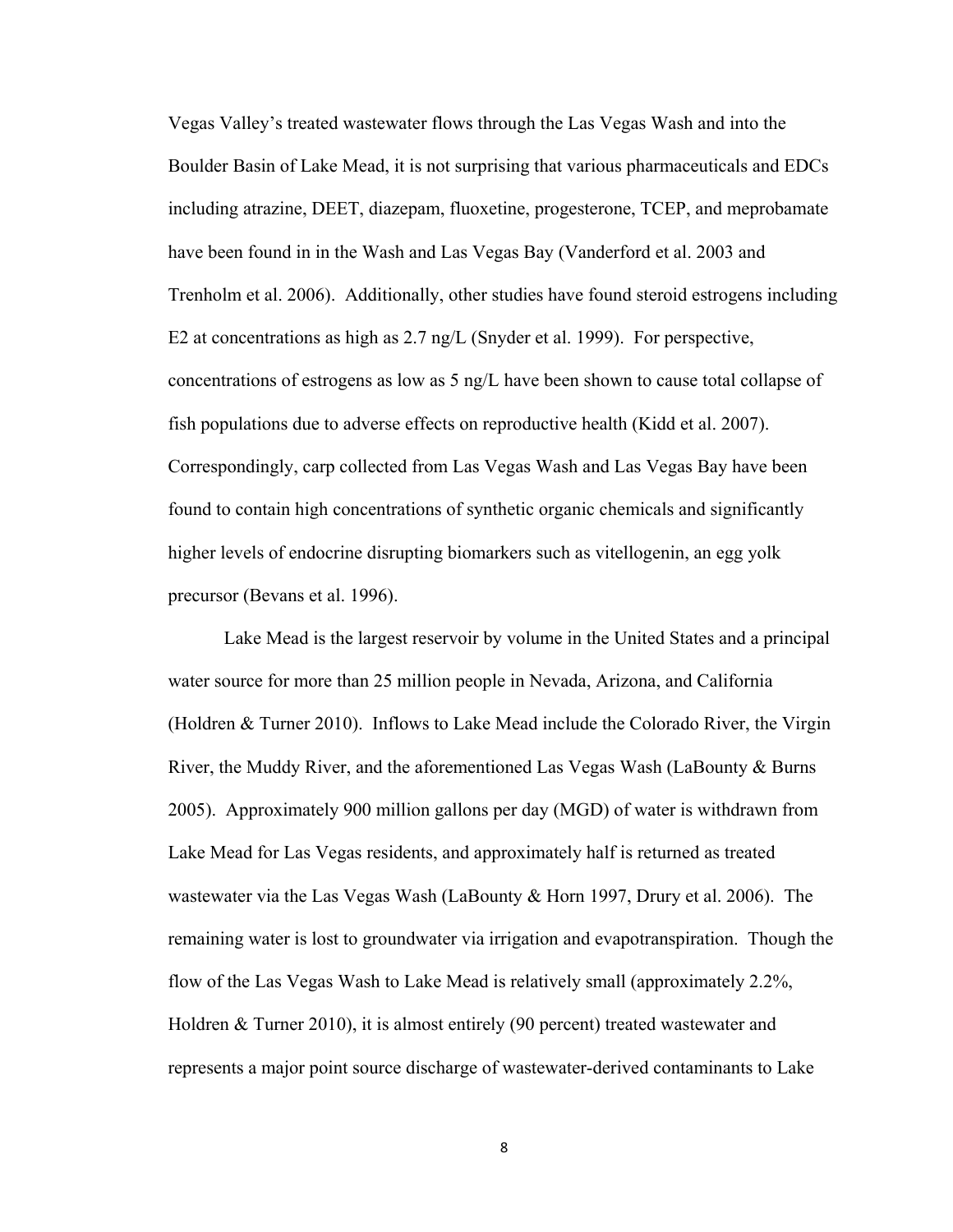Mead (Shanahan & Zhou 2011). Thus, the Las Vegas Wash and Las Vegas Bay provide ideal sites to study microbial contaminant degradation in wastewater-impacted surface waters. Moreover, it provides some insight into how microbial communities differ between a wastewater-dominated system (e.g. the Las Vegas Wash) and a contrasting environment with little wastewater influence (e.g. the Colorado River entering Lake Mead), as well as how differences in microbial communities relate to changes in relative rates of microbial degradation.

 This study examined the primary microbial degradation rates of a diverse suite of pharmaceuticals and EDCs at four representative locations around Lake Mead, comparing the observed degradation patterns to characterizations of microbial composition, metabolism, and water quality characteristics. The objectives were to:

- 1. Investigate rates of EDC and pharmaceutical biodegradation along a gradient of highly wastewater-impacted to less impacted sites (Las Vegas Wash > Las Vegas Bay > Drinking Water Intake> Colorado River).
- 2. Identify differences in bacterial abundance, diversity, community composition, and overall community metabolic activity between the four sites.

This research will help elucidate characteristics of the microbial communities responsible for pharmaceutical and EDC biodegradation by evaluating the abundance, diversity, and metabolic capabilities at the individual sites. Factors controlling the metabolisms of these compounds (i.e., microbial community structure and naturally occurring nutrient availability) will also be determined. This information will assist in future risk assessments detailing the environmental fate and transport pathways of contaminants and their elimination via microbially-mediated processes.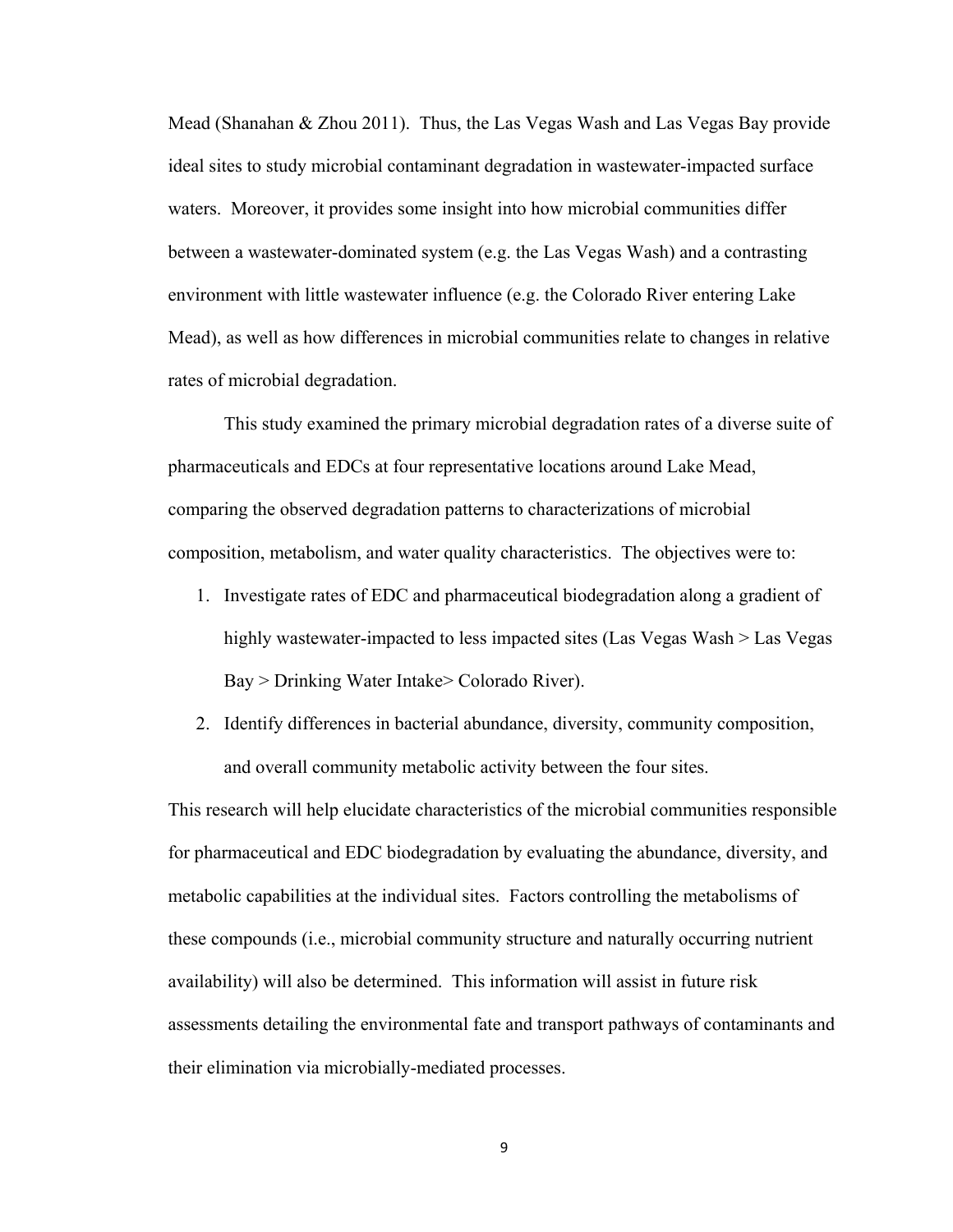#### CHAPTER 2

#### MATERIALS AND METHODS

#### **Sampling Area**

Water samples were collected from four sites throughout Lake Mead and the Las Vegas Wash (Figure 2.1) on October 21 and 22, 2008 in coordination with routine water quality sampling by the Southern Nevada Water Authority (SNWA). Each sample was collected using a peristaltic pump (Masterflex® E/S™ Portable Sampler, Cole-Parmer) and sterile platinum-cured silicone tubing (Masterflex® 96420-24, Saint-Gobain Performance Plastics Corporation) from shore (in the case of the Las Vegas Wash site), from a boat (in the case of the Las Vegas Bay and Colorado River Sites), or from a tap (in the case of the drinking water intake site. The tap is connected to a water intake pipe which transfers raw water from Lake Mead to the Alferd Merrit Smith Drinking Water Treatment Facility (Boulder City, NV). All samples were taken from within a meter of the surface with the exception of the drinking water intake which drew water from approximately 32 meters below the surface at the time of sampling. Coordinates for the sites are as follows: Las Vegas Wash (36.092°N,-114.969°W), Las Vegas Bay (36.106°N,-114.780°W), Drinking Water Intake (36.064°N,-114.801°W), and Colorado River (36.100°N,-114.116°W).

General chemical and physical parameters were measured at each site by SNWA and included temperature, dissolved oxygen concentration, pH, and specific conductance, using a multi-parameter sonde (Hydrolab Corporation Model Surveyor®). Samples were also collected at each site to provide a comprehensive understanding of water chemistry parameters including major ions, metals, and nutrients. Bottles for samples not requiring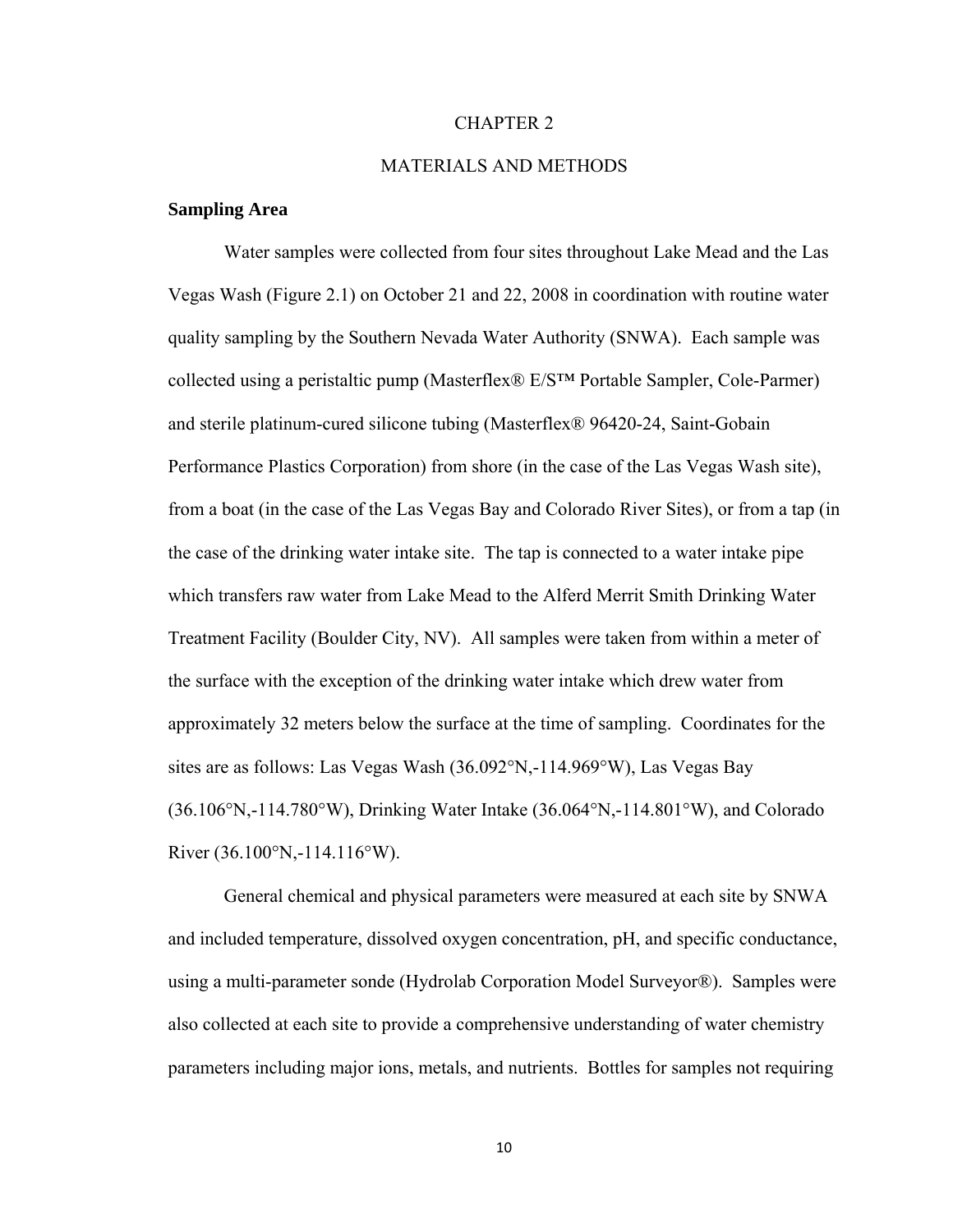preservatives were triple-rinsed with sample water before collections. Sample bottles for metals, major ions and nutrients were prepared and analyzed by Weck Laboratories (Monrovia, CA) or SNWA. Sterile bottles for bacterial heterotrophic plate counts (HPCs) were prepared and analyzed by SNWA Laboratory Support Services personnel according to in-house SOPs. On site, samples for the microcosm experiments were pumped into 5 liter sterile glass carboys (Pyrex # CG-8106) containing a sterile teflon stir bar and having a hose-barbed tap and fitted with sterile tubing and "t" valves. Prior to collection, the pump line was flushed with 5 liters of sample water and a 100 µm prefilter was fitted upstream of collection bottles to screen out larger debris and zooplankton. All samples were maintained in a cooler on ice until distributed to the corresponding laboratory for analysis.



**Figure 2.1.** Map of study site and sampling locations.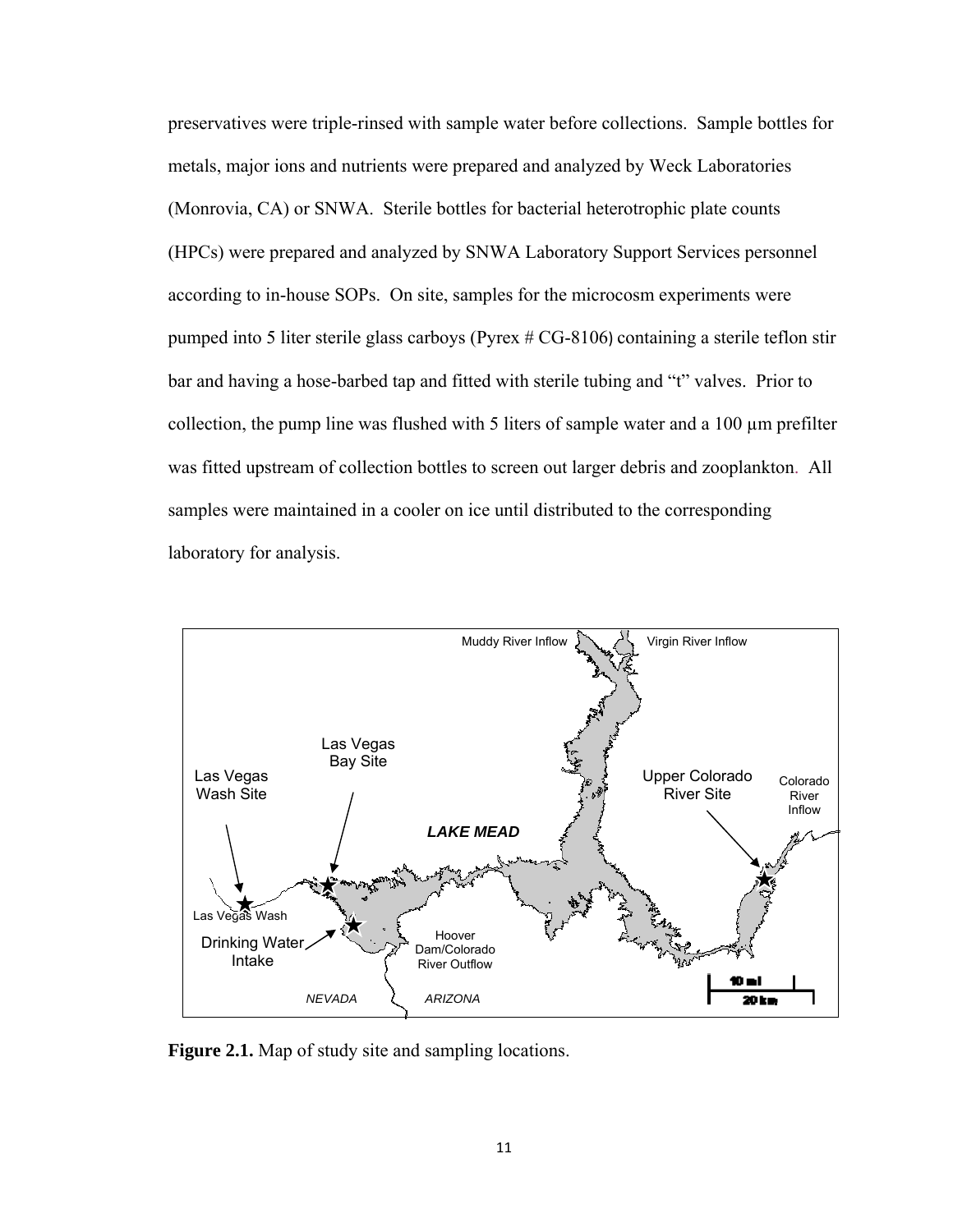#### **Microcosm setup**

In the laboratory, carboys were capped with a sterile rubber stopper fitted with a 0.2 µm filter to allow gas transfer and maintained in the dark (to prevent photodegradation) with gentle stirring at room temperature (Figure 2.2). A total of six incubations were maintained, one for each of the four samples described above, and two controls: 1) Las Vegas Bay water with 1 g/L sodium azide as a bacteriostatic control and 2) Las Vegas Bay water without pharmaceuticals and EDCs added to monitor microbial community responses to bottle effects. Samples were collected from the four experimental incubations prior to EDC and pharmaceutical addition to determine native concentrations of EDCs and pharmaceuticals (Tables  $A.2 - A.5$ ). Each microcosm (except for the non-amended control) was amended with twenty-seven pharmaceuticals and EDCs (Table 2.1) to an initial concentration of 100-500 ng/L (see Appendix Tables A.6 – A.10 for actual concentrations). Stock pharmaceuticals and EDCs were dissolved in sterile deionized (DI) water, rather than organic solvents, to prevent the unintentional introduction of organic matter, which might otherwise serve as a supplemental carbon or energy substrate in the incubations. The low aqueous solubility of some of these compounds (e.g. the steroid hormones) precluded the entire stock from dissolving and explains some of the lower than desired initial concentrations. Samples were collected using a "t" valve assembly for chemical analyses (including pharmaceuticals/EDCs and steroid hormones) and biological analyses (including terminal restriction fragment length polymorphism (T-RFLP), 16S rRNA gene libraries, flow cytometry, and community metabolism analysis using the Biolog Ecoplate assay). At each time point, the oxygen content of the sample was checked using an Oxygen CHEMets® Kit (K-7512,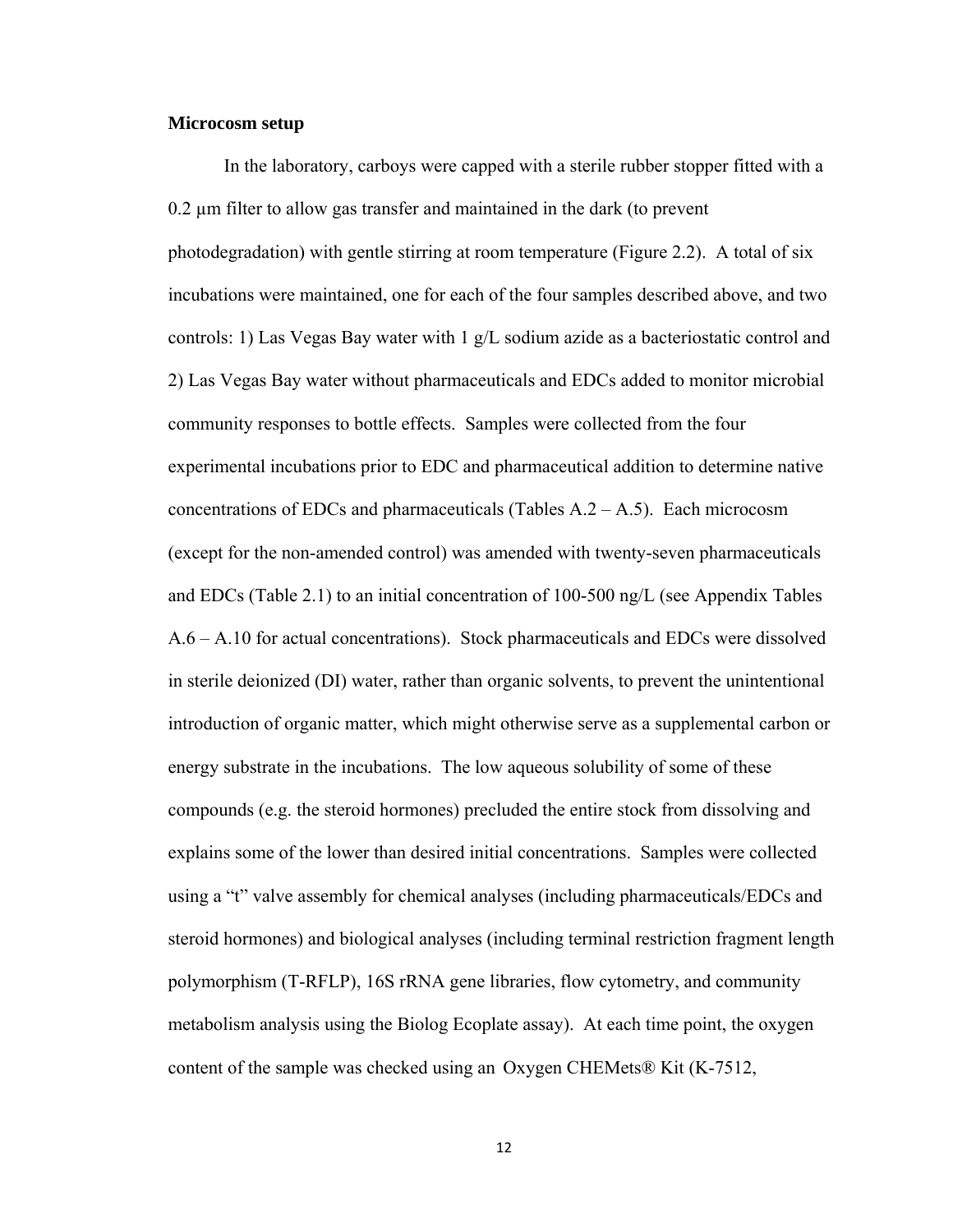Chemetrics, Calverton, VA) to ensure that incubations were aerobic. All sites remained stable with values between 6 and 7 mg/L with the exception of the bacteriostatic control which had slightly higher DO levels between 8 and 9 mg/L. Time points for chemistry analysis included 0, 1, 2, 4, 7, 14, 29, 56, and 120 days.



**Fig 2.2.** Microcosm setup showing the 4 representative sites with the 2 controls.

| Compound      | - - -<br>.<br><b>Class</b> | <b>Structure</b>          |
|---------------|----------------------------|---------------------------|
| Diazepam      | Antianxiety                |                           |
| Meprobamate   | Antianxiety                | $H_2N$<br>NH <sub>2</sub> |
| Carbamazepine | Anticonvulsant             |                           |
| Phenytoin     | Anticonvulsant             |                           |
| Primidone     | Anticonvulsant             | O<br>HŃ                   |

**Table 2.1.** Chemical names and structures of the spiked compounds.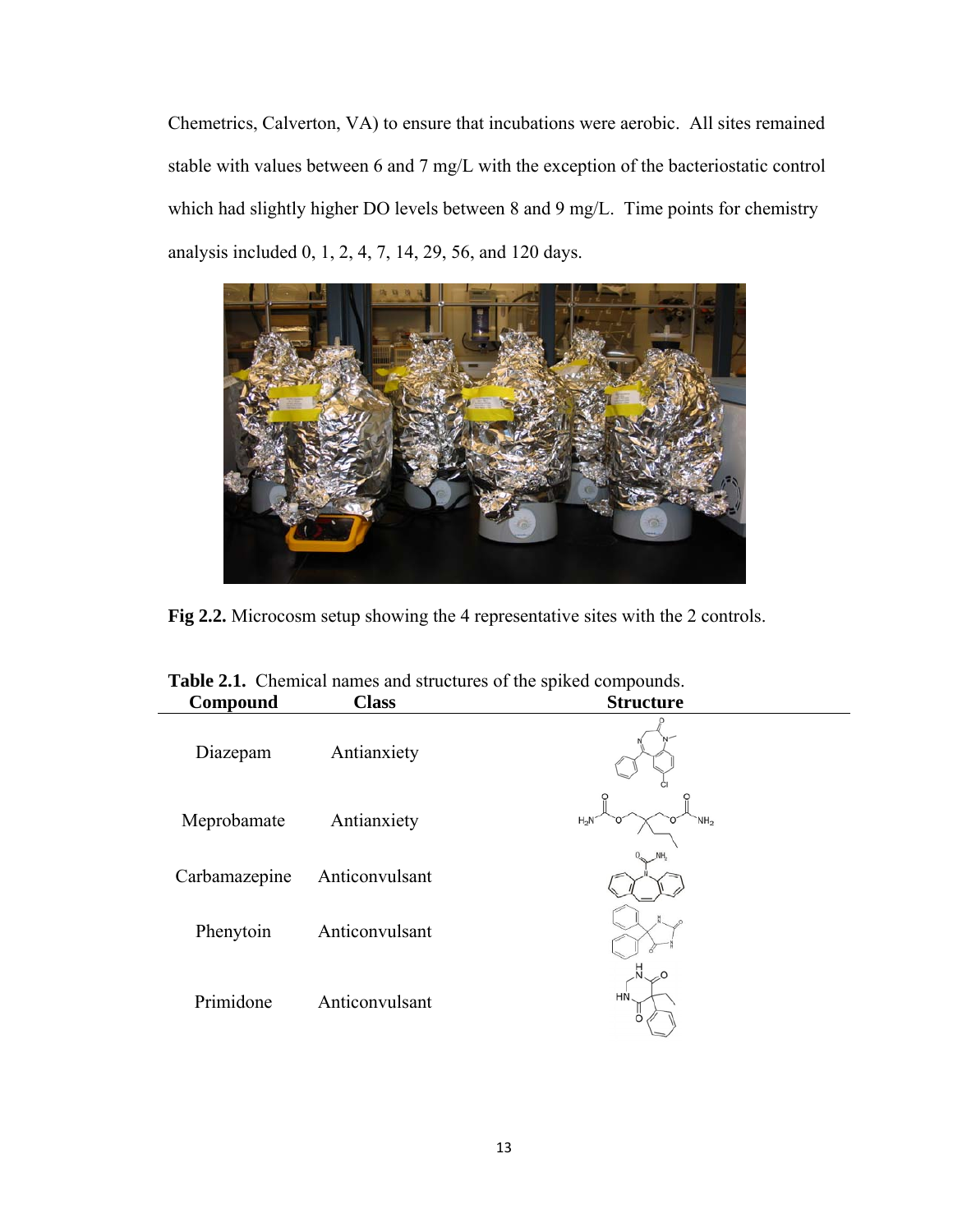| Compound         | <b>Class</b>                                          | <b>Structure</b>                                                                     |
|------------------|-------------------------------------------------------|--------------------------------------------------------------------------------------|
| Caffeine         | Stimulant                                             | CH <sub>3</sub><br>$H_3C$<br>ö<br><b>NH</b>                                          |
| Fluoxetine       | Antidepressant                                        |                                                                                      |
| Ibuprofen        | Nonsteroidal<br>anti-<br>inflammatory<br>Nonsteroidal | CH <sub>3</sub><br>OH<br>n                                                           |
| Naproxen         | anti-<br>inflammatory                                 | $H_{\bullet}$ CH <sub>3</sub><br>CO <sub>2</sub> H                                   |
| Diclofenac       | Nonsteroidal<br>anti-<br>inflammatory                 | NН<br>.OH<br>СI<br>ő                                                                 |
| Atorvastatin     | Antilipidemic                                         | OH OH O<br>∩                                                                         |
| Gemfibrozil      | Antilipidemic                                         | OН                                                                                   |
| Atenolol         | Beta blocker                                          | ΝH,<br>ÒН                                                                            |
| Iopromide        | Radiographic<br>contrast<br>medium                    | O<br>HO <sub>.</sub><br>OH<br>N<br>$\overline{H}$<br>T<br>O <sub>H</sub><br>OH<br>H٧ |
| Sulfamethoxazole | Antibiotic                                            | $Q$ $Q$<br>$H_2N$                                                                    |
| Trimethoprim     | Antibiotic                                            | OCH <sub>3</sub><br>OCH <sub>3</sub><br>$H_2N$<br>ÓCH,                               |
| <b>TCEP</b>      | Flame<br>retardant                                    | $-$ HCI<br>HO<br>HO                                                                  |
| Bisphenol A      | Plastic<br>component                                  | HC<br>OН<br>CH <sub>3</sub>                                                          |
| <b>BHA</b>       | Food<br>preservative                                  | OH                                                                                   |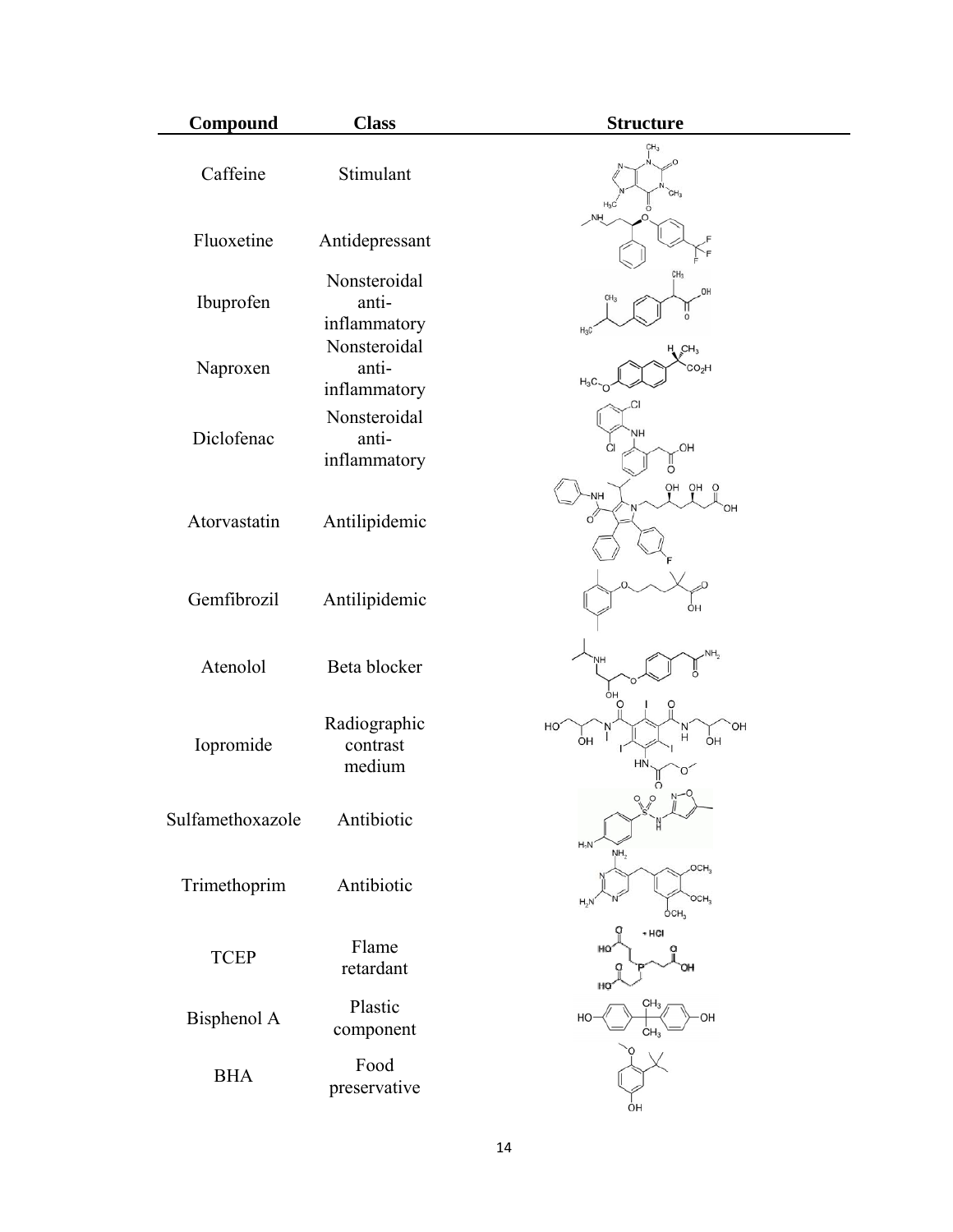| Compound         | <b>Class</b>        | <b>Structure</b>                    |
|------------------|---------------------|-------------------------------------|
| Atrazine         | Herbicide           |                                     |
| <b>DEET</b>      | Insect<br>repellant |                                     |
| Triclosan        | Antimicrobial       | он                                  |
| Estradiol        | Steroid<br>hormone  | HO                                  |
| Estrone          | Steroid<br>hormone  | HO                                  |
| Ethynylestradiol | Steroid<br>hormone  | $R^{\text{CH}}_{\text{C}}$ CH<br>HC |
| Progesterone     | Steroid<br>hormone  | C-0<br>$H_3C$<br>$H_3C$             |
| Testosterone     | Steroid<br>hormone  | OН<br>Ā<br>Ē                        |

#### **Analytical Methods**

At each time point, 500 mL subsamples were collected into two 250 mL amber glass bottles, pre-amended with 0.25 g sodium azide. One of each of the samples was analyzed for 1) pharmaceuticals and EDCs, and 2) steroid hormones. Both analyses employ cleanup and sample concentration by solid phase extraction (SPE) and analysis by liquid chromatography coupled with tandem mass spectrometry (LC-MS/MS).The pharmaceutical and EDC procedure is based on a method developed by Vanderford and Snyder (2006), and the steroid hormone procedure is based on a method developed by Trenhom et al. (2006) with the only differences being slightly modified analyte lists. As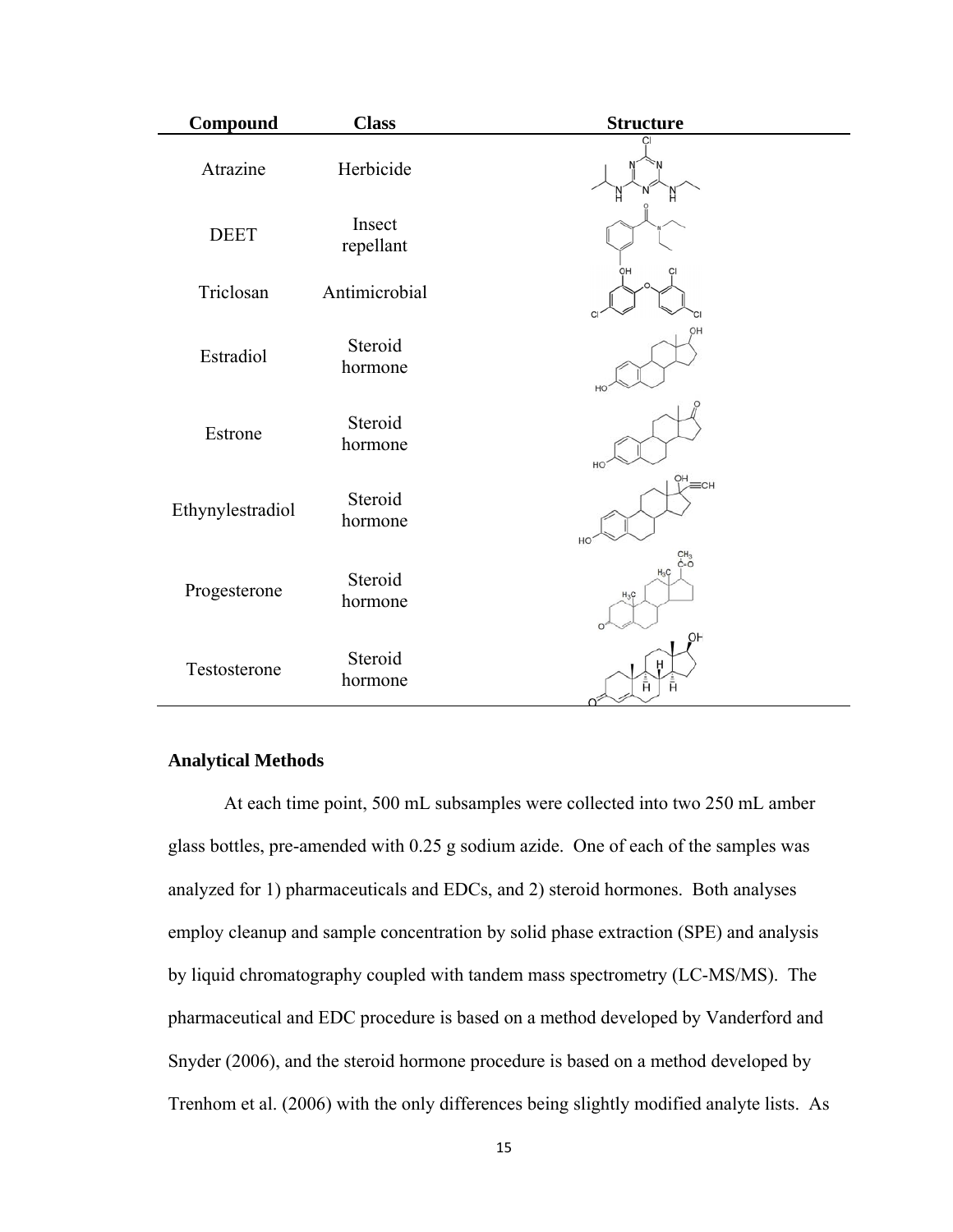part of quality control measures for the SPE system, laboratory grade DI blanks and DI spiked samples were extracted alongside experimental samples. Water samples were spiked with isotopically-labeled standards for isotope dilution quantitation of each of the target compounds analyzed and extracted using 5 cc glass, 200 mg, Oasis hydrophiliclipophilic balance (HLB) cartridges (Waters Corp., Milliford, MA), using the Autotrace automated SPE system (Zymark Cop., Hopkington, MA). Cartridges were preconditioned with 5 ml each of dichloromethane, tert-butyl methyl ether, methanol and reagent water. The water samples were then filtered through the cartridges at 15 ml/min, after which the cartridges were rinsed with 5 ml reagent water and dried with nitrogen gas for 60 minutes. Samples were eluted with methanol, evaporated to 250 μl, and stored at -20°C until analysis. LC/MS/MS analysis was performed using an Agilent G1312A (Palo Alto, CA) with a binary mobile phase of 0.1% formic acid in water and 100% methanol at a flow rate of 0.7 ml/min and an injection volume of 10 μl. Mass Spectrometry was done with an Applied Biosystems API 4000 triple quadrupole mass spectrometer (Foster City, CA), using multiple reaction monitoring (MRM) with electrospray ionization (ESI) in positive and negative modes. Method reporting limits (MRL) were three times the method detection limit (MDL).

#### **Microbial Characterization and Molecular Analysis**

Sample water for flow cytometric analysis was collected into sterile 15 ml conical polypropylene centrifuge tubes containing the preservative gluteraldehyde at a final concentration of 2.5%. Total cell counts were performed using a MicroPRO™ flow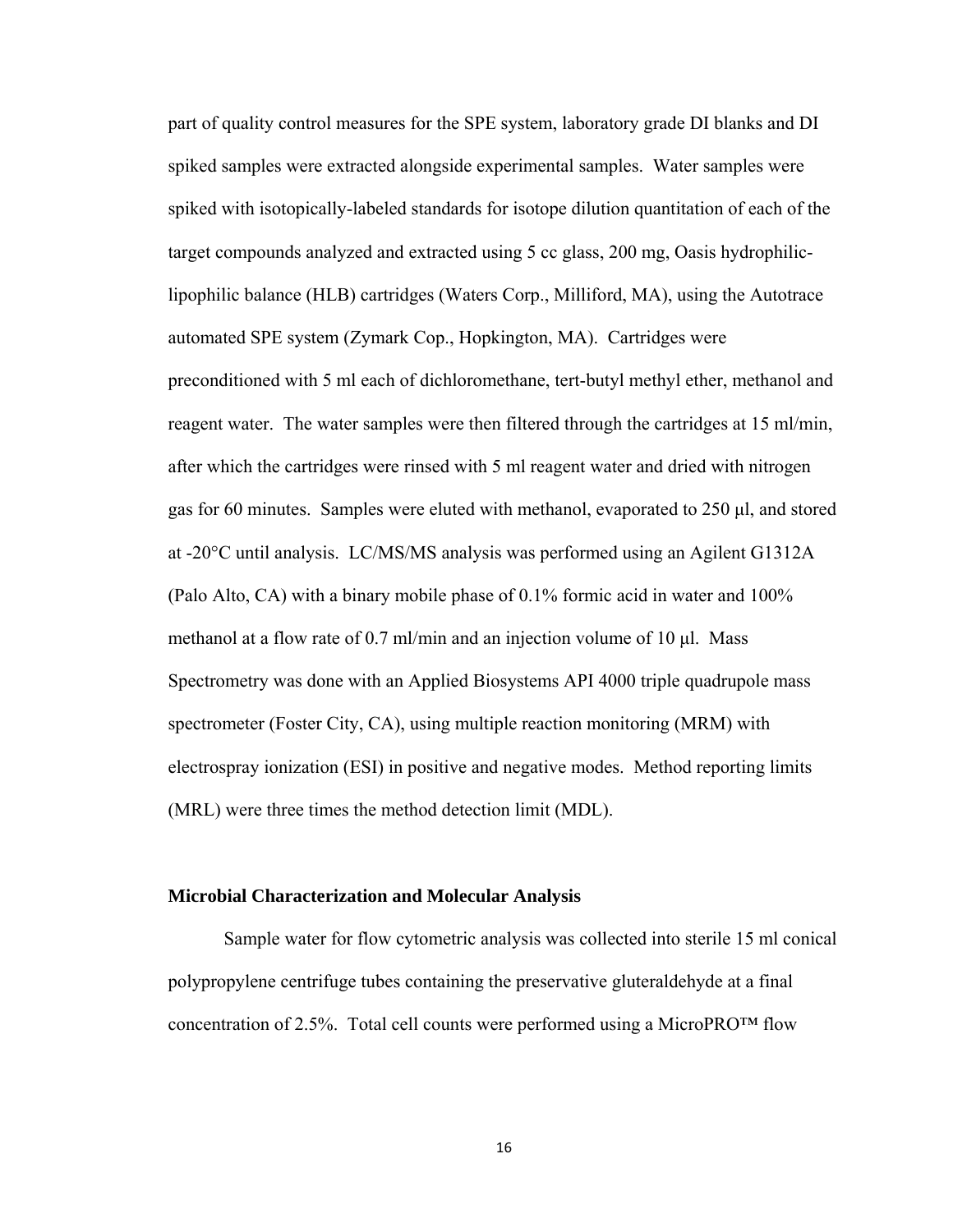cytometer ("Total Biomass" assay, Advanced Analytical Technology Inc.) according to manufacturer designed methodologies.

Cell biomass for DNA analysis was collected at each analytical time point by filtration onto 0.2 micron membrane filters (25 mm, Supor Polysulfone, Pall) from 100 mL subsamples and stored at -80 °C. DNA was extracted from archived filters using MoBio Ultraclean® Soil DNA kits (MoBio, Solano Beach, CA), and bacterial community analysis was conducted using terminal restriction fragment length polymorphism (T-RFLP, Liu et al., 1997) at Nevada Genomics Center in Reno, NV. Amplicons were generated using the polymerase chain reaction (PCR), using a FAMlabeled forward primer (9bF, GRGTTTGATCCTGGCTCAG) and universal reverse (1512uR, ACGGHTACCTTGTTACGACTT) (Eder and Ludwig, 1999), on a PXE 0.2 thermal cycler (Thermo Electron Corp., Milford, MA). Fifty microliter PCR reactions contained 5 U LA Taq™ (Takara Bio Inc, Japan), 200 nmol/L of each primer, 8 μL of 2.5 mM dNTP mixture, 5 μL of 10X LA PCR Buffer, 5 μL of 25 mM MgCl<sub>2</sub>, and 2 μL of DNA template. Thermal cycler conditions included an initial denaturation step (5 min at 95°C); 35 cycles of denaturation (30 s at 95°C), annealing (60 s at 50°C), and extension (90 s at 72 $^{\circ}$ C); and a final elongation step of 20 min at 72 $^{\circ}$ C. PCR products were visualized in 1% agarose gels stained with 1 mg/mL ethidium bromide, run on a horizontal electrophoresis system (Owl Separation Systems, Portsmouth, NH) in 1X TAE buffer at 100 V for 45 min. The crude product was submitted for purification and T-RFLP analysis to the Nevada Genomics Center. T-RFLP digests were performed using the restriction endonucleases *Hha*I and *Hae*III (New England Biolabs, Ipswich, MA).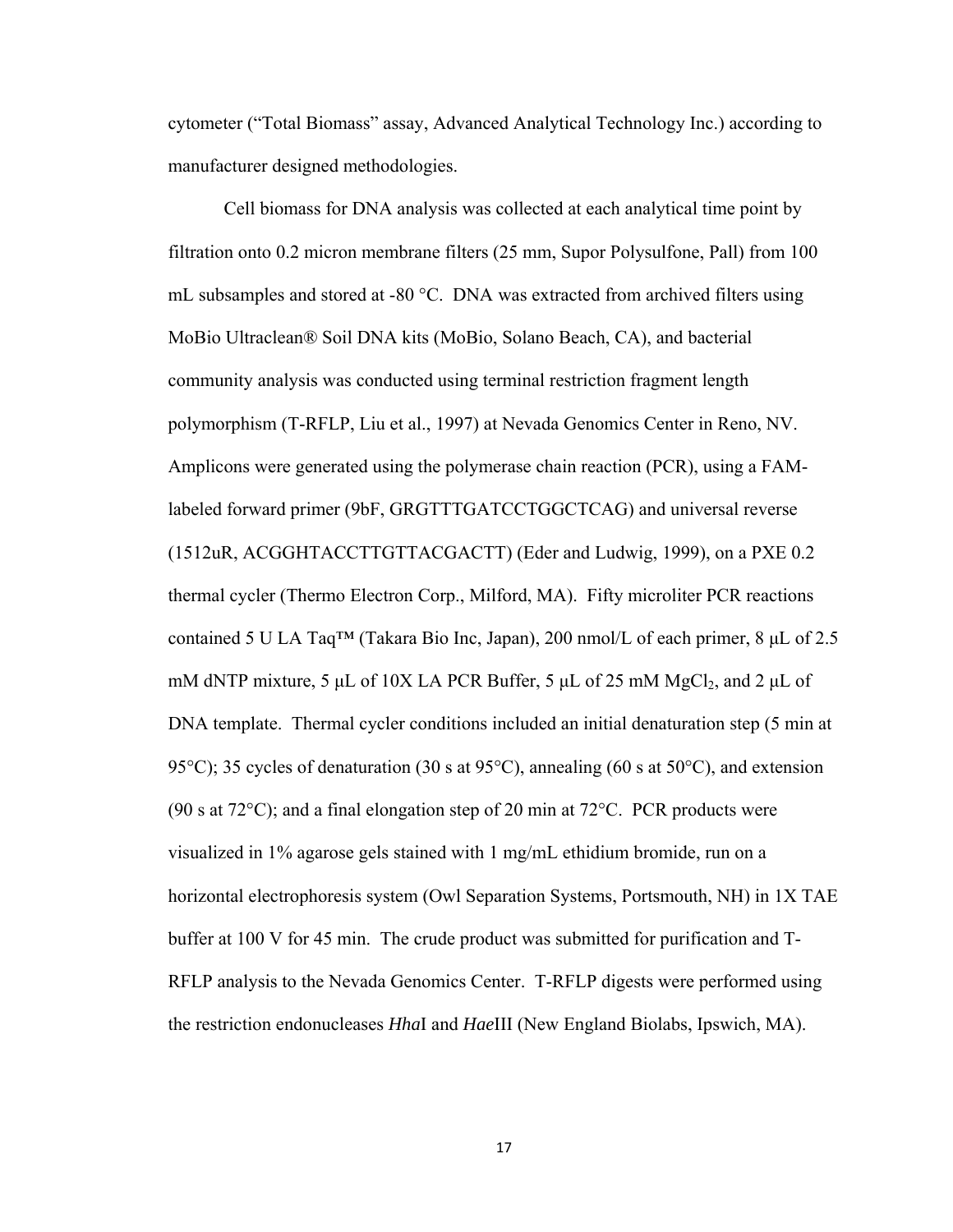Patterns were analyzed using PeakScanner™ software (Applied Biosystems, Inc., Carlsbad, CA).

For bacterial 16S rRNA gene library construction, PCR was performed in 3 replicate 25 μL reaction mixtures for each sampling site to reduce PCR bias. Bacterial primers 9bF and 1512uR were used and PCR products were purified (UltraClean™ GelSpin™ DNA Purification Kit, MoBio Laboratories, Inc.) and subjected to molecular cloning methodology using TOPO®-TA kits (Invitrogen). Based on forward reads, clones representative of unique OTUs were bidirectionally sequenced (Functional BioSciences, Madison, WI) and contigs generated using Sequencher™ 4.8 (Gene Codes) and aligned, matched with nearest neighbors and checked for chimeras using Greengenes (DeSantis et al., 2006). Alignments were refined and phylogenetic relationships determined using MEGA (Tamura et al., 2007). Evolutionary history was inferred using the Maximum Likelihood method based on the Tamura-Nei model (Tamura & Nei, 2003). The tree with the highest log likelihood (-26421.8378) was used. The initial tree for the heuristic search was obtained automatically as follows. When the number of common sites was < 100 or less than one fourth of the total number of sites, the maximum parsimony method was used; otherwise BIONJ method with MCL distance matrix was used. The analysis involved 218 nucleotide sequences. All positions containing gaps and missing data were eliminated.

#### **Phylogenetic and Diversity Analysis**

Sequences from 16S rRNA gene libraries were clustered using the MOTHUR software package (Schloss et al. 2009) at operational taxonomic unit (OTU) cutoffs of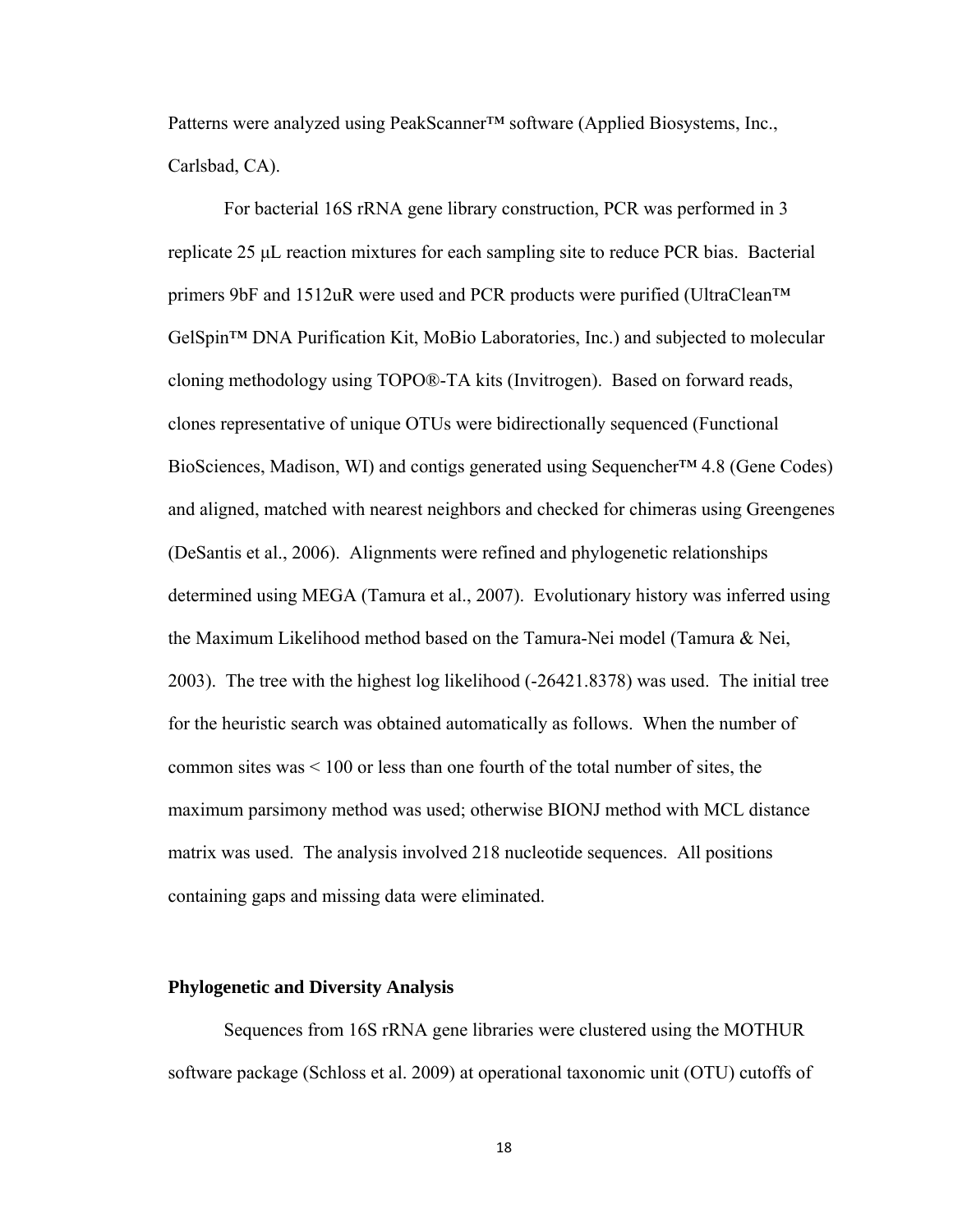97%, 90%, and 80% using the average neighbor algorithm. Diversity and richness indices including the Shannon diversity index (H'), the Simpson index, and Chao1 richness estimator were also calculated in MOTHUR. Evenness was calculated as H/Hmax, where H is the Shannon diversity estimate and  $H$ max =  $log2(S)$  with S being the total number of corresponding OTUs. Community overlap and differences were also determined using rarefaction analysis. LIBSHUFF was used in order to determine whether any statistically significant differences existed between sites (Schloss et al., 2004).

Community metabolic potential was assessed using Biolog EcoPlates (Biolog Inc., Hayward, CA) according to the manufacturer's standard protocol. Briefly, each 96 well microtiter EcoPlate contains three replicates of 31 different carbon substrates and an additional three wells containing only water as a control. As the various substrates are metabolized, a tetrazolium dye in each well produces a color change when reduced, which can then be measured using a microplate reader to provide optical density  $(OD_{595})$ values and subsequently quantified. Approximately 10 mL of sample water from each of the four spatial sites were added to an EcoPlate at the beginning of the experiment and incubated at room temperature in the dark. Absorbance readings at 595 nm were taken at intervals up to 12 days. Averages were calculated from the 3 replicates and absorbance values above a threshold of 0.3 were considered positive for usage of the carbon source for that well.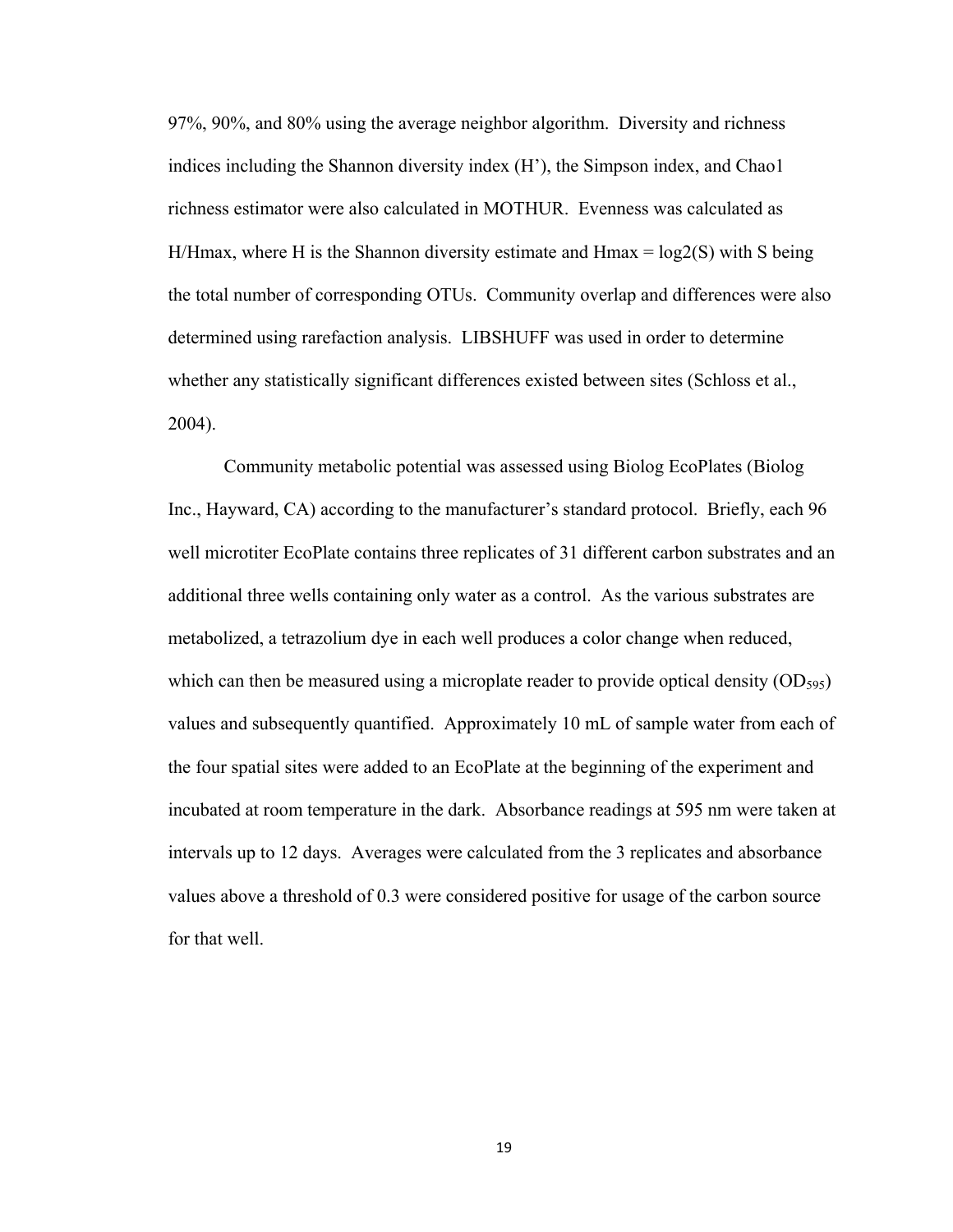#### CHAPTER 3

#### RESULTS AND DISCUSSION

#### **Water Chemistry**

Table 3.1 shows the physical and chemical parameters at each site. Las Vegas Wash had the highest temperature  $(23.4^{\circ}$ C vs.  $21.6^{\circ}$ C,  $20.8^{\circ}$ C and  $17.8^{\circ}$ C for the Bay, River and mid water column drinking water intake). pH was slightly alkaline at all sites and highest at the river and LVB sites, at 8.38, and 8.27, respectively. Dissolved oxygen (DO), 6.57 mg/L (LVW), 7.81 mg/L (LVB), and 5.87 mg/L (DWI), was under-saturated at all of the sites, except for the Colorado River, 8.57 mg/L. The lower temperature and DO concentrations at the drinking water intake are consistent with this site's location at a greater depth within the reservoir.

Overall, major ion concentrations were similar at three of the sites, LVB, DWI, and CR, and markedly higher in LVW. Specifically, the relatively conservative cations, magnesium, sodium, and potassium, as well as the major anions, sulfate and nitrate were all much higher in the Las Vegas Wash. The higher ion (salt) concentrations in the Wash are reflected in a much higher conductivity value (2,433 uS/cm, vs. 908 – 1,068 at the other sites) and are similar to previously reported data which were attributed to high evaporation rates at this site (Zhou et al. 2005). The higher conductance values in Las Vegas Wash are consistent with data from LaBounty & Burns (2005), which showed a decreasing gradient in TOC and conductivity values from the inner basin where the Wash enters to sites within Lake Mead and on toward the Colorado River.

A combined graphic expression of the water chemistry components in a Piper diagram (Figure 3.1) reveals that all sites group together, again with the exception of the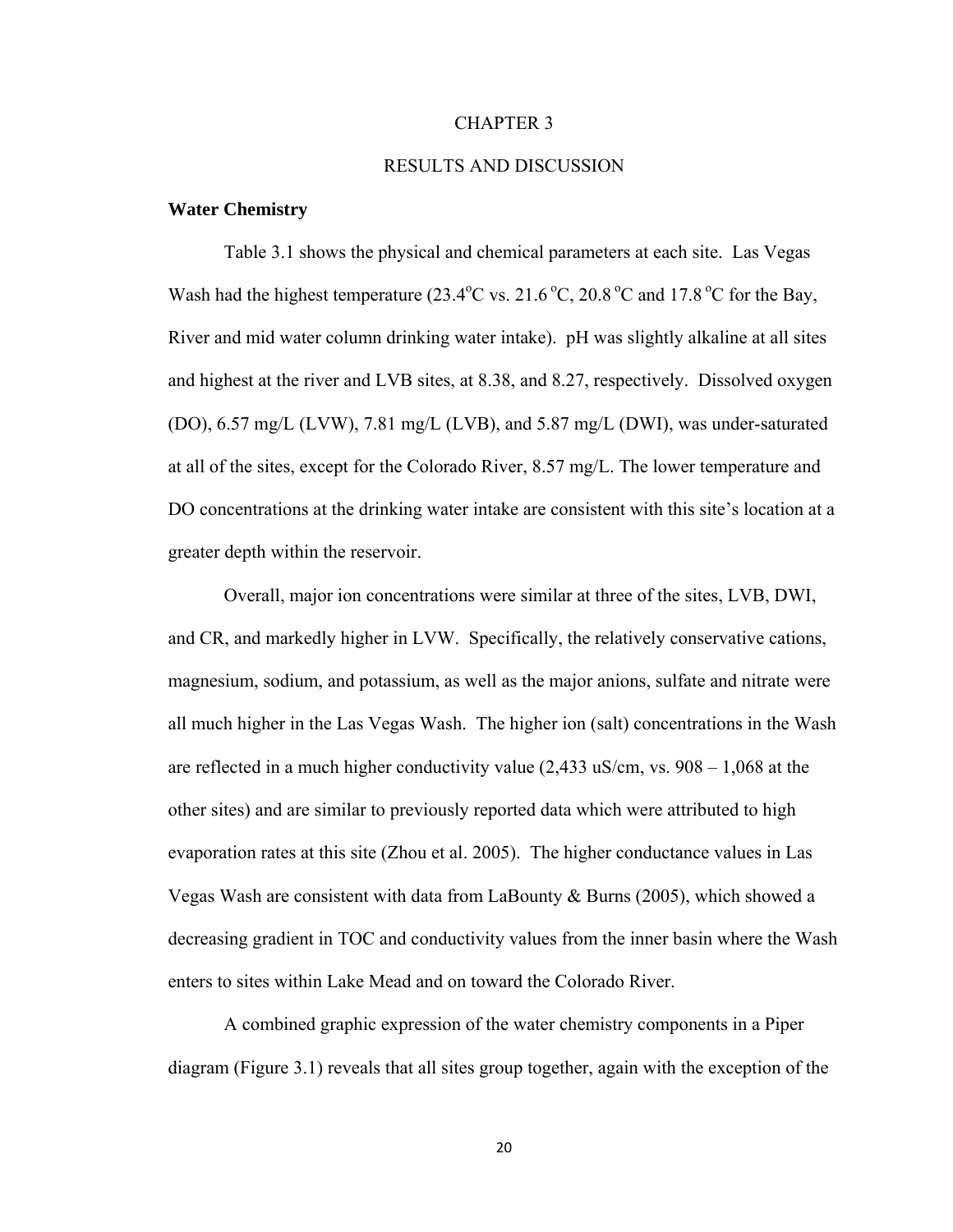Las Vegas Wash, which is a slight outlier with respect to both cations and anions.

Conversely, water from the drinking water intake and Colorado River sites plot on top of one another.

|                                         | <b>Las Vegas</b><br><b>Las Vegas</b> |         |                  | Colorado     |
|-----------------------------------------|--------------------------------------|---------|------------------|--------------|
|                                         | Wash                                 | Bay     | <b>DW</b> Intake | <b>River</b> |
| Temperature $(^{\circ}C)$               | 23.4                                 | 21.6    | 17.8             | 20.8         |
| pH                                      | 7.71                                 | 8.27    | 7.93             | 8.38         |
| DO(mg/L)                                | 6.57                                 | 7.81    | 5.87             | 8.57         |
| Conductivity $(\mu S/cm)$               | 2433                                 | 1068    | 1030             | 908          |
| $TOC$ (mg/L)                            | 6.0                                  | 3.2     | 2.7              | 2.9          |
| Tot. Alkalinity (mg/L)                  | 129                                  | 132     | 143              | 134          |
| Nitrate $(mg/L)$                        | 14                                   | 0.88    | 0.5              | 0.2          |
| Nitrite (mg/L N)                        | < 0.05                               | < 0.05  | < 0.05           | < 0.05       |
| T-Phosphate $(mg/L P)$                  | 0.12                                 | < 0.005 | < 0.005          | 0.0055       |
| Ammonia (mg/L N)                        | 0.205                                | 0.024   | < 0.02           | < 0.02       |
| Calcium $(mg/L)$                        | 130                                  | 75      | 81               | 69           |
| Chloride $(mg/L)$                       | 340                                  | 100     | 88               | 80           |
| Iron $(mg/L)$                           | < 0.1                                | < 0.1   | < 0.1            | < 0.1        |
| Magnesium $(mg/L)$                      | 63                                   | 28      | 27               | 24           |
| Potassium (mg/L)                        | 32                                   | 6.9     | 5.9              | 5            |
| Sodium $(mg/L)$                         | 280                                  | 99      | 96               | 81           |
| Tot. Hardness (mg/L CaCO <sub>3</sub> ) | 590                                  | 300     | 320              | 270          |
| Alkalinity, $CO_3^{-2}$                 | $\mathbf{0}$                         | 0.592   | $\theta$         | 2.39         |
| Alkalinity, HCO <sub>3</sub>            | 129                                  | 131     | 143              | 131          |
| Silica $(mg/L)$                         | 19                                   | 6.7     | 7.3              | 6.2          |
| Sulfate $(mg/L)$                        | 570                                  | 270     | 250              | 220          |
| $TDS$ (mg/L)                            | 1541                                 | 649.4   | 618.4            | 553.6        |
| Turbidity (NTU)                         | 2.68                                 | 0.51    | 0.33             | 2.66         |

#### **Table 3.1.** Water chemistry parameters

DO – Dissolved oxygen; TOC – total organic carbon; TDS – total dissolved solids

Carbon, nitrogen, and phosphorus are nutrients which are vital for microbial growth and in some cases can have significant impacts on biodegradation rates (Schwarzenbach et al., 2003). TOC, concentrations of wastewater-derived constituents such as nutrients (nitrate, phosphate, ammonium), and TDS were all considerably higher at the Las Vegas Wash site, but decrease spatially towards the Bay. TOC levels in the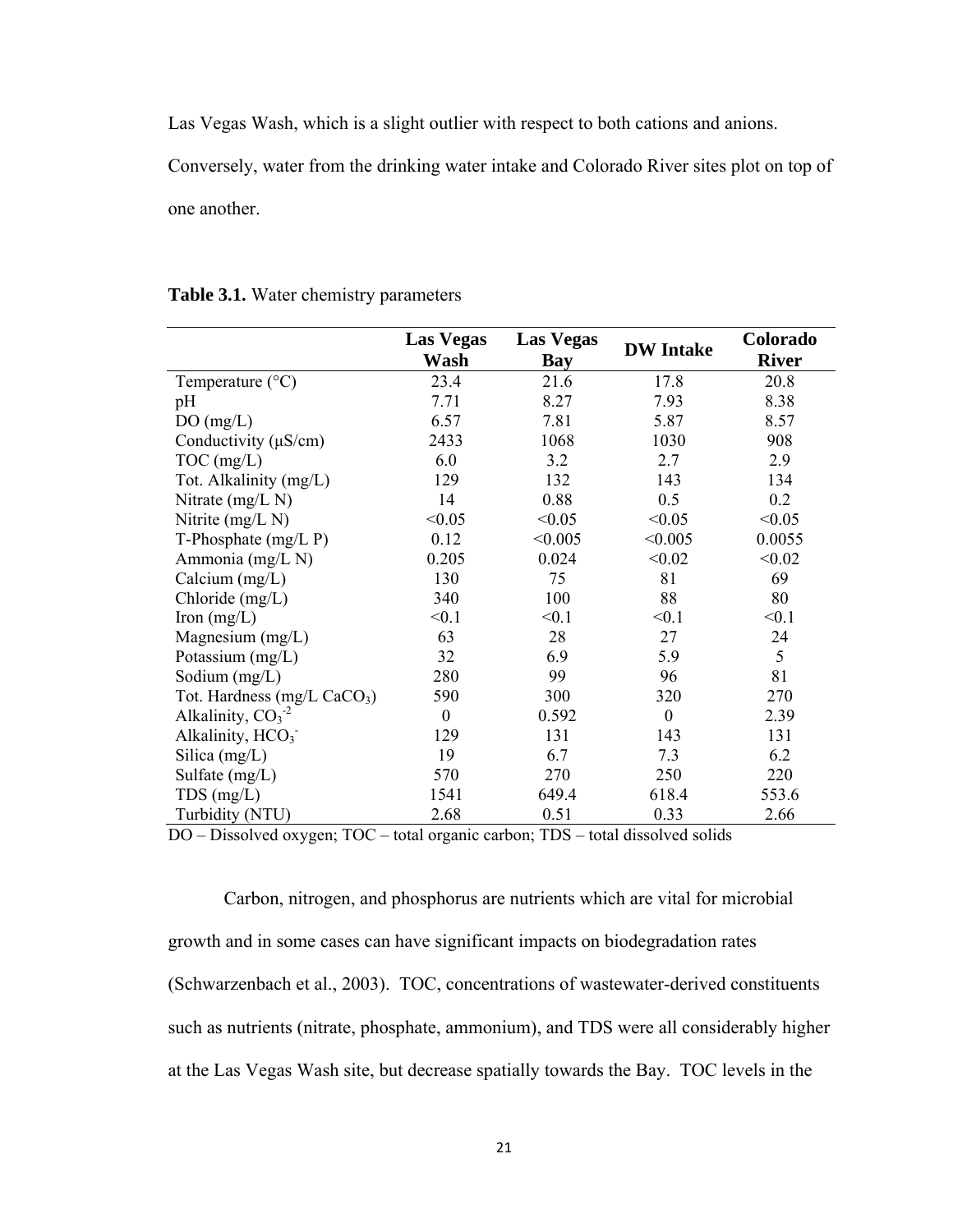Wash were approximately double those at the other three sites (6.0 mg/L compared with 2.7 - 3.2 mg/L), and nitrate was considerably higher in Las Vegas Wash (14.0 mg/L) than in the Bay, DW Intake or Colorado River (0.88, 0.5, and 0.2 mg/L, respectively). Phosphate (as mg/L P) was only detected in the Las Vegas Wash and Colorado River (0.12 and 0.055), but was below detection limit at the other two sites. This supports previously collected data which demonstrated that Lake Mead is extremely phosphorus limited (LaBounty and Horn 1997, Reginato and Peichota 2004, LaBounty 2005).



**Fig. 3.1.** Piper diagram of the water chemistry from the four sampling sites. Diagram was made using GW Chart (Version 1.23.5.0), a free software program available from the USGS.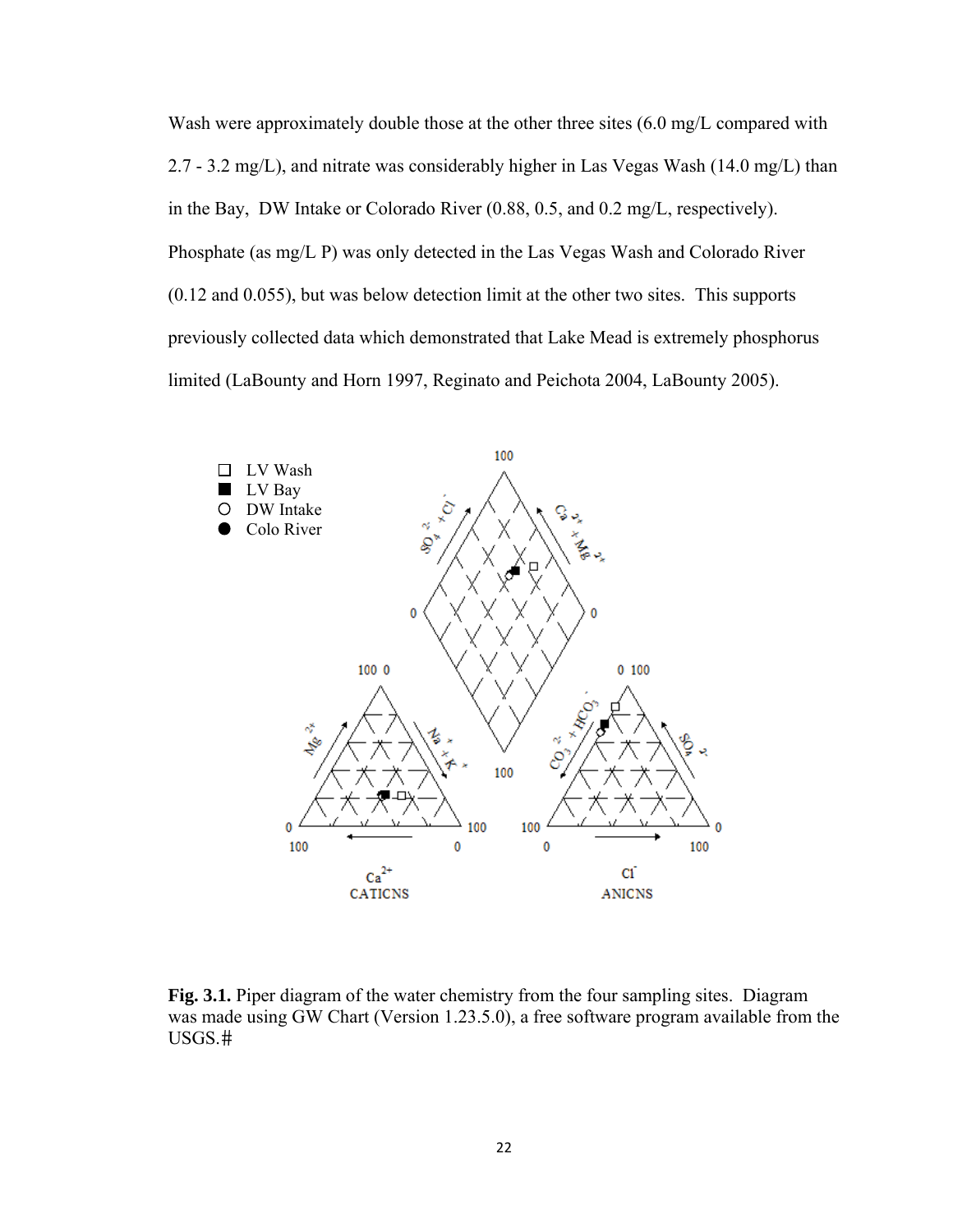Although the carbon, nitrogen, and phosphorus concentrations may be limiting factors for microbial activity and ultimately, biodegradation, it is less clear what concentrations of TOC may hinder (by providing competitive food sources) or assist (through cometabolism) microbial attenuation of xenobiotic compounds. According to Cotner et al. 2010, aquatic bacteria (specifically those from freshwater lakes) are flexible in their nutrient requirements. In their experiment, freshwater bacterial isolates grown under conditions of phosphorus limitation (875:179:1 C:N:P) produced bacterial biomass stoichiometries of 259:69:1, indicating that bacterial populations can subsist with nutrient ratios that diverge considerably from the commonly accepted Redfield ratio of C:N:P of 106:16:1 (Redfield, 1934). Chenier and others (2003) showed that the addition of carbon, nitrogen and phosphorus increased the mineralization of hexadecane by river water biofilms. When no additional nutrients were added, mineralization was minimal, however, with the addition of 67  $\mu$ M carbon, 80  $\mu$ M nitrogen, and 5  $\mu$ M phosphorus, up to 70% mineralization of hexadecane was observed after 42 days of incubation. Additionally, an experiment by Leys et al. (2005) noted that a molar C:N:P ratio of 100:10:1 resulted in efficient polycyclic aromatic hydrocarbon (PAH) biodegradation although this rate was not affected when the C:N:P ratio was imbalanced by a lower molar N ratio (100:2:1), indicating that lower N conditions did not affect the biodegradation by the bacteria involved. However, Rojas-Avelizapo et al. (2000) found that modifying the C:N:P ratio from 2700:140:1 to 100:10:1 caused an increase in the heterotrophic bacterial activity in soil but did not improve PCB degradation, although other researchers have found that adjusting this ratio can stimulate petroleum hydrocarbon degradation in contaminated soils and surface waters (Dibble and Bartha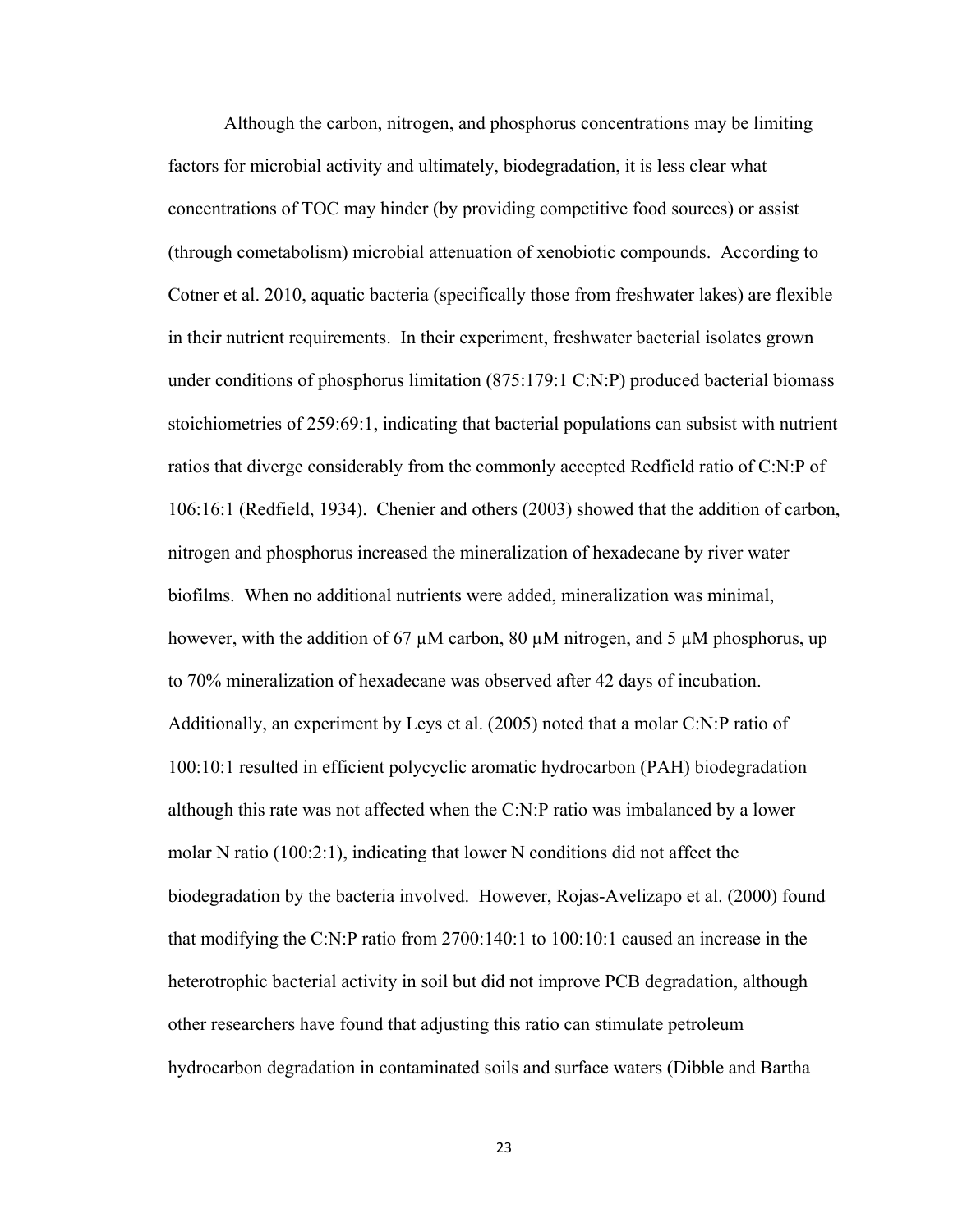1979, and Rogers et al. 1993). Since these nutrients were not monitored throughout the time points of the experiment, the rate at which they were utilized is unknown, but the Las Vegas Bay and DW Intake microcosms may have been at a disadvantage due to the low initial phosphorus concentrations at these sites  $\leq 0.005$  mg/L).

#### **Transformation of Pharmaceuticals and EDCs**

Primary degradation (e.g. loss of parent compound) at each site varied considerably; however, the Las Vegas Wash microcosm showed the highest degradation capabilities of the four sites overall, with an aggregate 28% remaining of the compounds over the course of 120 days (Table 3.2). This was followed by Las Vegas Bay with 49% remaining, the Drinking Water Intake with 60%, and the Colorado River site with 63%. The Las Vegas Bay Control microcosm exhibited markedly lower removal than the other 4 sites, with 80% of the parent compounds still remaining at the conclusion of the experiment.

|                   | <b>Time Point (days)</b> |     |        |                 |     |    |    |    |     |
|-------------------|--------------------------|-----|--------|-----------------|-----|----|----|----|-----|
|                   |                          |     |        |                 |     | 14 | 29 | 56 | 120 |
| LV Wash           | 100                      | 103 | $ND^*$ | 92              | 86  | 70 | 47 | 39 | 28  |
| LV Bay            | 100                      | 99  | 102    | 102             | 102 | 95 | 86 | 68 | 49  |
| <b>DW</b> Intake  | 100                      | 102 | 97     | 96              | 95  | 85 | 79 | 66 | 60  |
| <b>Colo River</b> | 100                      | 99  | 92     | 97              | 92  | 86 | 83 |    | 63  |
| LV Bay Control    | 100                      | 98  | 96     | $\overline{01}$ | 102 | 90 | 88 | 81 | 80  |

**Table 3.2.** Total contaminant mass (%) remaining at each time point over the course of the experiment.

 $ND^* = No$  data for this time point due to failure of SPE pump. Percent contaminant remaining calculated as  $C_t/C_0$ , where  $C_t$  = sum of the total mass of the 27 compounds at each individual time point, and  $C_0$  = sum of the total mass of the compounds at the beginning of the experiment.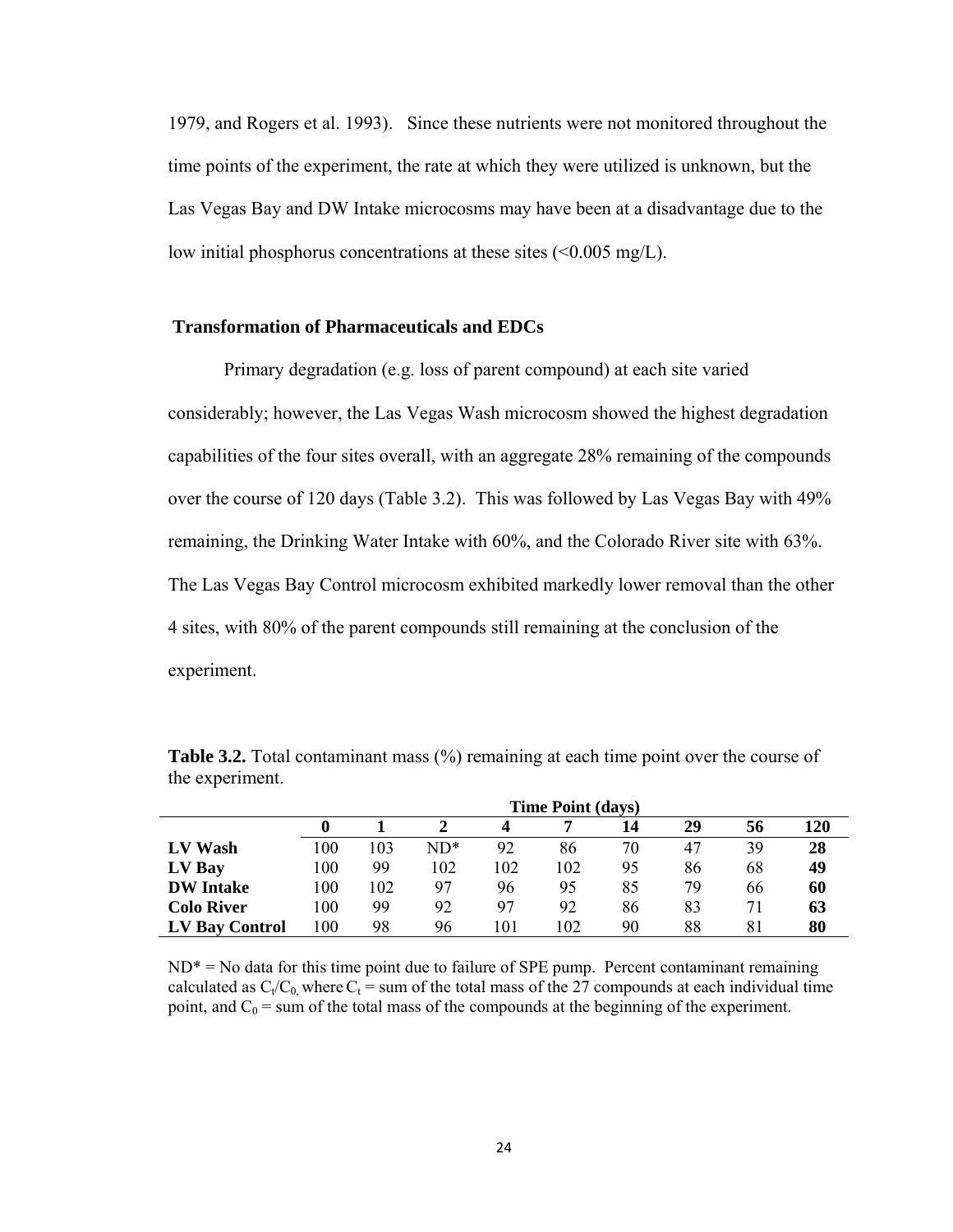Analysis of the steroid estrogens, the compounds with the highest EDC potential (Routledge & Sumpter 1996), revealed that estrone, estradiol, and progesterone were reduced to below detection limits after 120 days in all samples with the exception of the control (which still contained 10% and 128% of estrone and estradiol, respectively) (Table 3.3). Although estradiol was almost completely removed by the end of the 120 day incubation in the control microcosm, it appears that it was converted to estrone, given the stoichiometric increase of this compound in the control (Fig. 3.2). This could likely be due to abiotic transformation of estradiol to estrone, as this has previously been reported in the literature by Sheng et al. (2009), who showed complete abiotic oxidation of estradiol to estrone due to manganese in autoclaved soil samples. Ethinylestradiol, which was reduced in concentration but persisted in all samples throughout the duration of the experiment, saw greatest reduction in the Las Vegas Wash microcosm.

As was noted earlier, caffeine has been previously utilized as a wastewater tracer due to its reported refractory characteristics in surface water (Buerge et al., 2003). However, the Las Vegas Wash and Las Vegas Bay microcosms exhibited almost complete removal with 14% and 0% remaining, respectively. A similar pattern was obtained for the antianxiety drug, meprobamate. Consistent with the previously reported recalcitrance to degradation in surface waters noted by Snyder et al. (2004), after 120 days no degradation was observed for three of the four sites tested. In marked contrast, however, this compound was effectively removed from the Las Vegas Wash microcosm, with only 6%, remaining after 120 days (Table 3.3).

Although degradation of some compounds was observed in the Las Vegas Bay bacteriostatic control microcosm, this loss could be due to abiotic processes such as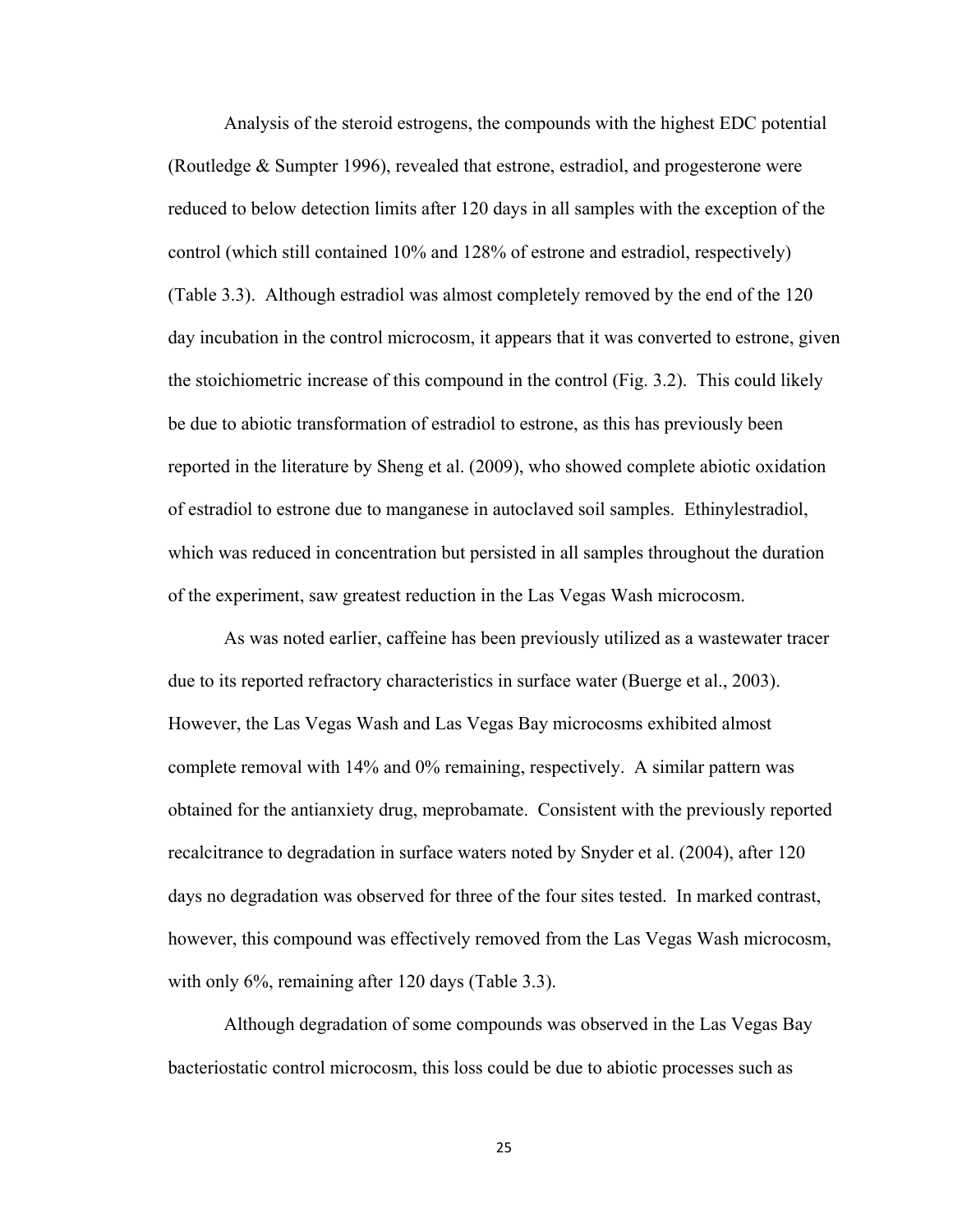chemical oxidation, volatilization, or hydrolysis. In the current experiment, the bacteriostatic agent used in the control was 1% sodium azide. This compound has been used extensively as an industrial and experimental preservative as well as bacteriostatic agent since at least 1891 (Loew). Keilin and Hartree (1934) demonstrated that sodium azide interferes with cellular metabolism by inhibiting cytochrome oxidase, the terminal electron transport complex in aerobic organisms. Lichstein and Soule (1943) reported that lower concentrations of sodium azide (0.005 to 0.02%) were sublethal, and decreased aerobic respiration of bacteria. However, higher concentrations (1%) have been shown to be bacteriostatic to both aerobes and anaerobes in liquid media, and bactericidal to many organisms including *Bacillus subtilis*, *E. coli*, and *Clostridium perfingens* (Forget and Fredette, 1962). Due to its affordability, ease of use, and relatively safe disposal (unlike other bactericides, such as HgCl), sodium azide is often used to provide an abiotic control in biodegradation tests (Patterson et al., 2010, Bergheim et al., 2011, Murialdo et al., 2003). In addition to these benefits, it was also chosen in this experiment instead of autoclaving, over concern that the heat and pressure could potentially alter the natural organic matter and sorption potential of the treated sample.

Removal via sorption was not specifically examined in this study, however, a similar study conducted by Benotti and Brownawell (2009), examined loss of pharmaceuticals due to sorption on suspended sediment particles using adsorption experiments. After testing 19 pharmaceuticals, many of which overlap with those used in this study, they determined an average fraction of 0.92 of the original compounds which remained dissolved in solution, indicating sorption was insignificant. Therefore, it is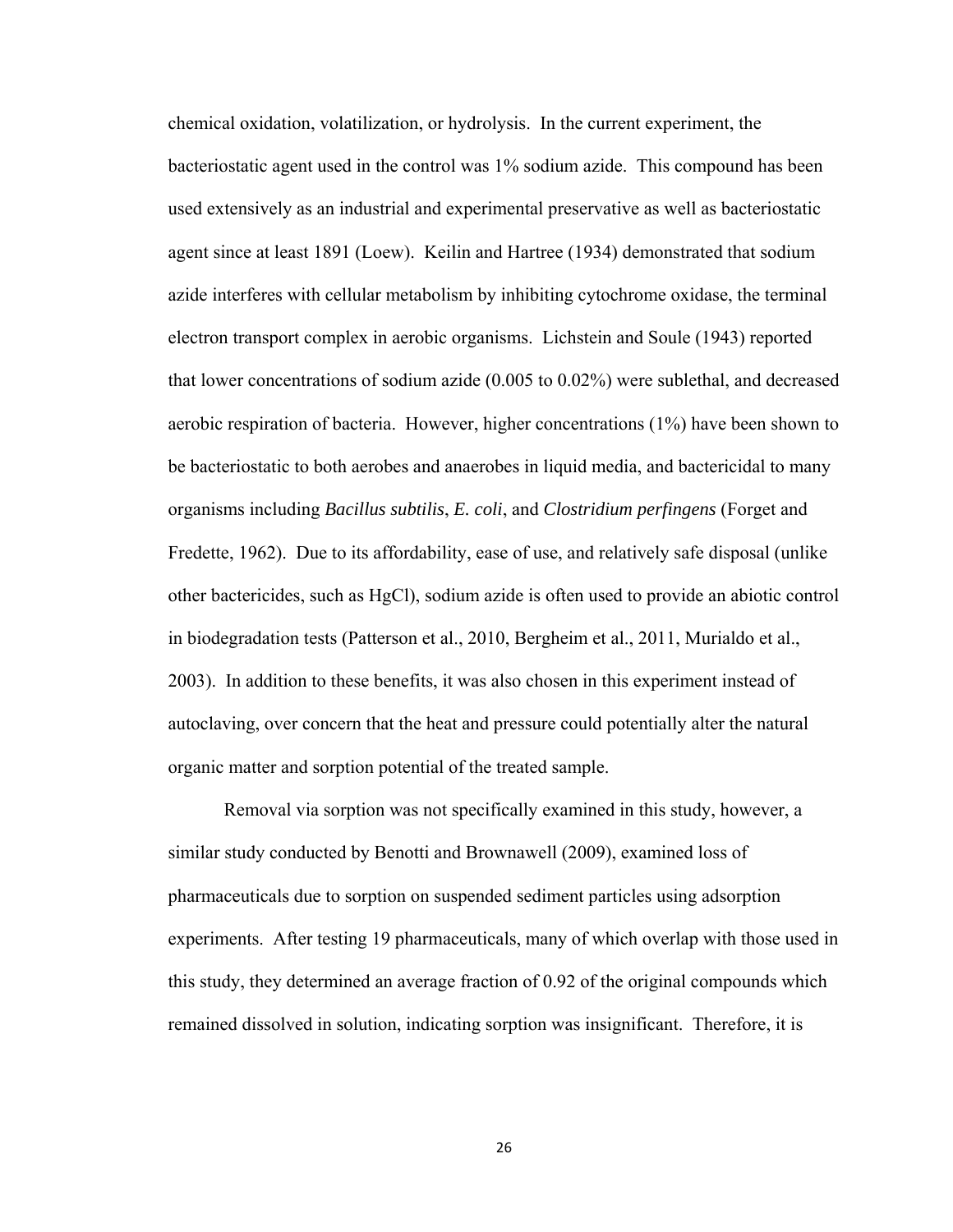unlikely that sorption played a major role in the loss of any compounds seen in the current study.

|                         |                      | LV Wash          | LV Bay           | <b>DW</b><br><b>Intake</b> | Colorado<br><b>River</b> | LV Bay<br><b>Control</b> |
|-------------------------|----------------------|------------------|------------------|----------------------------|--------------------------|--------------------------|
| <b>Diazepam</b>         |                      | 82               | 65               | 47                         | 54                       | 76                       |
| Meprobamate             | Anti-anxiety         | 6                | 100              | 103                        | 106                      | 106                      |
| Carbamazepine           |                      | 76               | 85               | 105                        | 88                       | 69                       |
| Phenytoin               | Anti-<br>convulsant  | 14               | 122              | 74                         | 104                      | 84                       |
| Primidone               |                      | 95               | 108              | 108                        | 96                       | 97                       |
| Caffeine                | Stimulant            | 14               | $\theta$         | 85                         | 104                      | 109                      |
| <b>Fluoxetine</b>       | Anti-<br>depressant  | 53               | 20               | $\overline{3}$             | 22                       | 64                       |
| Ibuprofen               |                      | $\boldsymbol{0}$ | $\boldsymbol{0}$ | $\mathbf{1}$               | 9                        | 103                      |
| <b>Naproxen</b>         | <b>NSAID</b>         | $\boldsymbol{0}$ | $\boldsymbol{0}$ | 26                         | $\boldsymbol{0}$         | 93                       |
| <b>Diclofenac</b>       |                      | 30               | 26               | 84                         | 77                       | 53                       |
| <b>Atorvastatin</b>     | Anti-                | 8                | 48               | 17                         | 45                       | 73                       |
| Gemfibrozil             | lipidemic            | $\overline{4}$   | 96               | 100                        | 100                      | 100                      |
| <b>Atenolol</b>         | Beta blocker         | $\mathbf{0}$     | 3                | 44                         | 9                        | 81                       |
| <b>Iopromide</b>        | X-ray<br>contrast    | $\boldsymbol{0}$ | 89               | 190                        | 71                       | 148                      |
| <b>Sulfamethoxazole</b> | Antibiotic           | 5                | 91               | 113                        | 116                      | 82                       |
| <b>Trimethoprim</b>     |                      | $\overline{4}$   | 81               | 83                         | 50                       | 82                       |
| <b>TCEP</b>             | Flame<br>retardant   | 87               | 82               | 53                         | 83                       | 67                       |
| <b>Bisphenol A</b>      | Plastic<br>component | $\overline{7}$   | $\boldsymbol{0}$ | 9                          | 76                       | 90                       |
| <b>BHA</b>              | Food<br>preservative | $\boldsymbol{0}$ | $\overline{2}$   | $\boldsymbol{0}$           | $\overline{2}$           | $\mathbf{0}$             |
| <b>Atrazine</b>         | Herbicide            | 83               | 76               | 68                         | 72                       | 62                       |
| <b>DEET</b>             | Insect<br>repellant  | 11               | 93               | 86                         | 115                      | 107                      |
| <b>Triclosan</b>        | Antimicrobial        | $\boldsymbol{0}$ | 34               | 44                         | 34                       | 71                       |
| <b>Estradiol</b>        |                      | $\mathbf{0}$     | $\boldsymbol{0}$ | $\overline{0}$             | $\overline{0}$           | 10                       |
| <b>Estrone</b>          |                      | $\theta$         | $\theta$         | $\mathbf{0}$               | $\theta$                 | 128                      |
| Ethynylestradiol        | Steroid<br>hormone   | 32               | 61               | 61                         | 48                       | 62                       |
| Progesterone            |                      | $\theta$         | $\theta$         | $\theta$                   | $\theta$                 | $\boldsymbol{0}$         |
| <b>Testosterone</b>     |                      | $\theta$         | $\boldsymbol{0}$ | $\theta$                   | $\theta$                 | $\boldsymbol{0}$         |

Table 3.3. Total % remaining of parent compound after incubation for 120 days.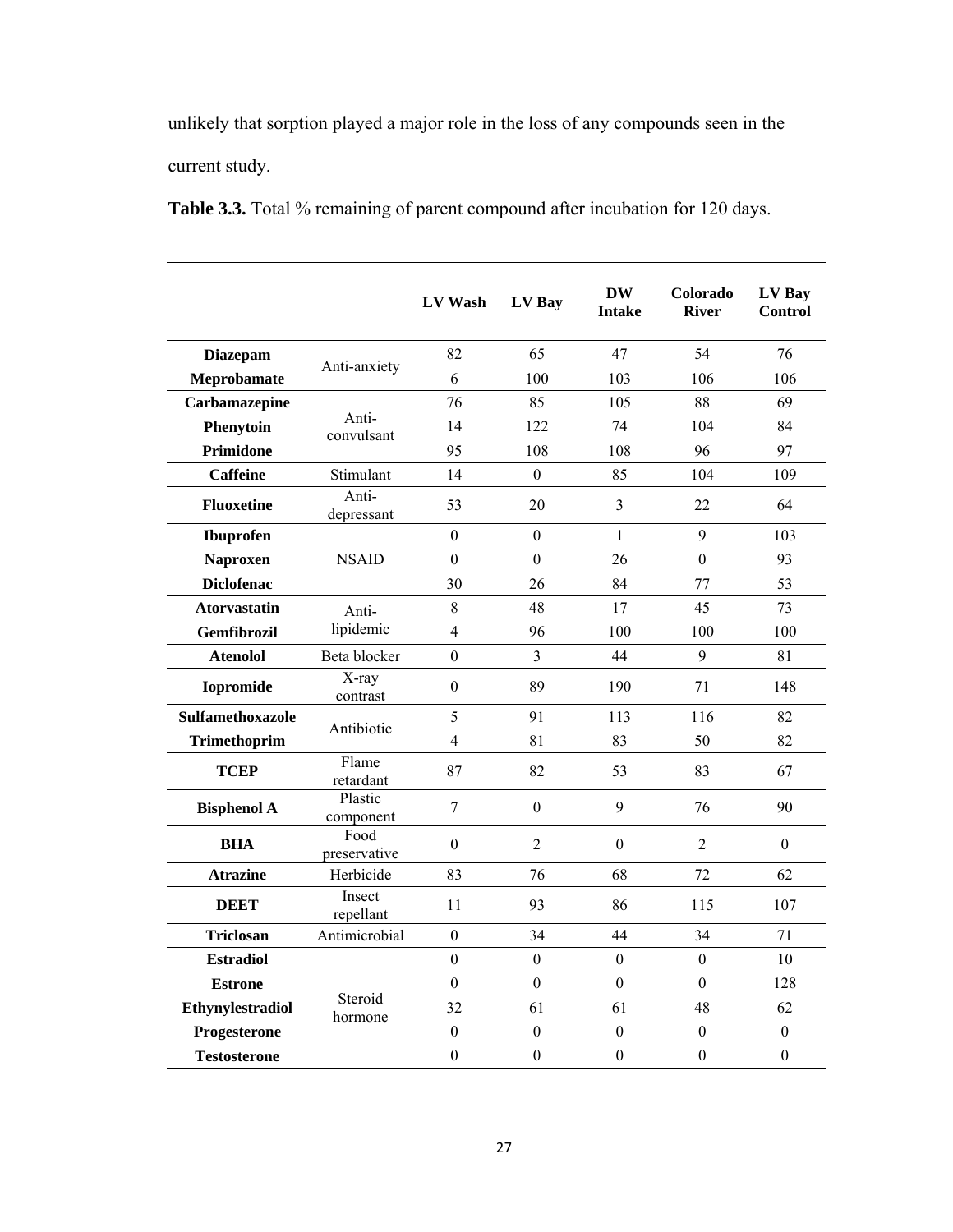

**Figure 3.2.** Degradation curves for bisphenol A, estradiol, and estrone. Error bars represent analytical error. For additional compound figures, see Appendix.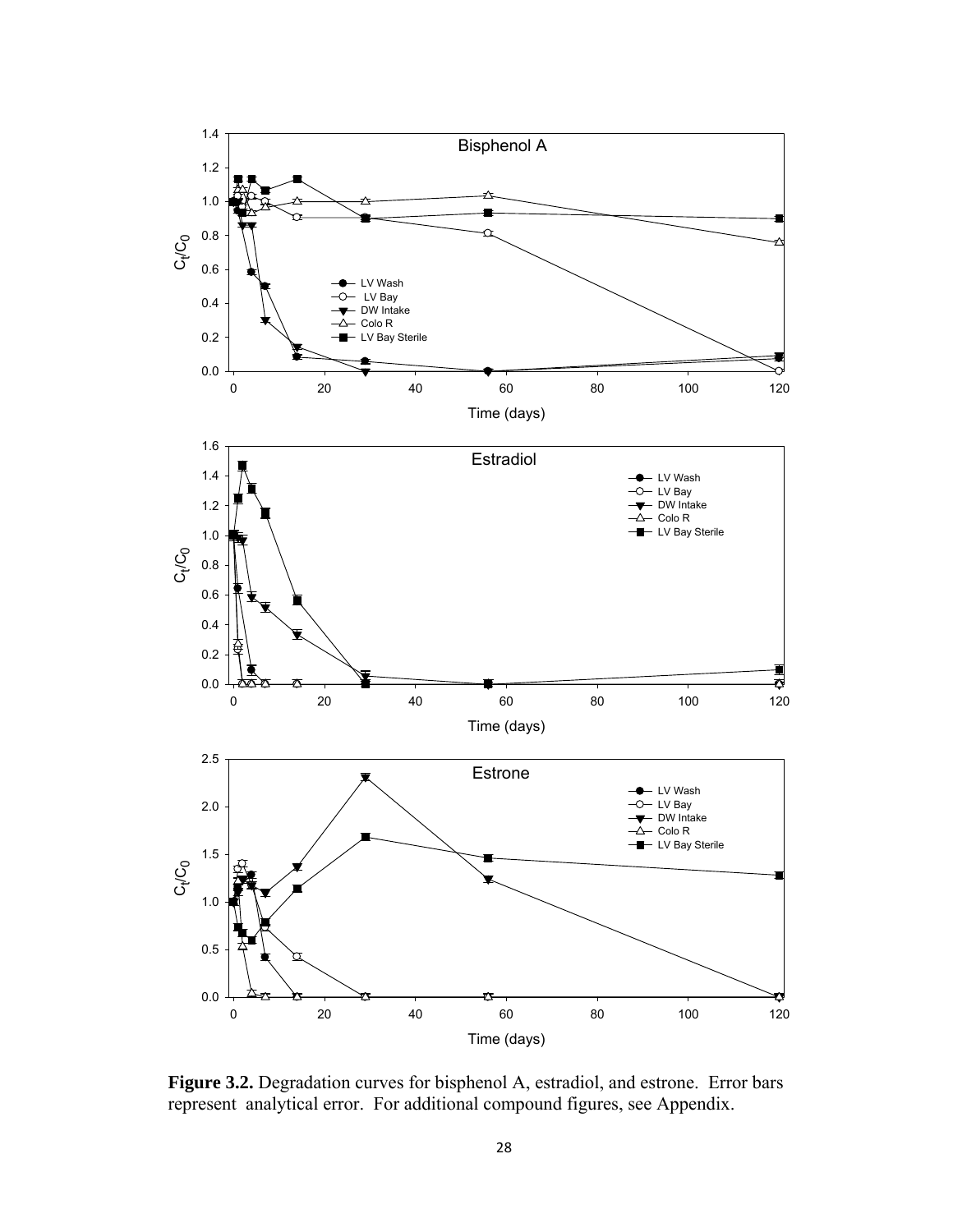

**Figure 3.3.** Degradation curves for caffeine, atrazine, and meprobamate. Error bars represent analytical error. For additional compound figures, see Appendix.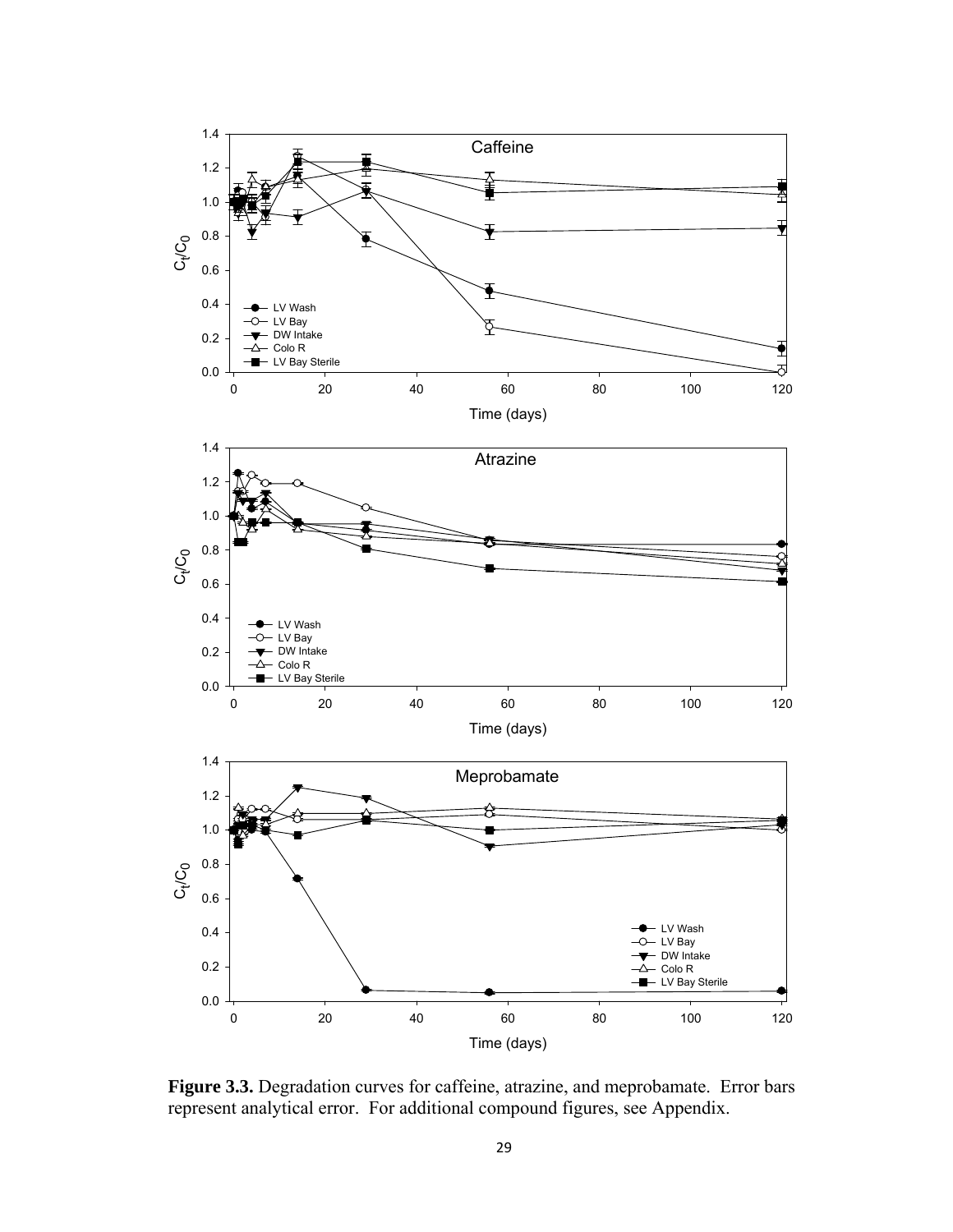## **Characterization of the Microbial Community**

## **Community diversity and richness**

Table 3.4 shows the results of the analysis of the 16S rRNA gene library coverage for planktonic microbial communities collected from each of the four sites at the beginning of the incubation. OTUs are given for unique sequences and those roughly corresponding to the species, genus, and phylum levels (97%, 90% and 80%, respectively). There were a total of 268 non-chimeric sequences among the four sites (Table 3.4). Sites ranged from 32 – 40 observed OTUs and 63 – 90 predicted OTUs at the species level. Values for the Chao 1 richness estimator revealed that the Las Vegas Bay and Colorado River were higher than either the Drinking Water Intake or Las Vegas Wash at the species level, with values of 89.8 and 90.2, respectively as opposed to 63.0 and 65.1. Since the Chao 1 estimate values are much higher at the species level than the total number of OTUs, it is assumed that total coverage of bacterial richness was not observed. Rarefaction curves performed at the species level (Fig. 3.4) show similar richness between all four sites, with no observable significant difference between them. Rarefaction curves also indicate sampling was not exhaustive.

Diversity at the species level according to the Shannon index indicated similar levels among the four sites. The Drinking Water was slightly greater (3.43) than the Las Vegas Wash (3.38), the Las Vegas Bay (3.21) and the Colorado River (3.16) (Table 3.4). The Simpson index, with values inversely related to diversity, indicated that the Colorado River bacterial community was slightly less diverse than the other three sites at the species level, which were all close in value (0.0308 -0.0363). At higher phylogenetic levels, the Drinking Water Intake site exhibited the greatest diversity at the genus and the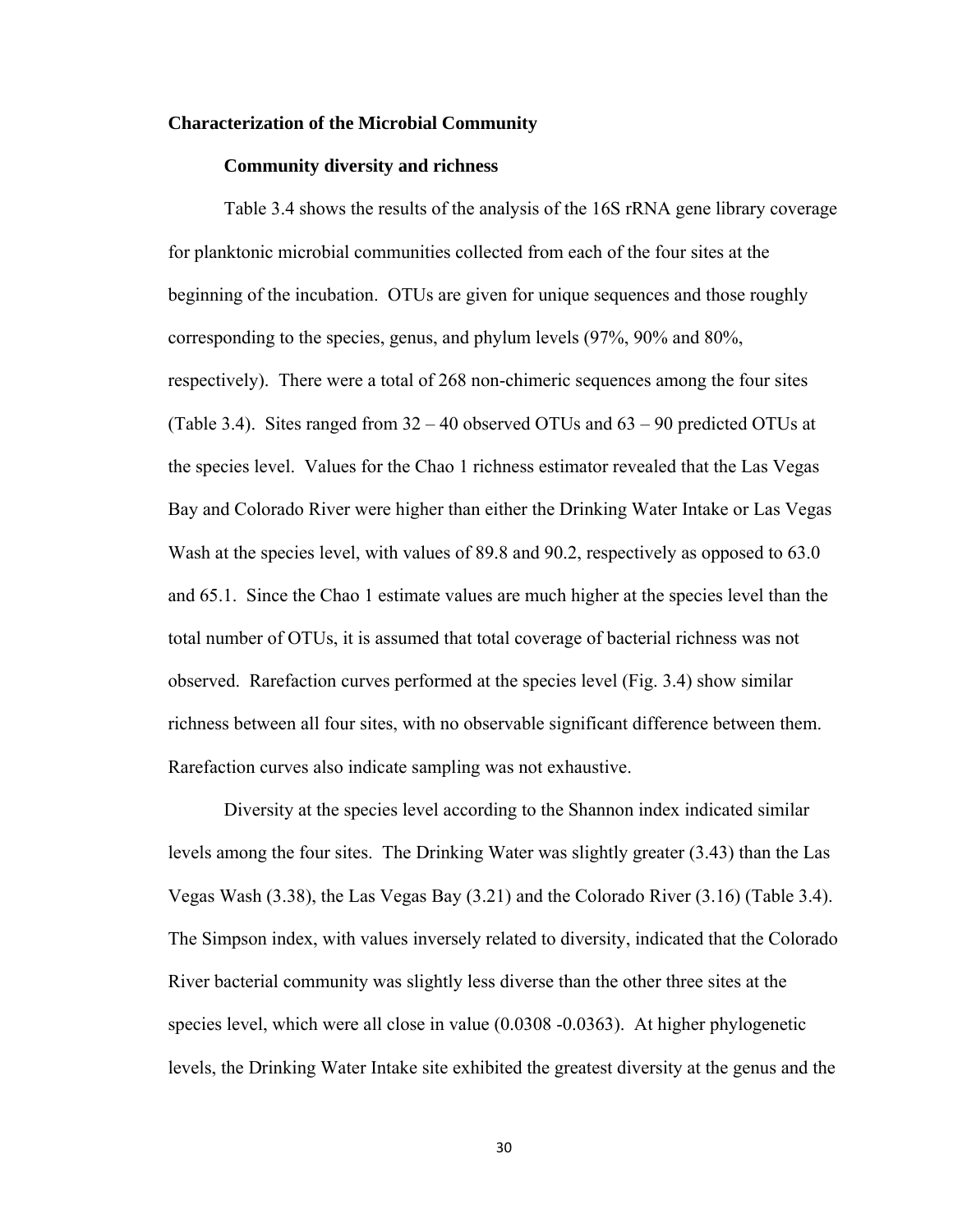phylum levels for the Shannon index. Evenness did not vary appreciably between sites at any of the distance levels analyzed (0.55-0.69).

|                                                                                                  | <b>LV Wash</b> | LV Bay   | <b>DW Intake</b> | <b>Colorado R</b> |
|--------------------------------------------------------------------------------------------------|----------------|----------|------------------|-------------------|
|                                                                                                  | $n = 64$       | $n = 57$ | $n = 75$         | $n = 72$          |
| <sup>a</sup> OTUs                                                                                |                |          |                  |                   |
| unique                                                                                           | 47             | 48       | 71               | 71                |
| 97%                                                                                              | 37             | 32       | 40               | 35                |
| 90%                                                                                              | 24             | 24       | 35               | 27                |
| 80%                                                                                              | 14             | 12       | 18               | 13                |
| <sup>a</sup> Shannon index (H')                                                                  |                |          |                  |                   |
| unique                                                                                           | 3.70           | 3.81     | 4.24             | 4.26              |
| 97%                                                                                              | 3.38           | 3.21     | 3.43             | 3.16              |
| 90%                                                                                              | 2.88           | 2.85     | 3.25             | 2.93              |
| 80%                                                                                              | 2.10           | 1.97     | 2.53             | 2.07              |
| <sup>a</sup> Chao 1                                                                              |                |          |                  |                   |
| unique                                                                                           | 110.0          | 184.7    | 513.2            | 1278.5            |
| 97%                                                                                              | 65.1           | 89.8     | 63.0             | 90.2              |
| 90%                                                                                              | 33.0           | 35.0     | 50.3             | 38.1              |
| 80%                                                                                              | 24.5           | 17.0     | 19.0             | 15.0              |
| <b><i>b</i>Evenness</b>                                                                          |                |          |                  |                   |
| unique                                                                                           | 0.67           | 0.68     | 0.69             | 0.69              |
| 97%                                                                                              | 0.65           | 0.64     | 0.64             | 0.62              |
| 90%                                                                                              | 0.63           | 0.62     | 0.63             | 0.62              |
| 80%                                                                                              | 0.55           | 0.55     | 0.61             | 0.56              |
| <sup>a</sup> Simpson index                                                                       |                |          |                  |                   |
| unique                                                                                           | 0.0164         | 0.0069   | 0.0014           | 0.0004            |
| 97%                                                                                              | 0.0308         | 0.0363   | 0.0317           | 0.0509            |
| 90%                                                                                              | 0.0610         | 0.0658   | 0.0418           | 0.0610            |
| 80%                                                                                              | 0.1483         | 0.1704   | 0.0941           | 0.1616            |
| <sup>a</sup> Diversity and richness measurements were determined in MOTHUR (Schloss et al. 2009) |                |          |                  |                   |

**Table 3.4.** Diversity and richness estimates from 16S rRNA gene sequences.

<sup>b</sup>Evenness was calculated as E=H/H<sub>max</sub>, where H<sub>max</sub> =log2(S), and S = the total number of phylotypes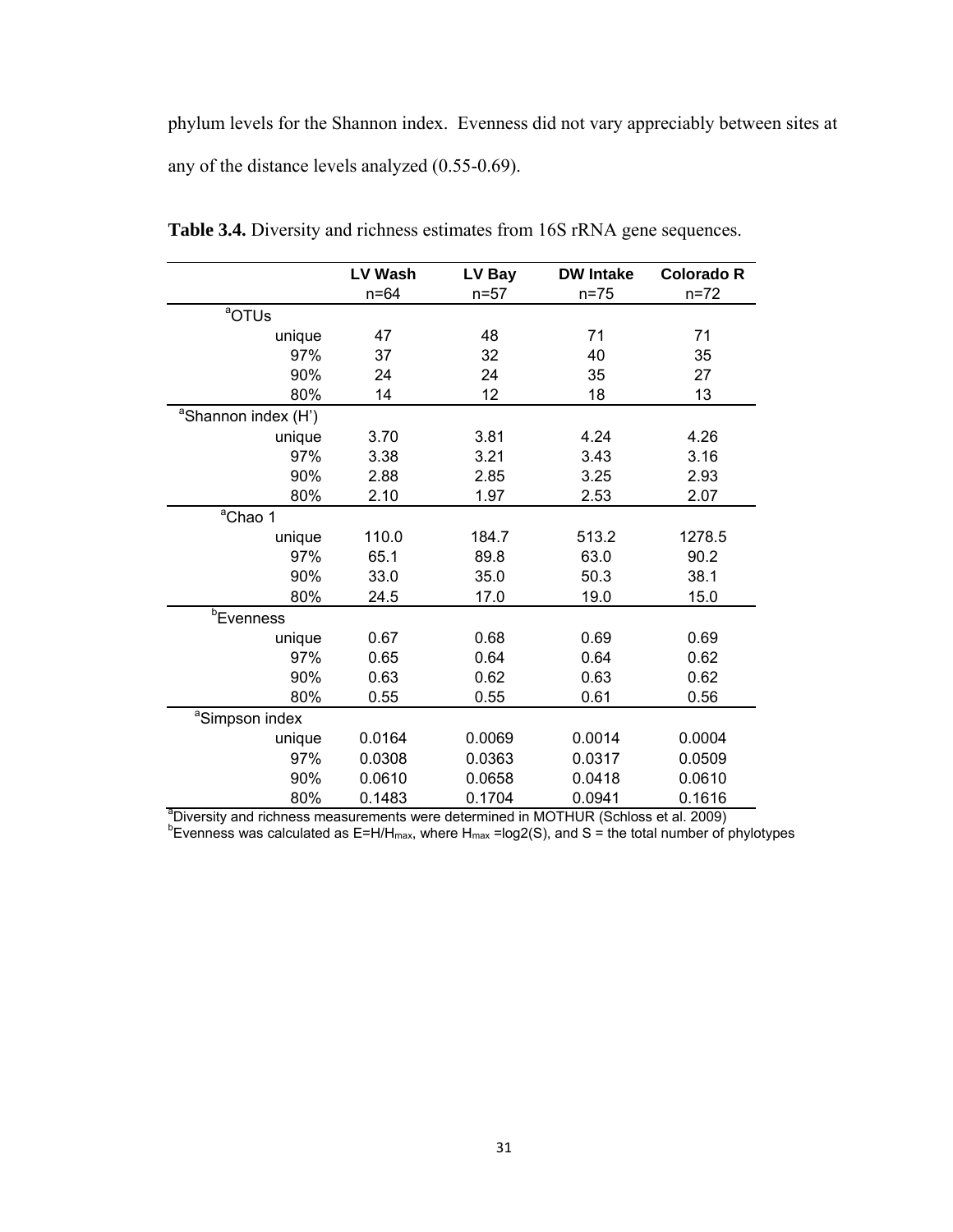

**Fig 3.4.** Rarefaction analysis of 16S rRNA clone libraries at distance level of 97%. LVW  $=$  Las Vegas Wash, LVB  $=$  Las Vegas Bay; DWI  $=$  Drinking water intake; COR  $=$ Colorado River.

## **Community composition**

Bacterial groups from the four sites at the start of the incubation were assigned at the phylum level using the RPD classifier tool (Wang et al. 2007) (Fig 3.5). In all, samples showed significant coverage among the recognized bacterial phyla, even though the rRNA gene libraries were relatively small (64, 57, 75, and 72, for the Las Vegas Wash, Las Vegas Bay, Drinking Water Intake, and Colorado River, respectively (see Table 3.4)). Proteobacteria dominated the community from the Las Vegas Wash (68%, Fig. 3.5), whereas Las Vegas Bay showed an equal proportion of Bacteroidetes (33%) and Proteobacteria (33%). Cyanobacteria were relatively uniformly distributed across the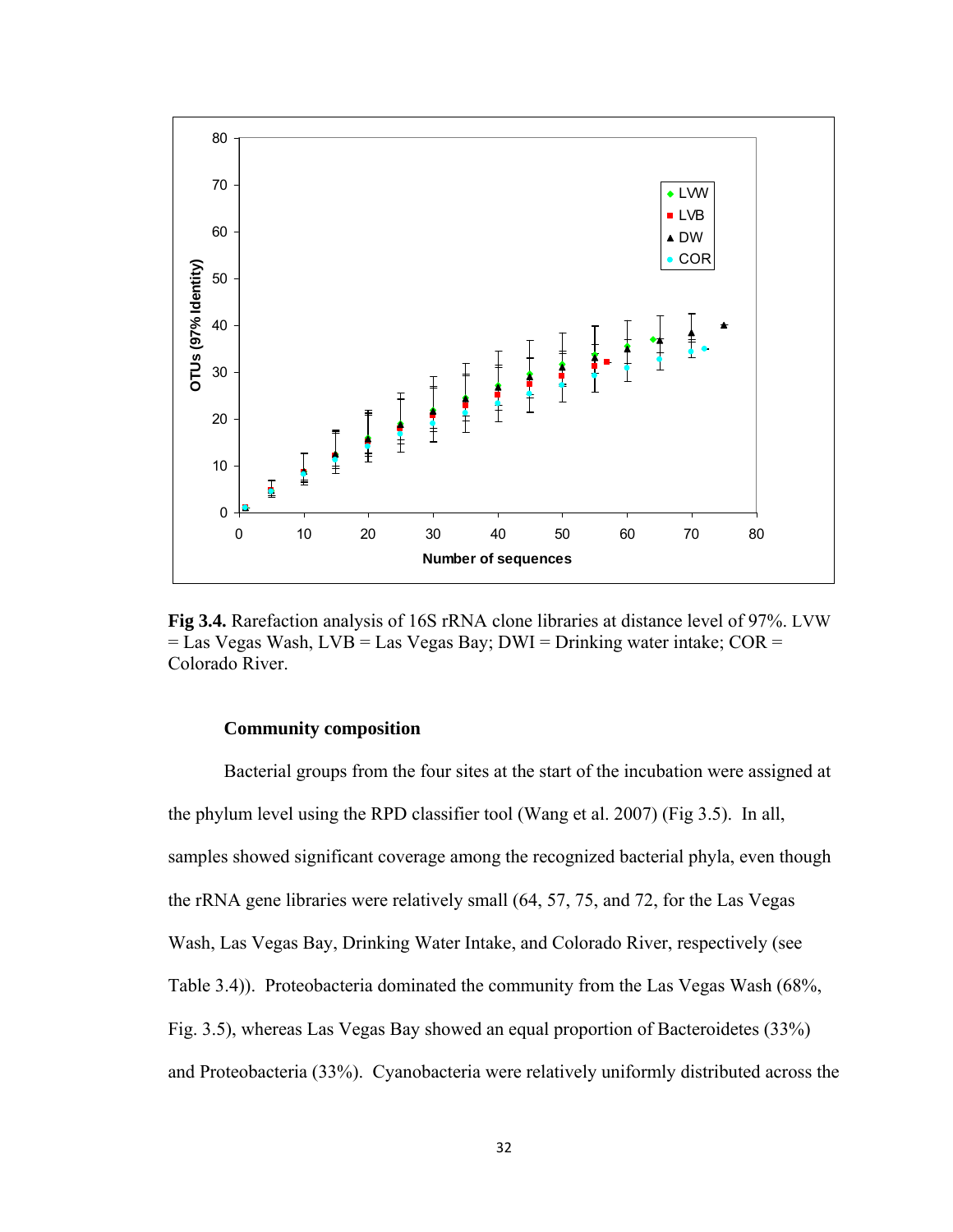dataset, although at a somewhat lower proportion in the Drinking Water Intake, as expected due to the lower depth of this site. The Drinking Water site was the only site to contain Nitrospira and Gemmatimonadetes. All sites contained Actinobacteria and a small proportion of Verrucomicrobia, with the exception of the Las Vegas Wash, which had none.



**Figure 3.5.** Phylum-level distributions assigned to sequences using the Ribosomal Database Project classifier tool (http://rdp.cme.msu.edu/classifier).

Bacterial community compositions of the four microcosm environments were compared using the Unifrac distance matrix (Lozupone et al. 2006). A UPGMA tree illustrated the uniqueness of the Las Vegas Wash bacterial community relative to the other sites (Fig. 3.6) with the Las Vegas Wash branch clearly distinct from the other site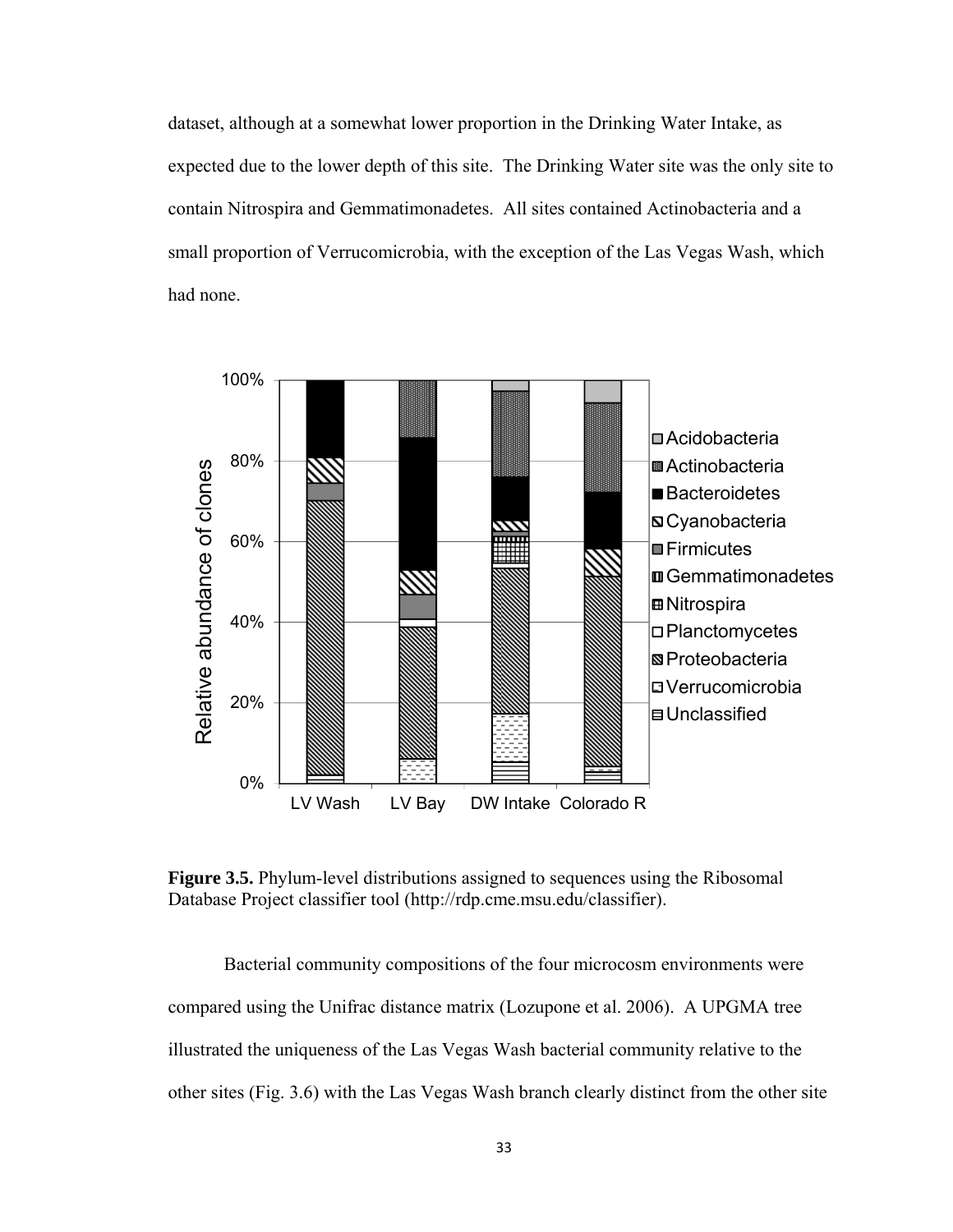branches. Unifrac Significance Analysis further showed that the Las Vegas Wash community was significantly different than the other three sites  $(p< 0.01)$ . Analysis using LIBSHUFF statistical comparison in Mothur (Schloss et al. 2009), also showed significant differences ( $p<0.0001$ ) between the Wash bacterial community and each of the other three sites (data not shown). Comparison of bacterial community structure from the four sites was further examined using T-RFLP profiling (Fig. 3.7). Conspicuous shared ribotypes exist between Las Vegas Bay and the Colorado River (130 bp, blue arrows, Fig. 3.7), and between Las Vegas Bay, the Drinking Water Intake, and the Colorado River (291 bp, red arrows, Fig. 3.7).



**Figure 3.6.** Comparison of the bacterial community profiles. Dendogram was created from the 16S rRNA gene library OTUs and the UPGMA method calculated in UNIFRAC (Lozupone et al. 2006). LVW = Las Vegas Wash, LVB = Las Vegas Bay; DW = Drinking water intake; COR = Colorado River.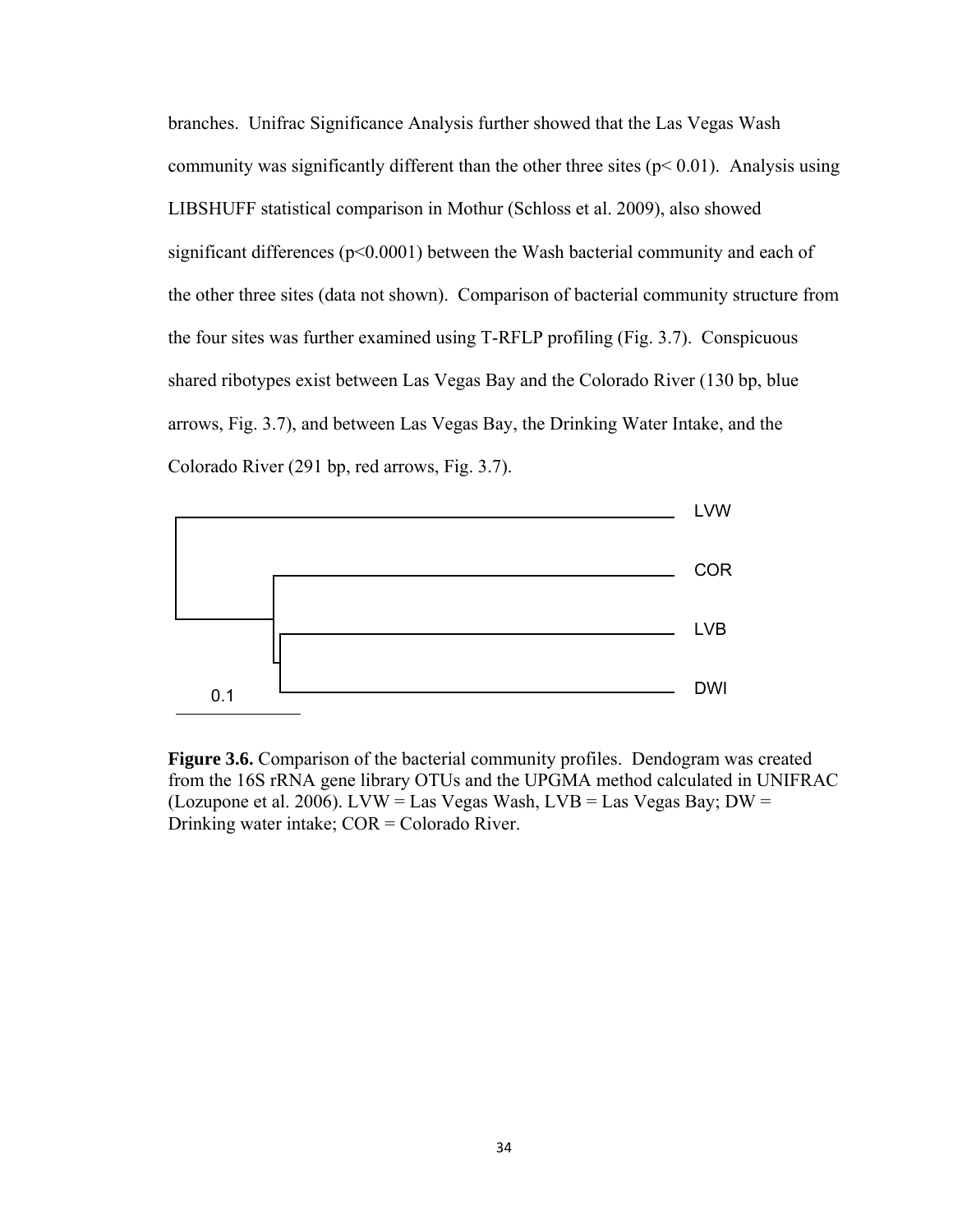

**Figure 3.7.** Qualitative overview showing patterns of bacterial diversity across the sample set (T-RFLP profiles). Several prominent shared peaks are denoted at 130 bp (blue arrow) and 291 bp (red arrow).

Phylogenetic trees summarized the phylogenetic relationships between library clones in the four datasets and their cultivated relatives (Fig. 3.8 and 3.9). Many of the clone sequences were affiliated with isolates previously shown to be capable of pollutant biodegradation or isolated from contaminant containing sites. This was evident particularly from the Las Vegas Wash community. Within the phylum Proteobacteria, the class Epsilonproteobacteria was exclusively represented by Las Vegas Wash clones, two of which were 98% identical to *Sulfurospirillum* sp. str. JPD-1 (Acc. AY189928.1), a strain capable of biotransformation of tetrachloroethene. Additionally, five other Las Vegas Wash clones were 99% related to the bacterium *Sulfuricurvum kujiense* str. YK-3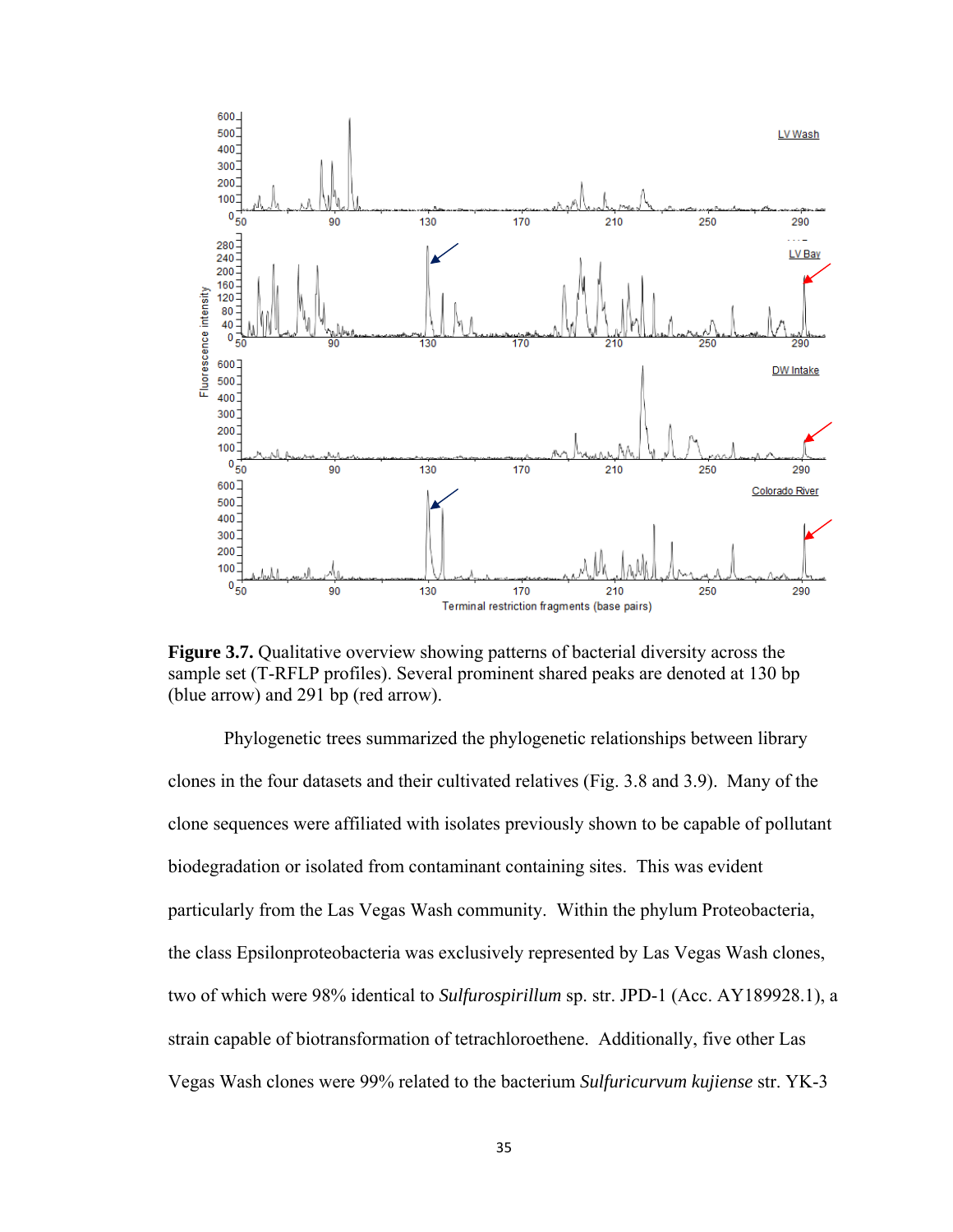(Acc. AB080644.1), a sulfur-oxidizing chemolithoautotroph able to grow on crude oil. Three Las Vegas Wash clones contained phylotypes with 97% identity to *Denitromonas aromaticus* str. AS-7 (AB049763.1), an aromatic compound-degrading bacterium previously isolated from activated sludge belonging to the Betaproteobacteria class. *Methylophilus* sp. U33 (EU375653.1), a betaproteobacterial strain capable of degrading organic pollutants, was the closest isolate (95% identity) related to three Drinking Water Intake clones, eight Colorado River, and two Las Vegas Bay clones. The trichloroethylene degrader, Bacterium C115 (AB167243.1), with 98% identity to the Colorado River clone COR 04G, in the Betaproteobacteria class, was isolated from a chemostat enrichment culture. Other clones within the Betaproteobacteria class included two Las Vegas Wash clones with 97% identity to *Azoarcus* sp. LU1 (AJ007007.1), a bacterium isolated from a compost biofilter which is able to degrade toluene, and *Burkholderia* sp. str. IMER-A1-13 (FJ434112.1), which can catabolize aromatic compounds under oligotrophic conditions. Two Drinking Water clones, 09B and 01G, were most closely related to *Steroidobacter denitrificans* str. FS (89% identity; EF605262.1). This isolate, in the Gammaproteobacteria class, has steroid hormonedegrading abilities. *Sphingomonas* sp str. D12 (AB105809.1), within the Alphaproteobacteria class and a known estrogen-degrading bacterium, is 95% related to two Colorado River clones. *Agrobacterium sanguineum* str. ATCC 25660 (AB062105.1), also within the class Alphaproteobacteria, has the ability to degrade biphenyl and dibenzofuran, and has 99% identity to a Colorado River clone. *Holophaga foetida* str. TMBS4-T (X77215.1), a strain able to degrade methoxylated aromatic compounds in the phylum Acidobacteria, is 91% related to the Colorado River clone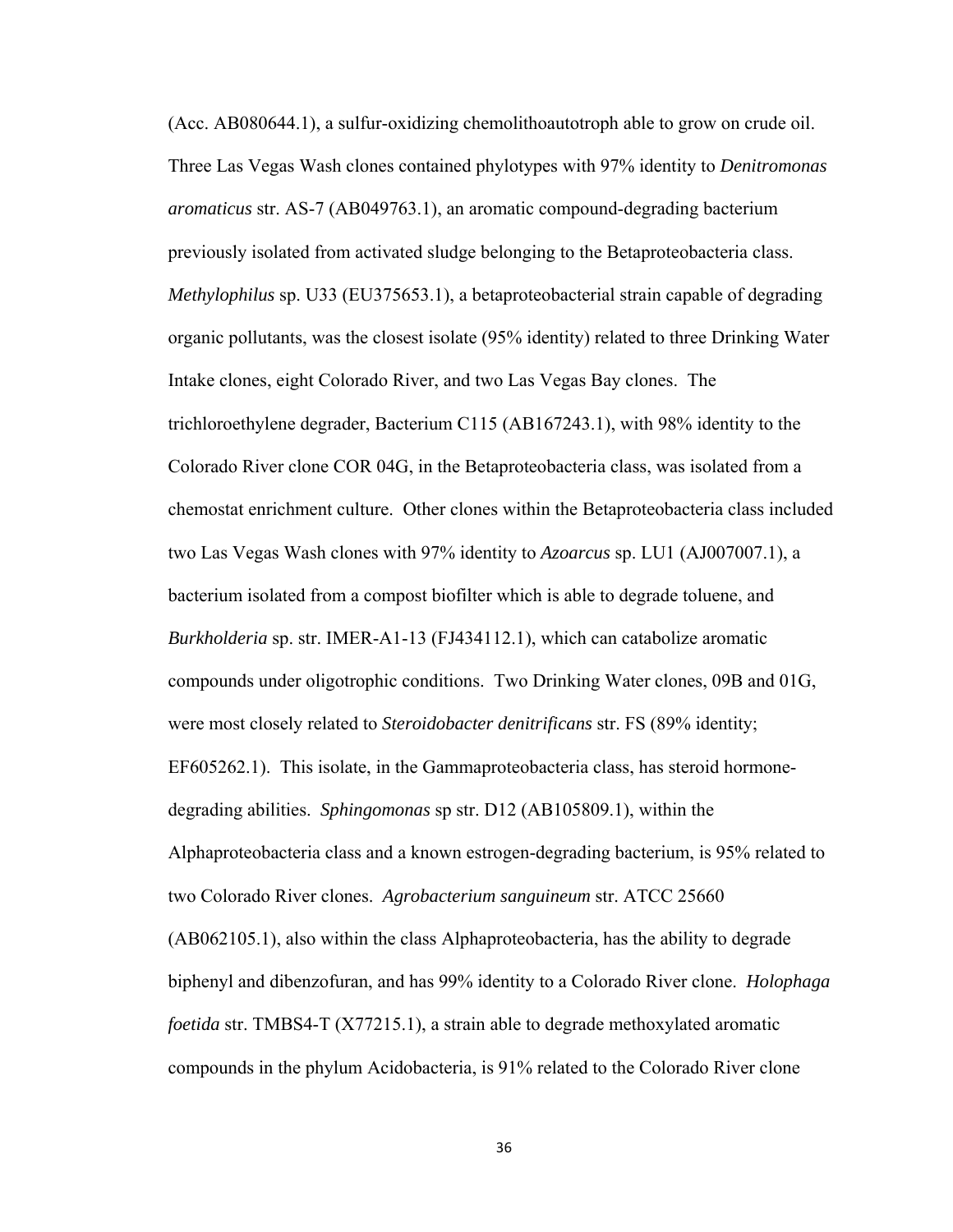07D. Within the Firmicutes phylum, one OTU from the Las Vegas Wash site shared 97% identity to *Paenibacillus* sp. Sphe2 (AJ699168), a PAH-degrading bacterium isolated from a creosote-contaminated site (Kallimanas 2004). The high occurrence of clones related to known contaminant-degrading bacteria, particularly in the Las Vegas Wash and Colorado River, suggests the presence of organisms at these sites with the ability to degrade or at a minimum tolerate xenobiotic compounds and contaminants, particularly those of an aromatic nature. This is particularly noteworthy in lieu of the fact that the majority of the compounds used in this study are aromatic compounds themselves.

## **Microbial functional diversity**

Results from the Biolog EcoPlates, which were used to estimate microbial functional diversity, demonstrated that the microbial community of the Las Vegas Wash was capable of using most (30 of 31) of the suite of carbon substrates provided (Table 3.5). In comparison, the Las Vegas Bay community was able to use little more than half (16) of the substrates, whereas the Drinking Water Intake and Colorado River were far lower, with an ability to utilize 5 and 3 of the substrates, respectively. The Las Vegas Wash's considerably greater metabolic diversity is consistent with other results showing the uniqueness of the Wash bacterial community relative to the other sites in addition to the relatively high number of Las Vegas Wash clones known for their degradation capabilities.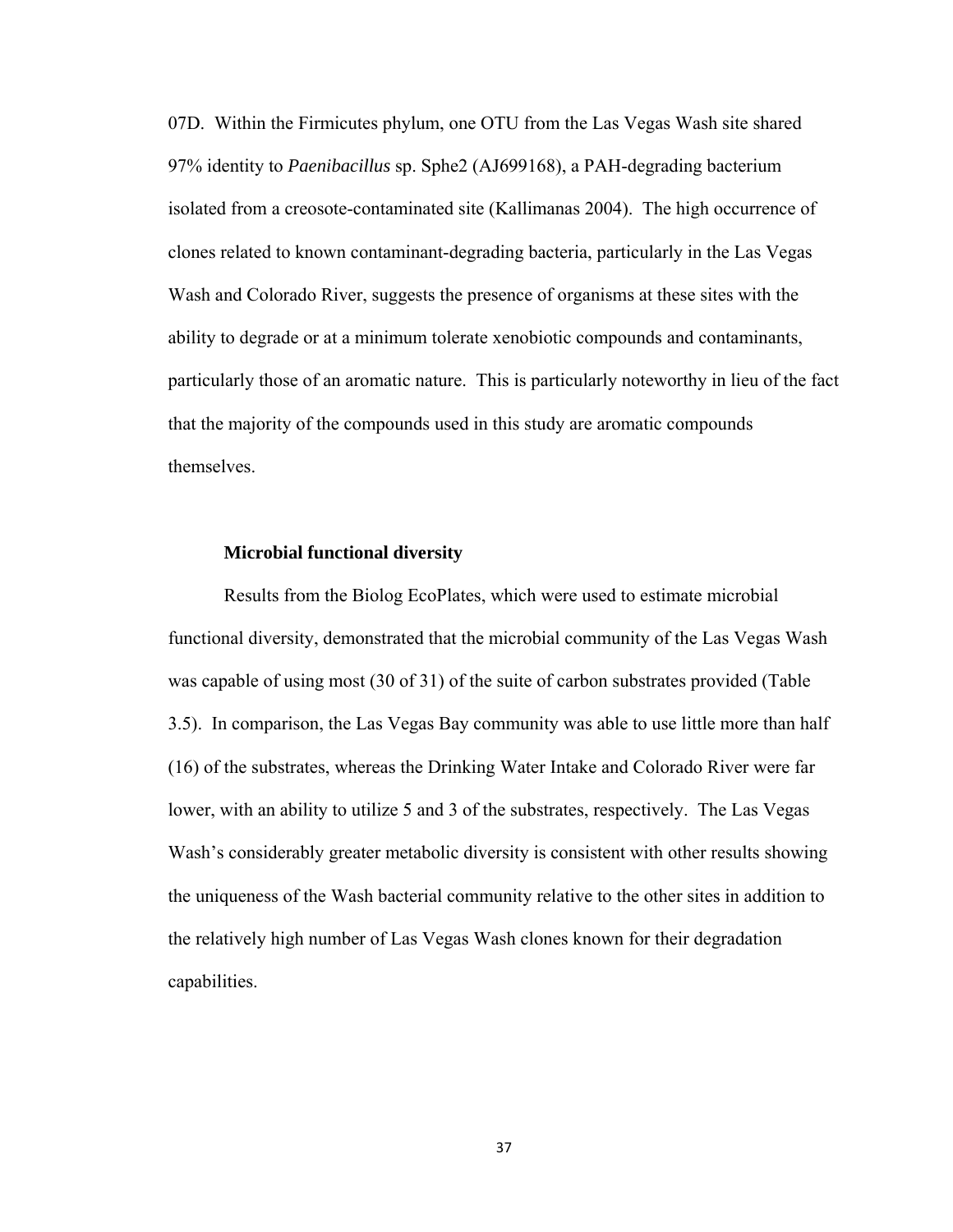

**Fig. 3.8.** Maximum-likelihood tree with Bacteriodetes, Nitrospira, Gemmatimonadetes, Verrucomicrobia, and Cyanobacteria compressed.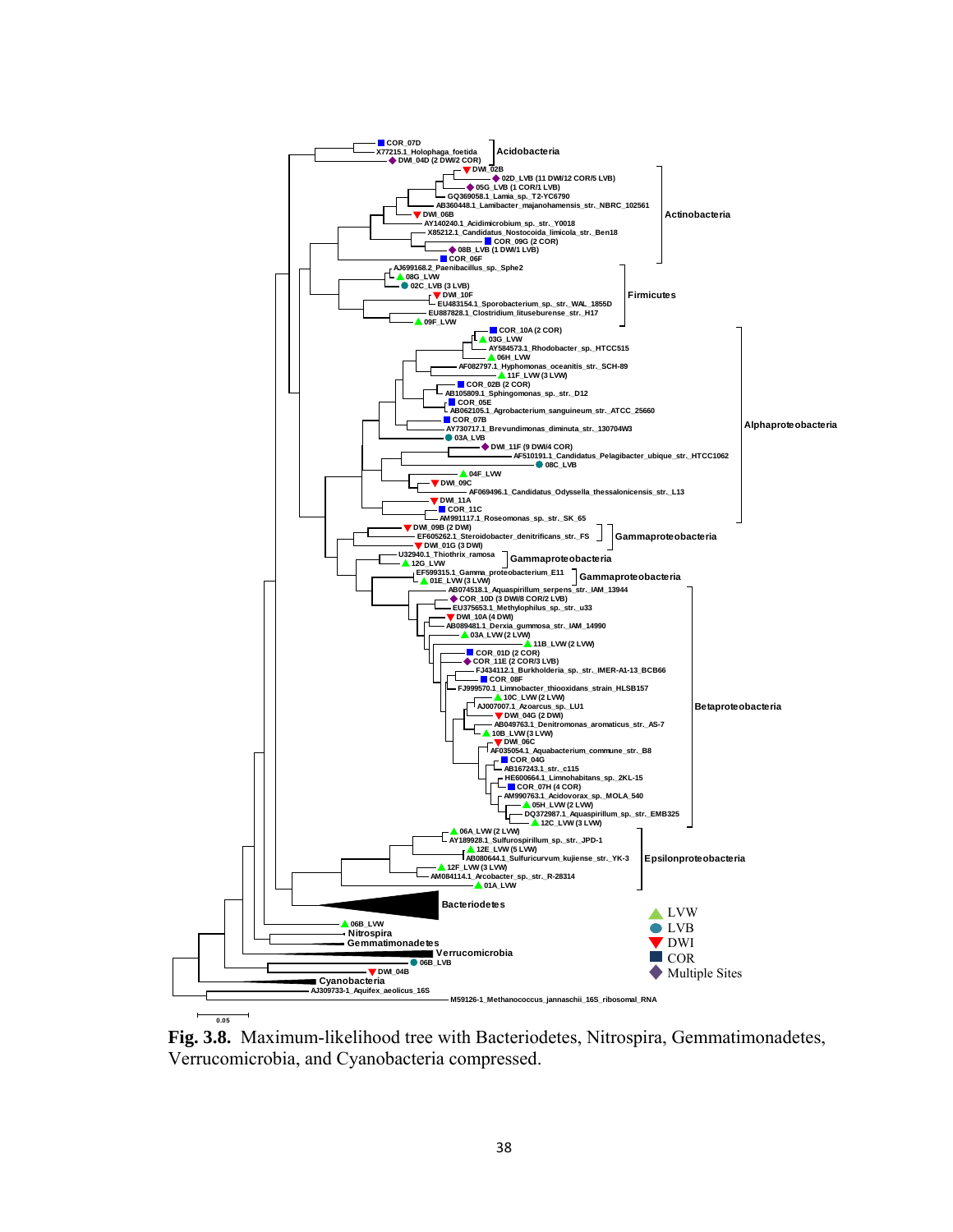

**Fig. 3.9.** Maximum-likelihood tree with Acidobacteria, Actinobacteria, Firmicutes, and Proteobacteria compressed.

**Table 3.5.** Community metabolic diversity using Biolog EcoPlates at T=0.

|                           | $\mathbf{L}\mathbf{V}$ |        | DW            |         |                |
|---------------------------|------------------------|--------|---------------|---------|----------------|
| <b>Substrate</b>          | Wash                   | LV Bay | <b>Intake</b> | Colo. R | <b>Control</b> |
| Water                     |                        |        |               |         |                |
| pyruvic acid methyl ester | X                      | X      |               |         |                |
| Tween 40                  | X                      | X      | X             |         |                |
| Tween 80                  | X                      |        | X             |         |                |
| alpha-clyclodextrix       | X                      |        |               |         |                |
| glycogen                  | X                      | X      |               | X       |                |
| D-cellulose               | X                      | X      |               |         |                |
| alpha-D-lactose           | X                      | X      |               |         |                |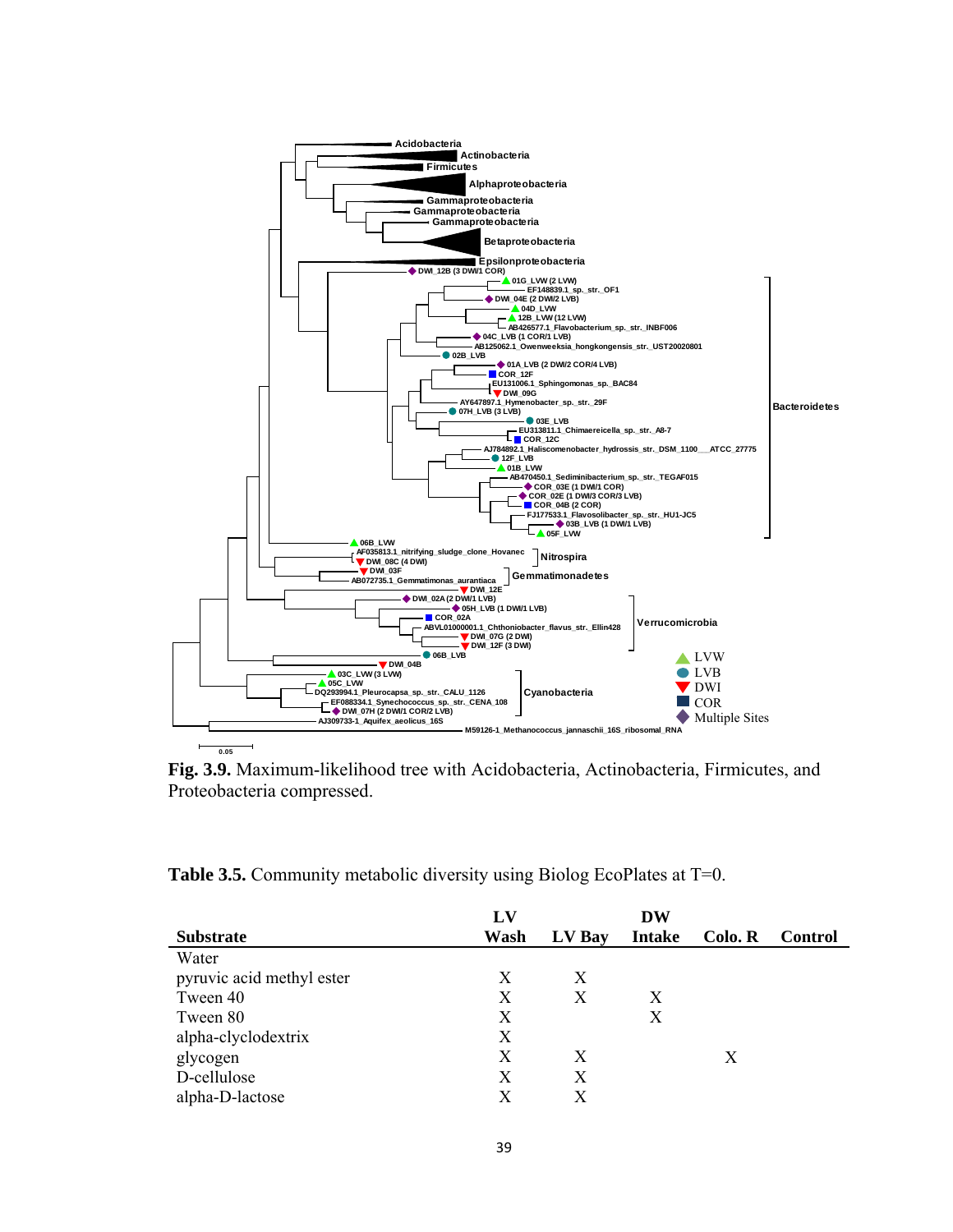|                                 | LV   |        | <b>DW</b>     |         |                  |
|---------------------------------|------|--------|---------------|---------|------------------|
| <b>Substrate</b>                | Wash | LV Bay | <b>Intake</b> | Colo. R | <b>Control</b>   |
| beta-methyl-D-glucoside         | X    |        |               |         |                  |
| D-xylose                        | X    |        |               |         |                  |
| <i>i</i> -erythritol            | X    | X      |               |         |                  |
| D-mannitol                      | X    | X      |               | X       |                  |
| n-acetyl-D-glucosamine          | X    | X      |               |         |                  |
| D-glucosaminic acid             | X    |        |               |         |                  |
| glucose-1-phosphate             | X    |        |               |         |                  |
| D,L-alpha-glycerol phosphate    | X    |        |               |         |                  |
| D-galactonic acid gamma-lactone | X    | X      |               |         |                  |
| D-galacturonic acid             | X    |        | X             | X       |                  |
| 2-hydroxy benzoic acid          |      |        |               |         |                  |
| 4-Hydroxy Benxoic acid          | X    | X      | X             |         |                  |
| gamma-hydroxuybutyric acid      | X    |        | X             |         |                  |
| itaconic acid                   | X    |        |               |         |                  |
| alpha-ketobutyric acid          | X    | X      |               |         |                  |
| D-malic acid                    | X    |        |               |         |                  |
| L-arginine                      | X    | X      |               |         |                  |
| L-asparagine                    | X    | X      |               |         |                  |
| L-phenylalanine                 | X    |        |               |         |                  |
| L-serine                        | X    | X      |               |         |                  |
| L-threonine                     | X    | X      |               |         |                  |
| glycyl-L-glutamic acid          | X    | X      |               |         |                  |
| phenylethylamine                | X    |        |               |         |                  |
| putrescine                      | X    |        |               |         |                  |
| <b>Total substrates used</b>    | 30   | 16     | 5             | 3       | $\boldsymbol{0}$ |

## **Bacterial counts**

Bacterial abundance was measured at the initiation of the experiment using both flow cytometry and heterotrophic plate counts (HPCs). Cell counts from the initial time point of the experiment (Table 3.6) were greatest for the Las Vegas Wash site for both flow cytometry counts (viable and non-viable) and HPCs, numbering  $3.4 \text{ X} 10^5$  and  $1.2 \text{ X}$ 10<sup>5</sup> mL<sup>-1</sup>, respectively. The Drinking Water Intake had by far the lowest numbers of cells, with almost an order of magnitude lower cell counts than the Wash as measured by flow cytometry, and far lower HPCs, with only  $2.0 \text{ X } 10^2 \text{ mL}^{-1}$ . The Las Vegas Bay (with  $1.1 \text{ X } 10^5 \text{ mL}^{-1}$ ), and consecutively, the Colorado River (with 2.5 X  $10^5 \text{ mL}^{-1}$ ) each had slightly higher counts than the Drinking Water Intake with regard to flow cytometry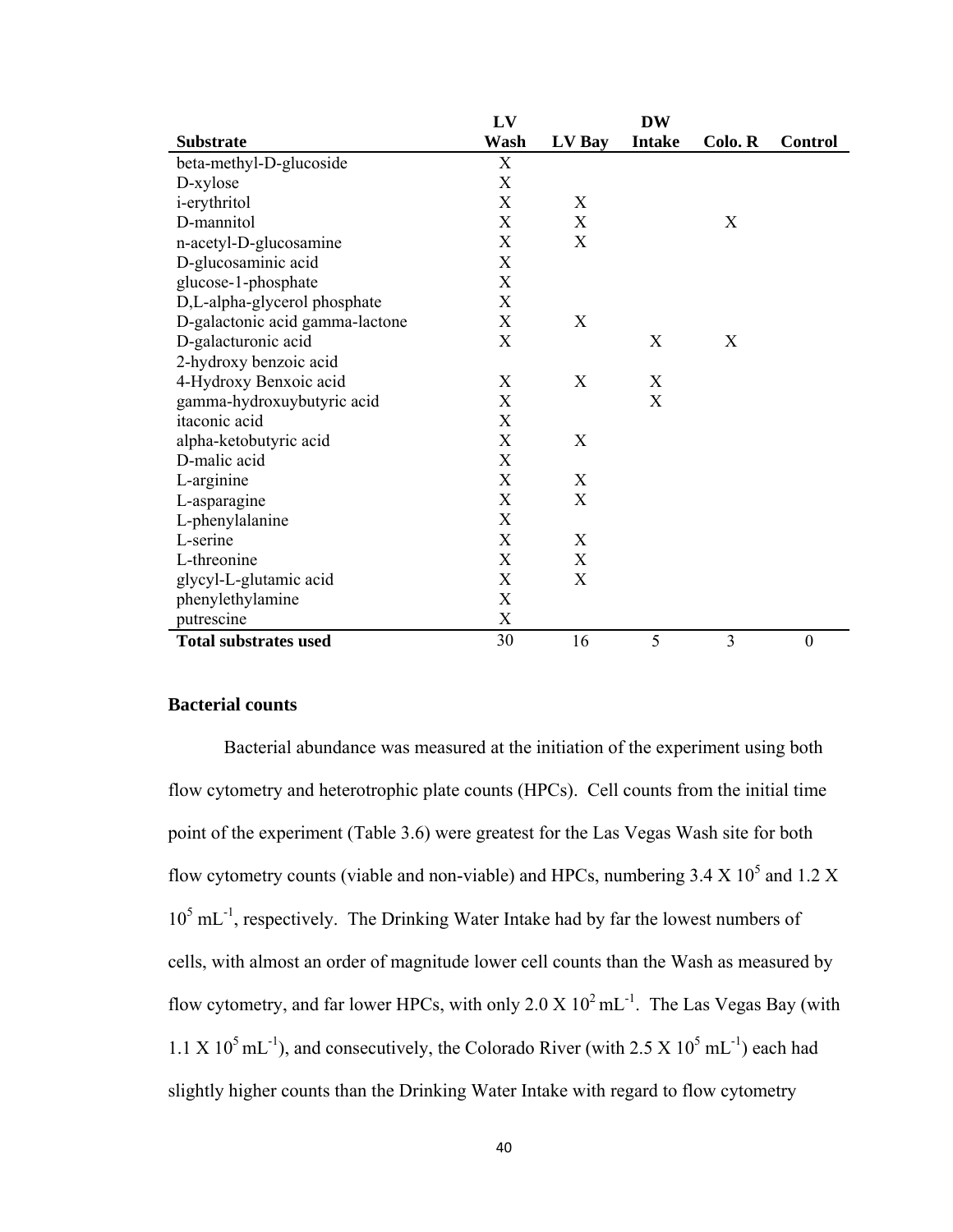values. HPC numbers were again, far lower at these sites when compared to the Wash  $(8.7 \times 10^2 \text{ and } 2.0 \times 10^2 \text{ mL}^{-1})$ , respectively). These values are generally consistent with the literature as HPCs have been shown to be  $1 - 4$  orders of magnitude lower than those observed for flow cytometry counts of raw surface and drinking waters (Hoefel et al. 2003, Hammes et al. 2008). This is not unexpected as it is generally acknowledged that only a small percentage of environmental bacteria are culturable using current methodologies (Amann et al. 1995, Oliver 2005). Therefore, it is somewhat surprising to see such a close agreement between the HPC and flow cytometry counts for the Las Vegas Wash site. It is possible that heterotrophic bacteria are more abundant and occur in higher proportions in the Wash due to the higher nutrient concentrations at this location. Additionally, the higher metabolic diversity of the Las Vegas Wash as seen from the EcoPlates, could be attributable to the higher density of heterotrophic bacteria from this site and their ability to utilize a more diverse set of carbon substrates.

**Table 3.6.** Cell counts (mL<sup>-1</sup>) at initiation of microcosm experiment using flow cytometry and heterotrophic plate counts (HPCs).

|                                                                             | LV Wash      | Colorado R   | <b>DW</b> Intake | LV Bay       |  |  |
|-----------------------------------------------------------------------------|--------------|--------------|------------------|--------------|--|--|
| <sup>a</sup> Flow cytometry                                                 | $3.4E + 0.5$ | $2.5E + 0.5$ | $56E+04$         | $1.1E + 0.5$ |  |  |
| HPC.                                                                        | $1.2E + 0.5$ | $2.4E + 03$  | $2.0E+02$        | 8.7E+02      |  |  |
| <sup>a</sup> Flow cytometry counts include both viable and non-viable cells |              |              |                  |              |  |  |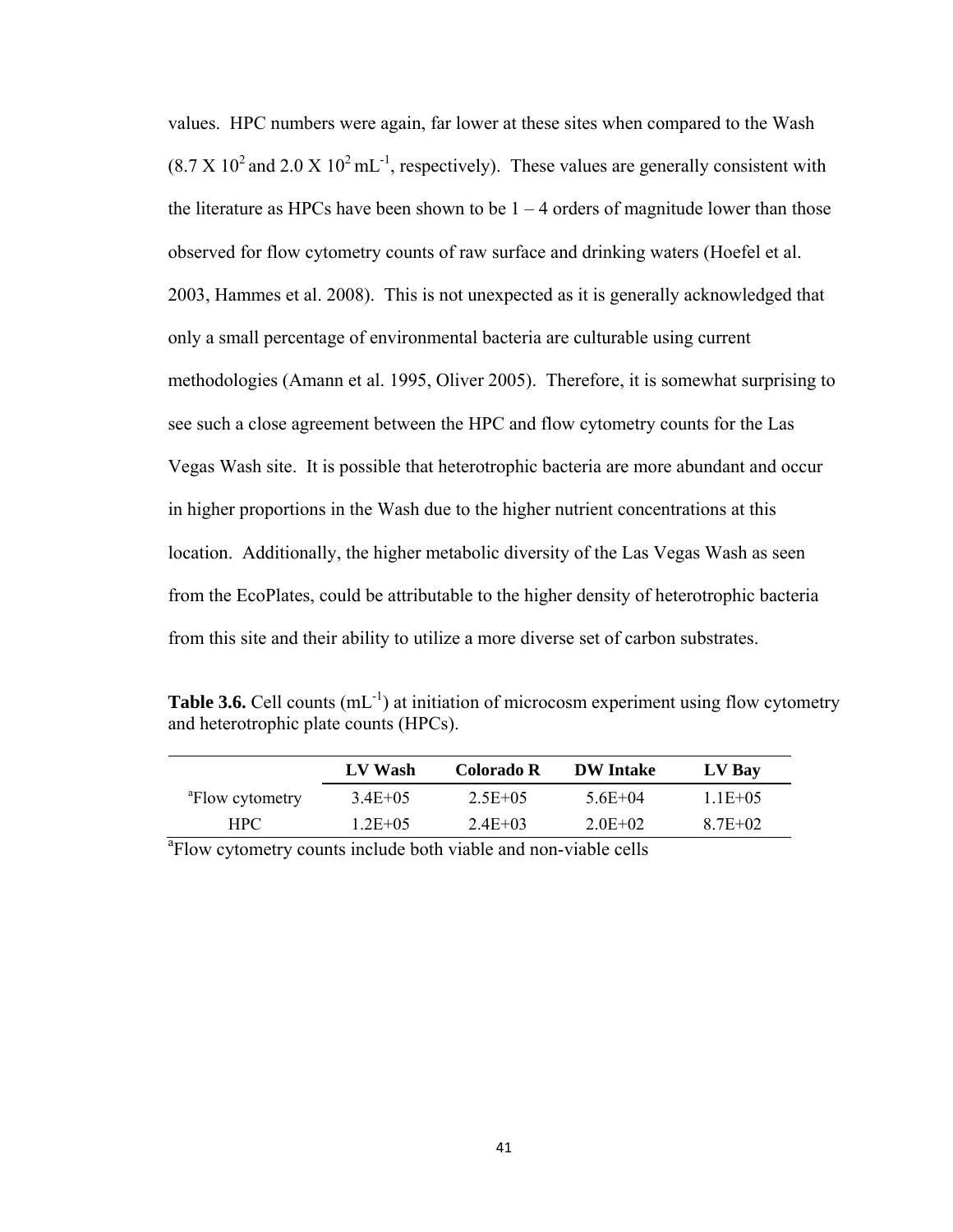### CHAPTER 4

## **CONCLUSIONS**

This study examined the degradation potential of 27 pharmaceuticals and EDCs from four sites differentiated by their proximity to a wastewater effluent source. The goals of the study were to identify what roles bacterial community composition, diversity, and abundance had relative to pharmaceutical and EDC degradation. Of the four microcosms, the greatest overall contaminant removal occurred in the Las Vegas Wash, with 72% overall compound mass reduction after 120 days. The other microcosms exhibited removal to a lesser extent, with 51%, 40%, and 37% for the Las Vegas Bay, Drinking Water Intake, and the Colorado River microcosm, respectively (Table 3.2). The metabolic potential of microorganisms from the four sites measured with Biolog Ecoplates showed a similar pattern, with the Wash community able to use a more extensive range of carbon substrates than any other microcosm community (Table 3.5). Furthermore, community composition analysis using Unifrac (Fig 3.6) and Libshuff statistical methods revealed the Las Vegas Wash phylotypes to be significantly distinct from those of any other site, although there was little difference between the microcosms with regard to diversity and richness. Water chemistry parameters also distinguished the Las Vegas Wash site from the others due to the higher concentrations of nutrients including carbon, nitrogen, and phosphorus. Due to the higher nutrient availability in the Las Vegas Wash, it is difficult to differentiate whether the higher degradation potential exhibited by the Wash microcosm was due to the microbial community itself, or to a more nutrient-favorable environment better suited to heterotrophic activity and subsequent biodegradation. However, 16S rRNA gene libraries did indicate a greater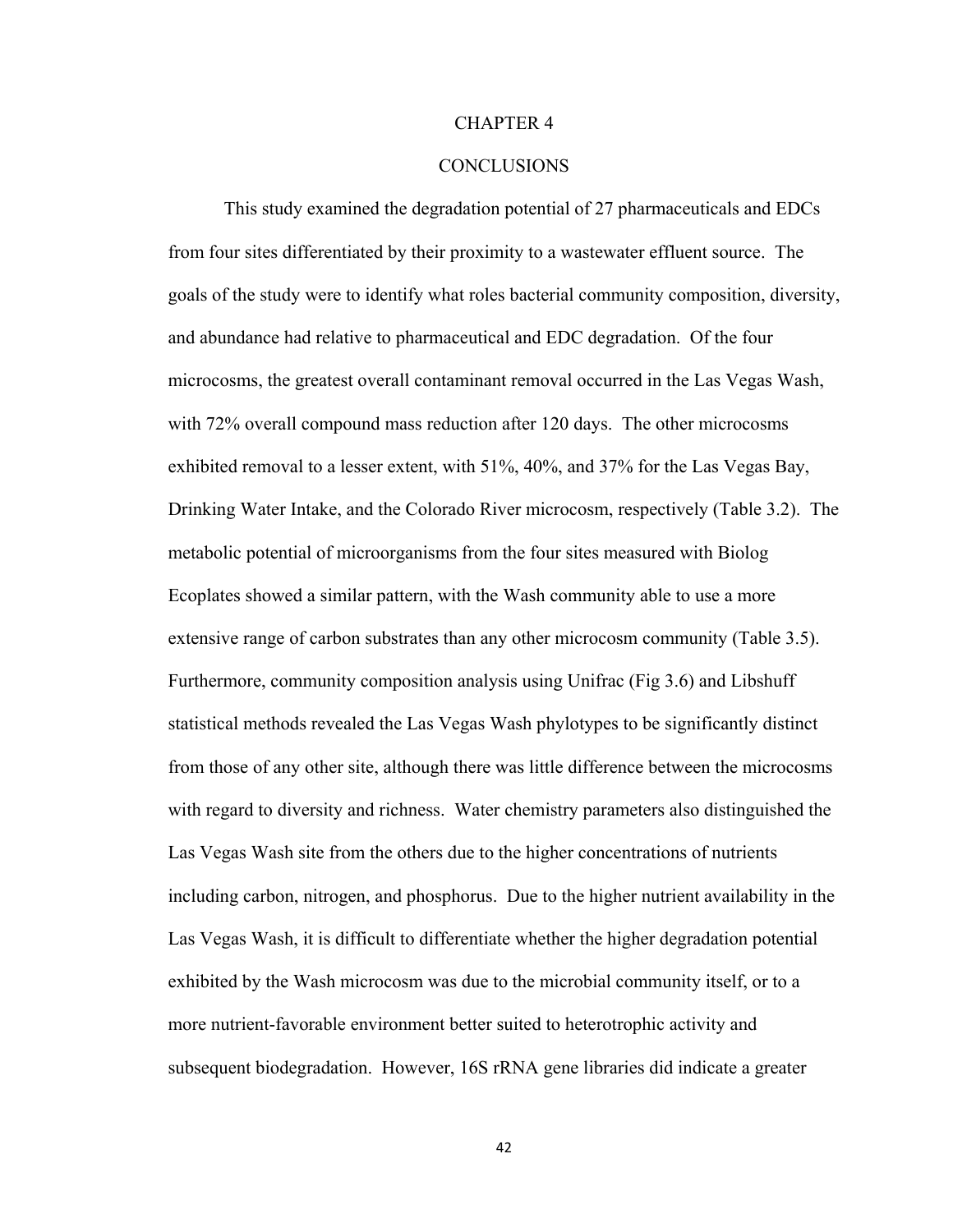number of phylotypes related to known isolates with biodegradation abilities, which indicates that microorganisms from the Las Vegas Wash have a greater metabolic potential for EDC catabolism.

Future studies of this type could correct for this ambiguity by providing microcosms supplied with the same nutrient and water chemistry parameters, with different microbial community inocula standardized to the same initial cell concentration. Additionally, nutrients and other abiotic parameters such as pH and temperature could be amended to determine which conditions might favor enhanced degradation. Furthermore, due to the fact that many contaminants are hydrophobic in nature, experiments with microcosms looking at the sediment water interface and any associated microbial biofilms would likely be useful.

Finally, while primary degradation information can assist in estimating the fate and transport of these compounds, there is still very little known about the metabolites, pathways, and transformation products formed as a result of initial biodegradation. Transformation by bacteria can often cause an increase in toxicity and/or estrogenicity of some compounds (i.e. when mercury or triclosan becomes methylated (Schwarzenbach et al. 2006)). Toxicity Identification Evaluations (TIEs) and metabolite identification would be helpful in determining if the primary degradation reduced the toxicity or estrogenicity of the water samples.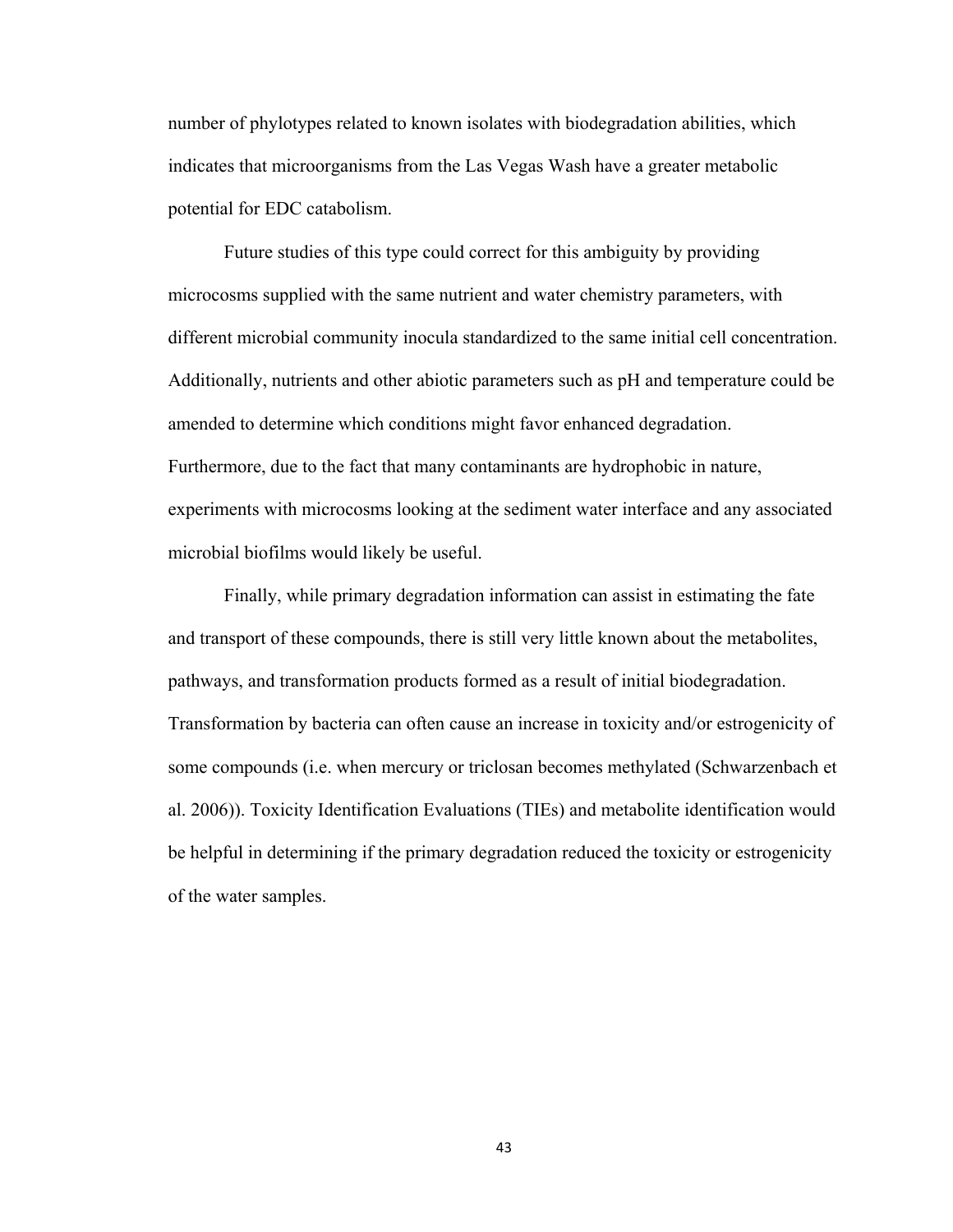# APPENDIX

# **Table A.1.** Water Quality Data

|                                         | Las Vegas | Las Vegas        | DW Intake | Colorado   |
|-----------------------------------------|-----------|------------------|-----------|------------|
|                                         | Wash      | Bay              |           | River      |
| Tot. Alkalinity (mg/L)                  | 129       | $\overline{132}$ | 143       | 134        |
| Ammonia (mg/L N)                        | 0.205     | 0.024            | < 0.02    | < 0.02     |
| Boron (mg/L)                            | 0.57      | 0.12             | 0.1       | < 0.1      |
| Bromide (mq/L)                          | 0.99      | 0.09             | 0.0817    | 0.0693     |
| Chloride (mq/L)                         | 340       | 100              | 88        | 80         |
| Conductivity (µs/cm)                    | 2433      | 1068             | 1030      | 908        |
| DO(mg/L)                                | 6.57      | 7.81             | 5.87      | 8.57       |
| Fluoride (mg/L)                         | 0.9       | 0.35             | 0.33      | 0.31       |
| Iron $(mg/L)$                           | < 0.1     | < 0.1            | < 0.1     | < 0.1      |
| Calcium (mg/L)                          | 130       | 75               | 81        | 69         |
| Magnesium (mg/L)                        | 63        | 28               | 27        | 24         |
| Potassium (mg/L)                        | 32        | 6.9              | 5.9       | $\sqrt{5}$ |
| Sodium (mg/L)                           | 280       | 99               | 96        | 81         |
| Tot. Hardness (mg/L CaCO <sub>3</sub> ) | 590       | 300              | 320       | 270        |
| Nitrate (mg/L N)                        | 14        | 0.88             | 0.5       | 0.2        |
| Nitrite (mg/L N)                        | < 0.05    | < 0.05           | < 0.05    | < 0.05     |
| рH                                      | 7.71      | 8.27             | 7.93      | 8.38       |
| o-Phosphate (mg/L P)                    | 0.098     | < 0.001          | 0.0014    | < 0.001    |
| T-Phosphate (mg/L P)                    | 0.12      | < 0.005          | < 0.005   | 0.0055     |
| Silica (mg/L)                           | 19        | 6.7              | 7.3       | 6.2        |
| Sulfate (mg/L)                          | 570       | 270              | 250       | 220        |
| TDS (mg/L)                              | 1541      | 649.4            | 618.4     | 553.6      |
| Temperature (°C)                        | 23.4      | 21.6             | 17.8      | 20.8       |
| TOC (mg/L)                              | 6.0       | 3.2              | 2.7       | 2.9        |
| Aluminum (mg/L)                         | 0.072     | < 0.005          | < 0.005   | 0.037      |
| Antimony (mg/L)                         | 0.0006    | < 0.0006         | < 0.0006  | < 0.0006   |
| Arsenic (mg/L)                          | 0.0069    | 0.0028           | 0.0022    | 0.0023     |
| Barium (mg/L)                           | 0.066     | 0.13             | 0.15      | 0.13       |
| Beryllium (mg/L)                        | < 0.0004  | < 0.0004         | < 0.0004  | < 0.0004   |
| Cadmium (mg/L)                          | < 0.0005  | < 0.0005         | < 0.0005  | < 0.0005   |
| Chromium (mg/L)                         | < 0.005   | < 0.005          | < 0.005   | < 0.005    |
| Copper (mg/L)                           | 0.025     | < 0.005          | 0.012     | < 0.005    |
| Lead (mg/L)                             | < 0.001   | < 0.001          | < 0.001   | < 0.001    |
| Manganese (mg/L)                        | 0.04      | < 0.005          | < 0.005   | < 0.005    |
| Mercury (mg/L)                          | < 0.0002  | 0.0002           | < 0.0002  | < 0.0002   |
| Molybdenum (mg/L)                       | 0.02      | 0.0062           | 0.0051    | < 0.005    |
| Nickel (mq/L)                           | 0.0057    | < 0.005          | < 0.005   | < 0.005    |
| Selenium (mg/L)                         | 0.0036    | 0.0024           | 0.0022    | 0.0022     |
| Silver (mg/L)                           | < 0.005   | < 0.005          | < 0.005   | < 0.005    |
| Thallium (mg/L)                         | < 0.0002  | < 0.0002         | < 0.0002  | < 0.0002   |
| Vanadium (mg/L)                         | < 0.005   | < 0.005          | < 0.005   | < 0.005    |
| Zinc (mg/L)                             | 0.037     | < 0.005          | 0.029     | < 0.005    |
| TSS (mg/L)                              | $5$       | $5$              | $5$       | $5$        |
| Turbidity (NTU)                         | 2.68      | 0.51             | 0.33      | 2.66       |
| $UV254$ (cm)                            | 0.1000    | 0.0404           | 0.0417    | 0.0511     |
|                                         |           |                  |           |            |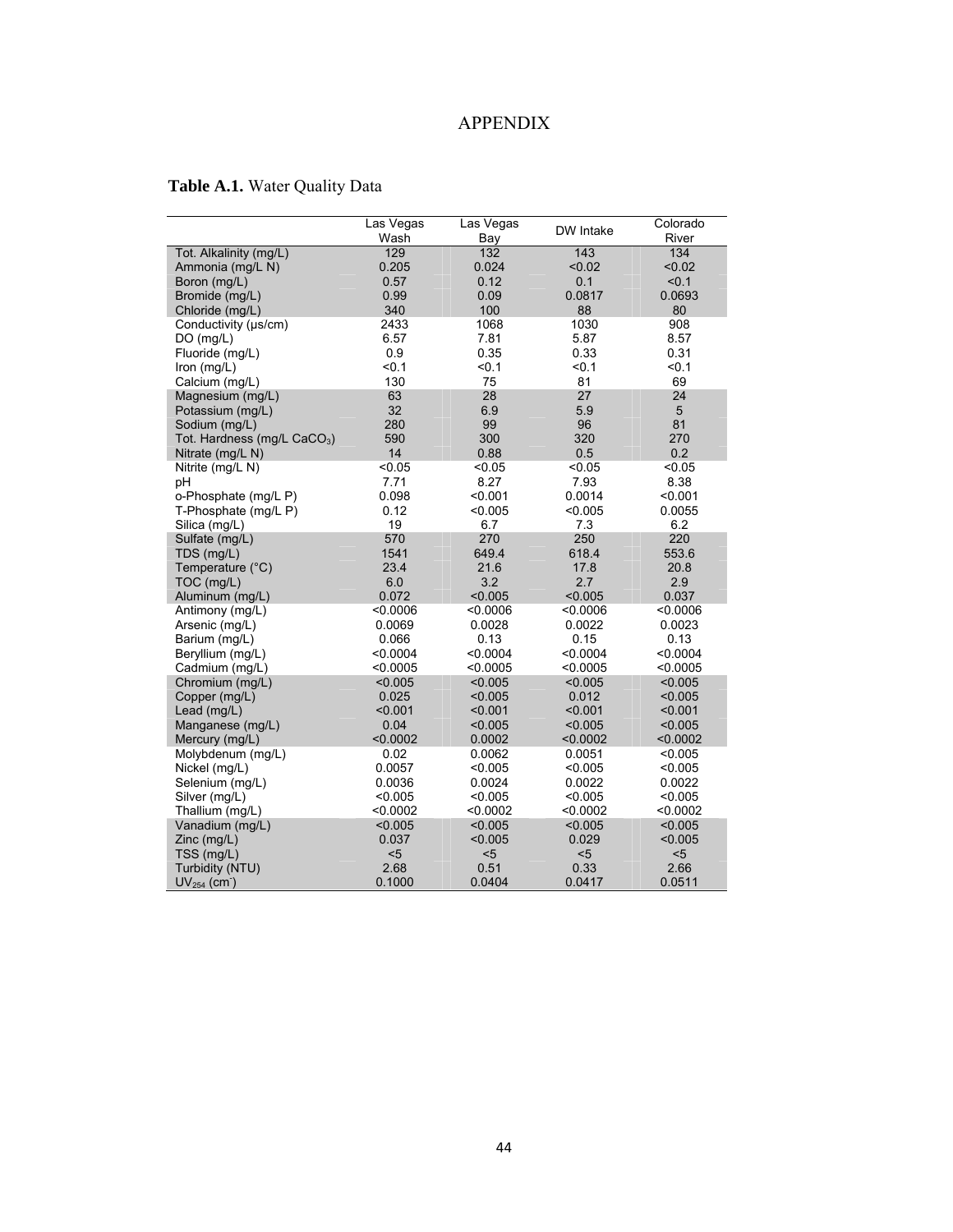| RAW DATA - SAMPLES BEFORE SPIKE |                |            |
|---------------------------------|----------------|------------|
|                                 | 10/21/2008     | 10/23/2008 |
| <b>Date Collected</b>           | 9:05           | 15:00      |
| Location                        | <b>LV Wash</b> | LV Wash    |
| <b>Sub Location</b>             |                | $T = Oa$   |
| <b>Tap Location</b>             |                |            |
| Sulfamethoxazole                | 990            | 1000       |
| Atenolol                        | 630            | 670        |
| Trimethoprim                    | 58             | 59         |
| lopromide                       | 25             | < 10       |
| Caffeine                        | 14             | 14         |
| Fluoxetine                      | 12             | 9.1        |
| Meprobamate                     | 580            | 560        |
| Dilantin                        | 130            | 180        |
| Carbamazepine                   | 160            | 190        |
| Atrazine                        | 0.68           | < .25      |
| Diazepam                        | 4.4            | 2.9        |
| Atorvastatin                    | 6.1            | 6.6        |
| Benzophenone                    | 83             | 90         |
| Primidone                       | 150            | 140        |
| <b>TCPP</b>                     | 1700           | 1400       |
| <b>DEET</b>                     | 120            | 96         |
| <b>TCEP</b>                     | 540            | 490        |
| Gemfibrozil                     | 110            | 120        |
| <b>Bisphenol A</b>              | $5$            | $5$        |
| Diclofenac                      | 39             | 69         |
| Naproxen                        | 79             | 88         |
| Triclosan                       | 25             | 15         |
| Octylphenol                     | $25$           | $25$       |
| <b>BHA</b>                      | 3.9            | $<$ 1      |
| Musk Ketone                     | $25$           | 40         |
| Ibuprofen                       | 6.3            | $\,6\,$    |
| Testosterone                    | < 5            | < 5        |
| Progesterone                    | < 5            | < 5        |
| Estrone                         | < .2           | < .2       |
| Estradiol                       | < 5            | < 5        |
| Ethynylestradiol                | $1$            | $<$ 1      |

**Table A.2.** Background concentrations in Las Vegas Wash before spike mix.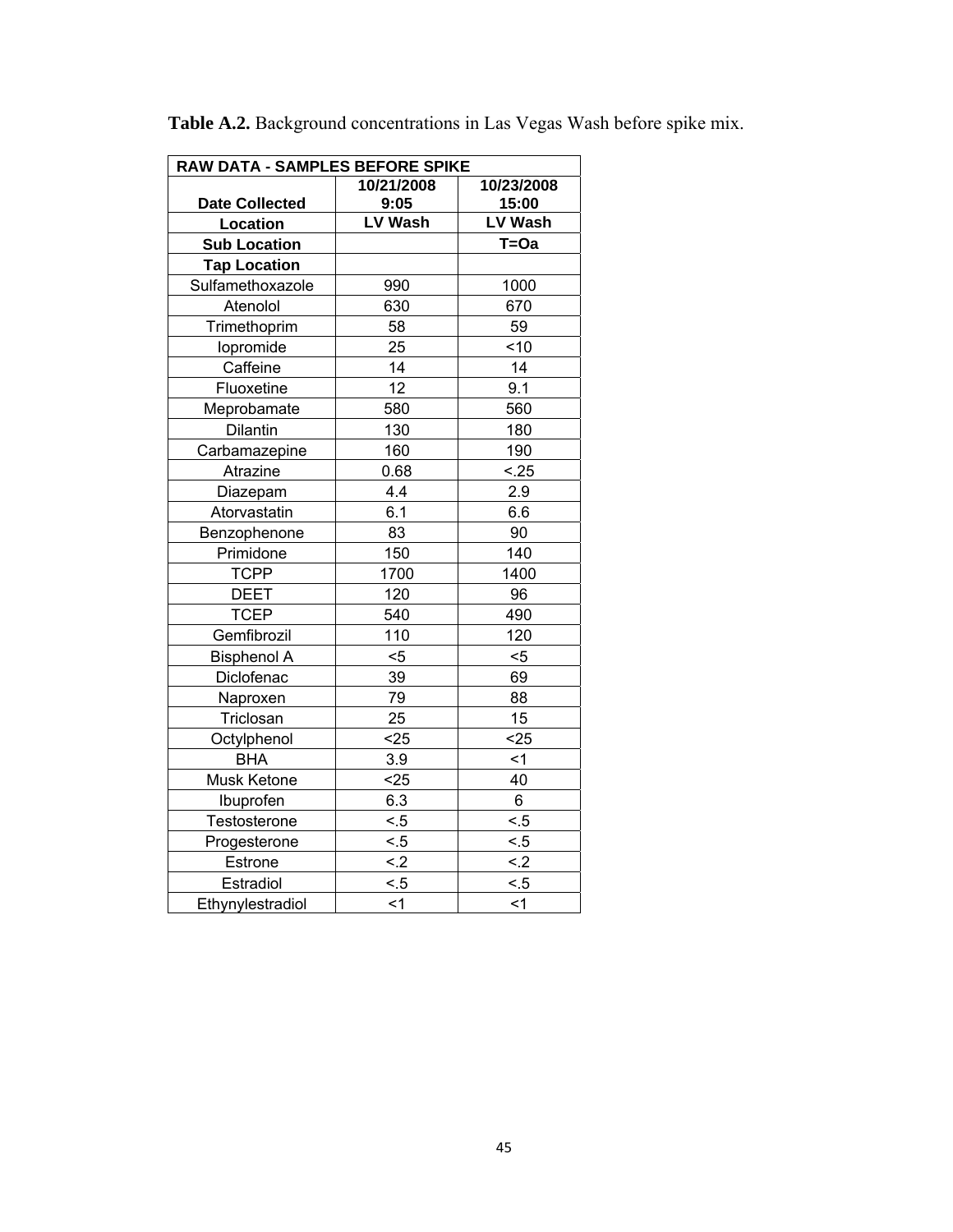| <b>Table A.3.</b> Background concentrations in Drinking Water Intake before spike mix. |  |  |
|----------------------------------------------------------------------------------------|--|--|
|                                                                                        |  |  |

| RAW DATA - SAMPLES BEFORE SPIKE |                  |                  |  |  |  |  |
|---------------------------------|------------------|------------------|--|--|--|--|
|                                 | 10/21/2008       | 10/23/2008       |  |  |  |  |
| <b>Date Collected</b>           | 9:27             | 15:00            |  |  |  |  |
| <b>Location</b>                 | IPS <sub>2</sub> | IPS <sub>2</sub> |  |  |  |  |
| <b>Sub Location</b>             |                  | $T = Oa$         |  |  |  |  |
| <b>Tap Location</b>             |                  |                  |  |  |  |  |
| Sulfamethoxazole                | 18               | 20               |  |  |  |  |
| Atenolol                        | $\leq 1$         | 1.1              |  |  |  |  |
| Trimethoprim                    | 0.4              | 0.71             |  |  |  |  |
| lopromide                       | ~10              | 10               |  |  |  |  |
| Caffeine                        | $5$              | 5.4              |  |  |  |  |
| Fluoxetine                      | < 5              | < 5              |  |  |  |  |
| Meprobamate                     | 10               | 10               |  |  |  |  |
| Dilantin                        | 2.6              | 2.5              |  |  |  |  |
| Carbamazepine                   | 3.4              | 2.8              |  |  |  |  |
| Atrazine                        | 1.1              | 1.1              |  |  |  |  |
| Diazepam                        | < .25            | < .25            |  |  |  |  |
| Atorvastatin                    | < 5              | < 5              |  |  |  |  |
| Benzophenone                    | 50               | $50$             |  |  |  |  |
| Primidone                       | 2.8              | 3                |  |  |  |  |
| <b>TCPP</b>                     | 100              | 100              |  |  |  |  |
| <b>DEET</b>                     | 5.2              | 5.1              |  |  |  |  |
| <b>TCEP</b>                     | ~10              | ~10              |  |  |  |  |
| Gemfibrozil                     | 0.26             | < .25            |  |  |  |  |
| <b>Bisphenol A</b>              | $5$              | $5$              |  |  |  |  |
| Diclofenac                      | < 5              | < 5              |  |  |  |  |
| Naproxen                        | < 5              | < 5              |  |  |  |  |
| Triclosan                       | < 1              | 1.1              |  |  |  |  |
| Octylphenol                     | $25$             | $25$             |  |  |  |  |
| <b>BHA</b>                      | < 1              | < 1              |  |  |  |  |
| Musk Ketone                     | $25$             | $25$             |  |  |  |  |
| Ibuprofen                       | $\leq$ 1         | $1$              |  |  |  |  |
| Testosterone                    | < 5              | < 5              |  |  |  |  |
| Progesterone                    | < 5              | < 5              |  |  |  |  |
| Estrone                         | < .2             | $\leq$ 2         |  |  |  |  |
| Estradiol                       | $\leq 5$         | < 5              |  |  |  |  |
| Ethynylestradiol                | $1$              | $\leq$ 1         |  |  |  |  |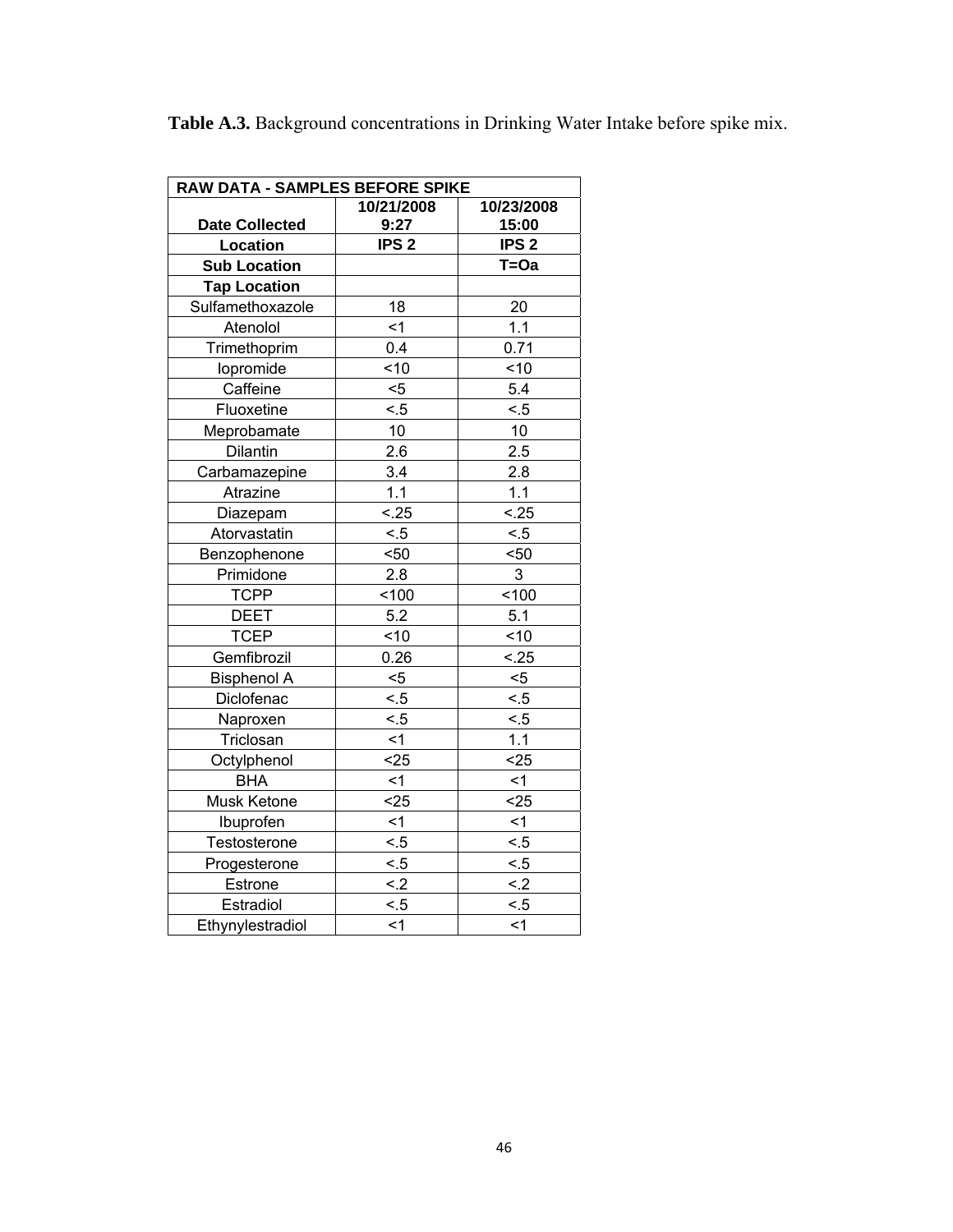| RAW DATA - SAMPLES BEFORE SPIKE |             |                |
|---------------------------------|-------------|----------------|
|                                 | 10/22/2008  | 10/23/2008     |
| <b>Date Collected</b>           | 11:00       | 15:00          |
| Location                        | Up Co. Riv. | Up Co. Riv.    |
| <b>Sub Location</b>             |             | $T = Oa$       |
| <b>Tap Location</b>             |             |                |
| Sulfamethoxazole                | 6.8         | $\overline{7}$ |
| Atenolol                        | < 1         | $\leq$ 1       |
| Trimethoprim                    | < .25       | < .25          |
| lopromide                       | ~10         | ~10            |
| Caffeine                        | 6           | 5.2            |
| Fluoxetine                      | < 5         | < 5            |
| Meprobamate                     | 2.4         | 2.3            |
| Dilantin                        | $\leq$ 1    | 1.6            |
| Carbamazepine                   | 0.96        | 1.1            |
| Atrazine                        | 1.2         | 0.98           |
| Diazepam                        | < .25       | < .25          |
| Atorvastatin                    | < 5         | < 5            |
| Benzophenone                    | 50<         | 50             |
| Primidone                       | 0.77        | 0.57           |
| <b>TCPP</b>                     | 100         | 100            |
| <b>DEET</b>                     | 15          | 3.6            |
| <b>TCEP</b>                     | ~10         | 10             |
| Gemfibrozil                     | < .25       | < .25          |
| <b>Bisphenol A</b>              | $< 5$       | $< 5$          |
| Diclofenac                      | < 5         | < 5            |
| Naproxen                        | < 5         | < 5            |
| Triclosan                       | 12          | 1.9            |
| Octylphenol                     | $25$        | $25$           |
| <b>BHA</b>                      | < 1         | $<$ 1          |
| Musk Ketone                     | $25$        | $25$           |
| Ibuprofen                       | < 1         | < 1            |
| Testosterone                    | < 5         | < 5            |
| Progesterone                    | < 5         | < 5            |
| Estrone                         | < .2        | $\leq$ 2       |
| Estradiol                       | < 5         | < 5            |
| Ethynylestradiol                | $<$ 1       | $<$ 1          |

**Table A.4**. Background concentrations in Colorado River before spike mix.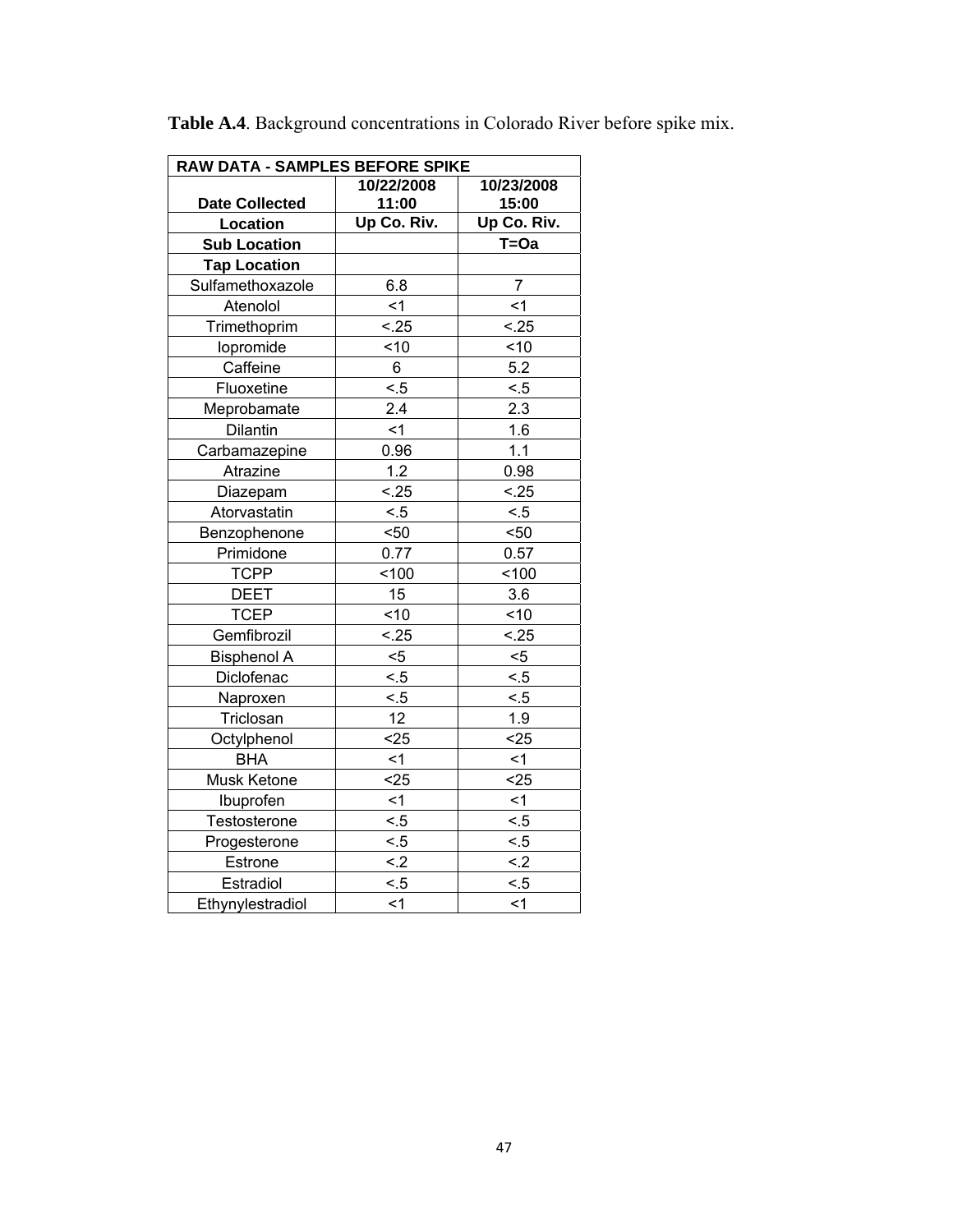| RAW DATA - SAMPLES BEFORE SPIKE |                               |                     |
|---------------------------------|-------------------------------|---------------------|
|                                 | 10/23/2008<br>9:30            | 10/23/2008<br>15:00 |
|                                 | <b>LAKE</b><br><b>MEAD/BB</b> | <b>LVB 6.7</b>      |
|                                 | <b>LVB6.7</b>                 | $T = Oa$            |
| <b>Tap Location</b>             | 0M                            |                     |
| Sulfamethoxazole                | 38                            | 37                  |
| Atenolol                        | 5.6                           | 6.1                 |
| Trimethoprim                    | < .25                         | < .25               |
| lopromide                       | ~10                           | ~10                 |
| Caffeine                        | 51                            | 140                 |
| Fluoxetine                      | 0.52                          | < 5                 |
| Meprobamate                     | 26                            | 28                  |
| Dilantin                        | 5.4                           | 6                   |
| Carbamazepine                   | 6.3                           | 6.5                 |
| Atrazine                        | 0.32                          | < .25               |
| Diazepam                        | < .25                         | < .25               |
| Atorvastatin                    | < 5                           | < 5                 |
| Benzophenone                    | $50$                          | $50$                |
| Primidone                       | 6.3                           | 6.7                 |
| <b>TCPP</b>                     | 100                           | 100                 |
| <b>DEET</b>                     | 22                            | 9.3                 |
| <b>TCEP</b>                     | ~10                           | 10                  |
| Gemfibrozil                     | < .25                         | < .25               |
| <b>Bisphenol A</b>              | $5$                           | 19                  |
| Diclofenac                      | < 5                           | < 5                 |
| Naproxen                        | < 5                           | 0.5                 |
| Triclosan                       | < 1                           | <1                  |
| Octylphenol                     | $25$                          | $25$                |
| <b>BHA</b>                      | $<$ 1                         | $<$ 1               |
| Musk Ketone                     | $25$                          | $25$                |
| Ibuprofen                       | < 1                           | $1$                 |
| Testosterone                    | < 5                           | < 5                 |
| Progesterone                    | < 5                           | < 5                 |
| Estrone                         | $\leq$ 2                      | $\leq$ 2            |
| Estradiol                       | < 5                           | < 5                 |
| Ethynylestradiol                | < 1                           | < 1                 |

**Table A.5.** Background concentrations in Las Vegas Bay before spike mix.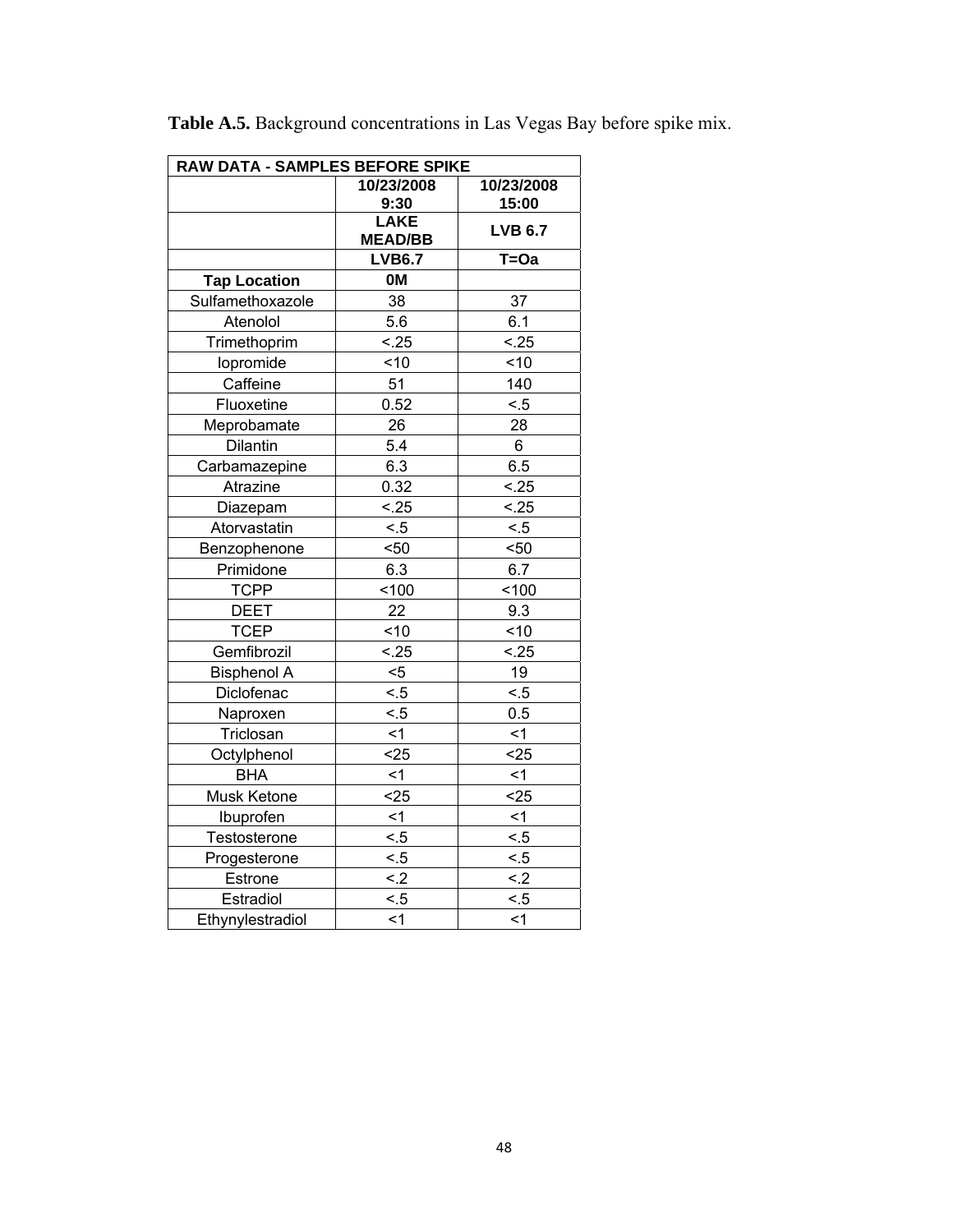|                    |          | <b>Total Concentrations</b> |      |      |      |      |          |       |
|--------------------|----------|-----------------------------|------|------|------|------|----------|-------|
| day                | $\Omega$ | 1                           | 4    | 7    | 14   | 29   | 56       | 120   |
| Sulfameth.         | 1200     | 1300                        | 1300 | 1400 | 1400 | 1400 | 33       | 58    |
| Atenolol           | 800      | 850                         | 640  | 340  | <4   | <4   | $\leq 4$ | <4    |
| Trimethoprim       | 310      | 340                         | 320  | 310  | 290  | 81   | 32       | 13    |
| lopromide          | 200      | 580                         | 430  | 300  | 100  | 40   | 40       | 40    |
| Caffeine           | 460      | 490                         | 450  | 500  | 530  | 360  | 220      | 64    |
| Fluoxetine         | 190      | 210                         | 200  | 190  | 210  | 170  | 140      | 100   |
| Meprobamate        | 840      | 790                         | 840  | 830  | 600  | 53   | 41       | 49    |
| Dilantin           | 580      | 500                         | 460  | 410  | 410  | 360  | 360      | 81    |
| Carbamazepine      | 410      | 440                         | 420  | 430  | 390  | 350  | 370      | 310   |
| Atrazine           | 240      | 300                         | 250  | 260  | 230  | 220  | 200      | 200   |
| Diazepam           | 340      | 350                         | 310  | 350  | 370  | 340  | 320      | 280   |
| Atorvastatin       | 230      | 210                         | 240  | 250  | 210  | 70   | 32       | 18    |
| Primidone          | 420      | 390                         | 380  | 400  | 400  | 400  | 380      | 400   |
| <b>DEET</b>        | 210      | 270                         | 220  | 210  | 200  | 9.9  | 10       | 23    |
| <b>TCEP</b>        | 670      | 640                         | 670  | 670  | 610  | 580  | 570      | 580   |
| Gemfibrozil        | 340      | 350                         | 350  | 350  | 340  | 290  | 200      | 15    |
| <b>Bisphenol A</b> | 360      | 340                         | 210  | 180  | 30   | 21   | $5$      | 27    |
| Diclofenac         | 370      | 410                         | 370  | 370  | 260  | 250  | 220      | 110   |
| Naproxen           | 350      | 380                         | 360  | 360  | 350  | 180  | 85       | $2$   |
| Triclosan          | 80       | 94                          | 66   | 49   | 39   | <4   | $\leq$ 1 | <4    |
| <b>BHA</b>         | 140      | 170                         | 93   | 66   | 31   | 15   | < 1      | <4    |
| Ibuprofen          | 310      | 340                         | 300  | 250  | 210  | 100  | $<$ 1    | $<$ 4 |
| Testosterone       | 296      | 20                          | $2$  | $2$  | $2$  | $2$  | $2$      | $2$   |
| Progesterone       | 27       | $2$                         | $2$  | $2$  | $2$  | $2$  | $2$      | $2$   |
| Estrone            | 22       | 26                          | 28   | 9.3  | 8.5  | 3.5  | 3.5      | 8.5   |
| Estradiol          | 60       | 39                          | 5.7  | $2$  | $2$  | $2$  | $2$      | $2$   |
| Ethynylestradiol   | 148      | 138                         | 131  | 128  | 94   | 108  | 70       | 48    |
| Total ng/L         | 8404     | 8666                        | 7744 | 7212 | 5904 | 3958 | 3250     | 2318  |
| Total %            |          |                             |      |      |      |      |          |       |
| removal            | 0        | $-3$                        | 8    | 14   | 30   | 53   | 61       | 72    |

**Table A.6**. Raw data values for compound concentrations at each site after spike was added for Las Vegas Wash.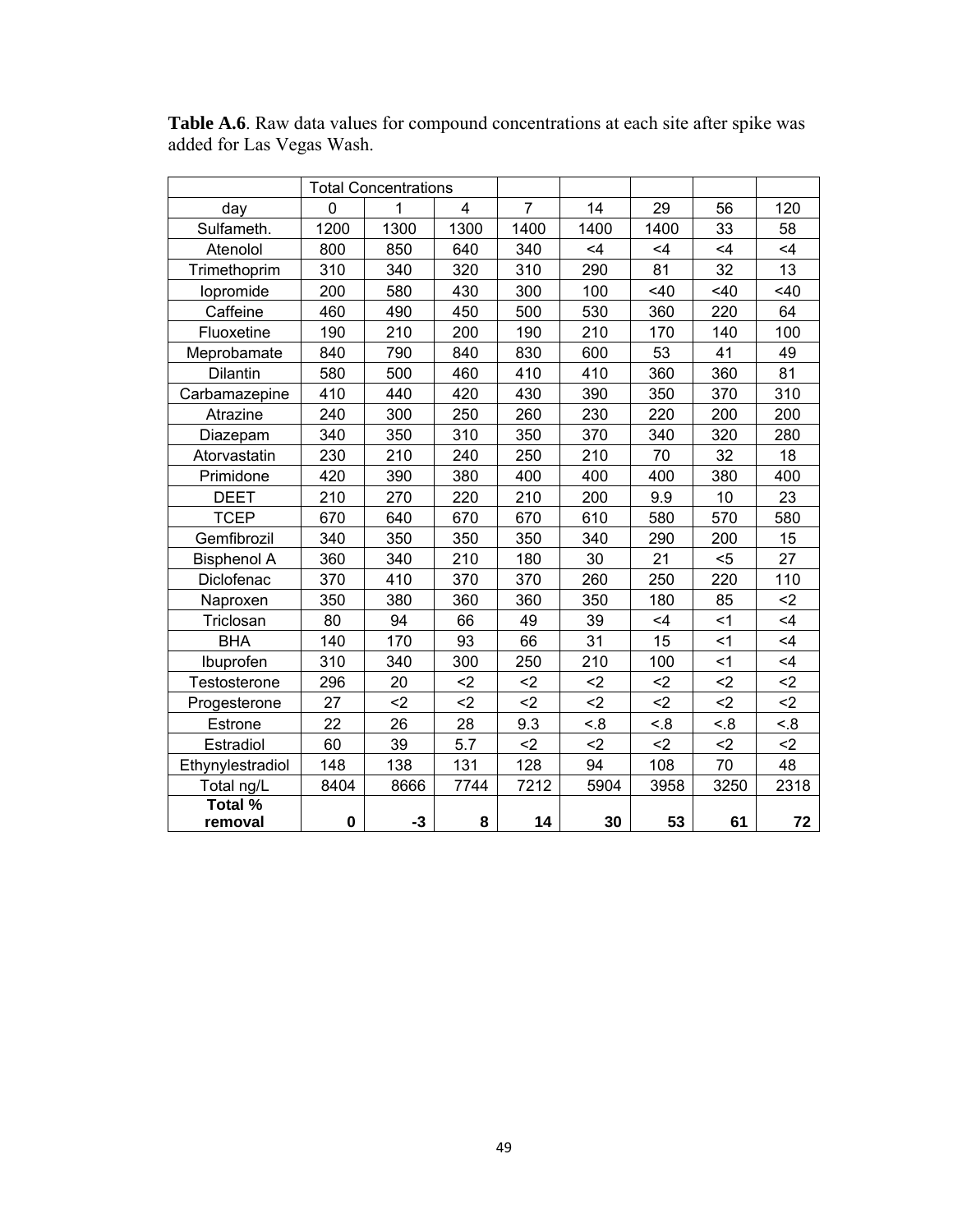|                    | <b>Total Concentrations</b> |      |      |      |                |      |      |       |       |
|--------------------|-----------------------------|------|------|------|----------------|------|------|-------|-------|
| day                | $\Omega$                    | 1    | 2    | 4    | $\overline{7}$ | 14   | 29   | 56    | 120   |
| Sulfameth.         | 340                         | 360  | 390  | 410  | 350            | 400  | 380  | 390   | 310   |
| Atenolol           | 260                         | 250  | 240  | 280  | 250            | 260  | 210  | 77    | 8.9   |
| Trimethoprim       | 270                         | 300  | 310  | 300  | 320            | 290  | 280  | 260   | 220   |
| lopromide          | 380                         | 320  | 380  | 330  | 360            | 410  | 350  | 210   | 340   |
| Caffeine           | 560                         | 580  | 590  | 560  | 510            | 710  | 600  | 150   | 20    |
| Fluoxetine         | 250                         | 230  | 240  | 230  | 210            | 210  | 170  | 110   | 51    |
| Meprobamate        | 330                         | 350  | 350  | 370  | 370            | 350  | 350  | 360   | 330   |
| Dilantin           | 230                         | 250  | 320  | 290  | 340            | 280  | 290  | 290   | 280   |
| Carbamazepine      | 270                         | 240  | 300  | 290  | 270            | 230  | 250  | 210   | 230   |
| Atrazine           | 210                         | 240  | 240  | 260  | 250            | 250  | 220  | 180   | 160   |
| Diazepam           | 340                         | 310  | 360  | 360  | 340            | 350  | 300  | 280   | 220   |
| Atorvastatin       | 230                         | 210  | 220  | 230  | 240            | 170  | 150  | 160   | 110   |
| Primidone          | 240                         | 290  | 240  | 250  | 320            | 260  | 260  | 290   | 260   |
| <b>DEET</b>        | 140                         | 160  | 140  | 150  | 140            | 160  | 160  | 170   | 130   |
| <b>TCEP</b>        | 170                         | 190  | 170  | 210  | 220            | 110  | 120  | 94    | 140   |
| Gemfibrozil        | 240                         | 260  | 240  | 240  | 260            | 230  | 270  | 240   | 230   |
| <b>Bisphenol A</b> | 320                         | 330  | 310  | 330  | 320            | 290  | 290  | 260   | 20    |
| Diclofenac         | 420                         | 430  | 450  | 490  | 510            | 280  | 270  | 320   | 110   |
| Naproxen           | 270                         | 270  | 280  | 290  | 310            | 280  | 280  | 250   | $2$   |
| Triclosan          | 76                          | 74   | 67   | 65   | 67             | 65   | 60   | 38    | 26    |
| <b>BHA</b>         | 340                         | 340  | 290  | 300  | 290            | 180  | 78   | 36    | 6.5   |
| Ibuprofen          | 330                         | 300  | 320  | 300  | 320            | 340  | 230  | $<$ 1 | $<$ 4 |
| Testosterone       | 115                         | 12.9 | $2$  | $2$  | $2$            | $2$  | $2$  | $2$   | $2$   |
| Progesterone       | 32.6                        | 10.1 | $2$  | $2$  | 4.38           | $2$  | $2$  | $2$   | $2$   |
| Estrone            | 61.9                        | 83.3 | 86.8 | 72.8 | 45.3           | 26.3 | 8.5  | 3.5   | < .8  |
| Estradiol          | 23.6                        | 5.51 | $2$  | $2$  | $2$            | $2$  | $2$  | $2$   | $2$   |
| Ethynylestradiol   | 140                         | 157  | 160  | 136  | 125            | 115  | 119  | 109   | 85.6  |
| Total ng/L         | 6589                        | 6553 | 6694 | 6744 | 6742           | 6246 | 5687 | 4484  | 3248  |
| Total %<br>removal | 0                           | 1    | $-2$ | $-2$ | $-2$           | 5    | 14   | 32    | 51    |

**Table A.7.** Raw data values for compound concentrations at each site after spike was added for Las Vegas Bay.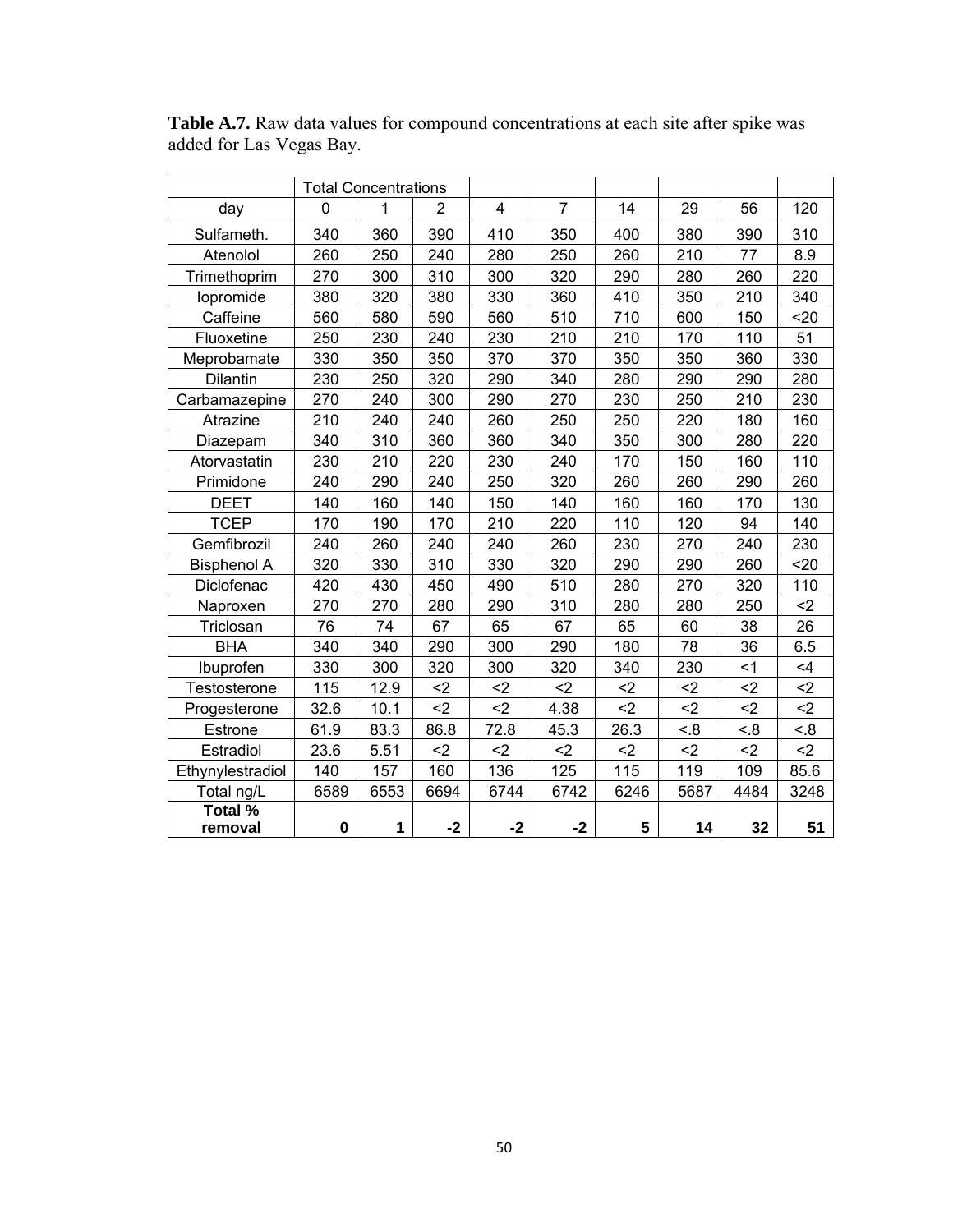**Table A.8.** Raw data values for compound concentrations at each site after spike was added for Las Vegas Bay Sterile Control.

|                    | <b>Total Concentrations</b> |             |                |                |                |      |      |      |      |
|--------------------|-----------------------------|-------------|----------------|----------------|----------------|------|------|------|------|
| day                | $\Omega$                    | 1           | $\overline{2}$ | $\overline{4}$ | $\overline{7}$ | 14   | 29   | 56   | 120  |
| Sulfameth.         | 380                         | 340         | 360            | 390            | 350            | 400  | 410  | 370  | 310  |
| Atenolol           | 270                         | 310         | 260            | 280            | 260            | 270  | 270  | 270  | 220  |
| Trimethoprim       | 280                         | 270         | 290            | 280            | 330            | 260  | 260  | 250  | 230  |
| lopromide          | 290                         | 320         | 210            | 450            | 550            | 290  | 320  | 280  | 430  |
| Caffeine           | 550                         | 540         | 560            | 540            | 570            | 680  | 680  | 580  | 600  |
| Fluoxetine         | 250                         | 250         | 230            | 240            | 260            | 260  | 220  | 190  | 160  |
| Meprobamate        | 350                         | 320         | 360            | 360            | 350            | 340  | 370  | 350  | 370  |
| Dilantin           | 320                         | 280         | 260            | 240            | 310            | 270  | 320  | 310  | 270  |
| Carbamazepine      | 290                         | 290         | 270            | 270            | 270            | 220  | 230  | 230  | 200  |
| Atrazine           | 260                         | 220         | 220            | 250            | 250            | 250  | 210  | 180  | 160  |
| Diazepam           | 330                         | 330         | 330            | 350            | 360            | 340  | 310  | 280  | 250  |
| Atorvastatin       | 220                         | 210         | 210            | 220            | 230            | 190  | 220  | 160  | 160  |
| Primidone          | 310                         | 270         | 260            | 260            | 350            | 290  | 270  | 270  | 300  |
| <b>DEET</b>        | 140                         | 150         | 140            | 140            | 140            | 170  | 170  | 160  | 150  |
| <b>TCEP</b>        | 210                         | 210         | 200            | 300            | 220            | 150  | 130  | 110  | 140  |
| Gemfibrozil        | 250                         | 250         | 250            | 280            | 250            | 270  | 230  | 250  | 250  |
| <b>Bisphenol A</b> | 300                         | 340         | 280            | 340            | 320            | 340  | 270  | 280  | 270  |
| Diclofenac         | 490                         | 440         | 460            | 430            | 430            | 290  | 270  | 280  | 260  |
| Naproxen           | 290                         | 280         | 300            | 290            | 280            | 280  | 280  | 250  | 270  |
| Triclosan          | 76                          | 70          | 68             | 70             | 71             | 84   | 74   | 63   | 54   |
| <b>BHA</b>         | 310                         | 320         | 310            | 270            | 200            | 100  | 22   | < 1  | <4   |
| Ibuprofen          | 300                         | 320         | 310            | 310            | 310            | 280  | 300  | 310  | 310  |
| Testosterone       | 141                         | 166         | 190            | 177            | 108            | $2$  | $2$  | $2$  | $2$  |
| Progesterone       | 31.7                        | 29.5        | 30.1           | 26.2           | 24.9           | $2$  | 16   | $2$  | $2$  |
| Estrone            | 49.1                        | 36.2        | 33.1           | 29.5           | 38.7           | 56.1 | 82.7 | 71.9 | 63   |
| Estradiol          | 28.8                        | 35.9        | 42.3           | 37.9           | 33.1           | 16.3 | $2$  | $2$  | 2.84 |
| Ethynylestradiol   | 162                         | 153         | 170            | 133            | 151            | 117  | 130  | 105  | 100  |
| Total ng/L         | 6879                        | 6751        | 6604           | 6964           | 7017           | 6213 | 6065 | 5600 | 5530 |
| Total %            |                             |             |                |                |                |      |      |      |      |
| removal            | $\pmb{0}$                   | $\mathbf 2$ | 4              | -1             | $-2$           | 10   | 12   | 19   | 20   |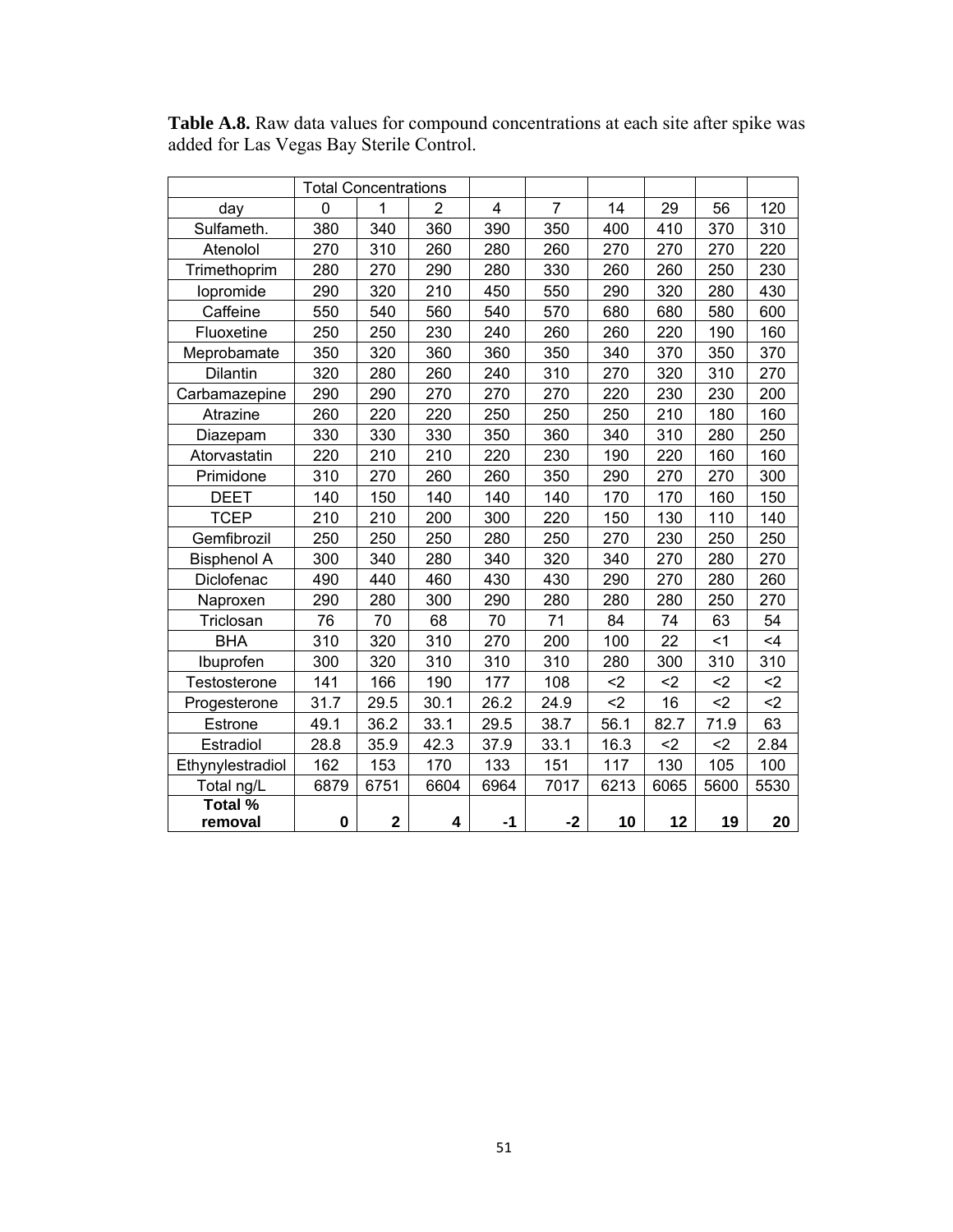|                    | Total Concentrations |      |                |      |                |      |      |      |          |
|--------------------|----------------------|------|----------------|------|----------------|------|------|------|----------|
| day                | $\Omega$             | 1    | $\overline{2}$ | 4    | $\overline{7}$ | 14   | 29   | 56   | 120      |
| Sulfameth.         | 320                  | 310  | 340            | 320  | 340            | 360  | 370  | 340  | 360      |
| Atenolol           | 270                  | 240  | 260            | 270  | 260            | 270  | 260  | 190  | 120      |
| Trimethoprim       | 290                  | 280  | 280            | 300  | 280            | 280  | 290  | 270  | 240      |
| lopromide          | 210                  | 320  | 380            | 390  | 400            | 300  | 290  | 310  | 400      |
| Caffeine           | 460                  | 430  | 460            | 380  | 430            | 420  | 490  | 380  | 390      |
| Fluoxetine         | 240                  | 250  | 250            | 240  | 240            | 180  | 91   | 31   | 7.4      |
| Meprobamate        | 320                  | 330  | 350            | 340  | 340            | 400  | 380  | 290  | 330      |
| Dilantin           | 310                  | 360  | 270            | 320  | 400            | 330  | 330  | 300  | 230      |
| Carbamazepine      | 190                  | 250  | 230            | 280  | 250            | 240  | 250  | 200  | 200      |
| Atrazine           | 220                  | 250  | 240            | 240  | 250            | 210  | 210  | 190  | 150      |
| Diazepam           | 340                  | 410  | 370            | 370  | 330            | 310  | 320  | 260  | 160      |
| Atorvastatin       | 210                  | 220  | 190            | 170  | 170            | 120  | 75   | 53   | 35       |
| Primidone          | 260                  | 290  | 270            | 280  | 270            | 300  | 280  | 270  | 280      |
| <b>DEET</b>        | 140                  | 130  | 150            | 140  | 130            | 150  | 140  | 130  | 120      |
| <b>TCEP</b>        | 190                  | 190  | 200            | 210  | 270            | 140  | 140  | 100  | 100      |
| Gemfibrozil        | 250                  | 240  | 240            | 250  | 250            | 240  | 230  | 240  | 250      |
| <b>Bisphenol A</b> | 290                  | 290  | 250            | 250  | 88             | 42   | 20   | $5$  | 27       |
| Diclofenac         | 310                  | 330  | 310            | 330  | 330            | 230  | 200  | 260  | 260      |
| Naproxen           | 270                  | 290  | 270            | 270  | 270            | 260  | 260  | 230  | 69       |
| Triclosan          | 72                   | 68   | 74             | 74   | 73             | 68   | 60   | 44   | 32       |
| <b>BHA</b>         | 320                  | 330  | 250            | 220  | 200            | 120  | 45   | 15   | $\leq 4$ |
| Ibuprofen          | 310                  | 300  | 280            | 300  | 300            | 280  | 200  | 14   | 4.4      |
| Testosterone       | 319                  | 140  | 26             | $2$  | $2$            | $2$  | $2$  | $2$  | $2$      |
| Progesterone       | 32                   | 12   | $2$            | $2$  | $2$            | $2$  | $2$  | $2$  | $2$      |
| Estrone            | 12                   | 14   | 15             | 15   | 14             | 17   | 29   | 15   | 8.5      |
| Estradiol          | 70                   | 69   | 68             | 41   | 36             | 23   | 3.9  | $2$  | $2$      |
| Ethynylestradiol   | 158                  | 145  | 149            | 129  | 135            | 108  | 126  | 104  | 96       |
| Total ng/L         | 6384                 | 6488 | 6172           | 6129 | 6056           | 5398 | 5070 | 4236 | 3860     |
| Total %            |                      |      |                |      |                |      |      |      |          |
| removal            | 0                    | $-2$ | 3              | 4    | 5              | 15   | 21   | 34   | 40       |

**Table A.9.** Raw data values for compound concentrations at each site after spike was added for Drinking Water Intake.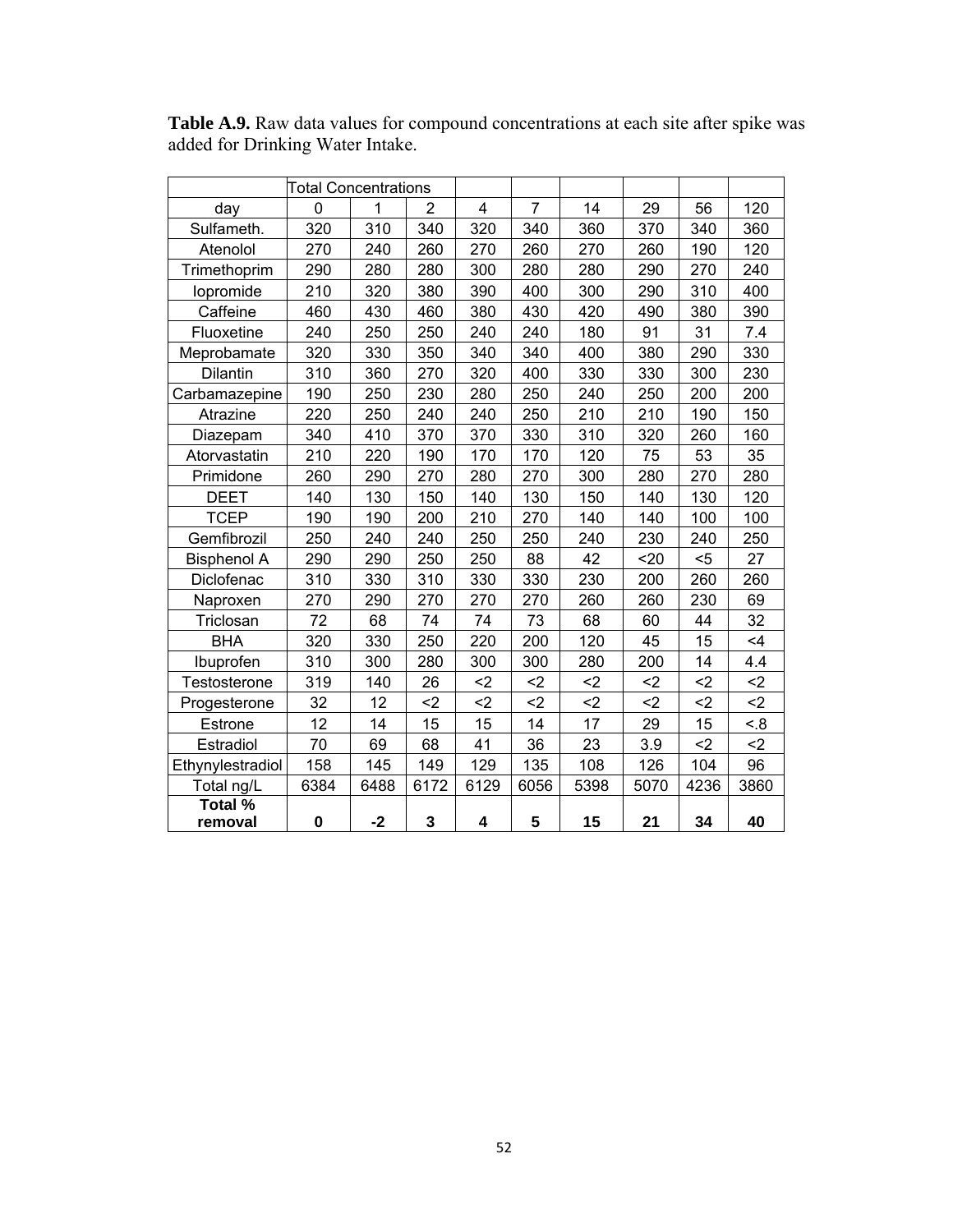| day                       | 0         | 1    | $\overline{2}$ | 4    | 7    | 14   | 29   | 56   | 120  |
|---------------------------|-----------|------|----------------|------|------|------|------|------|------|
| Sulfameth.                | 310       | 390  | 310            | 330  | 330  | 320  | 320  | 330  | 360  |
| Atenolol                  | 270       | 270  | 260            | 240  | 260  | 220  | 190  | 87   | 24   |
| Trimethoprim              | 280       | 300  | 260            | 290  | 280  | 270  | 280  | 240  | 140  |
| lopromide                 | 410       | 430  | 470            | 500  | 320  | 350  | 270  | 150  | 290  |
| Caffeine                  | 460       | 430  | 430            | 520  | 500  | 520  | 550  | 520  | 480  |
| Fluoxetine                | 250       | 250  | 230            | 220  | 220  | 180  | 180  | 98   | 55   |
| Meprobamate               | 310       | 350  | 300            | 320  | 320  | 340  | 340  | 350  | 330  |
| Dilantin                  | 250       | 300  | 230            | 410  | 320  | 340  | 290  | 310  | 260  |
| Carbamazepine             | 250       | 280  | 260            | 260  | 260  | 230  | 230  | 220  | 220  |
| Atrazine                  | 250       | 250  | 240            | 230  | 260  | 230  | 220  | 210  | 180  |
| Diazepam                  | 370       | 330  | 340            | 320  | 330  | 320  | 280  | 260  | 200  |
| Atorvastatin              | 220       | 250  | 220            | 210  | 210  | 160  | 170  | 150  | 100  |
| Primidone                 | 280       | 270  | 270            | 270  | 220  | 280  | 290  | 250  | 270  |
| <b>DEET</b>               | 130       | 120  | 130            | 150  | 150  | 140  | 140  | 120  | 150  |
| <b>TCEP</b>               | 180       | 230  | 190            | 190  | 200  | 160  | 160  | 76   | 150  |
| Gemfibrozil               | 250       | 270  | 220            | 240  | 260  | 240  | 240  | 230  | 250  |
| <b>Bisphenol A</b>        | 290       | 310  | 310            | 270  | 280  | 290  | 290  | 300  | 220  |
| Diclofenac                | 350       | 330  | 310            | 350  | 310  | 230  | 210  | 260  | 270  |
| Naproxen                  | 290       | 260  | 270            | 260  | 270  | 260  | 260  | 150  | $2$  |
| Triclosan                 | 80        | 70   | 72             | 75   | 67   | 54   | 42   | 39   | 27   |
| <b>BHA</b>                | 230       | 230  | 200            | 190  | 170  | 100  | 67   | 35   | 4.9  |
| Ibuprofen                 | 310       | 310  | 290            | 290  | 290  | 250  | 260  | 160  | 27   |
| Testosterone              | 242       | 4.7  | $2$            | $2$  | $2$  | $2$  | $2$  | $2$  | $2$  |
| Progesterone              | 26        | $2$  | $2$            | $2$  | $2$  | 8.5  | $2$  | $2$  | $2$  |
| Estrone                   | 31        | 38   | 17             | 1.3  | < .8 | < 8  | < .8 | < .8 | 8.5  |
| Estradiol                 | 42        | 11   | $2$            | $2$  | $2$  | $2$  | $2$  | $2$  | $2$  |
| Ethynylestradiol          | 143       | 156  | 133            | 147  | 134  | 106  | 125  | 90   | 68   |
| Total ng/L                | 6504      | 6440 | 5962           | 6283 | 5961 | 5598 | 5404 | 4635 | 4076 |
| <b>Total %</b><br>removal | $\pmb{0}$ | 1    | 8              | 3    | 8    | 14   | 17   | 29   | 37   |

**Table A.10.** Raw data values for compound concentrations at each site after spike was added for the Colorado River.

L.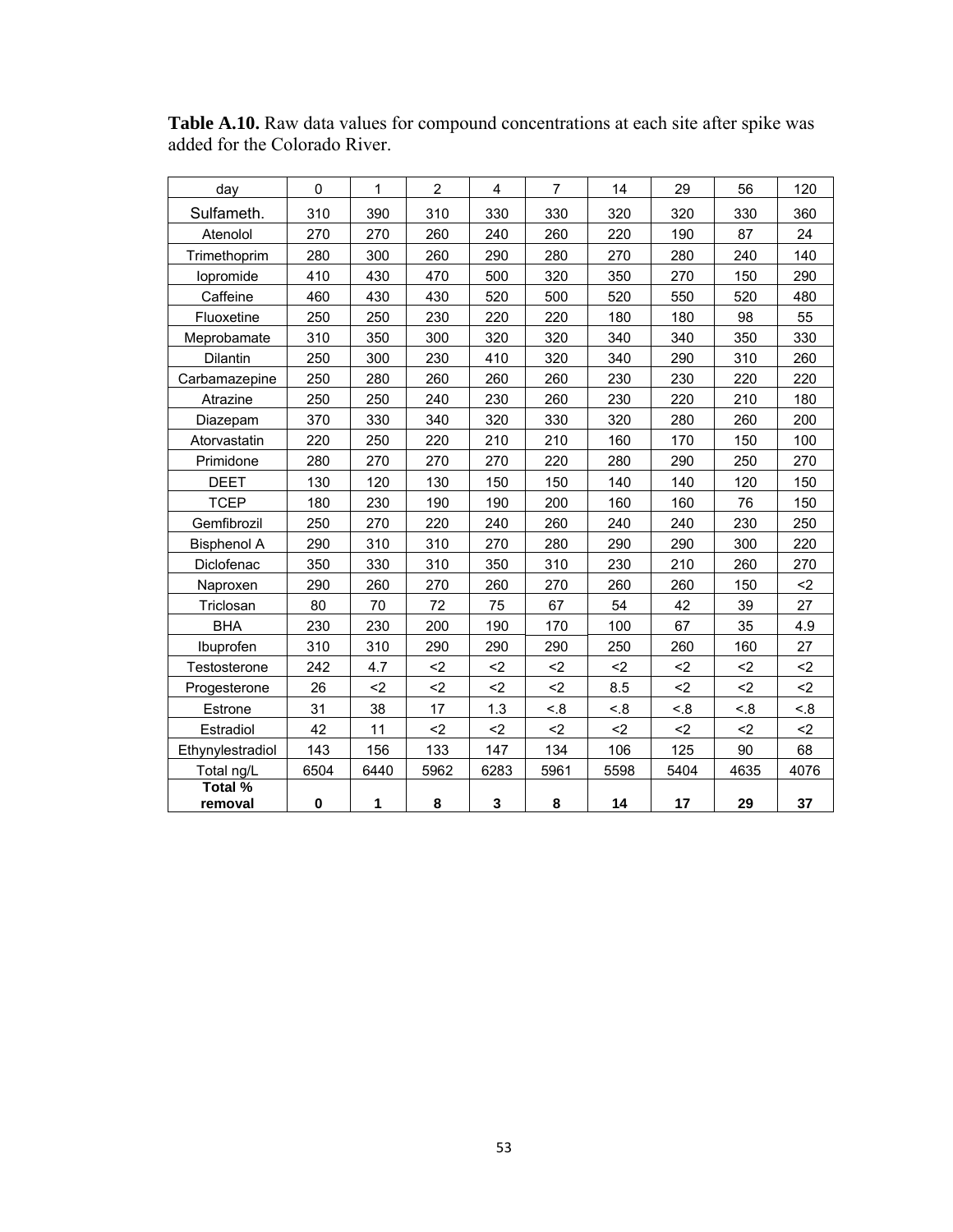

Figure A.1. Degradation curves at each site organized according to chemical compound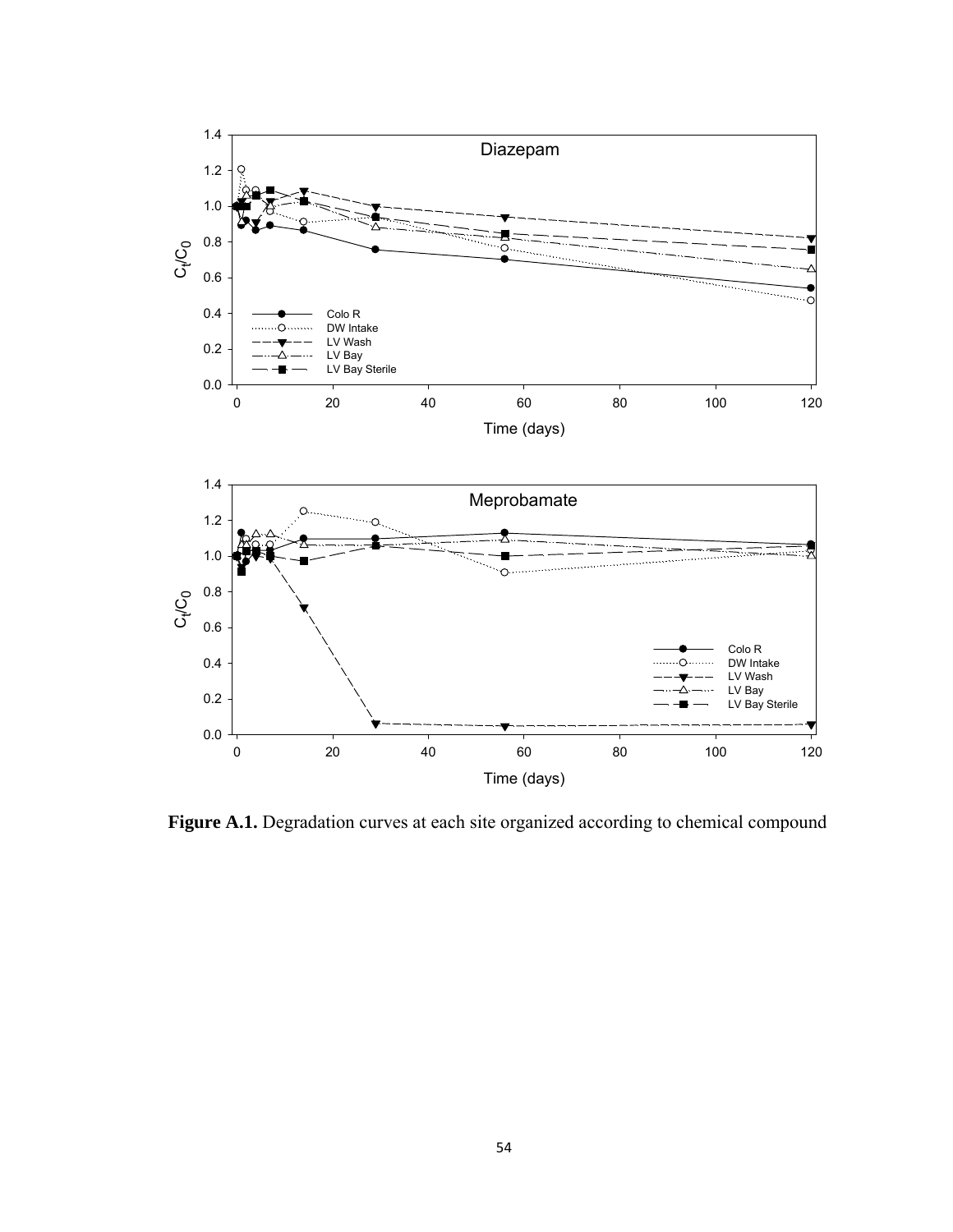

Figure A.2. Degradation curves at each site organized according to chemical compound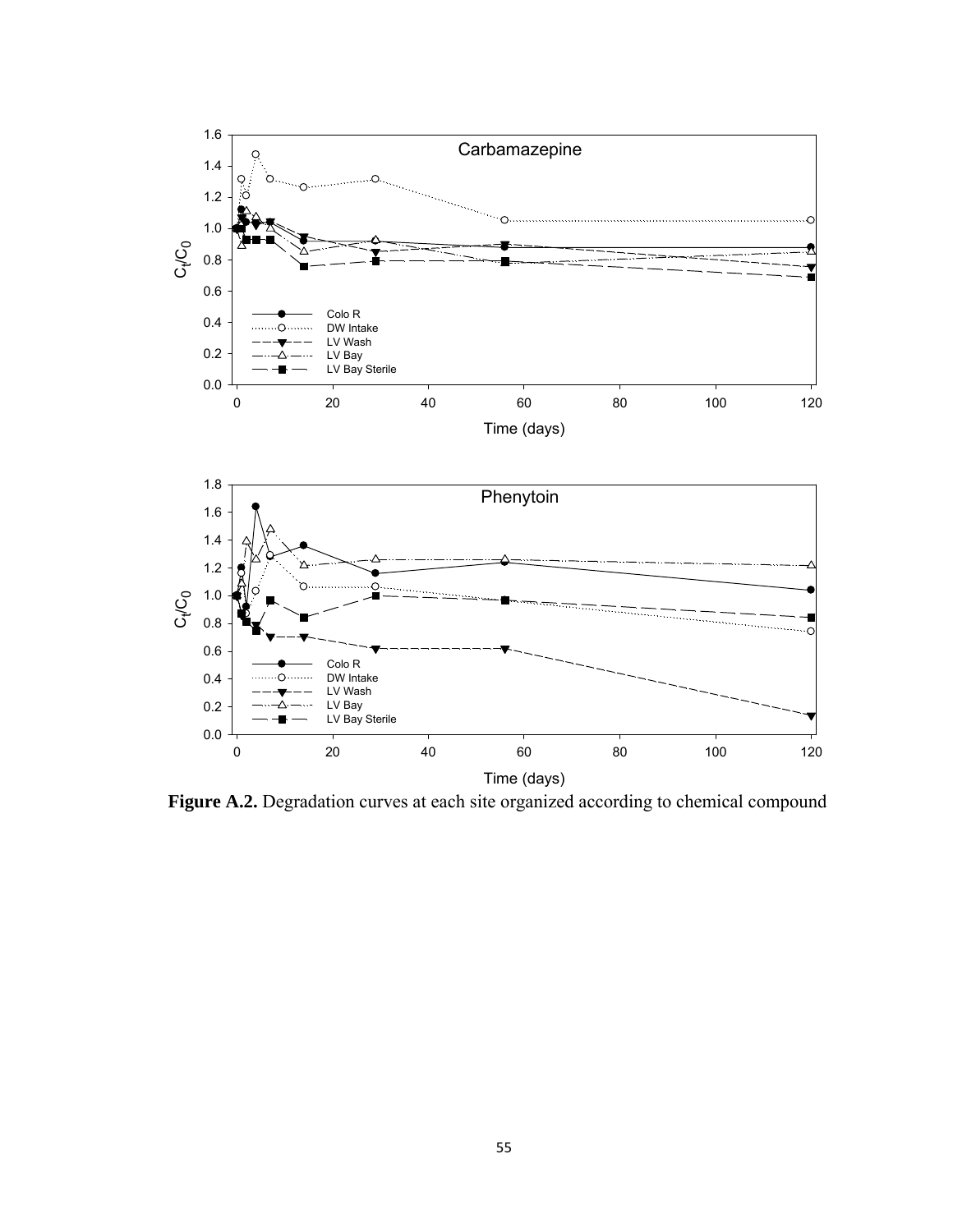

Figure A.3. Degradation curves at each site organized according to chemical compound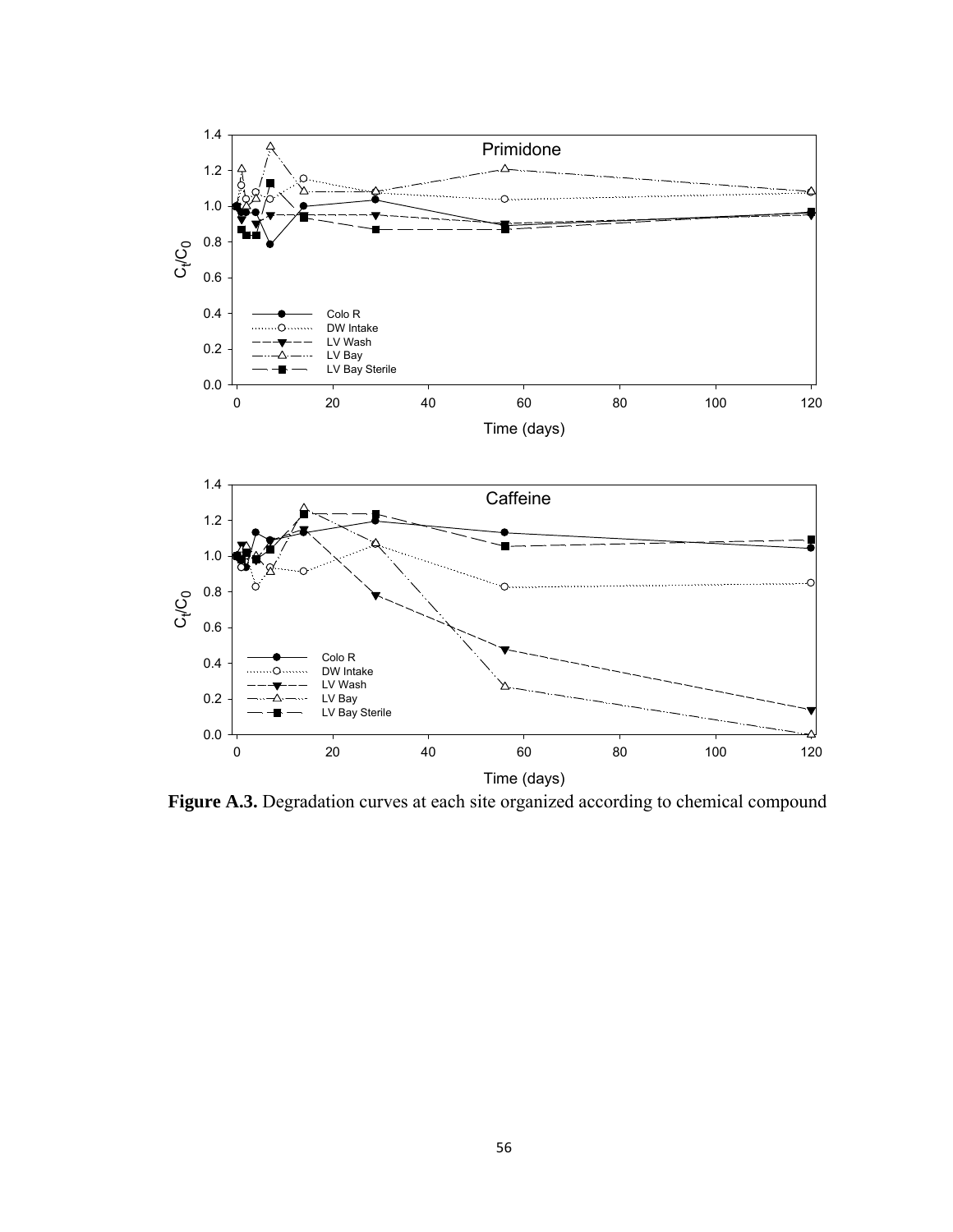

Figure A.4. Degradation curves at each site organized according to chemical compound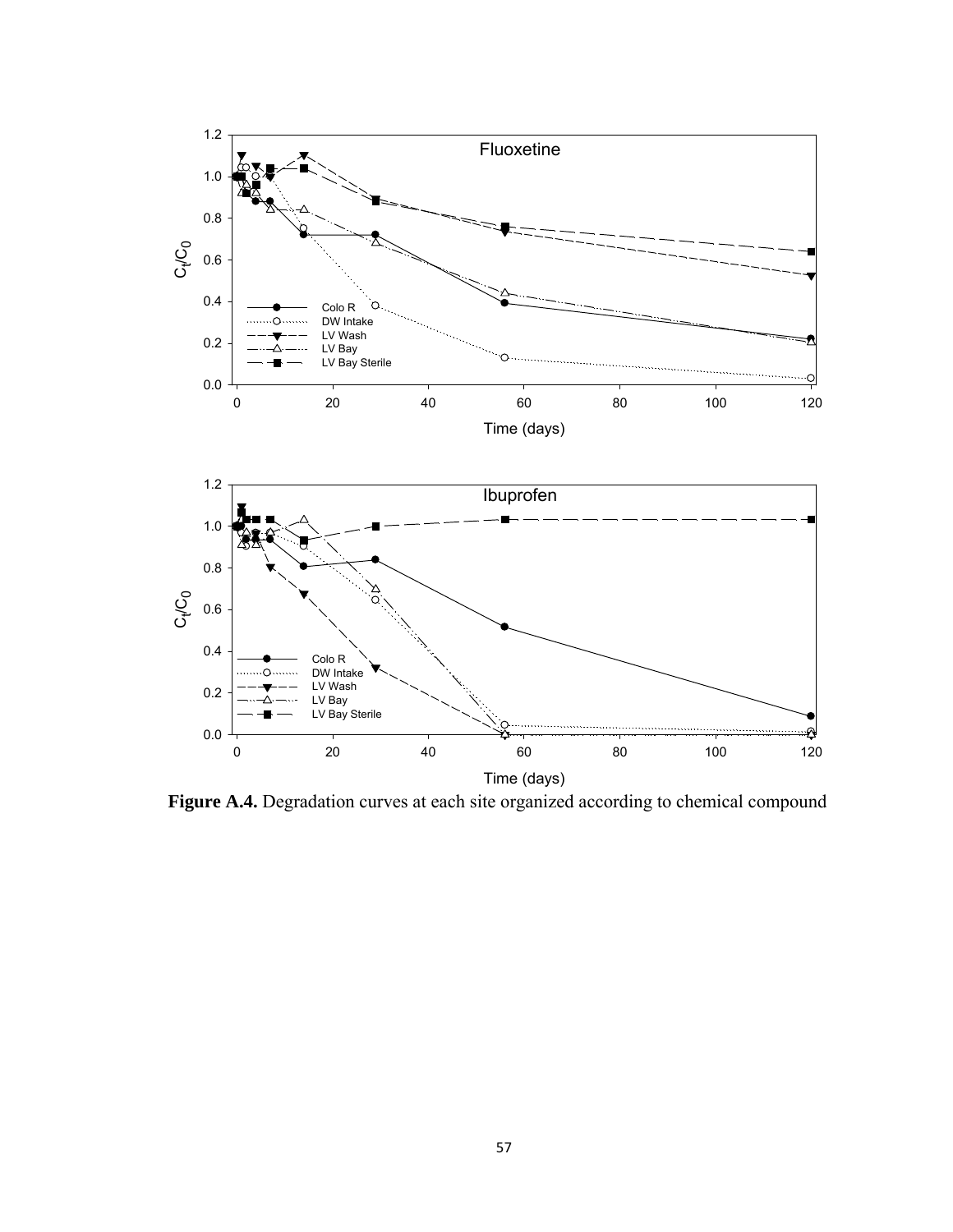



Figure A.5. Degradation curves at each site organized according to chemical compound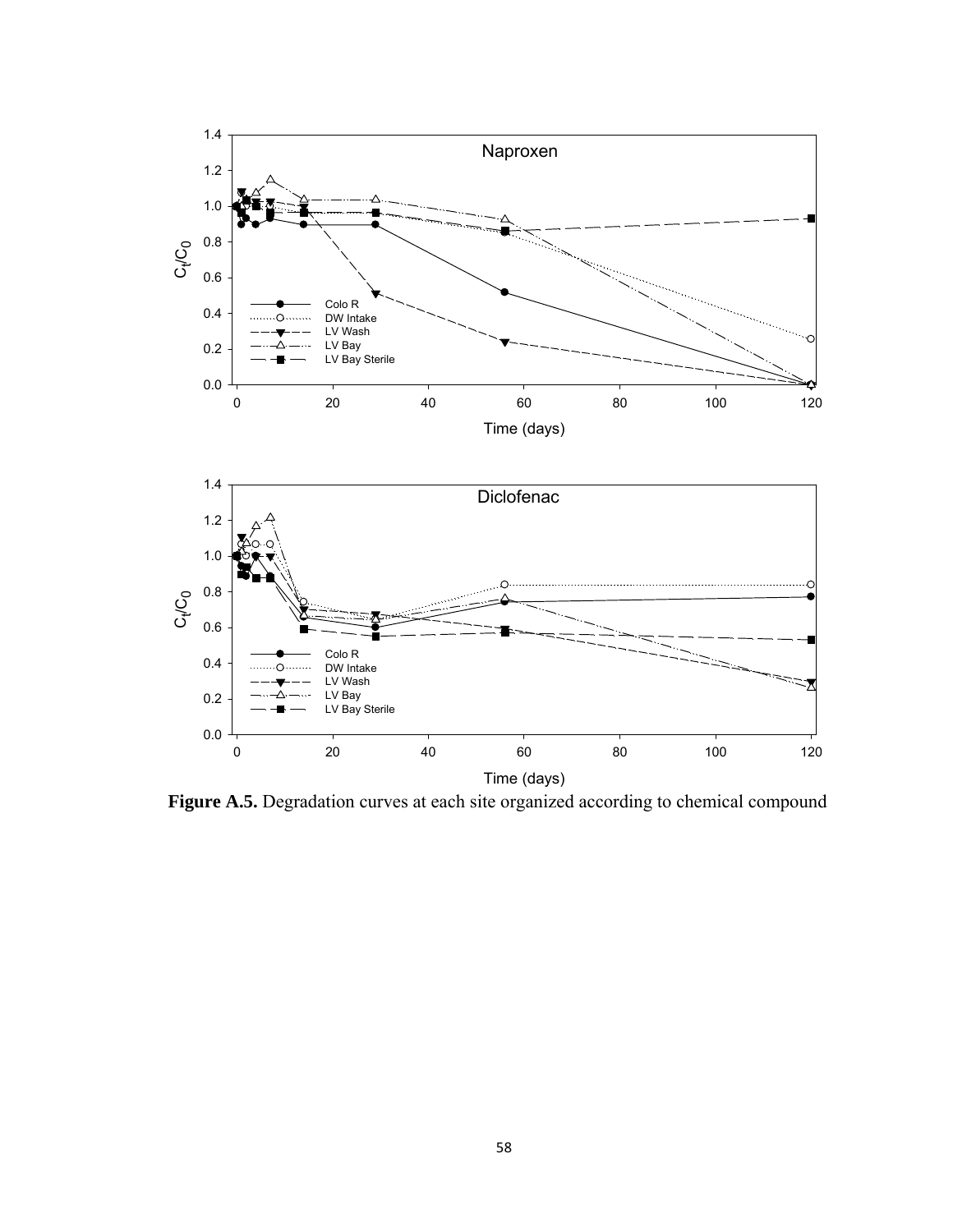

Figure A.6. Degradation curves at each site organized according to chemical compound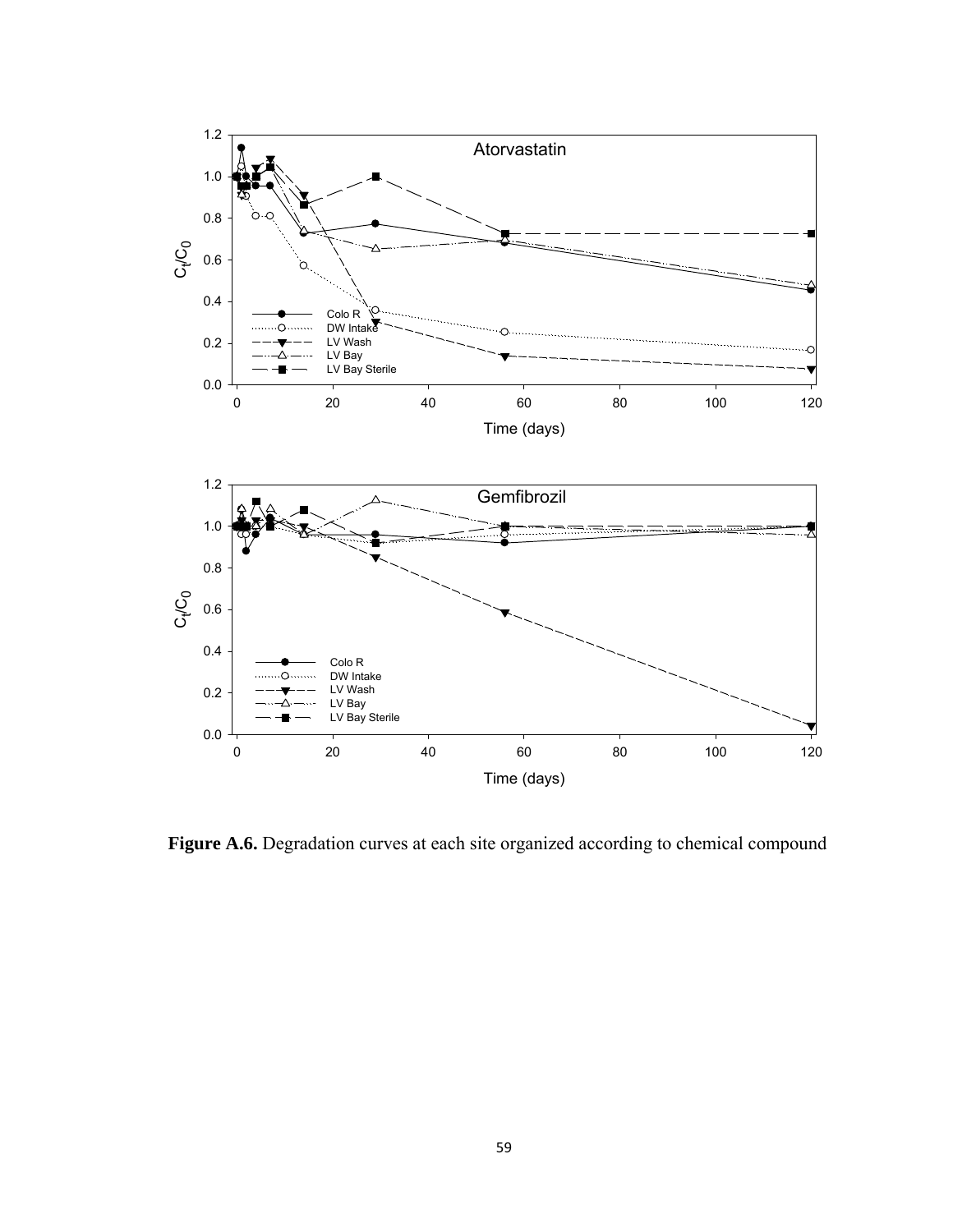

Figure A.7. Degradation curves at each site organized according to chemical compound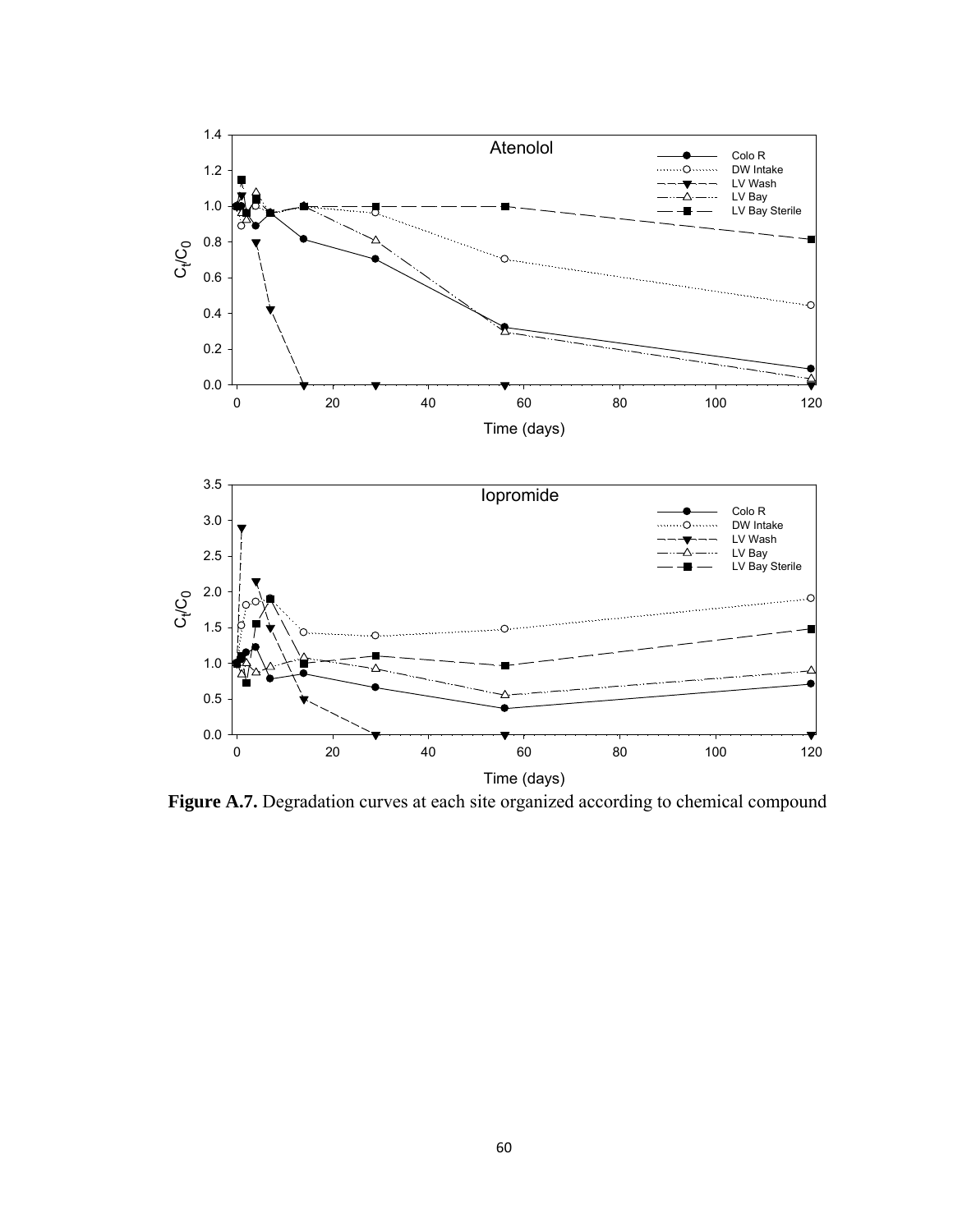

Figure A.8. Degradation curves at each site organized according to chemical compound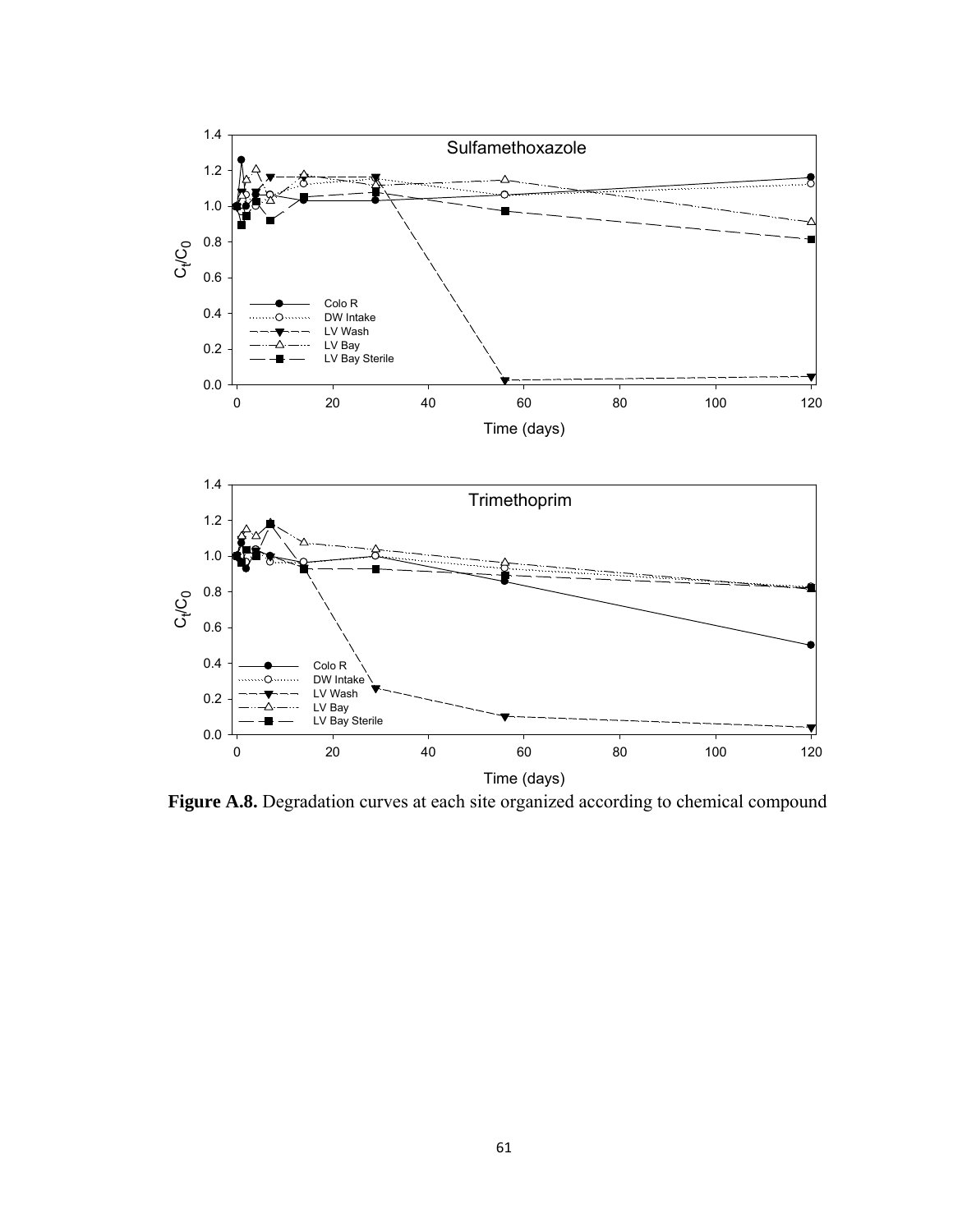

Figure A.9. Degradation curves at each site organized according to chemical compound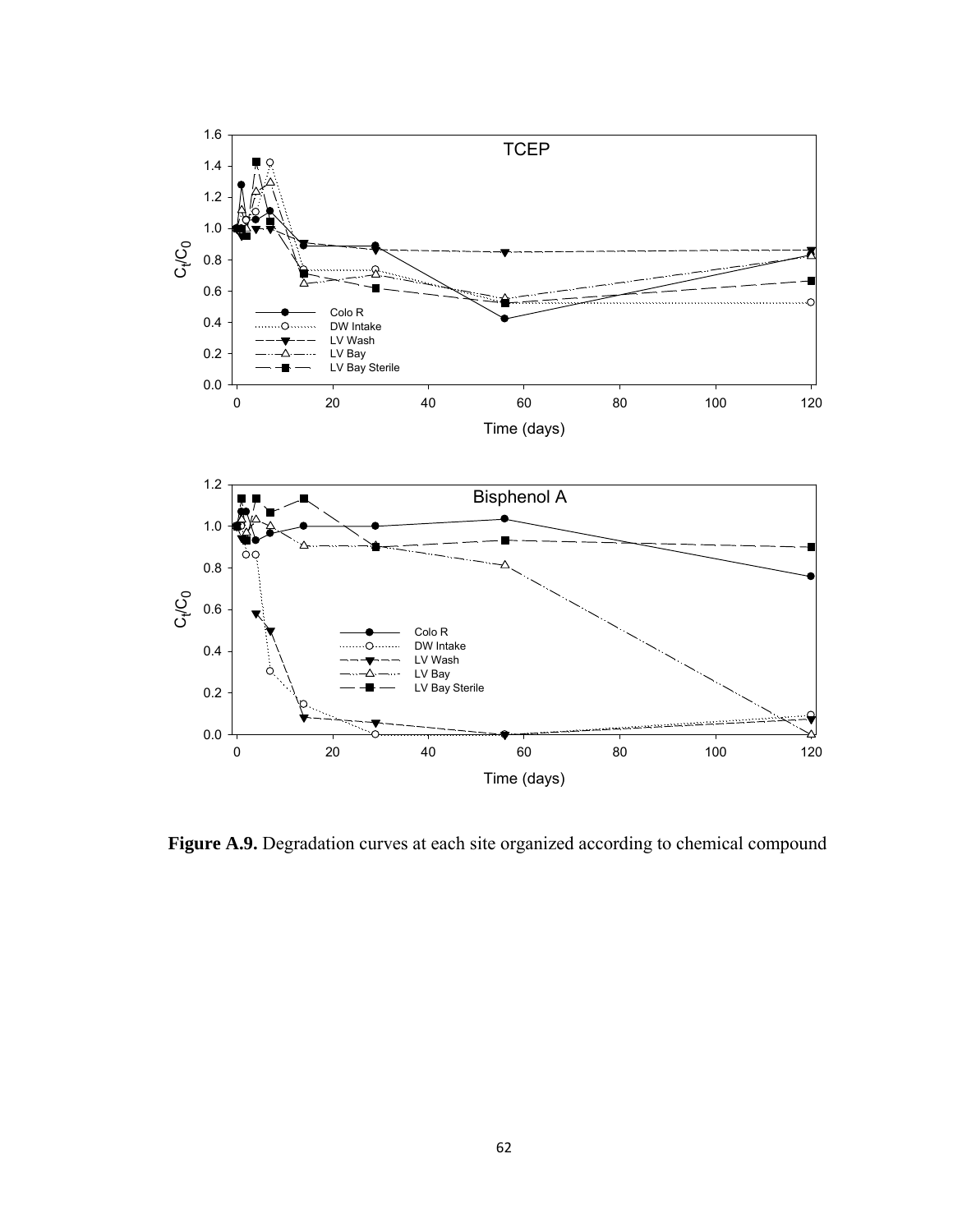

Figure A.10. Degradation curves at each site organized according to chemical compound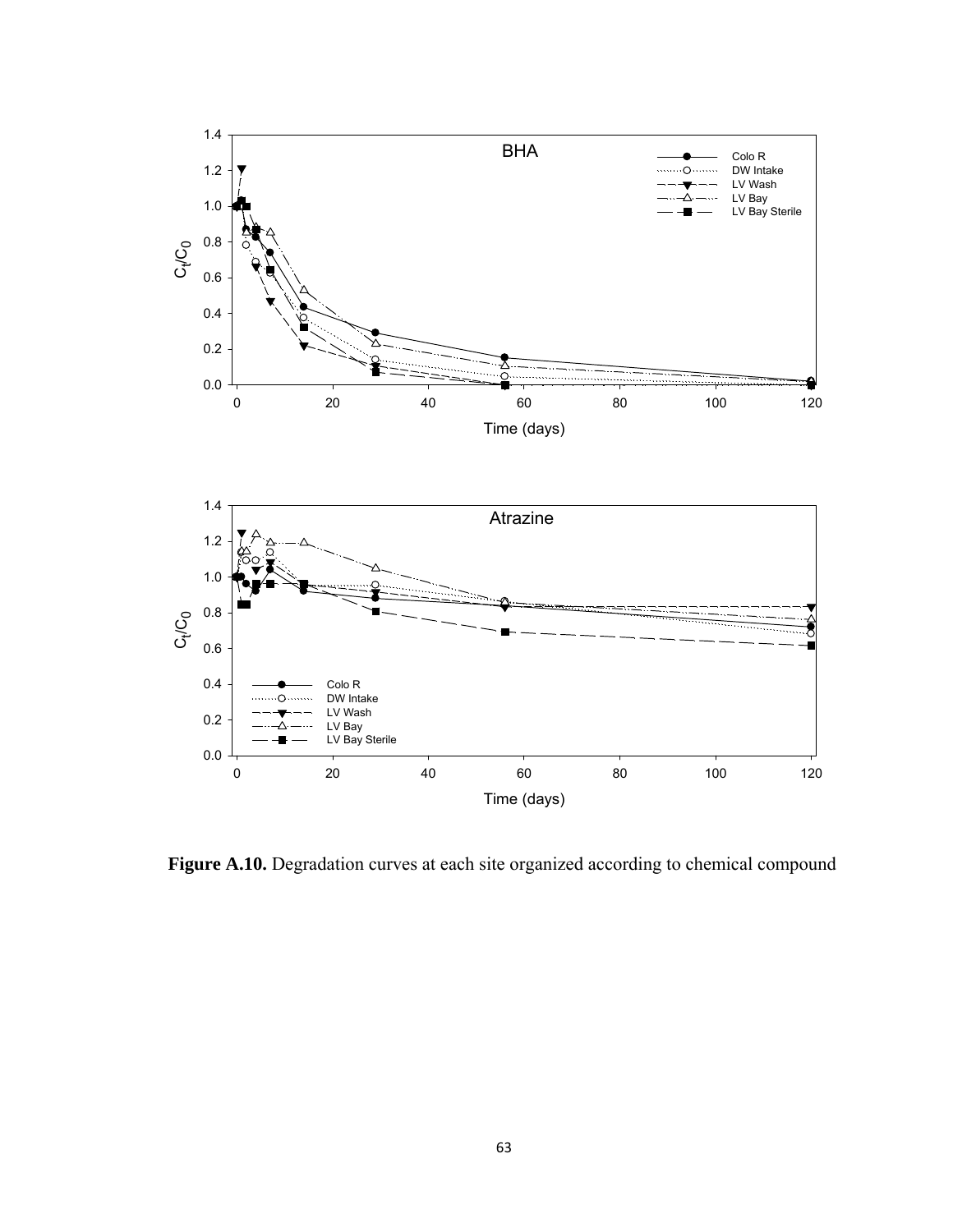

Figure A.11. Degradation curves at each site organized according to chemical compound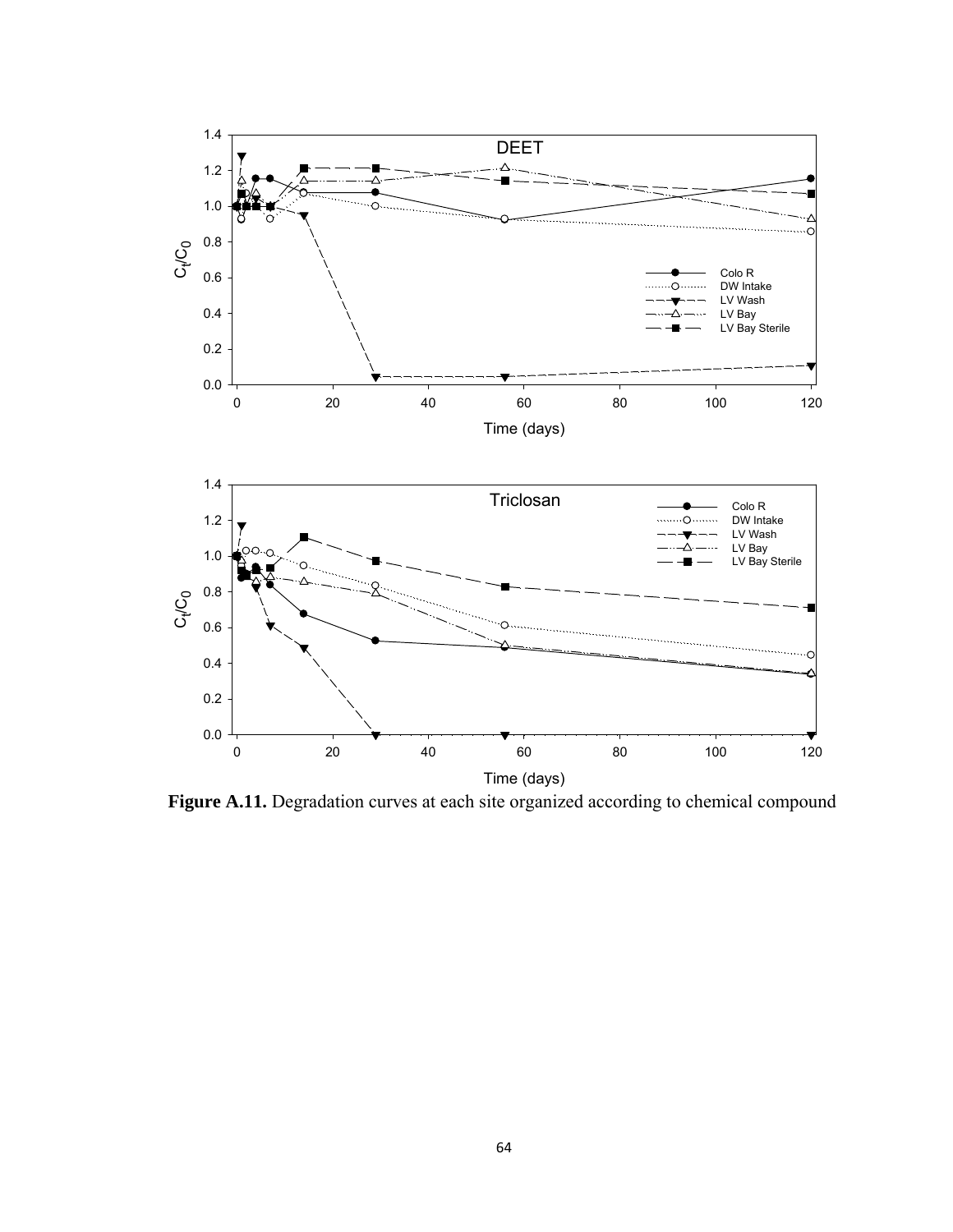

Figure A.12. Degradation curves at each site organized according to chemical compound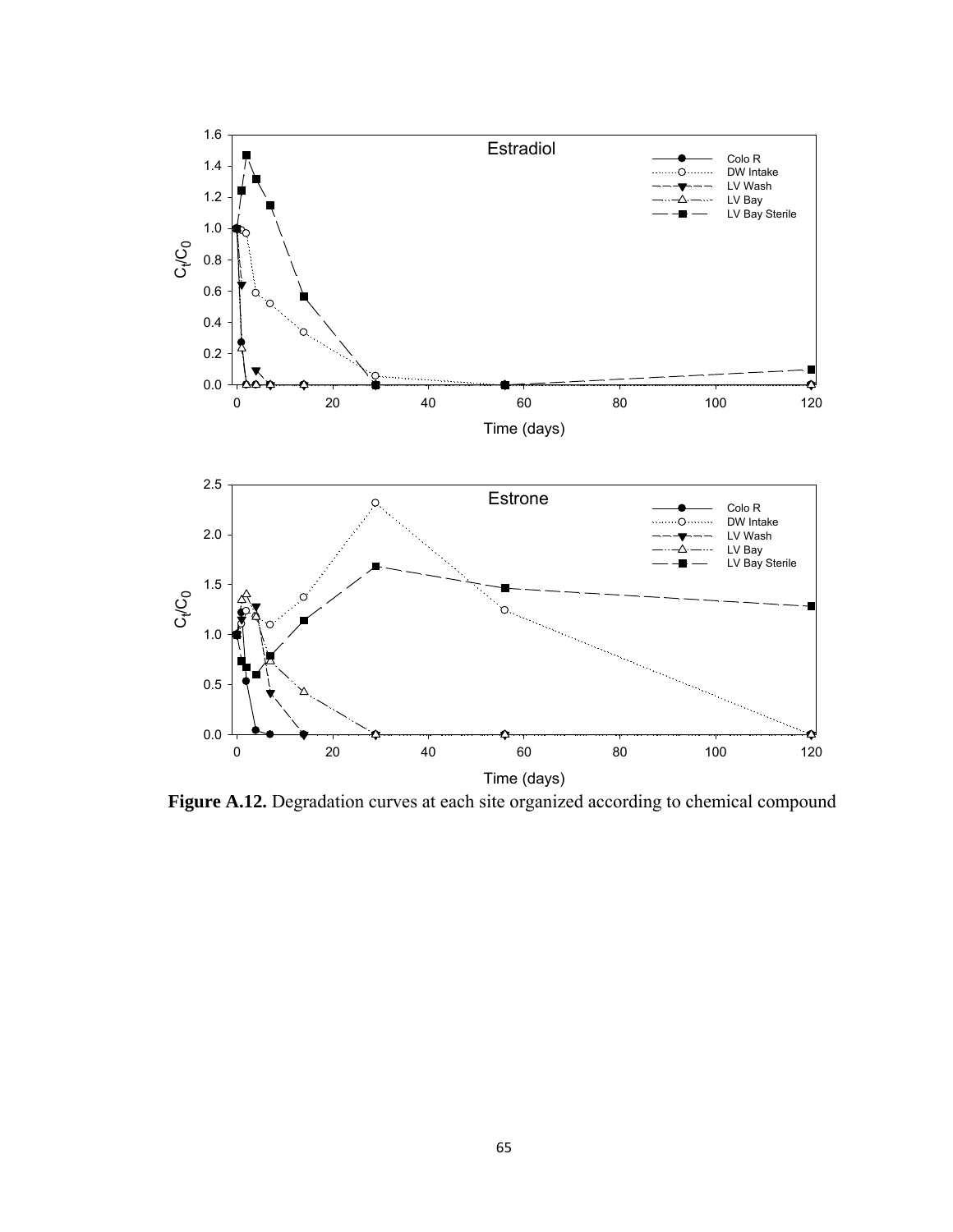

Figure A.13. Degradation curves at each site organized according to chemical compound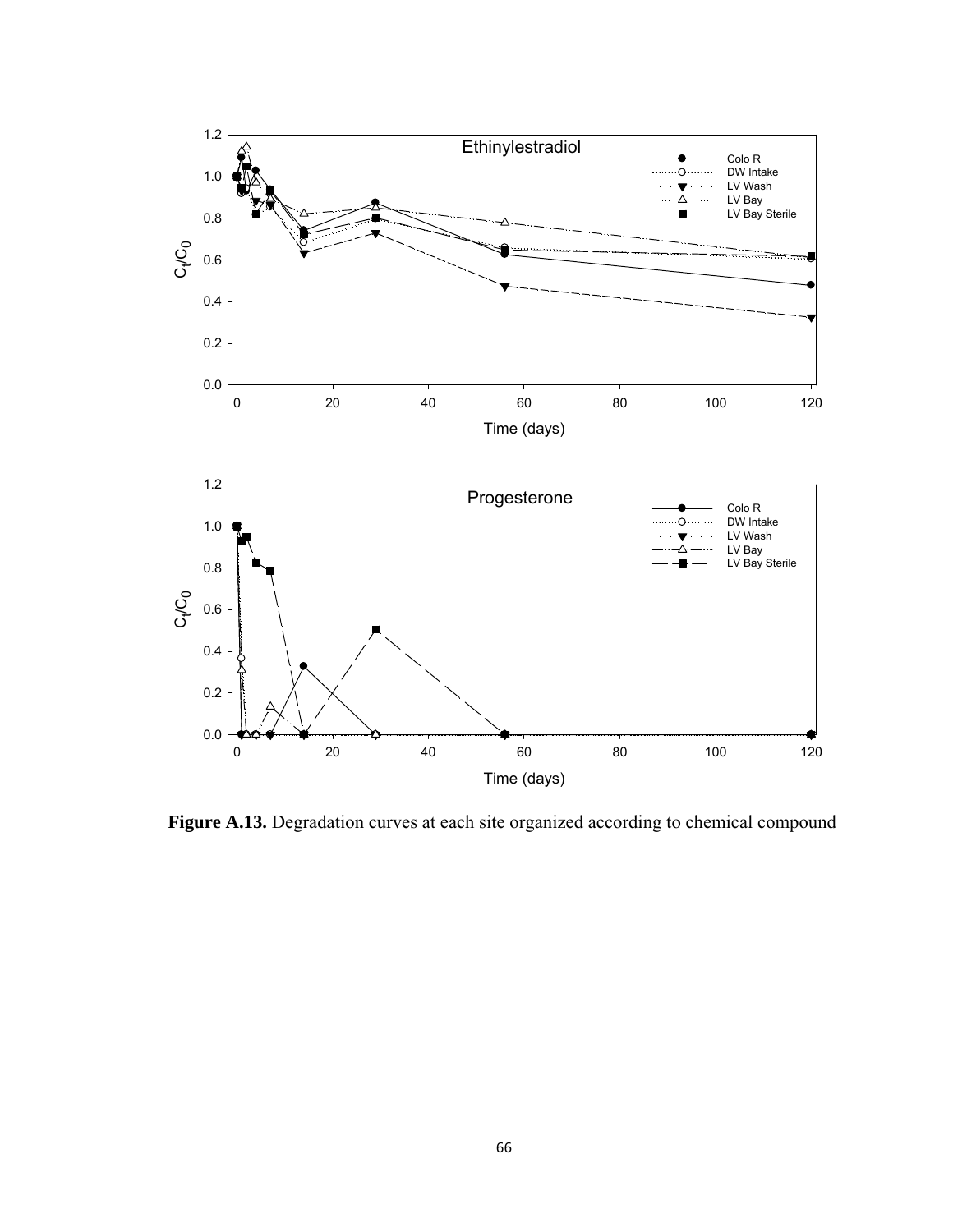

Figure A.14. Degradation curves at each site organized according to chemical compound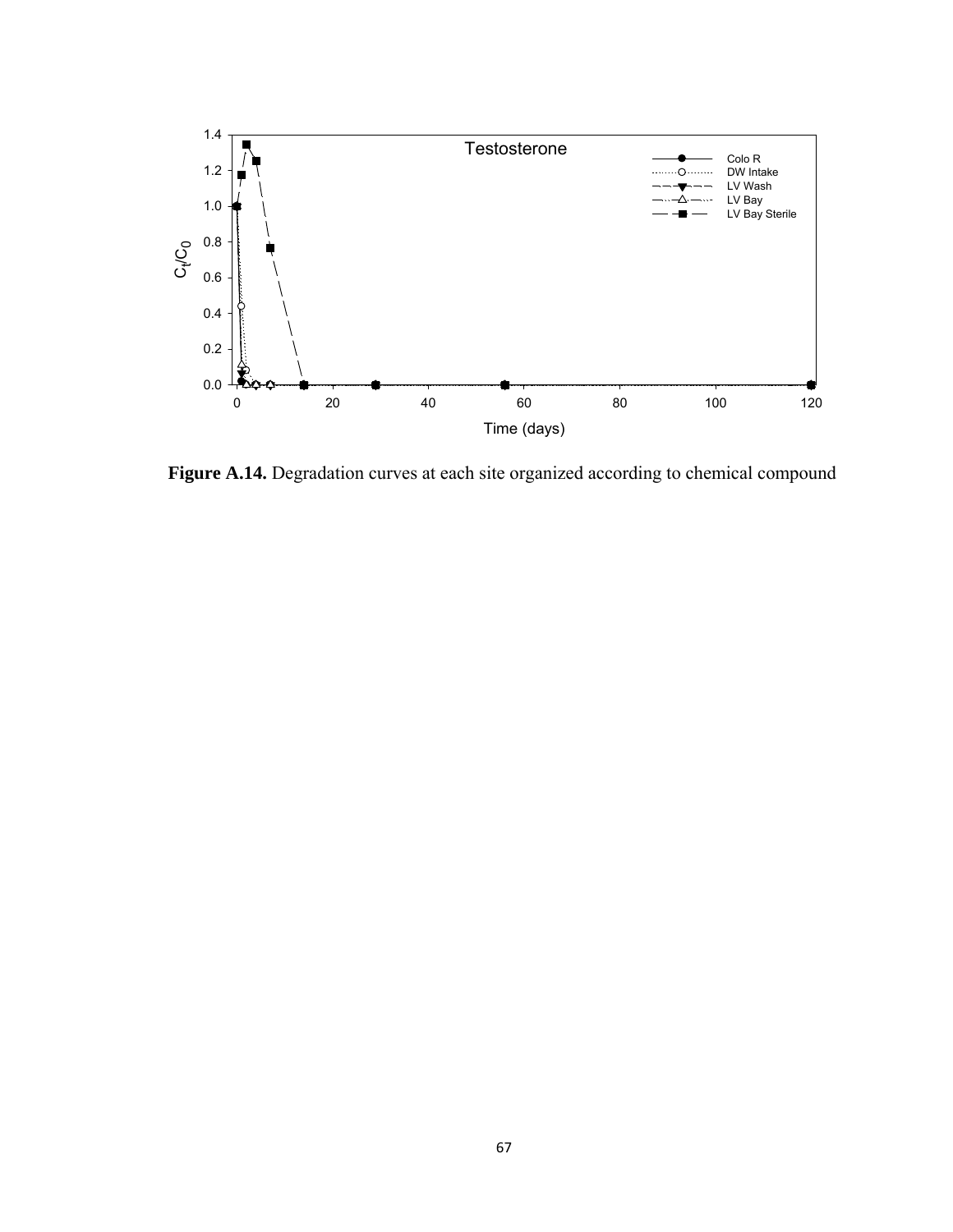## BIBLIOGRAPHY

- Barnes, K. K., Kolpin, D. W., Furlong, E. T., Zaugg, S. D., Meyer, M. T., & Barber, L. B. (2008). A national reconnaissance of pharmaceuticals and other organic wastewater contaminants in the united states - I) groundwater. *Science of the Total Environment, 402*(2-3), 192-200.
- Bendz, D., Paxéus, N. A., Ginn, T. R., & Loge, F. J. (2005). Occurrence and fate of pharmaceutically active compounds in the environment, a case study: Höje river in sweden. *Journal of Hazardous Materials, 122*(3), 195-204.
- Benotti, M. J., & Brownawell, B. J. (2007). Distributions of pharmaceuticals in an urban estuary during both dry- and wet-weather conditions. *Environmental Science and Technology, 41*(16), 5795-5802.
- Benotti, M. J., & Brownawell, B. J. (2009). Microbial degradation of pharmaceuticals in estuarine and coastal seawater. *Environmental Pollution, 157*(3), 994-1002.
- Benotti, M. J., Stanford, B. D., & Snyder, S. A. (2010). Impact of drought on wastewater contaminants in an urban water supply. *Journal of Environmental Quality, 39*(4), 1196-1200.
- Benotti, M. J., Trenholm, R. A., Vanderford, B. J., Holady, J. C., Stanford, B. D., & Snyder, S. A. (2009). Pharmaceuticals and endocrine disrupting compounds in U.S. drinking water. *Environmental Science and Technology, 43*(3), 597-603.
- Bergheim, M., Gieré, R., & Kümmerer, K. (2011). Biodegradability and ecotoxicitiy of tramadol, ranitidine, and their photoderivatives in the aquatic environment. *Environmental Science and Pollution Research,* , 1-14.
- Bester, K., Hüffmeyer, N., Schaub, E., & Klasmeier, J. (2008). Surface water concentrations of the fragrance compound OTNE in germany - A comparison between data from measurements and models. *Chemosphere, 73*(8), 1366-1372.
- Bevans, H.E., Goodbred, S.L., Miesner, J.F., Watkins, S.A., Gross, T.S., Denslow, N.D. Schoeb, T. (1996). *Water-Resources Investigations Report 96-4266,*
- Buerge, I. J., Poiger, T., Müller, M. D., & Buser, H. -. (2003). Caffeine, an anthropogenic marker for wastewater contamination of surface waters. *Environmental Science and Technology, 37*(4), 691-700.
- Carballa, M., Omil, F., Alder, A. C., & Lema, J. M. (2006). Comparison between the conventional anaerobic digestion of sewage sludge and its combination with a chemical or thermal pre-treatment concerning the removal of pharmaceuticals and personal care products.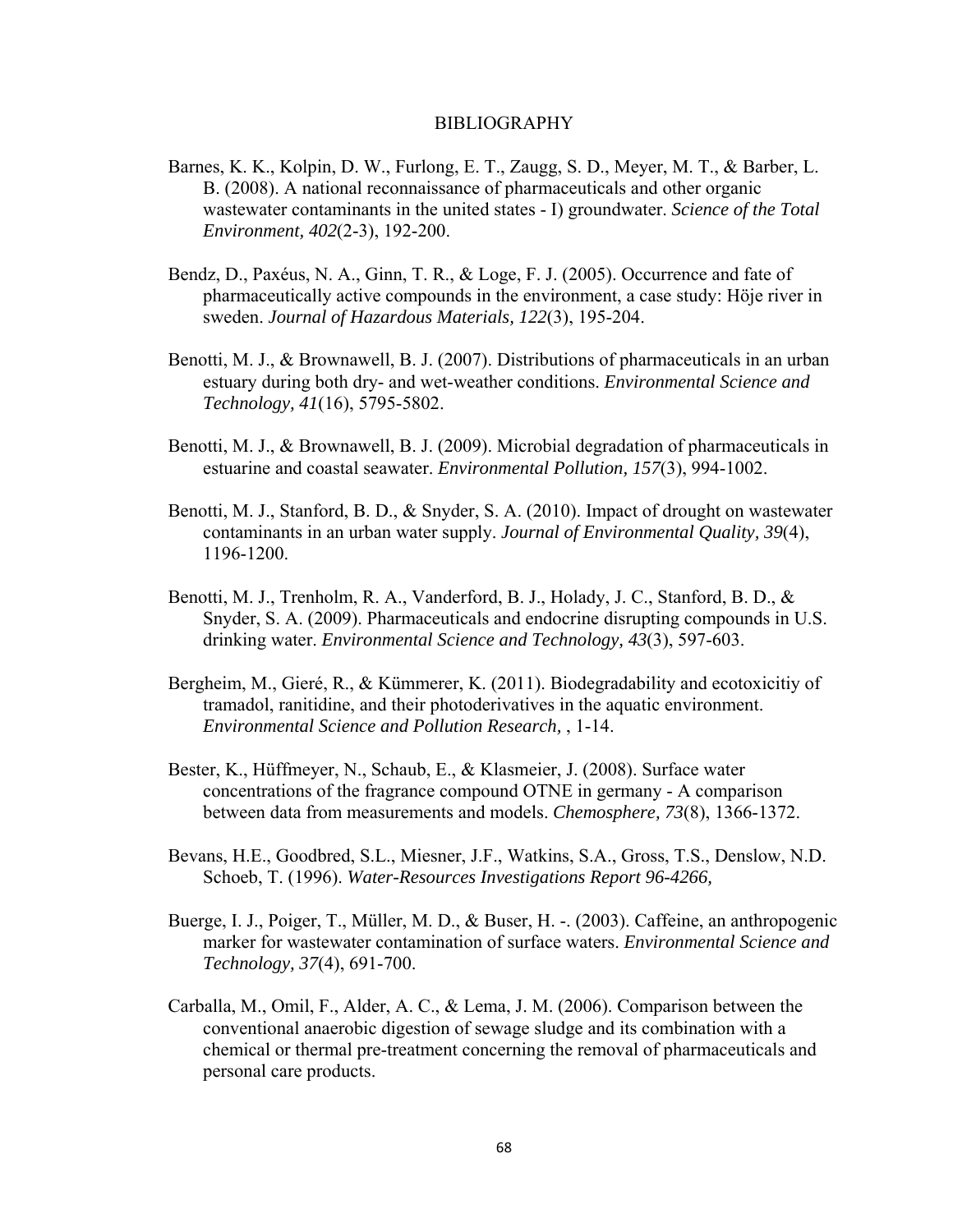- Casey, F. X. M., Hakk, H., Šimůnek, J., & Larsen, G. L. (2004). Fate and transport of testosterone in agricultural soils. *Environmental Science and Technology, 38*(3), 790-798.
- Chang, H., Wan, Y., Wu, S., Fan, Z., & Hu, J. (2011). Occurrence of androgens and progestogens in wastewater treatment plants and receiving river waters: Comparison to estrogens. *Water Research, 45*(2), 732-740.
- Chang, L. -., Yu, N. -., Hsu, C. -., & Liu, H. -. (1996). Gonadal transformation in male rana catesbeiana tadpoles intraperitoneally implanted with estradiol capsules. *General and Comparative Endocrinology, 102*(3), 299-306.
- Chénier, M. R., Beaumier, D., Roy, R., Driscoll, B. T., Lawrence, J. R., & Greer, C. W. (2003). Impact of seasonal variations and nutrient inputs on nitrogen cycling and degradation of hexadecane by replicated river biofilms. *Applied and Environmental Microbiology, 69*(9), 5170-5177.
- Coetzee, J. N., De Klerk, H.C., & Mare, I.J. (1963) Sodium azide resistance in proteus hauseri. *Journal of General Microbiology, 33*, 313-323.
- Cole, J. R., Chai, B., Farris, R. J., Wang, Q., Kulam, S. A., McGarrell, D. M., et al. (2005). The ribosomal database project (RDP-II): Sequences and tools for highthroughput rRNA analysis. *Nucleic Acids Research, 33*(DATABASE ISS.), D294- D<sub>296</sub>.
- Colucci, M. S., Bork, H., & Topp, E. (2001). Persistence of estrogenic hormones in agricultural soils: I. 17β-estradiol and estrone. *Journal of Environmental Quality, 30*(6), 2070-2076.
- Coombe, R. G., Tsong, Y. Y., Hamilton, P. B. & Sih, C. J. (1966). Mechanisms of steroid oxidation by microorganisms. X. Oxidative cleavage of estrone. *Journal of Biological Chemistry,* 241, 1587–1595.
- Daniel Sheng, G., Xu, C., Xu, L., Qiu, Y., & Zhou, H. (2009). Abiotic oxidation of 17βestradiol by soil manganese oxides. *Environmental Pollution, 157*(10), 2710-2715.
- DeSantis, T. Z., Hugenholtz, P., Larsen, N., Rojas, M., Brodie, E. L., Keller, K., et al. (2006). Greengenes, a chimera-checked 16S rRNA gene database and workbench compatible with ARB. *Applied and Environmental Microbiology, 72*(7), 5069-5072.
- Desbrow, C., Routledge, E. J., Brighty, G. C., Sumpter, J. P., & Waldock, M. (1998). Identification of estrogenic chemicals in STW effluent. 1. chemical fractionation and in vitro biological screening. *Environmental Science and Technology, 32*(11), 1549- 1558.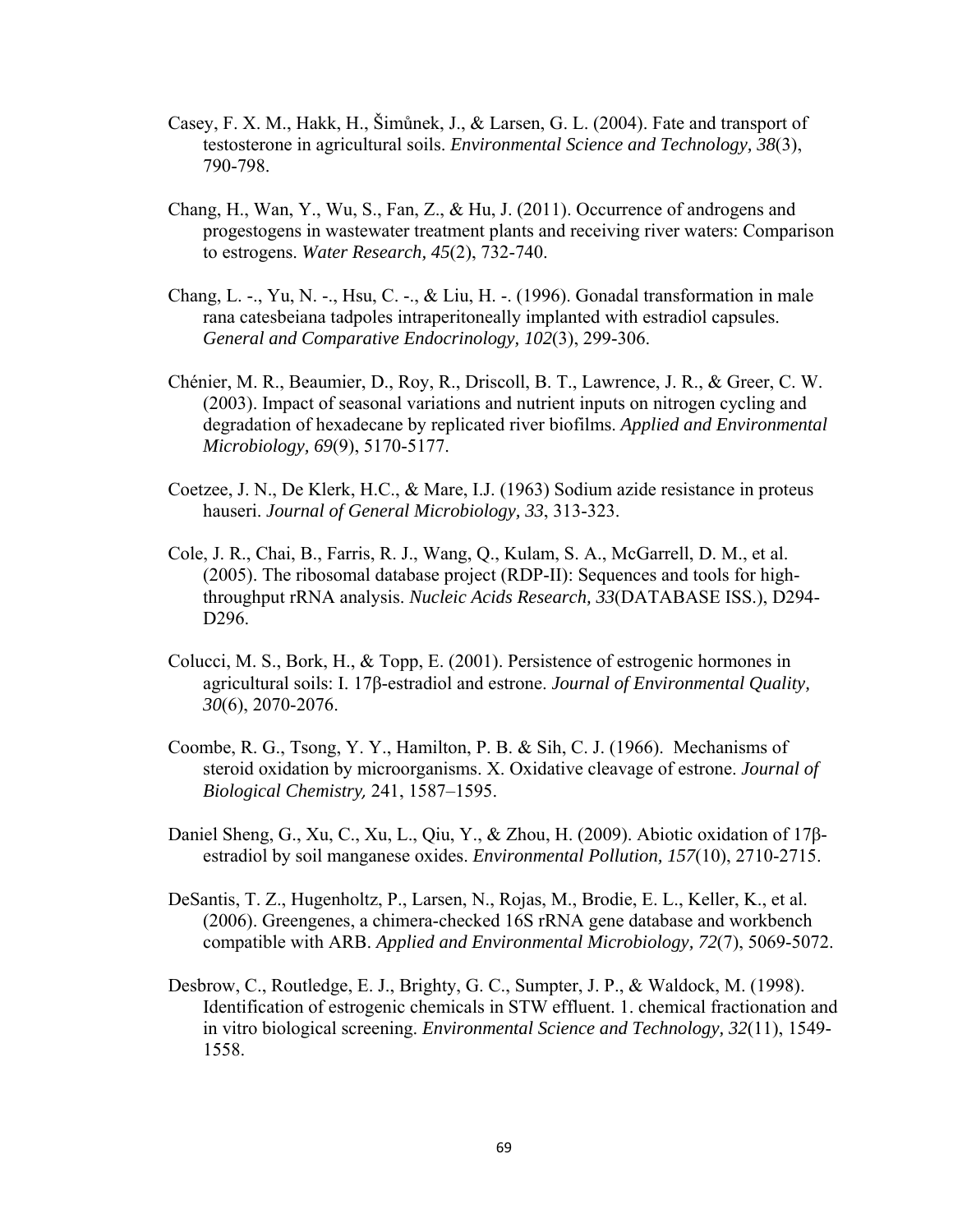- Desbrow, C., Routledge, E. J., Brighty, G. C., Sumpter, J. P., & Waldock, M. (1998). Identification of estrogenic chemicals in STW effluent. 1. chemical fractionation and in vitro biological screening. *Environmental Science and Technology, 32*(11), 1549- 1558.
- Dibble, J. T., & Bartha, R. (1979). Effect of environmental parameters on the biodegradation of oil sludge. *Applied and Environmental Microbiology, 37*(4), 729- 739.
- Dominguez, R. F., Da Silva, M. L. B., McGuire, T. M., Adamson, D., Newell, C. J., & Alvarez, P. J. J. (2008). Aerobic bioremediation of chlorobenzene source-zone soil in flow-through columns: Performance assessment using quantitative PCR. *Biodegradation, 19*(4), 545-553.
- Drewes, J. E., Heberer, T., Rauch, T., & Reddersen, K. (2003). Fate of pharmaceuticals during ground water recharge. *Ground Water Monitoring and Remediation, 23*(3), 64-72.
- Drewes, J. E., Heberer, T., & Reddersen, K. (2002). *Fate of pharmaceuticals during indirect potable reuse*
- Drewes, J. E., Heberer, T., & Reddersen, K. (2002). *Fate of pharmaceuticals during indirect potable reuse*
- Eder, W., Ludwig, W., & Huber, R. (1999). Novel 16S rRNA gene sequences retrieved from highly saline brine sediments of kebrit deep, red sea. *Archives of Microbiology, 172*(4), 213-218.
- Focazio, M. J., Kolpin, D. W., Barnes, K. K., Furlong, E. T., Meyer, M. T., Zaugg, S. D., et al. (2008). A national reconnaissance for pharmaceuticals and other organic wastewater contaminants in the united states - II) untreated drinking water sources. *Science of the Total Environment, 402*(2-3), 201-216.
- FREDETTE, V., & FORGET, A. (1962). The sensitivity of fluid culture media to small inocula. *Canadian Journal of Microbiology, 8*, 315-320.
- GRAHAM, J. D. (1949). Actions of sodium azide. *British Journal of Pharmacology and Chemotherapy, 4*(1), 1-6.
- Hammes, F., Berney, M., Wang, Y., Vital, M., Köster, O., & Egli, T. (2008). Flowcytometric total bacterial cell counts as a descriptive microbiological parameter for drinking water treatment processes. *Water Research, 42*(1-2), 269-277.
- Hammes, F., Berney, M., Wang, Y., Vital, M., Köster, O., & Egli, T. (2008). Flowcytometric total bacterial cell counts as a descriptive microbiological parameter for drinking water treatment processes. *Water Research, 42*(1-2), 269-277.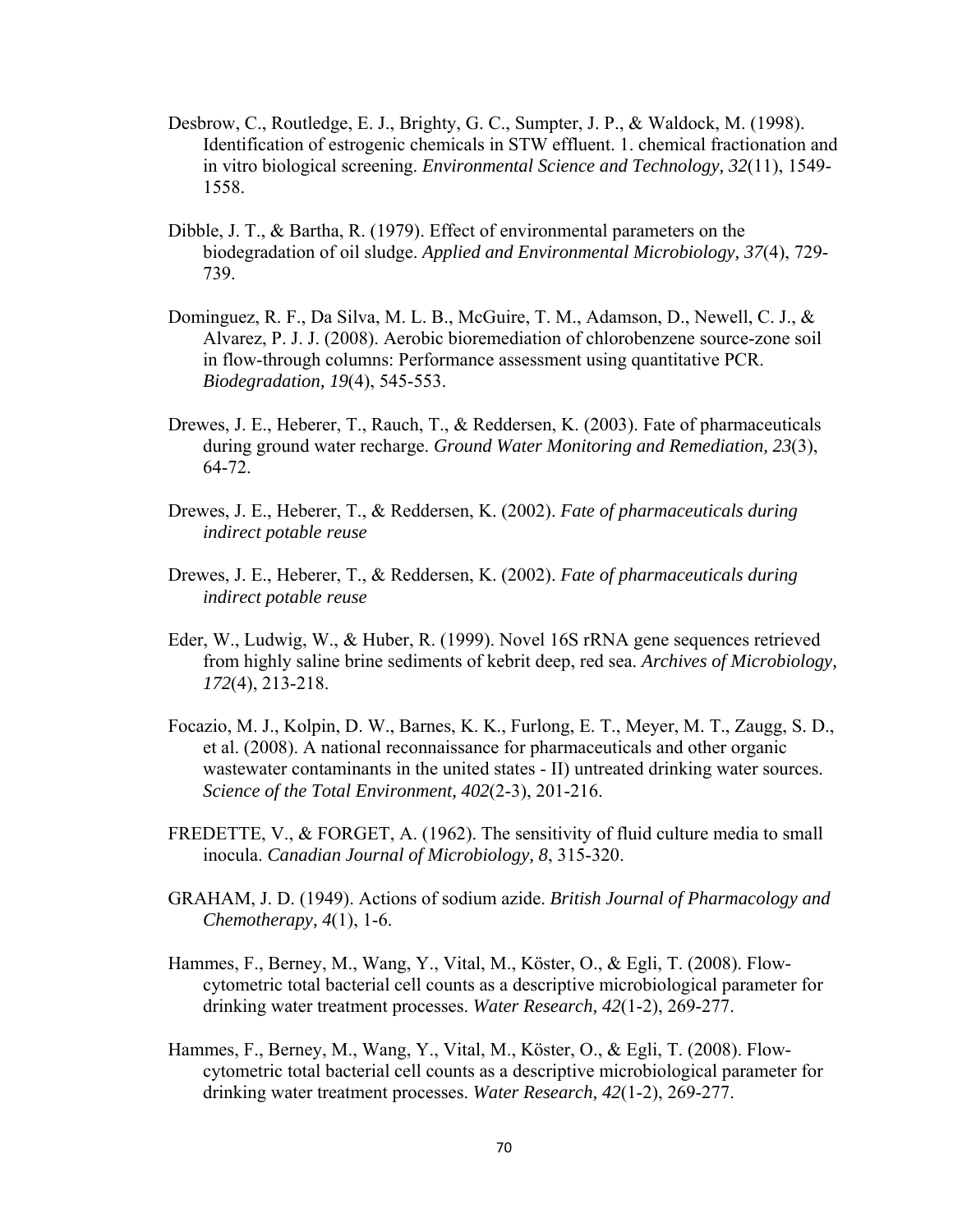- Hoefel, D., Grooby, W. L., Monis, P. T., Andrews, S., & Saint, C. P. (2003). Enumeration of water-borne bacteria using viability assays and flow cytometry: A comparison to culture-based techniques. *Journal of Microbiological Methods, 55*(3), 585-597.
- Horvath, R. S. (1972). Microbial co-metabolism and the degradation of organic compounds in nature. *Bacteriological Reviews, 36*(2), 146-155.
- Joss, A., Andersen, H., Ternes, T., Richle, P. R., & Siegrist, H. (2004). Removal of estrogens in municipal wastewater treatment under aerobic and anaerobic conditions: Consequences for plant optimization. *Environmental Science and Technology, 38*(11), 3047-3055.
- Kasprzyk-Hordern, B., Dinsdale, R. M., & Guwy, A. J. (2009). The removal of pharmaceuticals, personal care products, endocrine disruptors and illicit drugs during wastewater treatment and its impact on the quality of receiving waters. *Water Research, 43*(2), 363-380.
- Kidd, K. A., Blanchfield, P. J., Mills, K. H., Palace, V. P., Evans, R. E., Lazorchak, J. M., et al. (2007). Collapse of a fish population after exposure to a synthetic estrogen. *Proceedings of the National Academy of Sciences of the United States of America, 104*(21), 8897-8901.
- Kolpin, D. W., Furlong, E. T., Meyer, M. T., Thurman, E. M., Zaugg, S. D., Barber, L. B., et al. (2002). Pharmaceuticals, hormones, and other organic wastewater contaminants in U.S. streams, 1999-2000: A national reconnaissance. *Environmental Science and Technology, 36*(6), 1202-1211.
- Kreuzig, R., Kullmer, C., Matthies, B., Höltge, S., & Dieckmann, H. (2003). Fate and behaviour of pharmaceutical residues in soils. *Fresenius Environmental Bulletin, 12*(6), 550-558.
- Kuster, M., López de Alda, M. J., Hernando, M. D., Petrovic, M., Martín-Alonso, J., & Barceló, D. (2008). Analysis and occurrence of pharmaceuticals, estrogens, progestogens and polar pesticides in sewage treatment plant effluents, river water and drinking water in the llobregat river basin (barcelona, spain). *Journal of Hydrology, 358*(1-2), 112-123.
- LaBounty, J. F., & Horn, M. J. (1997). The influence of drainage from the las vegas valley on the limnology of boulder basin, lake mead, arizona-nevada *Journal of Lake and Reservoir Management, 13*, 95-108.
- LaBounty, J. F., & Burns, N. M. (2005). Characterization of boulder basin, lake mead, nevada-arizona, USA - based on analysis of 34 limnological parameters. *Lake and Reservoir Management, 21*(3), 277-307.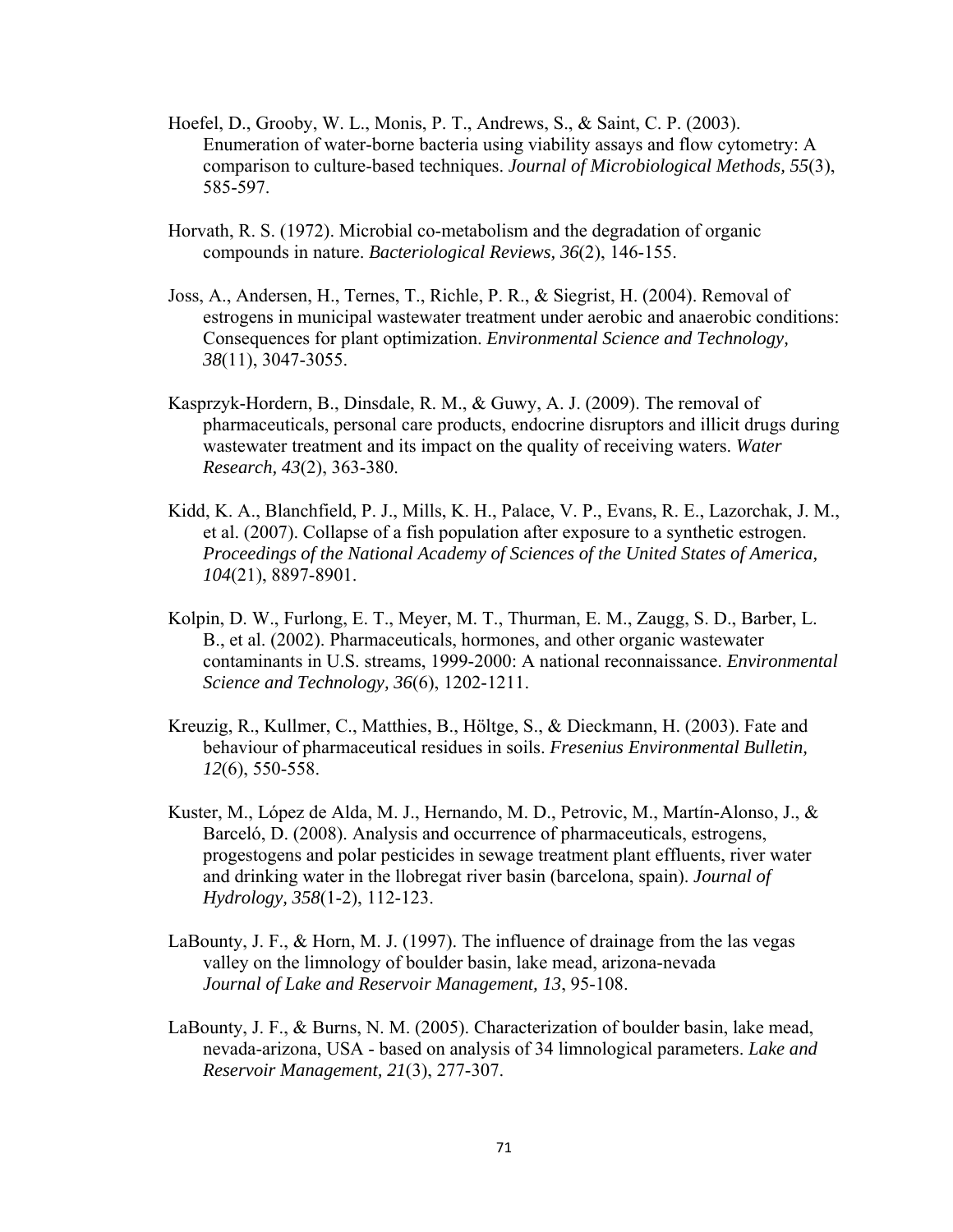- Lam, M. W., Young, C. J., Brain, R. A., Johnson, D. J., Hanson, M. A., Wilson, C. J., et al. (2004). Aquatic persistence of eight pharmaceuticals in a microcosm study. *Environmental Toxicology and Chemistry, 23*(6), 1431-1440.
- Leys, N. M., Bastiaens, L., Verstraete, W., & Springael, D. (2005). Influence of the carbon/nitrogen/phosphorus ratio on polycyclic aromatic hydrocarbon degradation by mycobacterium and sphingomonas in soil. *Applied Microbiology and Biotechnology, 66*(6), 726-736.
- Li, Y. M., Zeng, Q. L., & Yang, S. J. (2011). Removal and fate of estrogens in an anaerobic-anoxic-oxic activated sludge system. *Water Science and Technology, 63*(1), 51-56.
- Lichstein, H. C., & Soule, M. H. (1943). Studies of the effect of sodium azide on microbic growth. *Journal of Bacteriology, 47*(3), 221-230.
- Lieberman, D. M. (1995). Nutrient limitation in a southwestern desert reservoir: Eutrophication of las vegas bay, lake mead, nevada. *Journal of Freshwater Ecology, 10*(3), 241-253.
- Liu, W. -., Marsh, T. L., Cheng, H., & Forney, L. J. (1997). Characterization of microbial diversity by determining terminal restriction fragment length polymorphisms of genes encoding 16S rRNA. *Applied and Environmental Microbiology, 63*(11), 4516- 4522.
- Löffler, D., Römbke, J., Meller, M., & Ternes, T. A. (2005). Environmental fate of pharmaceuticals in water/sediment systems. *Environmental Science and Technology, 39*(14), 5209-5218.
- Lozupone, C., Hamady, M., & Knight, R. (2006). UniFrac an online tool for comparing microbial community diversity in a phylogenetic context. *BMC Bioinformatics, 7*
- Lozupone, C., & Knight, R. (2005). UniFrac: A new phylogenetic method for comparing microbial communities. *Applied and Environmental Microbiology, 71*(12), 8228- 8235.
- Murialdo, S. E., Fenoglio, R., Haure, P. M., & González, J. F. (2003). Degradation of phenol and chlorophenols by mixed and pure cultures. *Water SA, 29*(4), 457-463.
- Patterson, B. M., Shackleton, M., Furness, A. J., Pearce, J., Descourvieres, C., Linge, K. L., et al. (2010). Fate of nine recycled water trace organic contaminants and metal(loid)s during managed aquifer recharge into a anaerobic aquifer: Column studies. *Water Research, 44*(5), 1471-1481.
- Paulson, L. J., & Baker, J. R. (1981). Nutrient interactions among reservoirs on the Colorado River. *Water Science and Technology, 2*, 1647-1656.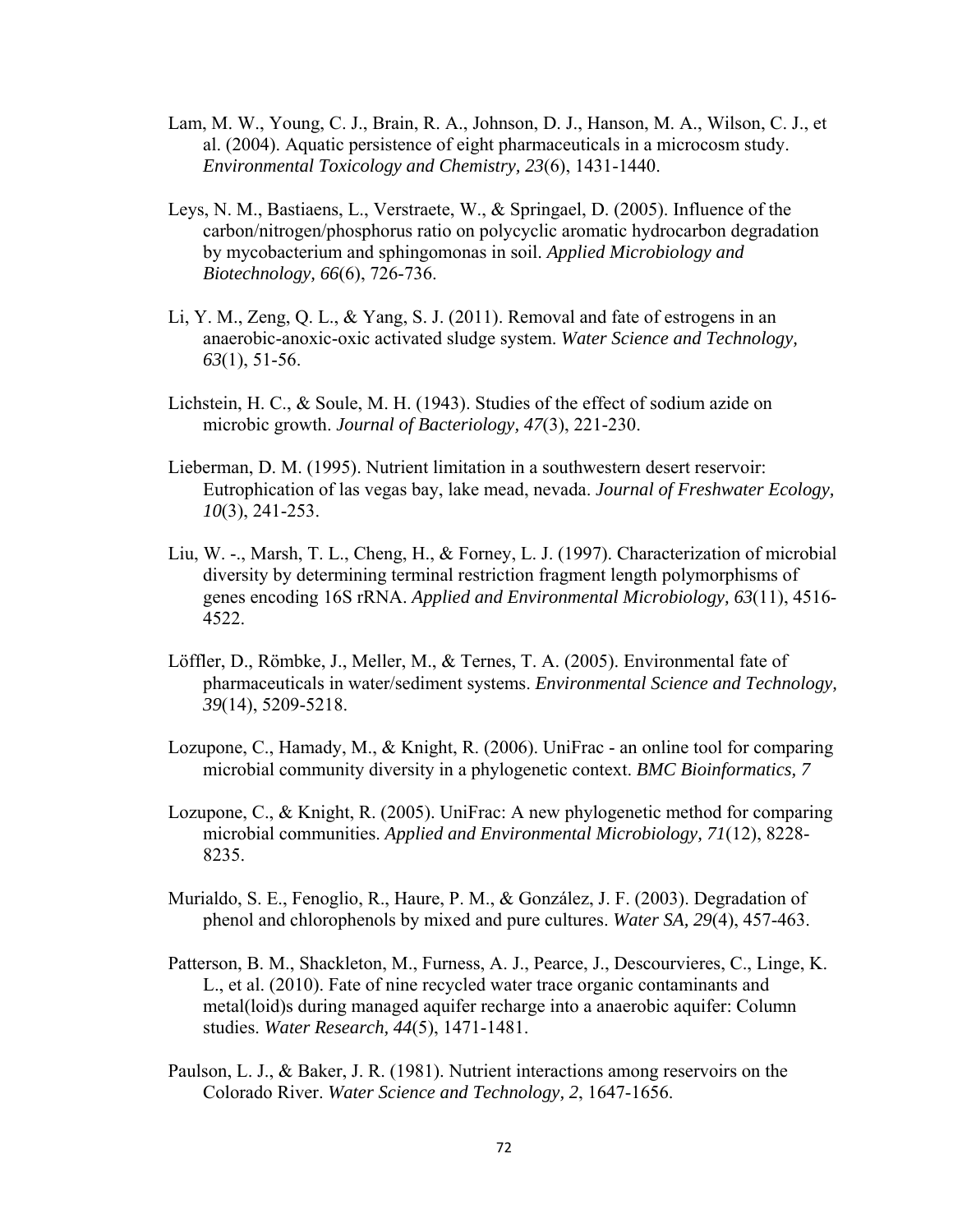- Petrovic, M., Eljarrat, E., Lopez De Alda, M. J., & Barceló, D. (2004). Endocrine disrupting compounds and other emerging contaminants in the environment: A survey on new monitoring strategies and occurrence data. *Analytical and Bioanalytical Chemistry, 378*(3), 549-562.
- Pieper, C., & Rotard, W. (2011). Investigation on the removal of natural and synthetic estrogens using biofilms in continuous flow biofilm reactors and batch experiments analysed by gas chromatography/mass spectrometry. *Water Research, 45*(3), 1105- 1114.
- Redfield, A. C. (Ed.). (1934). *On the proportions of organic derivitives in sea water and their relation to the composition of plankton.* Liverpool, UK: University Press of Liverpool.
- Reginato, M., & Piechota, T. C. (2004). Nutrient contribution of nonpoint source runoff in the las vegas valley. *Journal of the American Water Resources Association, 40*(6), 1537-1551.
- Rojas-Avelizapa, N. G., Rodríguez-Vázquez, R., Saval-Bohorquez, S., & Alvarez, P. J. J. (2000). Effect of C/N/P ratio and nonionic surfactants on polychlorinated biphenyl biodegradation. *World Journal of Microbiology and Biotechnology, 16*(4), 319-324.
- Routledge, E. J., Parker, J., Odum, J., Ashby, J., & Sumpter, J. P. (1998). Some alkyl hydroxy benzoate preservatives (parabens) are estrogenic. *Toxicology and Applied Pharmacology, 153*(1), 12-19.
- Routledge, E. J., Sheahan, D., Desbrow, C., Brighty, G. C., Waldock, M., & Sumpter, J. P. (1998). Identification of estrogenic chemicals in STW effluent. 2. in vivo responses in trout and roach. *Environmental Science and Technology, 32*(11), 1559- 1565.
- Routledge, E. J., & Sumpter, J. P. (1996). Estrogenic activity of surfactants and some of their degradation products assessed using a recombinant yeast screen. *Environmental Toxicology and Chemistry, 15*(3), 241-248.
- Schloss, P. D., Larget, B. R., & Handelsman, J. (2004). Integration of microbial ecology and statistics: A test to compare gene libraries. *Applied and Environmental Microbiology, 70*(9), 5485-5492.
- Schloss, P. D., Westcott, S. L., Ryabin, T., Hall, J. R., Hartmann, M., Hollister, E. B., et al. (2009). Introducing mothur: Open-source, platform-independent, communitysupported software for describing and comparing microbial communities. *Applied and Environmental Microbiology, 75*(23), 7537-7541.
- Schwarzenbach, R. P., Gschwend, P. M., & Imboden, D. M. (Eds.). (2003). Hoboken, N.J.: Wile.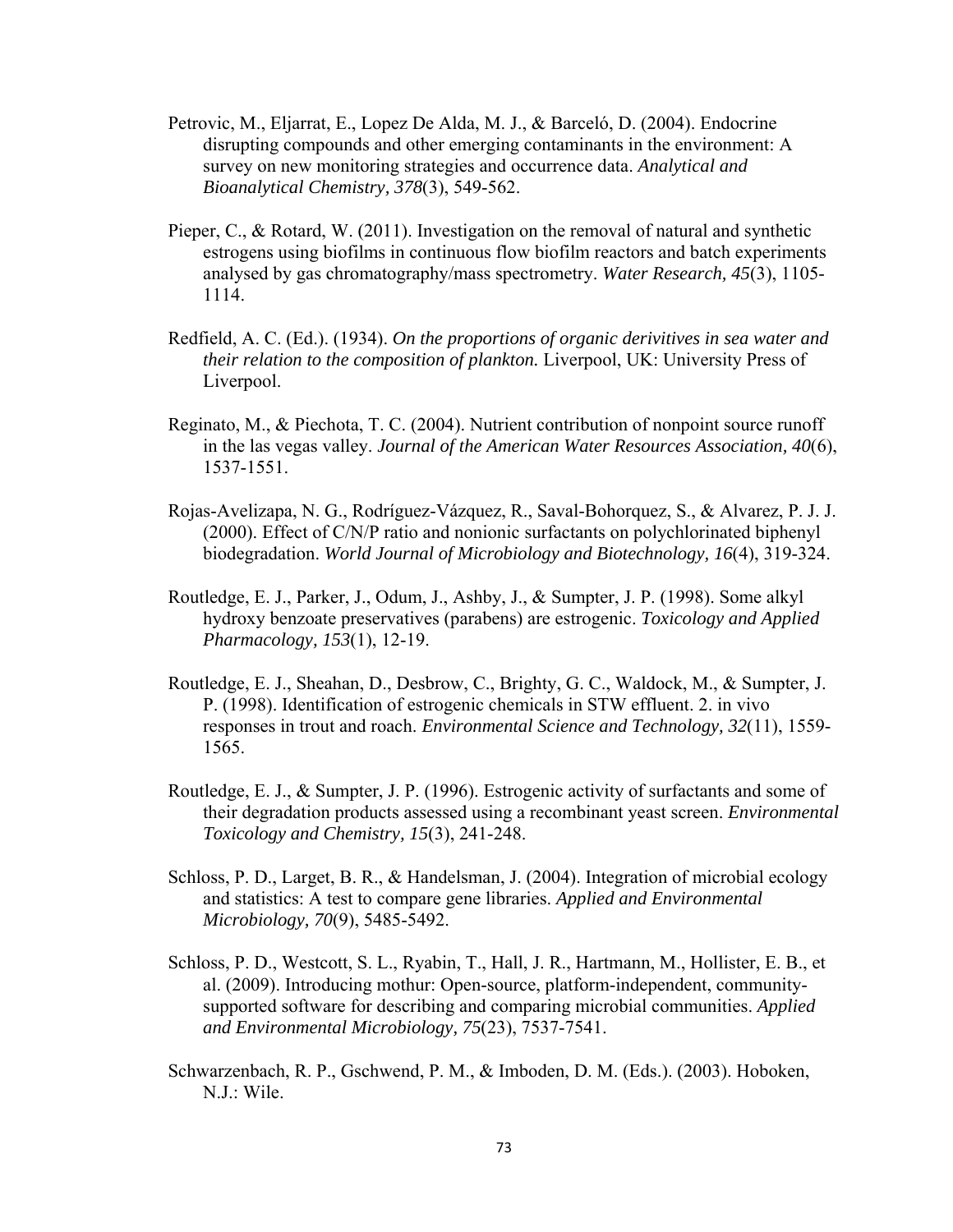- Schwarzenbach, R. P., Escher, B. I., Fenner, K., Hofstetter, T.B., Johnson, C. A., von Gunten, U., Wehrli, B. (2006) The challenge of micropollutants in aquatic systems. Science, 313, 5790.
- Shi, J., Fujisawa, S., Nakai, S., & Hosomi, M. (2004). Biodegradation of natural and synthetic estrogens by nitrifying activated sludge and ammonia-oxidizing bacterium nitrosomonas europaea. *Water Research, 38*(9), 2323-2330.
- Snyder, S. A., Keith, T. L., Verbrugge, D. A., Snyder, E. M., Gross, T. S., Kannan, K., et al. (1999). Analytical methods for detection of selected estrogenic compounds in aqueous mixtures. *Environmental Science and Technology, 33*(16), 2814-2820.
- Tamura, K., Dudley, J., Nei, M., & Kumar, S. (2007). MEGA4: Molecular evolutionary genetics analysis (MEGA) software version 4.0. *Molecular Biology and Evolution, 24*(8), 1596-1599.
- Tamura, K., & Nei, M. (1993). Estimation of the number of nucleotide substitutions in the control region of mitochondrial DNA in humans and chimpanzees. *Molecular Biology and Evolution, 10*(3), 512-526.
- Trenholm, R. A., Vanderford, B. J., Holady, J. C., Rexing, D. J., & Snyder, S. A. (2006). Broad range analysis of endocrine disruptors and pharmaceuticals using gas chromatography and liquid chromatography tandem mass spectrometry. *Chemosphere, 65*(11), 1990-1998.
- USEPA. (1997). Special report on environmental endocrine disruption: an effects assessment and analysis. EPA/630/R-96/012
- Vanderford, B. J., & Snyder, S. A. (2006). Analysis of pharmaceuticals in water by isotope dilution liquid chromatography/tandem mass spectrometry. *Environmental Science and Technology, 40*(23), 7312-7320.
- Wang, Q., Garrity, G. M., Tiedje, J. M., & Cole, J. R. (2007). Naïve bayesian classifier for rapid assignment of rRNA sequences into the new bacterial taxonomy. *Applied and Environmental Microbiology, 73*(16), 5261-5267.
- Winkler, M., Lawrence, J. R., & Neu, T. R. (2001). Selective degradation of ibuprofen and clofibric acid in two model river biofilm systems. *Water Research, 35*(13), 3197-3205.
- Winston, R.B., 2000, Graphical User Interface for MODFLOW, Version. (2000). U.S. Geological Survey Open-File Report 00-315.
- Yamamoto, H., Nakamura, Y., Moriguchi, S., Nakamura, Y., Honda, Y., Tamura, I., et al. (2009). Persistence and partitioning of eight selected pharmaceuticals in the aquatic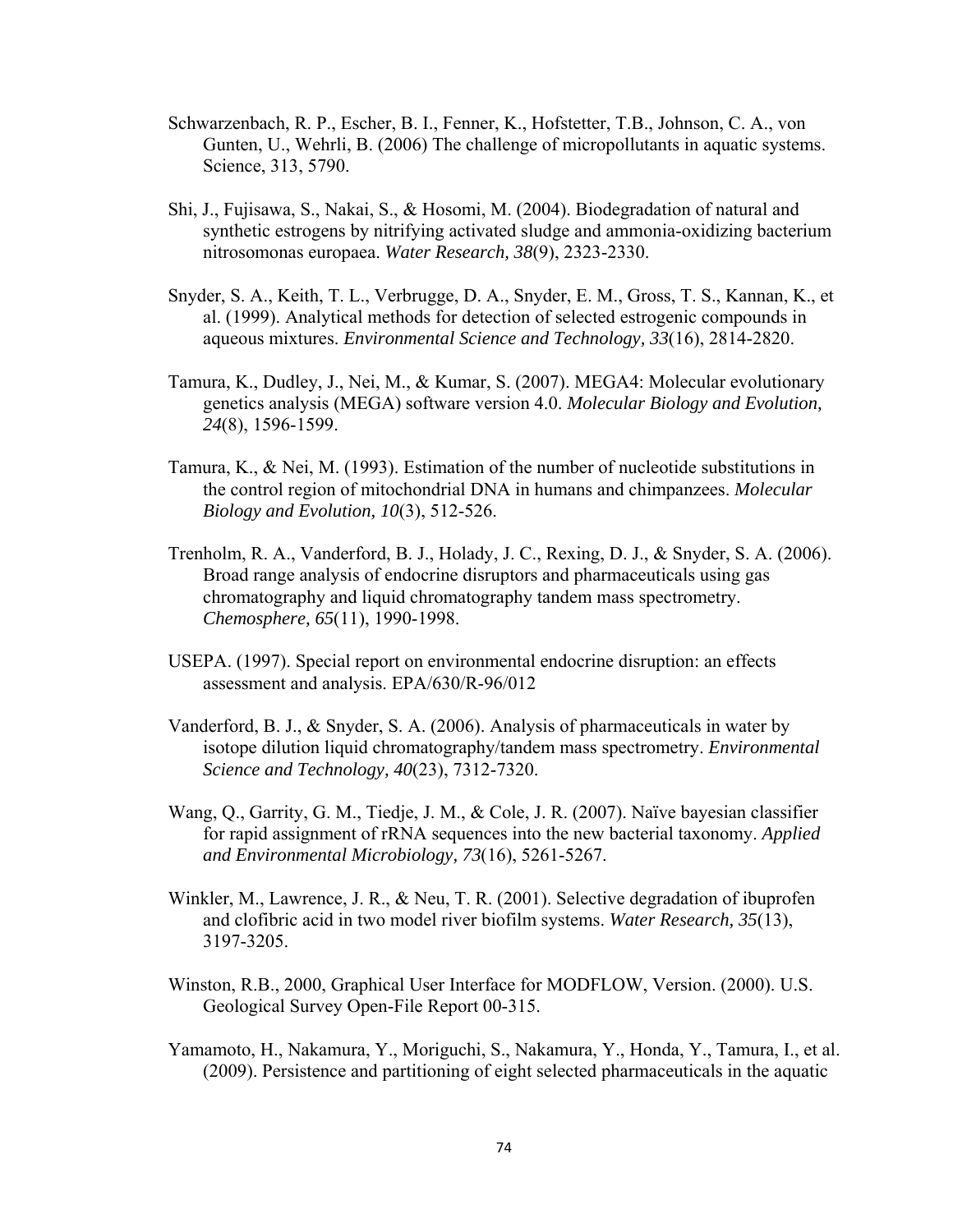environment: Laboratory photolysis, biodegradation, and sorption experiments. *Water Research, 43*(2), 351-362.

- Yi, T., Harper Jr., W. F., Holbrook, R. D., & Love, N. G. (2006). Role of particle size and ammonium oxidation in removal of 17α-ethinyl estradiol in bioreactors. *Journal of Environmental Engineering, 132*(11), 1527-1529.
- Ying, G., & Kookana, R. S. (2003). Degradation of five selected endocrine-disrupting chemicals in seawater and marine sediment. *Environmental Science and Technology, 37*(7), 1256-1260.
- Zhou, X., Zikmund, K., Roefer, P., & LaBounty, J. F. (2005). Contaminants in urban runoff: Looking at southern nevada. *LakeLine Magazine, 25*(1), 11-16.
- Zwiener, C., Seeger, S., Glauner, T., & Frimmel, F. H. (2002). Metabolites from the biodegradation of pharmaceutical residues of ibuprofen in biofilm reactors and batch experiments. *Analytical and Bioanalytical Chemistry, 372*(4), 569-575.